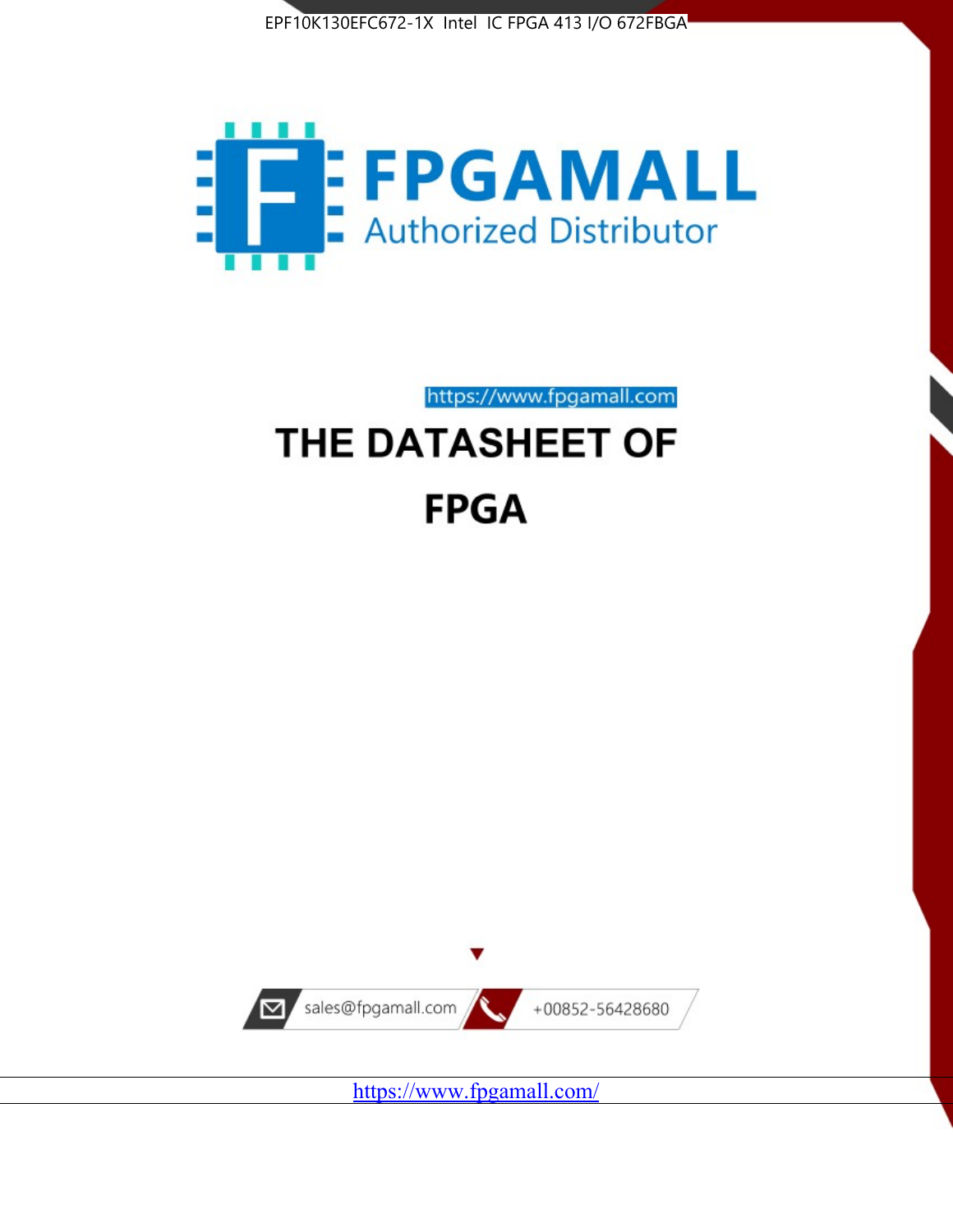#### EPF10K130EFC672-1X Intel IC FPGA 413 I/O 672FBGA



### **FLEX 10KE**

### **Embedded Programmable Logic Device**

**January 2003, ver. 2.5 Data Sheet**

**Features...** ■ Embedded programmable logic devices (PLDs), providing system-on-a-programmable-chip (SOPC) integration in a single device

- Enhanced embedded array for implementing megafunctions such as efficient memory and specialized logic functions
- Dual-port capability with up to 16-bit width per embedded array block (EAB)
- Logic array for general logic functions
- High density
	- 30,000 to 200,000 typical gates (see Tables 1 and 2)
	- Up to 98,304 RAM bits (4,096 bits per EAB), all of which can be used without reducing logic capacity
- System-level features
	- MultiVolt<sup>™</sup> I/O pins can drive or be driven by 2.5-V, 3.3-V, or 5.0-V devices
	- Low power consumption
	- Bidirectional I/O performance  $(t_{SI}$  and  $t_{CO}$ ) up to 212 MHz
	- Fully compliant with the PCI Special Interest Group (PCI SIG) *PCI Local Bus Specification, Revision 2.2* for 3.3-V operation at 33 MHz or 66 MHz
	- -1 speed grade devices are compliant with *PCI Local Bus Specification, Revision 2.2*, for 5.0-V operation
	- Built-in Joint Test Action Group (JTAG) boundary-scan test (BST) circuitry compliant with IEEE Std. 1149.1-1990, available without consuming additional device logic



For information on 5.0-V FLEX<sup>®</sup> 10K or 3.3-V FLEX 10KA devices, see the *FLEX 10K Embedded Programmable Logic Family Data Sheet*.

| iable 1.1 LLA TUNL DEVICET CAULES |           |                               |  |  |
|-----------------------------------|-----------|-------------------------------|--|--|
| Feature                           | EPF10K30E | EPF10K50E<br><b>EPF10K50S</b> |  |  |
| Typical gates (1)                 | 30,000    | 50,000                        |  |  |
| Maximum system gates              | 119,000   | 199,000                       |  |  |
| Logic elements (LEs)              | 1,728     | 2,880                         |  |  |
| EABs                              | 6         | 10                            |  |  |
| <b>Total RAM bits</b>             | 24,576    | 40,960                        |  |  |
| Maximum user I/O pins             | 220       | 254                           |  |  |

#### *Table 1. FLEX 10KE Device Features*

#### **Altera Corporation 1**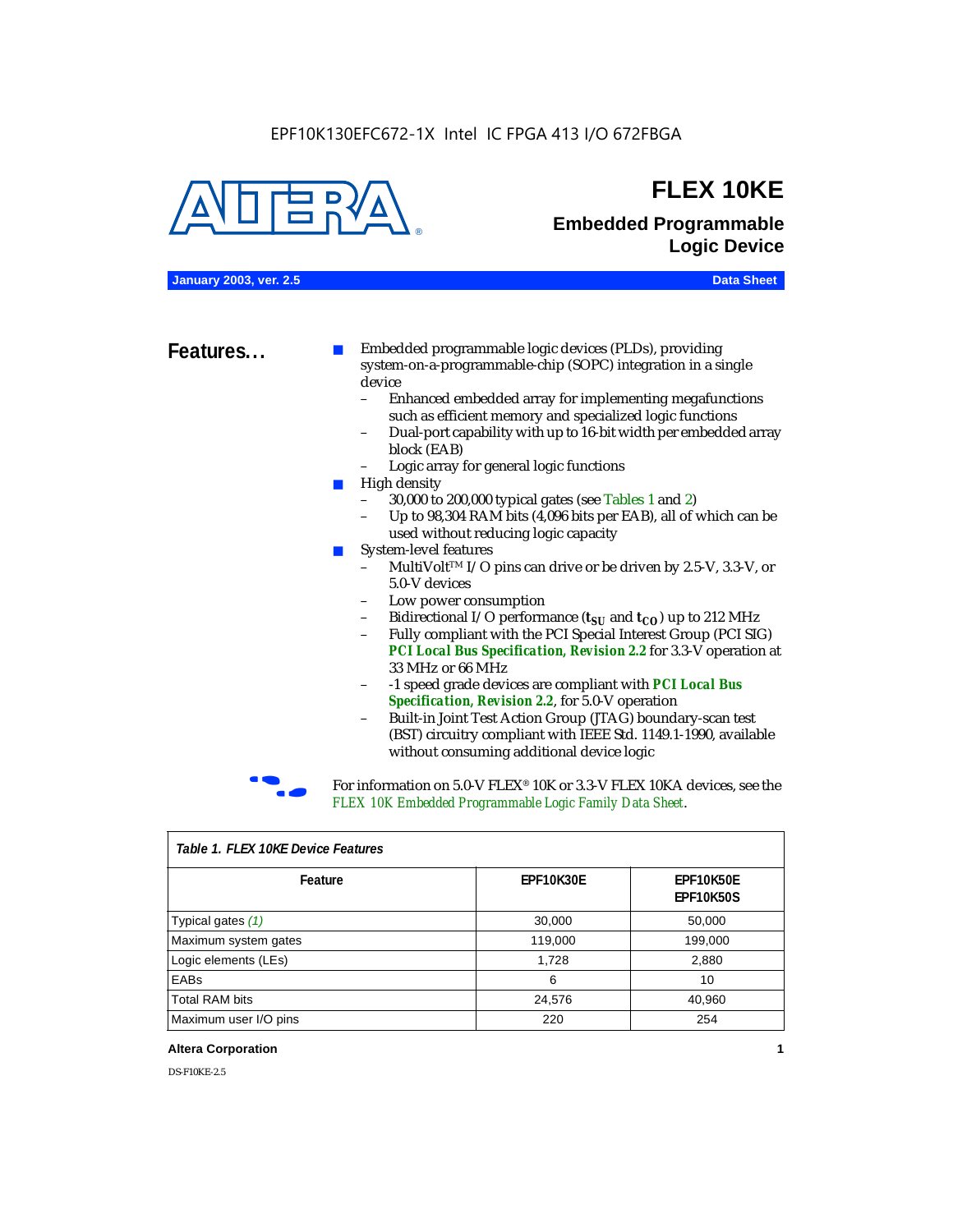| Table 2. FLEX 10KE Device Features |                |                   |                                        |  |  |
|------------------------------------|----------------|-------------------|----------------------------------------|--|--|
| Feature                            | EPF10K100E (2) | <b>EPF10K130E</b> | <b>EPF10K200E</b><br><b>EPF10K200S</b> |  |  |
| Typical gates (1)                  | 100,000        | 130,000           | 200,000                                |  |  |
| Maximum system gates               | 257,000        | 342,000           | 513,000                                |  |  |
| Logic elements (LEs)               | 4,992          | 6,656             | 9,984                                  |  |  |
| <b>EABs</b>                        | 12             | 16                | 24                                     |  |  |
| <b>Total RAM bits</b>              | 49,152         | 65,536            | 98,304                                 |  |  |
| Maximum user I/O pins              | 338            | 413               | 470                                    |  |  |

#### *Note to tables:*

- (1) The embedded IEEE Std. 1149.1 JTAG circuitry adds up to 31,250 gates in addition to the listed typical or maximum system gates.
- (2) New EPF10K100B designs should use EPF10K100E devices.

### **...and More Features**

- Fabricated on an advanced process and operate with a 2.5-V internal supply voltage
- In-circuit reconfigurability (ICR) via external configuration devices, intelligent controller, or JTAG port
- ClockLockTM and ClockBoostTM options for reduced clock delay/skew and clock multiplication
- Built-in low-skew clock distribution trees
- 100% functional testing of all devices; test vectors or scan chains are not required
- Pull-up on I/O pins before and during configuration
- Flexible interconnect
	- FastTrack<sup>®</sup> Interconnect continuous routing structure for fast, predictable interconnect delays
	- Dedicated carry chain that implements arithmetic functions such as fast adders, counters, and comparators (automatically used by software tools and megafunctions)
	- Dedicated cascade chain that implements high-speed, high-fan-in logic functions (automatically used by software tools and megafunctions)
	- Tri-state emulation that implements internal tri-state buses
	- Up to six global clock signals and four global clear signals
- Powerful I/O pins
	- Individual tri-state output enable control for each pin
	- Open-drain option on each I/O pin
	- Programmable output slew-rate control to reduce switching noise
	- Clamp to  $V_{\text{CCIO}}$  user-selectable on a pin-by-pin basis
	- Supports hot-socketing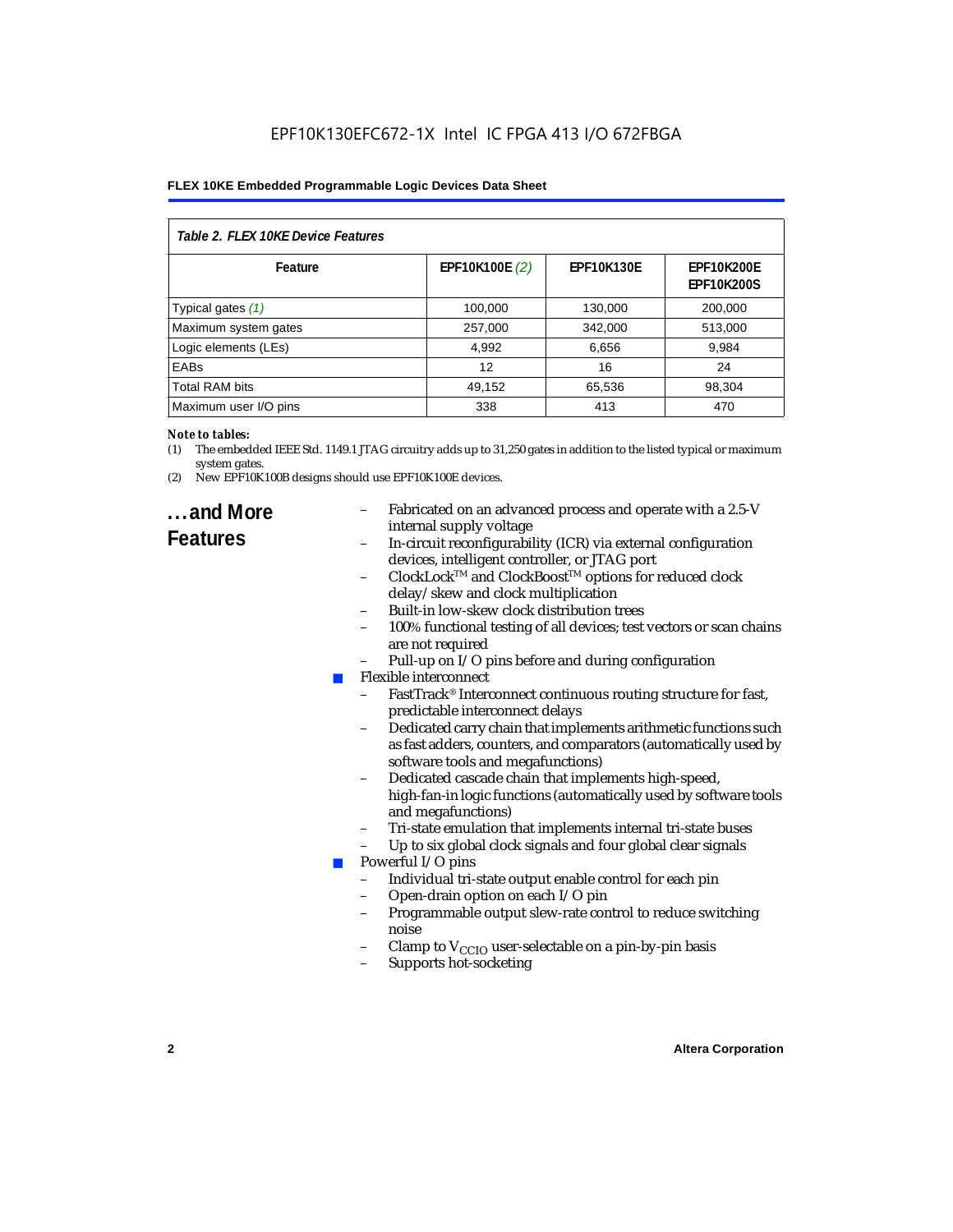- Software design support and automatic place-and-route provided by Altera's development systems for Windows-based PCs and Sun SPARCstation, and HP 9000 Series 700/800
- Flexible package options
	- Available in a variety of packages with 144 to 672 pins, including the innovative FineLine BGA<sup>TM</sup> packages (see Tables 3 and 4)
	- SameFrame™ pin-out compatibility between FLEX 10KA and FLEX 10KE devices across a range of device densities and pin counts
- Additional design entry and simulation support provided by EDIF 2 0 0 and 3 0 0 netlist files, library of parameterized modules (LPM), DesignWare components, Verilog HDL, VHDL, and other interfaces to popular EDA tools from manufacturers such as Cadence, Exemplar Logic, Mentor Graphics, OrCAD, Synopsys, Synplicity, VeriBest, and Viewlogic

| Table 3. FLEX 10KE Package Options & I/O Pin Count<br><i>Notes <math>(1)</math>, <math>(2)</math></i> |                        |                        |                                       |                                   |                       |                                   |                |                |                                   |
|-------------------------------------------------------------------------------------------------------|------------------------|------------------------|---------------------------------------|-----------------------------------|-----------------------|-----------------------------------|----------------|----------------|-----------------------------------|
| <b>Device</b>                                                                                         | 144-Pin<br><b>TOFP</b> | 208-Pin<br><b>POFP</b> | 240-Pin<br><b>POFP</b><br><b>ROFP</b> | 256-Pin<br>FineLine<br><b>BGA</b> | 356-Pin<br><b>BGA</b> | 484-Pin<br>FineLine<br><b>BGA</b> | 599-Pin<br>PGA | 600-Pin<br>BGA | 672-Pin<br>FineLine<br><b>BGA</b> |
| EPF10K30E                                                                                             | 102                    | 147                    |                                       | 176                               |                       | 220                               |                |                | 220(3)                            |
| EPF10K50E                                                                                             | 102                    | 147                    | 189                                   | 191                               |                       | 254                               |                |                | 254(3)                            |
| <b>EPF10K50S</b>                                                                                      | 102                    | 147                    | 189                                   | 191                               | 220                   | 254                               |                |                | 254(3)                            |
| EPF10K100E                                                                                            |                        | 147                    | 189                                   | 191                               | 274                   | 338                               |                |                | 338(3)                            |
| EPF10K130E                                                                                            |                        |                        | 186                                   |                                   | 274                   | 369                               |                | 424            | 413                               |
| EPF10K200E                                                                                            |                        |                        |                                       |                                   |                       |                                   | 470            | 470            | 470                               |
| EPF10K200S                                                                                            |                        |                        | 182                                   |                                   | 274                   | 369                               | 470            | 470            | 470                               |

#### *Notes:*

- (1) FLEX 10KE device package types include thin quad flat pack (TQFP), plastic quad flat pack (PQFP), power quad flat pack (RQFP), pin-grid array (PGA), and ball-grid array (BGA) packages.
- (2) Devices in the same package are pin-compatible, although some devices have more I/O pins than others. When planning device migration, use the I/O pins that are common to all devices.
- (3) This option is supported with a 484-pin FineLine BGA package. By using SameFrame pin migration, all FineLine BGA packages are pin-compatible. For example, a board can be designed to support 256-pin, 484-pin, and 672-pin FineLine BGA packages. The Altera software automatically avoids conflicting pins when future migration is set.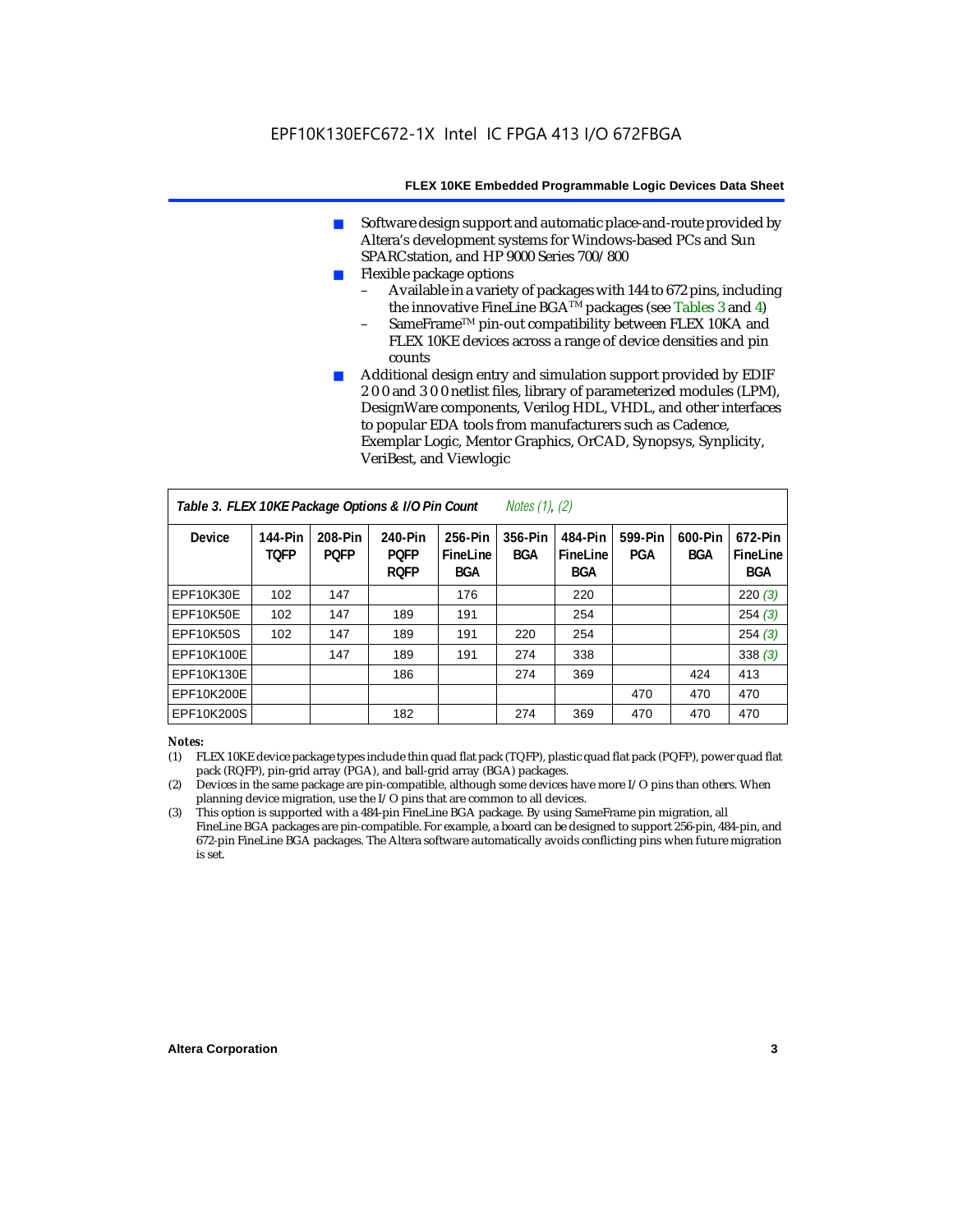| Table 4. FLEX 10KE Package Sizes          |                            |                                                      |                                       |                                   |                       |                            |                                   |                              |                                   |
|-------------------------------------------|----------------------------|------------------------------------------------------|---------------------------------------|-----------------------------------|-----------------------|----------------------------|-----------------------------------|------------------------------|-----------------------------------|
| <b>Device</b>                             | 144-<br>Pin<br><b>TOFP</b> | 208-Pin<br><b>POFP</b>                               | 240-Pin<br><b>POFP</b><br><b>ROFP</b> | 256-Pin<br>FineLine<br><b>BGA</b> | $356 -$<br>Pin<br>BGA | 484-Pin<br>FineLine<br>BGA | 599-Pin<br><b>PGA</b>             | $600 -$<br>Pin<br><b>BGA</b> | 672-Pin<br>FineLine<br><b>BGA</b> |
| Pitch (mm)                                | 0.50                       | 0.50                                                 | 0.50                                  | 1.0                               | 1.27                  | 1.0                        |                                   | 1.27                         | 1.0                               |
| Area $(mm2)$                              | 484                        | 936                                                  | 1.197                                 | 289                               | 1.225                 | 529                        | 3.904                             | 2,025                        | 729                               |
| Length $\times$ width<br>$(mm \times mm)$ |                            | $22 \times 22$ 30.6 $\times$ 30.6 34.6 $\times$ 34.6 |                                       | $17 \times 17$                    | $35 \times 35$        | $23 \times 23$             | $62.5 \times 62.5$ 45 $\times$ 45 |                              | $27 \times 27$                    |

### **General Description**

Altera FLEX 10KE devices are enhanced versions of FLEX 10K devices. Based on reconfigurable CMOS SRAM elements, the FLEX architecture incorporates all features necessary to implement common gate array megafunctions. With up to 200,000 typical gates, FLEX 10KE devices provide the density, speed, and features to integrate entire systems, including multiple 32-bit buses, into a single device.

The ability to reconfigure FLEX 10KE devices enables 100% testing prior to shipment and allows the designer to focus on simulation and design verification. FLEX 10KE reconfigurability eliminates inventory management for gate array designs and generation of test vectors for fault coverage.

Table 5 shows FLEX 10KE performance for some common designs. All performance values were obtained with Synopsys DesignWare or LPM functions. Special design techniques are not required to implement the applications; the designer simply infers or instantiates a function in a Verilog HDL, VHDL, Altera Hardware Description Language (AHDL), or schematic design file.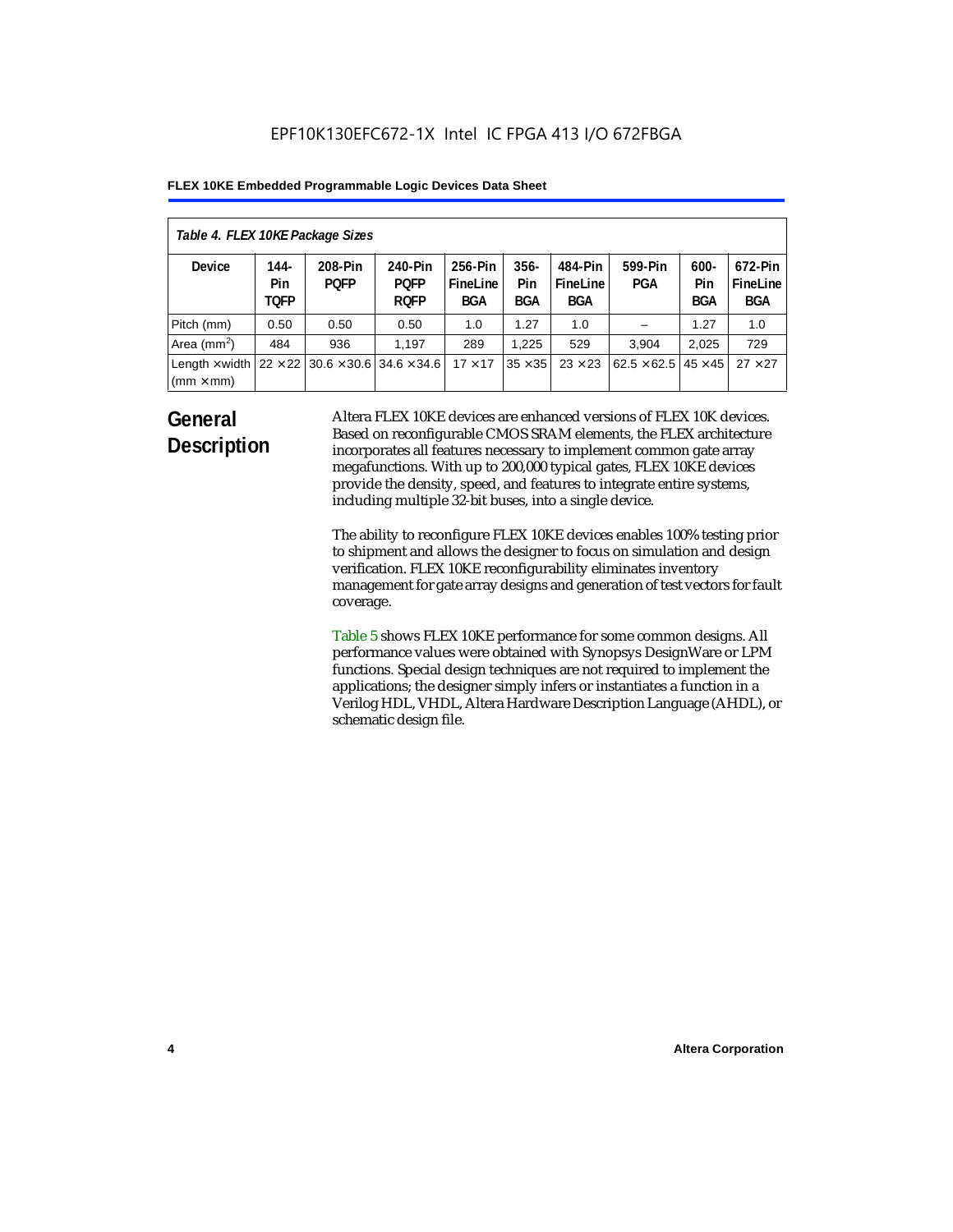| Table 5. FLEX 10KE Performance                   |                       |             |                |                |                |              |
|--------------------------------------------------|-----------------------|-------------|----------------|----------------|----------------|--------------|
| Application                                      | <b>Resources Used</b> |             |                | Performance    |                | <b>Units</b> |
|                                                  | <b>LEs</b>            | <b>EABs</b> | -1 Speed Grade | -2 Speed Grade | -3 Speed Grade |              |
| 16-bit loadable counter                          | 16                    | $\Omega$    | 285            | 250            | 200            | <b>MHz</b>   |
| 16-bit accumulator                               | 16                    | $\Omega$    | 285            | 250            | 200            | <b>MHz</b>   |
| 16-to-1 multiplexer $(1)$                        | 10                    | $\Omega$    | 3.5            | 4.9            | 7.0            | ns           |
| 16-bit multiplier with 3-stage<br>pipeline $(2)$ | 592                   | $\Omega$    | 156            | 131            | 93             | <b>MHz</b>   |
| $256 \times 16$ RAM read cycle<br>speed $(2)$    | $\Omega$              | 1           | 196            | 154            | 118            | <b>MHz</b>   |
| $256 \times 16$ RAM write cycle<br>speed $(2)$   | $\Omega$              | 1           | 185            | 143            | 106            | <b>MHz</b>   |

#### *Notes:*

(1) This application uses combinatorial inputs and outputs.

This application uses registered inputs and outputs.

Table 6 shows FLEX 10KE performance for more complex designs. These designs are available as Altera MegaCore® functions.

| Table 6. FLEX 10KE Performance for Complex Designs             |                 |                |                |                |              |
|----------------------------------------------------------------|-----------------|----------------|----------------|----------------|--------------|
| Application                                                    | <b>LEs Used</b> | Performance    |                |                | <b>Units</b> |
|                                                                |                 | -1 Speed Grade | -2 Speed Grade | -3 Speed Grade |              |
| 8-bit, 16-tap parallel finite impulse<br>response (FIR) filter | 597             | 192            | 156            | 116            | <b>MSPS</b>  |
| 8-bit, 512-point fast Fourier                                  | 1,854           | 23.4           | 28.7           | 38.9           | $\mu s(1)$   |
| transform (FFT) function                                       |                 | 113            | 92             | 68             | <b>MHz</b>   |
| a16450 universal asynchronous<br>receiver/transmitter (UART)   | 342             | 36             | 28             | 20.5           | <b>MHz</b>   |

## *Note:*<br>(1) 1

These values are for calculation time. Calculation time = number of clocks required/ $f_{max}$ . Number of clocks required = ceiling [log 2 (points)/2]  $\times$  [points +14 + ceiling]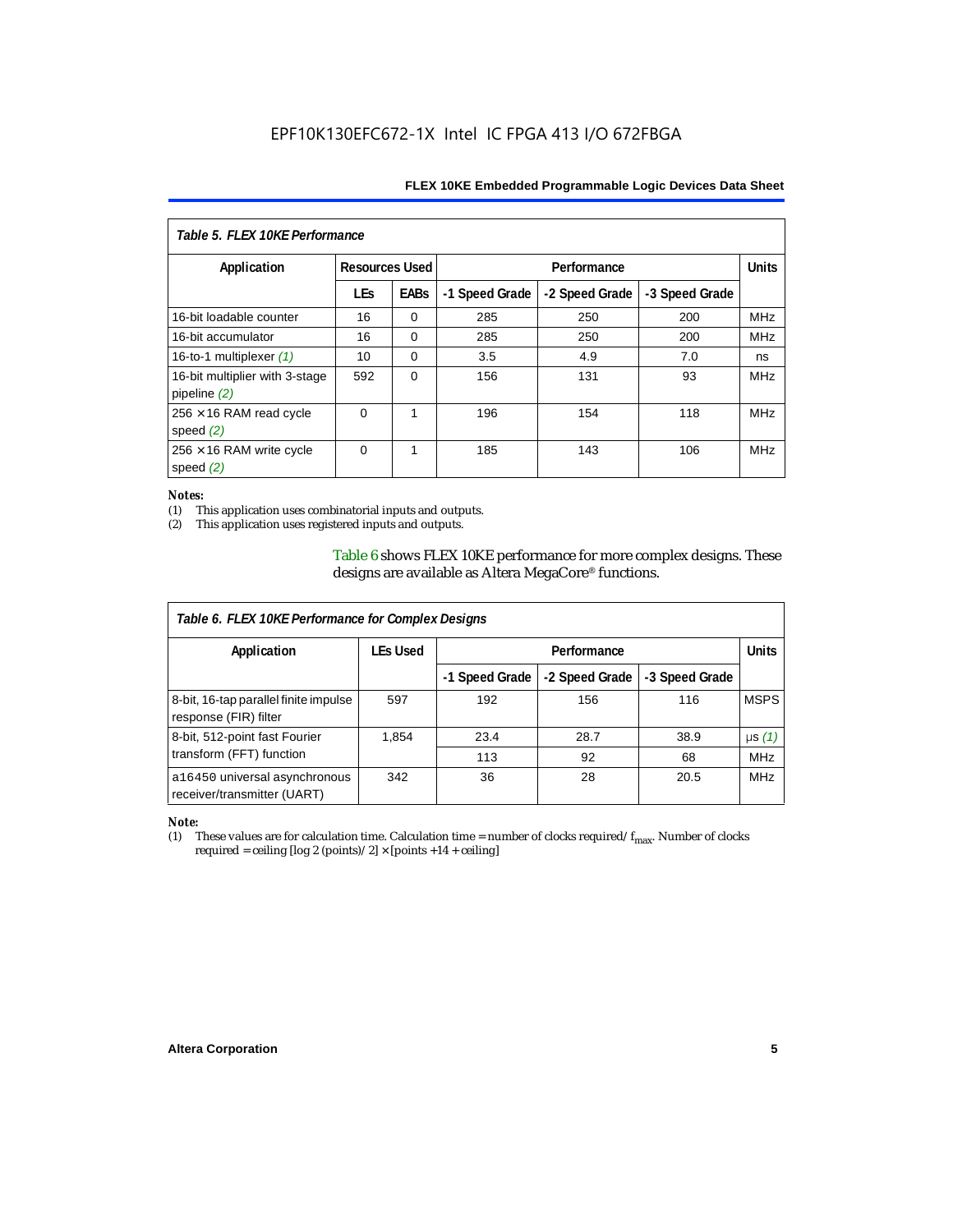Similar to the FLEX 10KE architecture, embedded gate arrays are the fastest-growing segment of the gate array market. As with standard gate arrays, embedded gate arrays implement general logic in a conventional "sea-of-gates" architecture. Additionally, embedded gate arrays have dedicated die areas for implementing large, specialized functions. By embedding functions in silicon, embedded gate arrays reduce die area and increase speed when compared to standard gate arrays. While embedded megafunctions typically cannot be customized, FLEX 10KE devices are programmable, providing the designer with full control over embedded megafunctions and general logic, while facilitating iterative design changes during debugging.

Each FLEX 10KE device contains an embedded array and a logic array. The embedded array is used to implement a variety of memory functions or complex logic functions, such as digital signal processing (DSP), wide data-path manipulation, microcontroller applications, and datatransformation functions. The logic array performs the same function as the sea-of-gates in the gate array and is used to implement general logic such as counters, adders, state machines, and multiplexers. The combination of embedded and logic arrays provides the high performance and high density of embedded gate arrays, enabling designers to implement an entire system on a single device.

FLEX 10KE devices are configured at system power-up with data stored in an Altera serial configuration device or provided by a system controller. Altera offers the EPC1, EPC2, and EPC16 configuration devices, which configure FLEX 10KE devices via a serial data stream. Configuration data can also be downloaded from system RAM or via the Altera BitBlaster™, ByteBlasterMV™, or MasterBlaster download cables. After a FLEX 10KE device has been configured, it can be reconfigured in-circuit by resetting the device and loading new data. Because reconfiguration requires less than 85 ms, real-time changes can be made during system operation.

FLEX 10KE devices contain an interface that permits microprocessors to configure FLEX 10KE devices serially or in-parallel, and synchronously or asynchronously. The interface also enables microprocessors to treat a FLEX 10KE device as memory and configure it by writing to a virtual memory location, making it easy to reconfigure the device.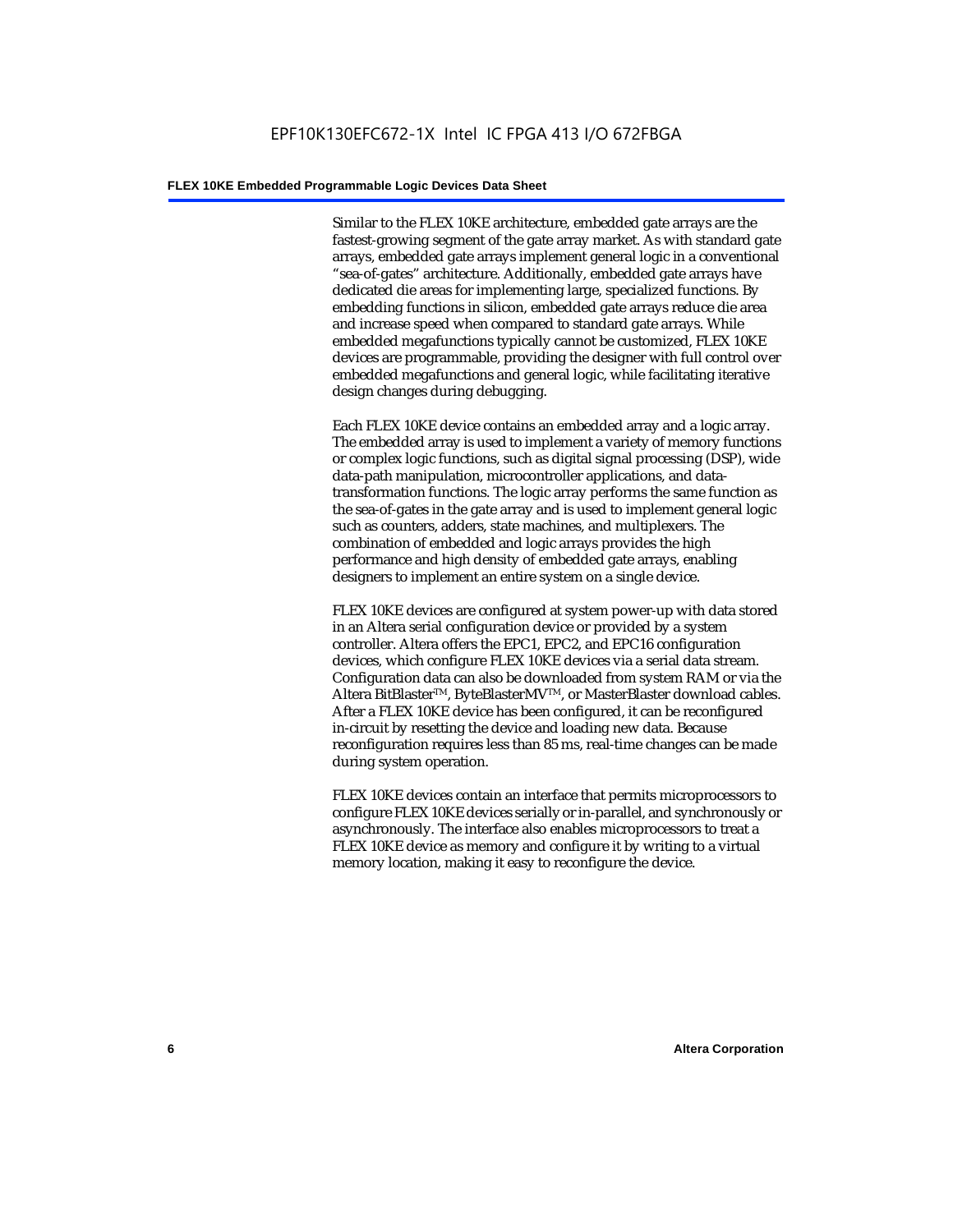For more information on FLEX device configuration, see the following documents:

- *Configuration Devices for APEX & FLEX Devices Data Sheet*
- *BitBlaster Serial Download Cable Data Sheet*
- *ByteBlasterMV Parallel Port Download Cable Data Sheet*
- *MasterBlaster Download Cable Data Sheet*
- *Application Note 116 (Configuring APEX 20K, FLEX 10K, & FLEX 6000 Devices)*

FLEX 10KE devices are supported by the Altera development systems, which are integrated packages that offer schematic, text (including AHDL), and waveform design entry, compilation and logic synthesis, full simulation and worst-case timing analysis, and device configuration. The Altera software provides EDIF 2 0 0 and 3 0 0, LPM, VHDL, Verilog HDL, and other interfaces for additional design entry and simulation support from other industry-standard PC- and UNIX workstation-based EDA tools.

The Altera software works easily with common gate array EDA tools for synthesis and simulation. For example, the Altera software can generate Verilog HDL files for simulation with tools such as Cadence Verilog-XL. Additionally, the Altera software contains EDA libraries that use devicespecific features such as carry chains, which are used for fast counter and arithmetic functions. For instance, the Synopsys Design Compiler library supplied with the Altera development system includes DesignWare functions that are optimized for the FLEX 10KE architecture.

The Altera development system runs on Windows-based PCs and Sun SPARCstation, and HP 9000 Series 700/800.



See the *MAX+PLUS II Programmable Logic Development System & Software Data Sheet* and the *Quartus Programmable Logic Development System & Software Data Sheet* for more information.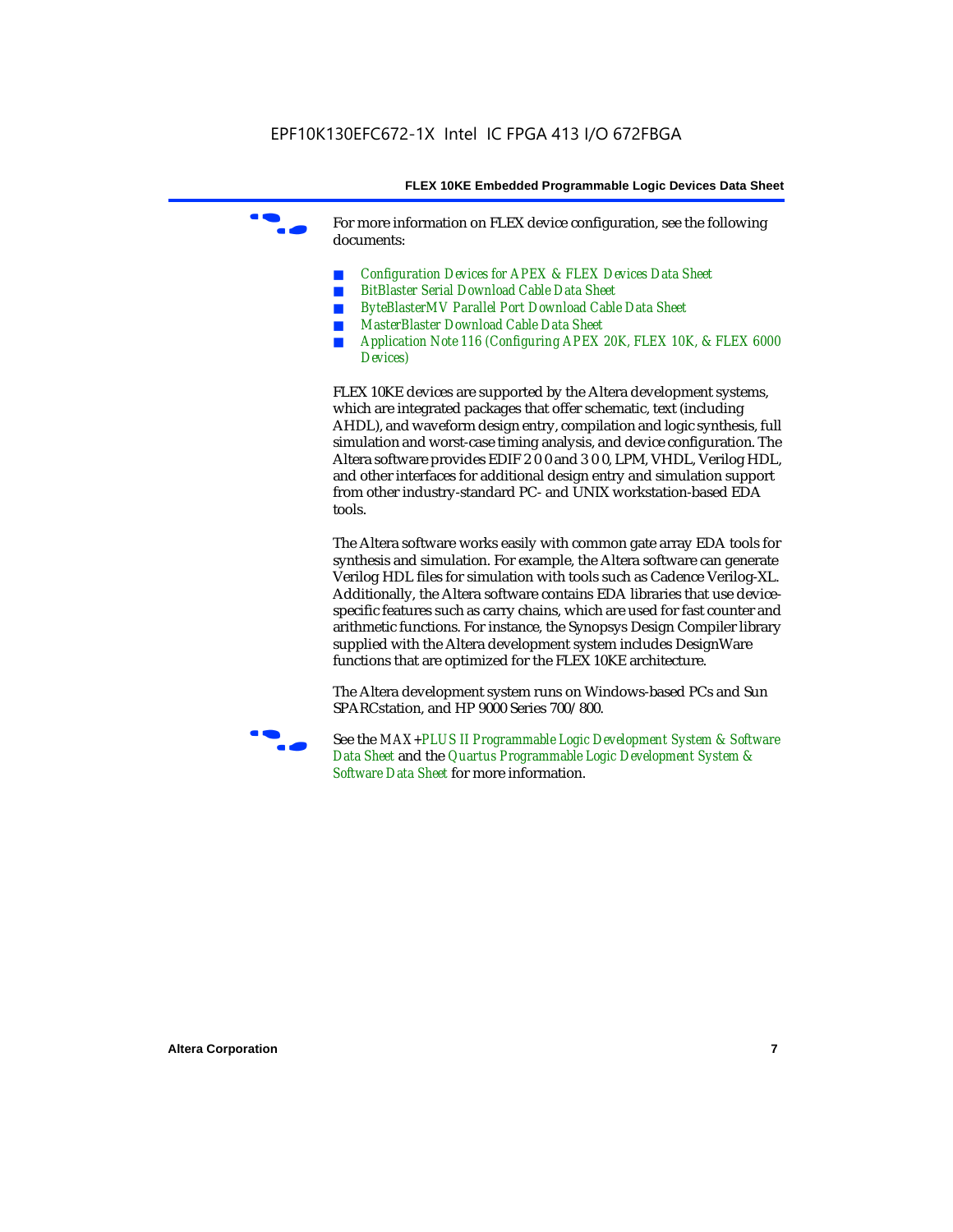| <b>Functional</b><br><b>Description</b> | Each FLEX 10KE device contains an enhanced embedded array to<br>implement memory and specialized logic functions, and a logic array to<br>implement general logic.                                                                                                                                                                                                                                                                                                                                                                                                                                                                                                                                             |
|-----------------------------------------|----------------------------------------------------------------------------------------------------------------------------------------------------------------------------------------------------------------------------------------------------------------------------------------------------------------------------------------------------------------------------------------------------------------------------------------------------------------------------------------------------------------------------------------------------------------------------------------------------------------------------------------------------------------------------------------------------------------|
|                                         | The embedded array consists of a series of EABs. When implementing<br>memory functions, each EAB provides 4,096 bits, which can be used to<br>create RAM, ROM, dual-port RAM, or first-in first-out (FIFO) functions.<br>When implementing logic, each EAB can contribute 100 to 600 gates<br>towards complex logic functions, such as multipliers, microcontrollers,<br>state machines, and DSP functions. EABs can be used independently, or<br>multiple EABs can be combined to implement larger functions.                                                                                                                                                                                                 |
|                                         | The logic array consists of logic array blocks (LABs). Each LAB contains<br>eight LEs and a local interconnect. An LE consists of a four-input look-up<br>table (LUT), a programmable flipflop, and dedicated signal paths for carry<br>and cascade functions. The eight LEs can be used to create medium-sized<br>blocks of logic-such as 8-bit counters, address decoders, or state<br>machines-or combined across LABs to create larger logic blocks. Each<br>LAB represents about 96 usable gates of logic.                                                                                                                                                                                                |
|                                         | Signal interconnections within FLEX 10KE devices (as well as to and from<br>device pins) are provided by the FastTrack Interconnect routing structure,<br>which is a series of fast, continuous row and column channels that run the<br>entire length and width of the device.                                                                                                                                                                                                                                                                                                                                                                                                                                 |
|                                         | Each I/O pin is fed by an I/O element (IOE) located at the end of each row<br>and column of the FastTrack Interconnect routing structure. Each IOE<br>contains a bidirectional I/O buffer and a flipflop that can be used as either<br>an output or input register to feed input, output, or bidirectional signals.<br>When used with a dedicated clock pin, these registers provide exceptional<br>performance. As inputs, they provide setup times as low as 0.9 ns and<br>hold times of 0 ns. As outputs, these registers provide clock-to-output<br>times as low as 3.0 ns. IOEs provide a variety of features, such as JTAG<br>BST support, slew-rate control, tri-state buffers, and open-drain outputs. |
|                                         |                                                                                                                                                                                                                                                                                                                                                                                                                                                                                                                                                                                                                                                                                                                |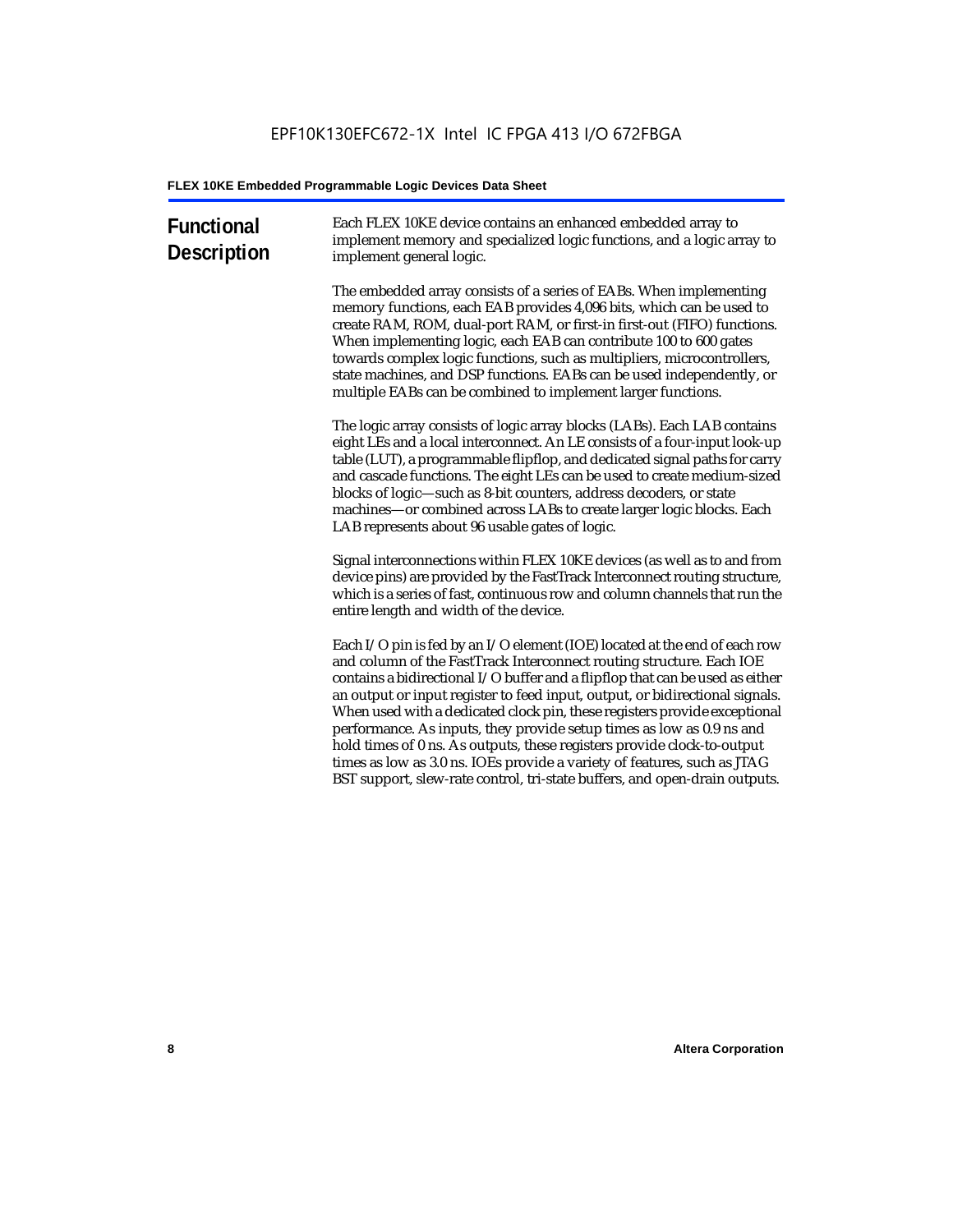Figure 1 shows a block diagram of the FLEX 10KE architecture. Each group of LEs is combined into an LAB; groups of LABs are arranged into rows and columns. Each row also contains a single EAB. The LABs and EABs are interconnected by the FastTrack Interconnect routing structure. IOEs are located at the end of each row and column of the FastTrack Interconnect routing structure.



FLEX 10KE devices provide six dedicated inputs that drive the flipflops' control inputs and ensure the efficient distribution of high-speed, lowskew (less than 1.5 ns) control signals. These signals use dedicated routing channels that provide shorter delays and lower skews than the FastTrack Interconnect routing structure. Four of the dedicated inputs drive four global signals. These four global signals can also be driven by internal logic, providing an ideal solution for a clock divider or an internally generated asynchronous clear signal that clears many registers in the device.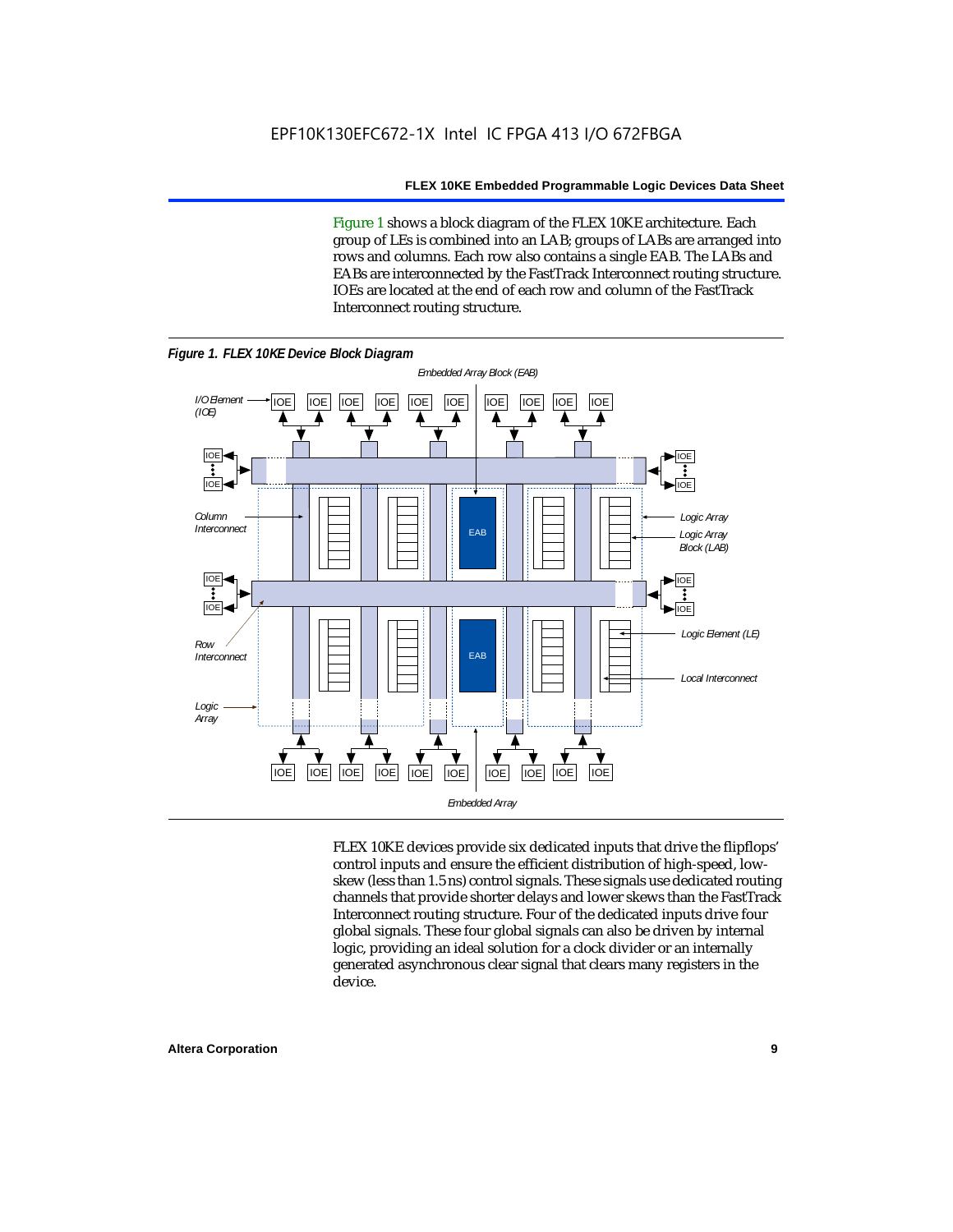#### **Embedded Array Block**

The EAB is a flexible block of RAM, with registers on the input and output ports, that is used to implement common gate array megafunctions. Because it is large and flexible, the EAB is suitable for functions such as multipliers, vector scalars, and error correction circuits. These functions can be combined in applications such as digital filters and microcontrollers.

Logic functions are implemented by programming the EAB with a readonly pattern during configuration, thereby creating a large LUT. With LUTs, combinatorial functions are implemented by looking up the results, rather than by computing them. This implementation of combinatorial functions can be faster than using algorithms implemented in general logic, a performance advantage that is further enhanced by the fast access times of EABs. The large capacity of EABs enables designers to implement complex functions in one logic level without the routing delays associated with linked LEs or field-programmable gate array (FPGA) RAM blocks. For example, a single EAB can implement any function with 8 inputs and 16 outputs. Parameterized functions such as LPM functions can take advantage of the EAB automatically.

The FLEX 10KE EAB provides advantages over FPGAs, which implement on-board RAM as arrays of small, distributed RAM blocks. These small FPGA RAM blocks must be connected together to make RAM blocks of manageable size. The RAM blocks are connected together using multiplexers implemented with more logic blocks. These extra multiplexers cause extra delay, which slows down the RAM block. FPGA RAM blocks are also prone to routing problems because small blocks of RAM must be connected together to make larger blocks. In contrast, EABs can be used to implement large, dedicated blocks of RAM that eliminate these timing and routing concerns.

The FLEX 10KE enhanced EAB adds dual-port capability to the existing EAB structure. The dual-port structure is ideal for FIFO buffers with one or two clocks. The FLEX 10KE EAB can also support up to 16-bit-wide RAM blocks and is backward-compatible with any design containing FLEX 10K EABs. The FLEX 10KE EAB can act in dual-port or single-port mode. When in dual-port mode, separate clocks may be used for EAB read and write sections, which allows the EAB to be written and read at different rates. It also has separate synchronous clock enable signals for the EAB read and write sections, which allow independent control of these sections.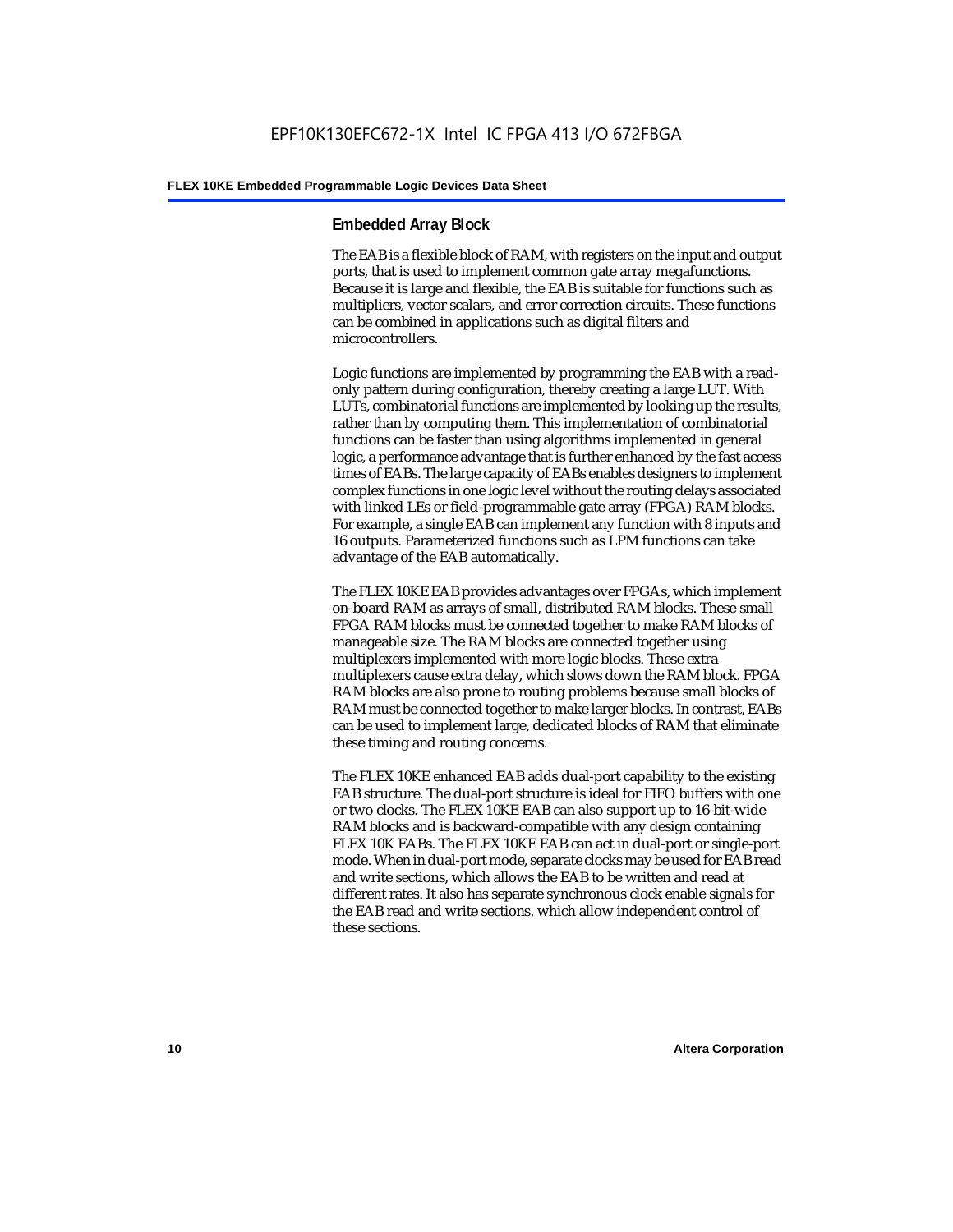The EAB can also be used for bidirectional, dual-port memory applications where two ports read or write simultaneously. To implement this type of dual-port memory, two EABs are used to support two simultaneous read or writes.

Alternatively, one clock and clock enable can be used to control the input registers of the EAB, while a different clock and clock enable control the output registers (see Figure 2).



#### *Notes:*

- (1) All registers can be asynchronously cleared by EAB local interconnect signals, global signals, or the chip-wide reset.
- (2) EPF10K30E and EPF10K50E devices have 88 EAB local interconnect channels; EPF10K100E, EPF10K130E, and EPF10K200E devices have 104 EAB local interconnect channels.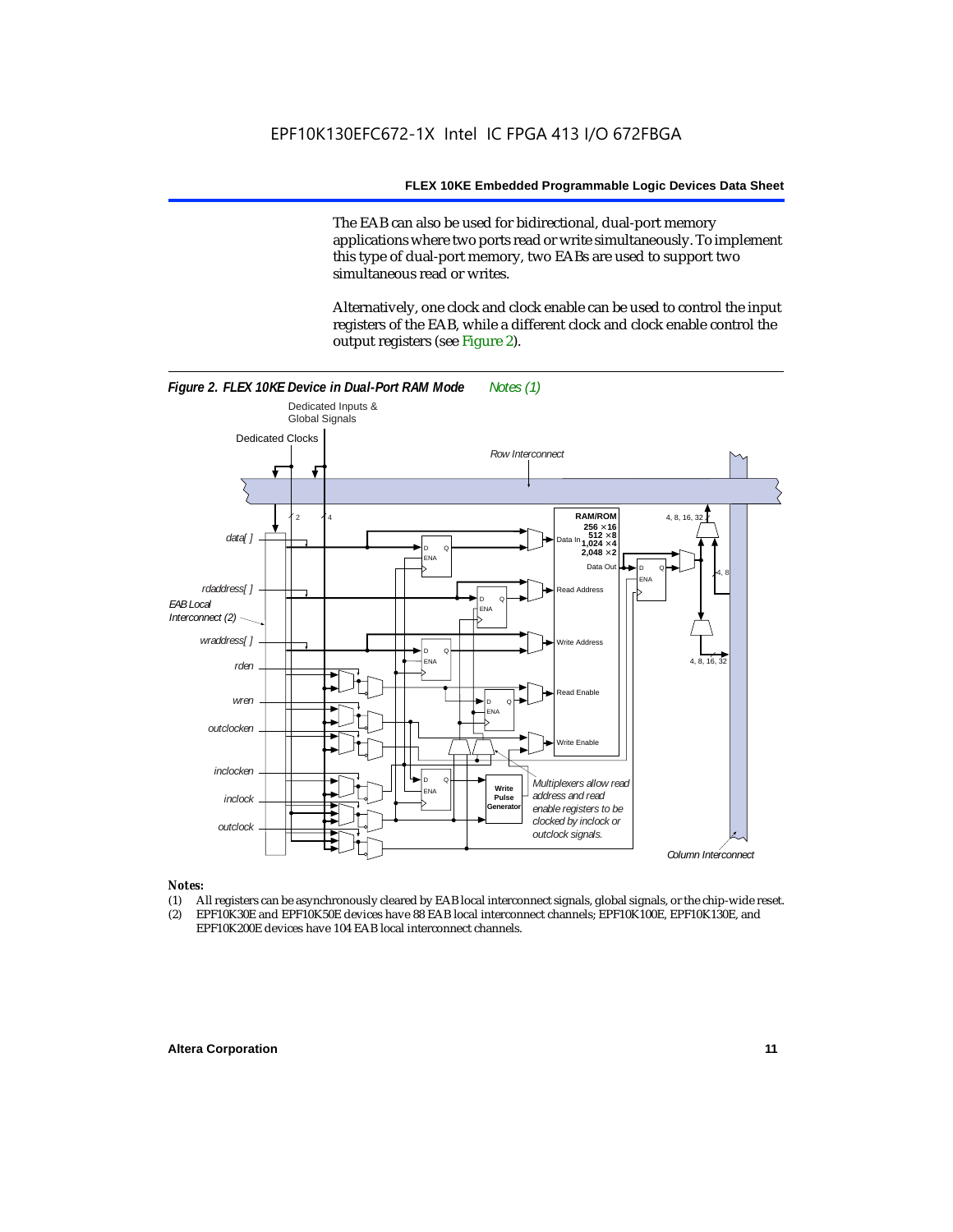The EAB can also use Altera megafunctions to implement dual-port RAM applications where both ports can read or write, as shown in Figure 3.



The FLEX 10KE EAB can be used in a single-port mode, which is useful for backward-compatibility with FLEX 10K designs (see Figure 4).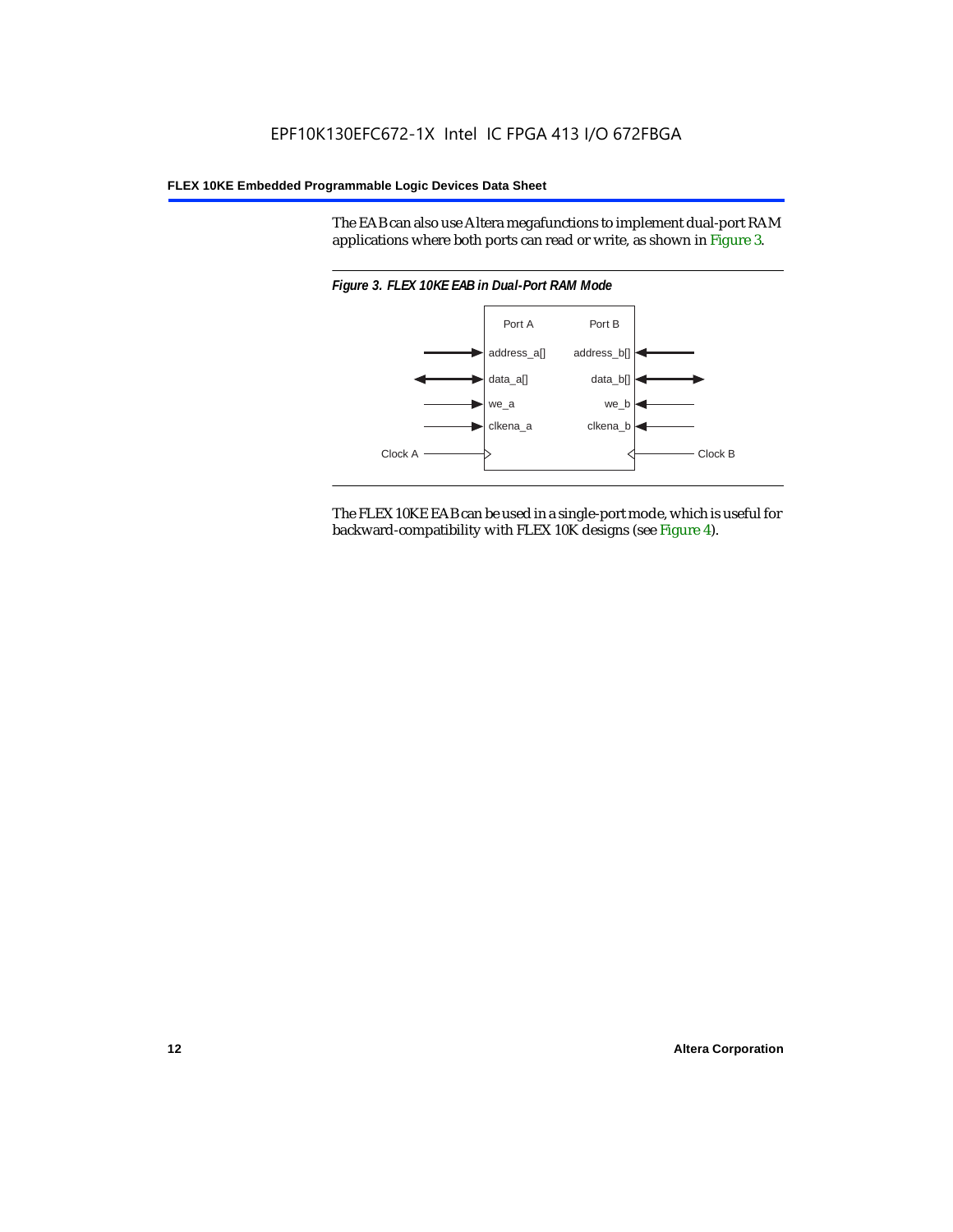

#### *Figure 4. FLEX 10KE Device in Single-Port RAM Mode*

### *Note:*<br>(1) **F**

(1) EPF10K30E, EPF10K50E, and EPF10K50S devices have 88 EAB local interconnect channels; EPF10K100E, EPF10K130E, EPF10K200E, and EPF10K200S devices have 104 EAB local interconnect channels.

> EABs can be used to implement synchronous RAM, which is easier to use than asynchronous RAM. A circuit using asynchronous RAM must generate the RAM write enable signal, while ensuring that its data and address signals meet setup and hold time specifications relative to the write enable signal. In contrast, the EAB's synchronous RAM generates its own write enable signal and is self-timed with respect to the input or write clock. A circuit using the EAB's self-timed RAM must only meet the setup and hold time specifications of the global clock.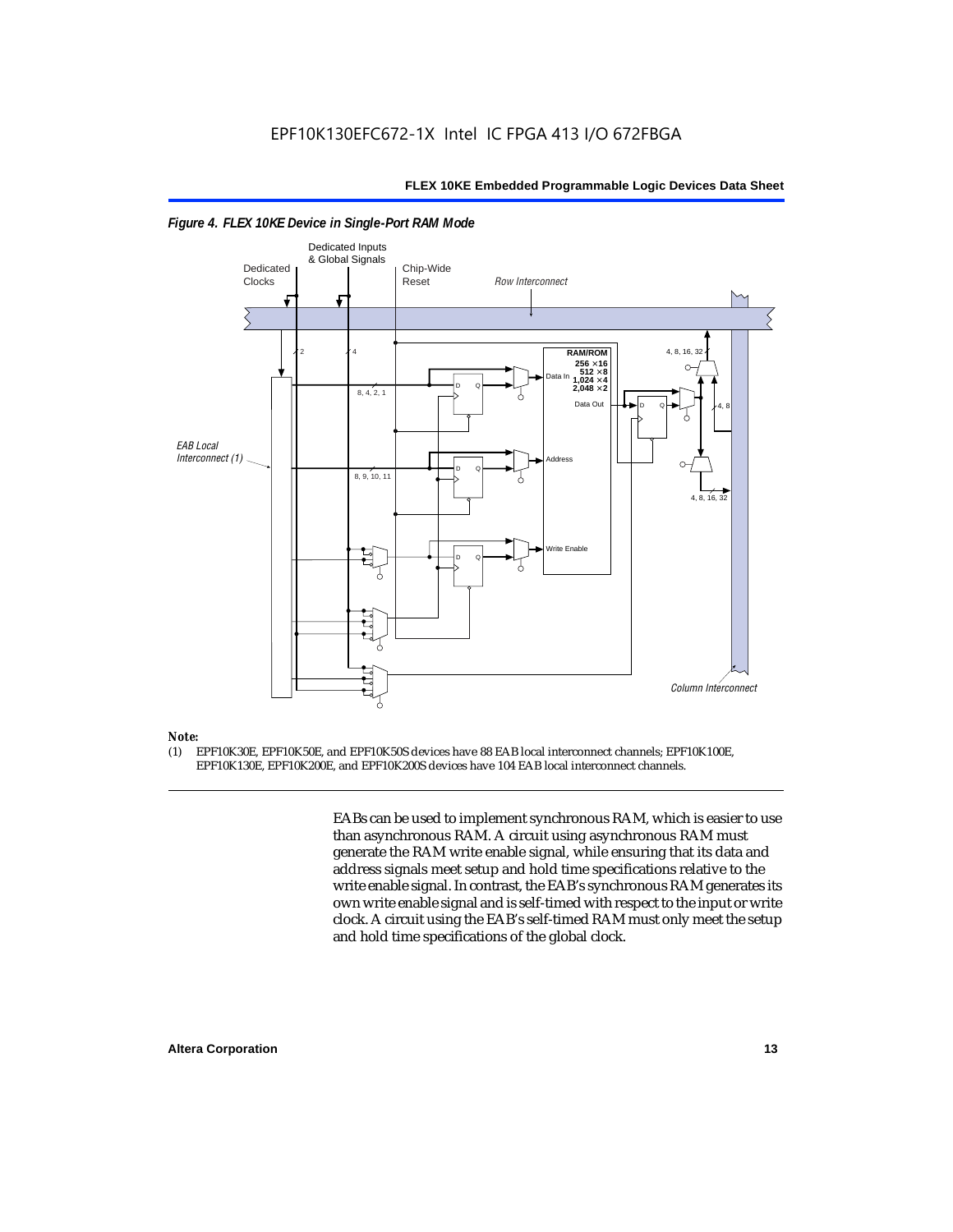When used as RAM, each EAB can be configured in any of the following sizes:  $256 \times 16$ ,  $512 \times 8$ ,  $1,024 \times 4$ , or  $2,048 \times 2$  (see Figure 5).



Larger blocks of RAM are created by combining multiple EABs. For example, two  $256 \times 16$  RAM blocks can be combined to form a  $256 \times 32$ block; two  $512 \times 8$  RAM blocks can be combined to form a  $512 \times 16$  block (see Figure 6).





If necessary, all EABs in a device can be cascaded to form a single RAM block. EABs can be cascaded to form RAM blocks of up to 2,048 words without impacting timing. The Altera software automatically combines EABs to meet a designer's RAM specifications.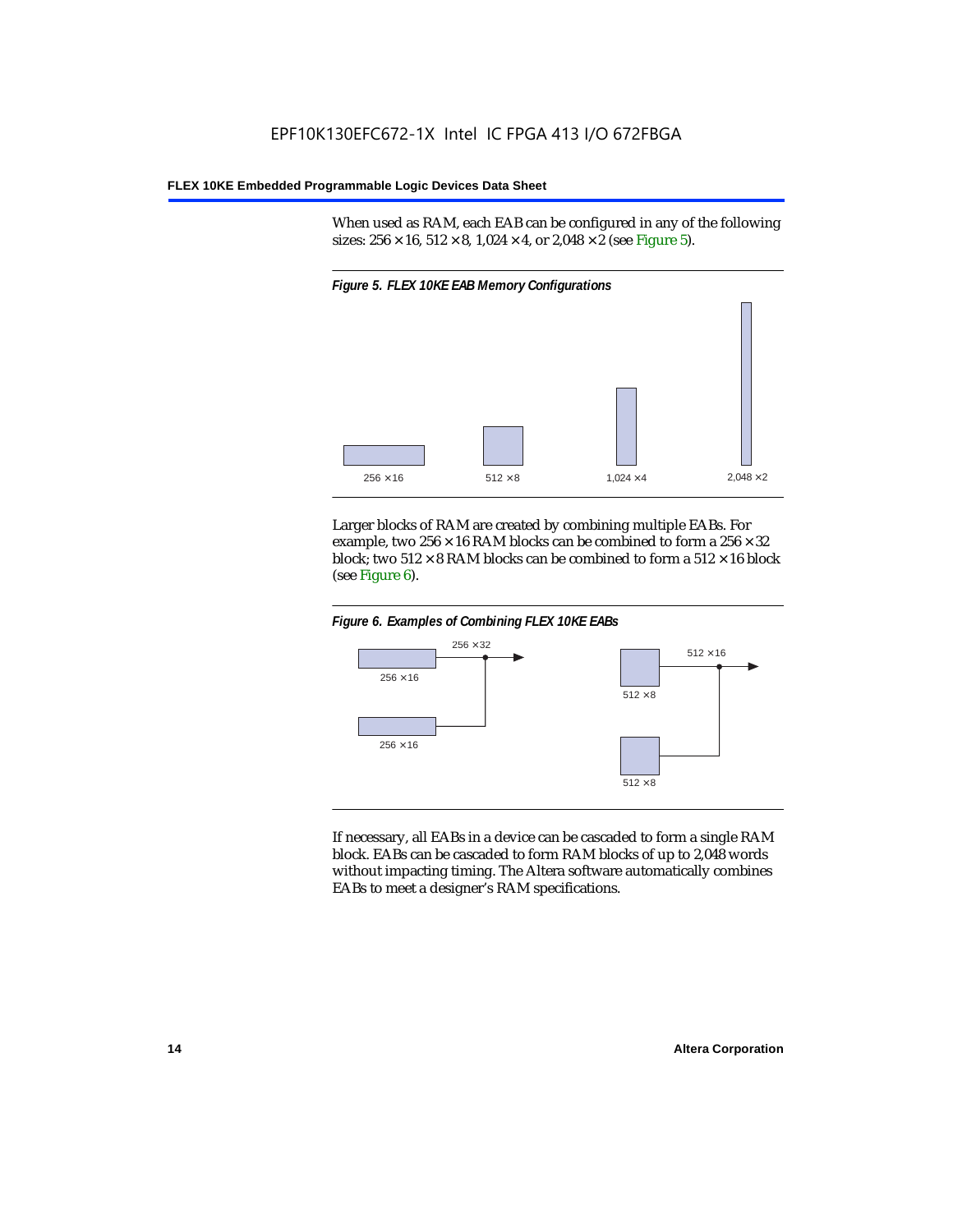EABs provide flexible options for driving and controlling clock signals. Different clocks and clock enables can be used for reading and writing to the EAB. Registers can be independently inserted on the data input, EAB output, write address, write enable signals, read address, and read enable signals. The global signals and the EAB local interconnect can drive write enable, read enable, and clock enable signals. The global signals, dedicated clock pins, and EAB local interconnect can drive the EAB clock signals. Because the LEs drive the EAB local interconnect, the LEs can control write enable, read enable, clear, clock, and clock enable signals.

An EAB is fed by a row interconnect and can drive out to row and column interconnects. Each EAB output can drive up to two row channels and up to two column channels; the unused row channel can be driven by other LEs. This feature increases the routing resources available for EAB outputs (see Figures 2 and 4). The column interconnect, which is adjacent to the EAB, has twice as many channels as other columns in the device.

#### **Logic Array Block**

An LAB consists of eight LEs, their associated carry and cascade chains, LAB control signals, and the LAB local interconnect. The LAB provides the coarse-grained structure to the FLEX 10KE architecture, facilitating efficient routing with optimum device utilization and high performance (see Figure 7).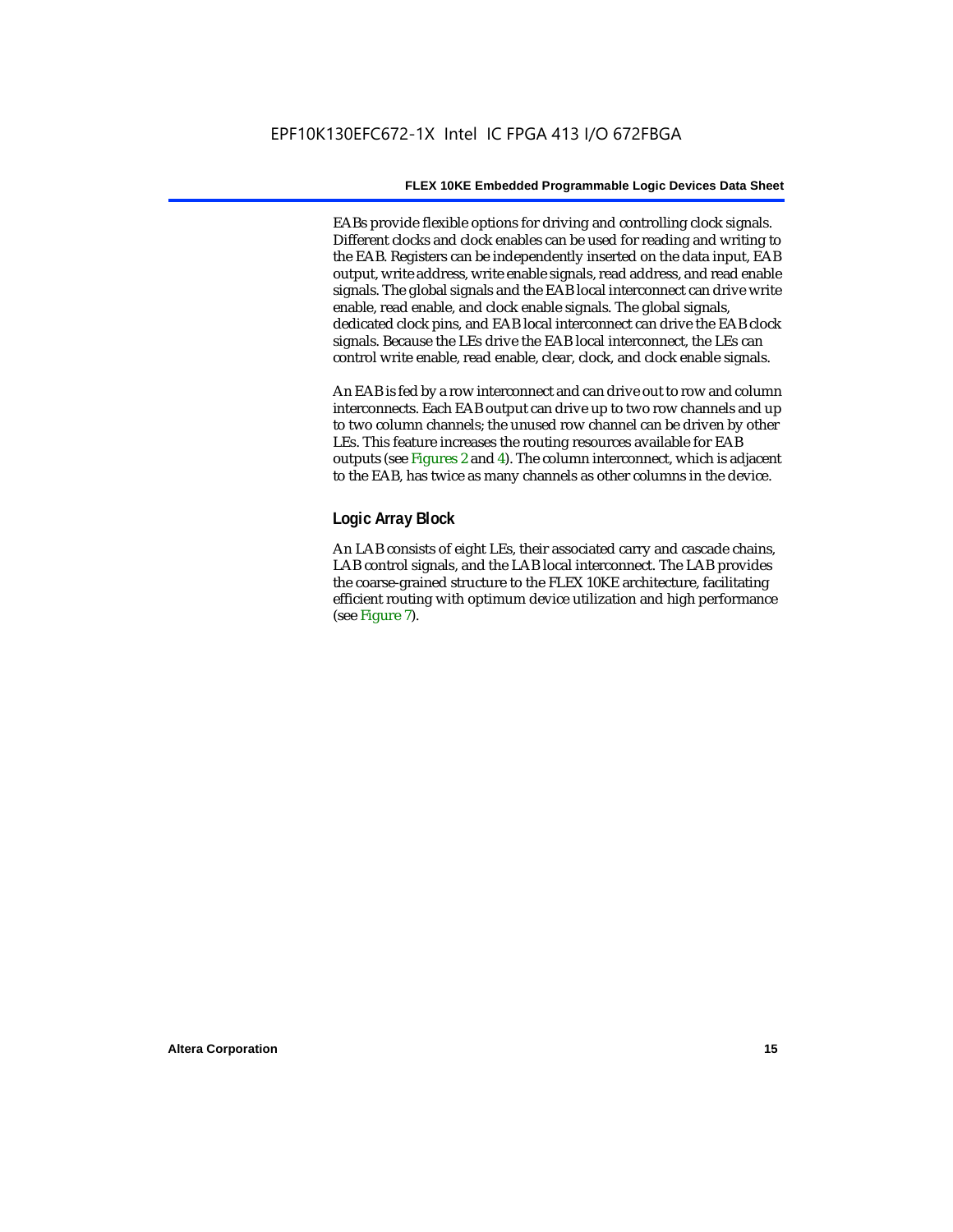#### *Figure 7. FLEX 10KE LAB*



#### *Notes:*

- (1) EPF10K30E, EPF10K50E, and EPF10K50S devices have 22 inputs to the LAB local interconnect channel from the row; EPF10K100E, EPF10K130E, EPF10K200E, and EPF10K200S devices have 26.
- (2) EPF10K30E, EPF10K50E, and EPF10K50S devices have 30 LAB local interconnect channels; EPF10K100E, EPF10K130E, EPF10K200E, and EPF10K200S devices have 34.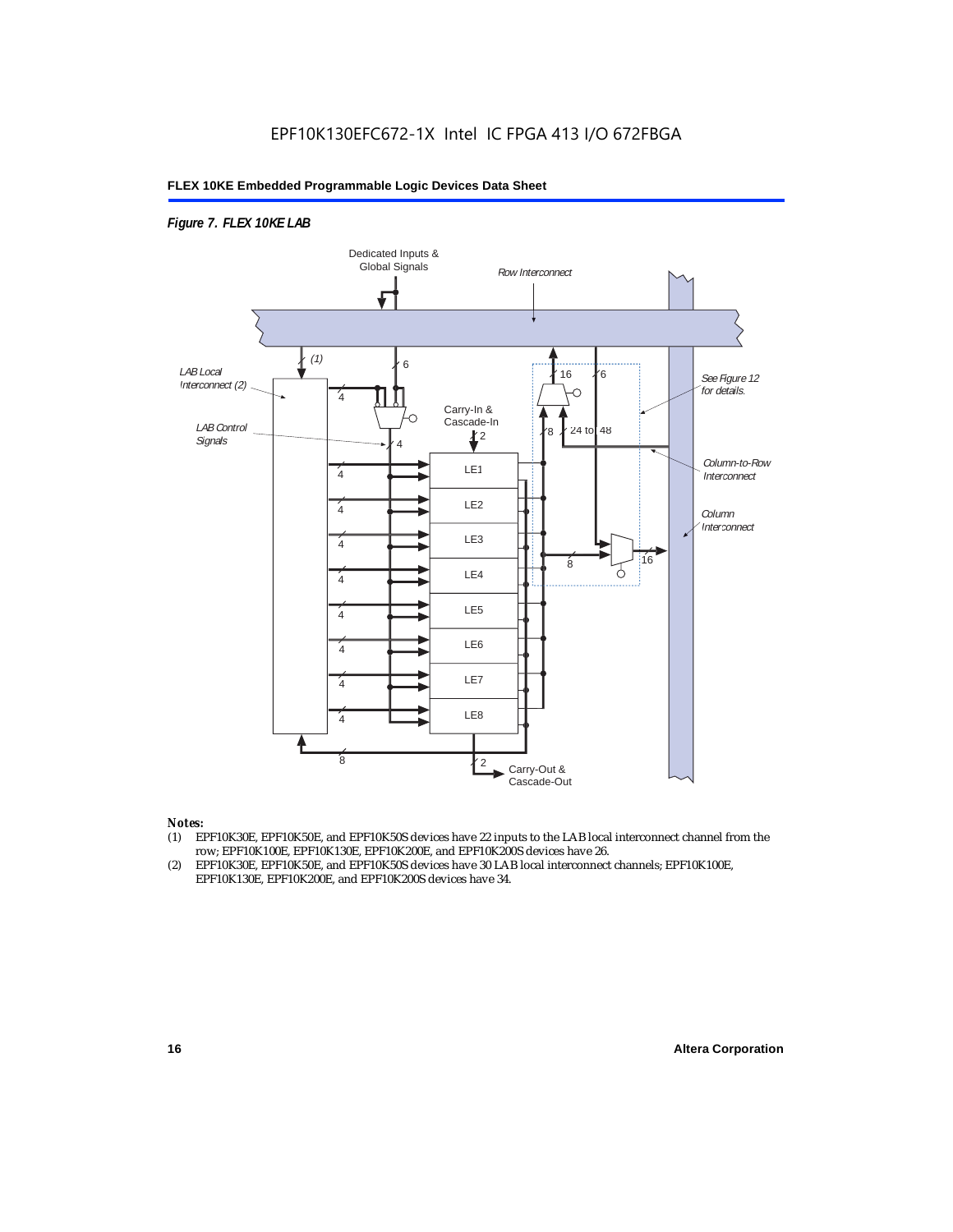Each LAB provides four control signals with programmable inversion that can be used in all eight LEs. Two of these signals can be used as clocks, the other two can be used for clear/preset control. The LAB clocks can be driven by the dedicated clock input pins, global signals, I/O signals, or internal signals via the LAB local interconnect. The LAB preset and clear control signals can be driven by the global signals, I/O signals, or internal signals via the LAB local interconnect. The global control signals are typically used for global clock, clear, or preset signals because they provide asynchronous control with very low skew across the device. If logic is required on a control signal, it can be generated in one or more LE in any LAB and driven into the local interconnect of the target LAB. In addition, the global control signals can be generated from LE outputs.

#### **Logic Element**

The LE, the smallest unit of logic in the FLEX 10KE architecture, has a compact size that provides efficient logic utilization. Each LE contains a four-input LUT, which is a function generator that can quickly compute any function of four variables. In addition, each LE contains a programmable flipflop with a synchronous clock enable, a carry chain, and a cascade chain. Each LE drives both the local and the FastTrack Interconnect routing structure (see Figure 8).

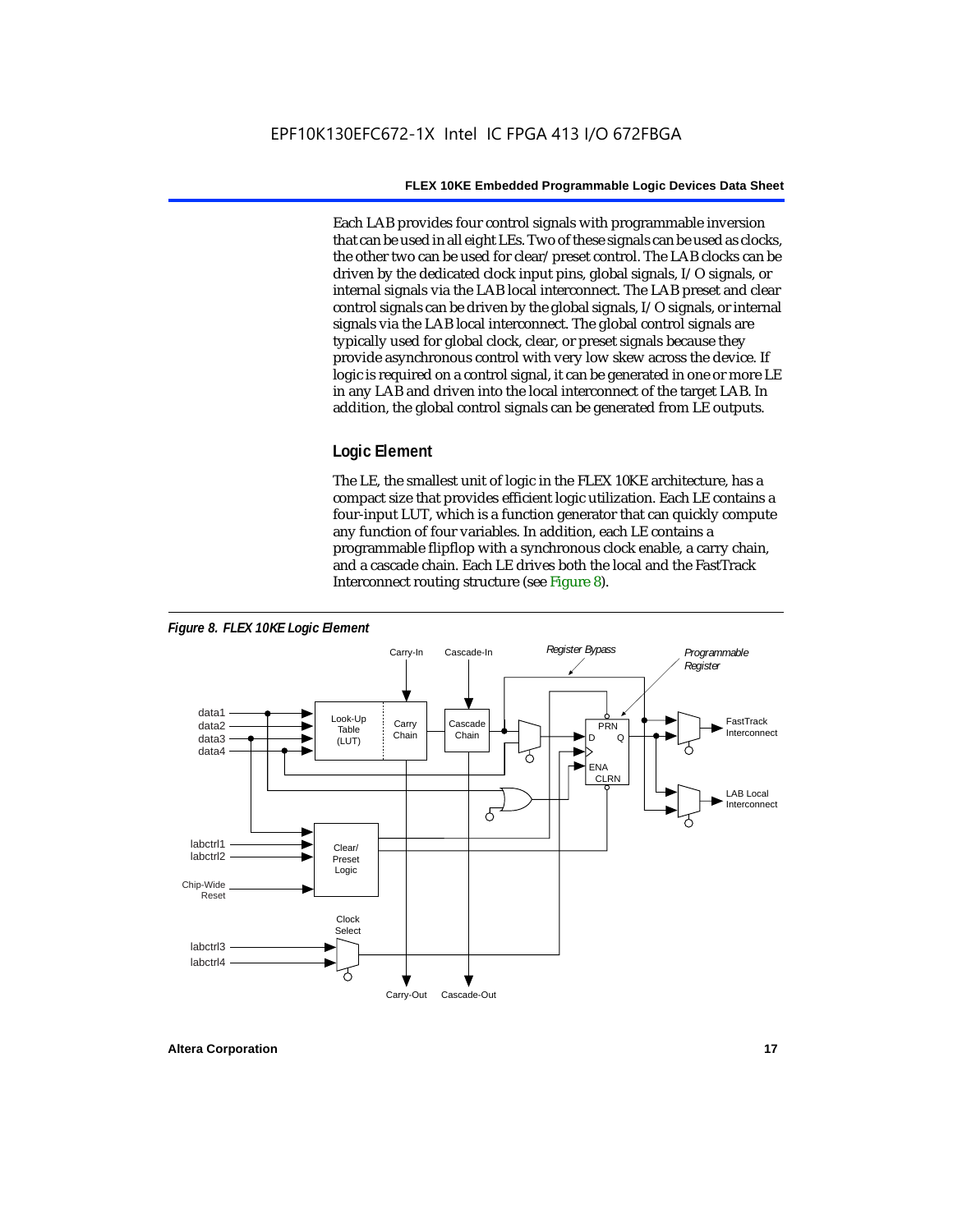The programmable flipflop in the LE can be configured for D, T, JK, or SR operation. The clock, clear, and preset control signals on the flipflop can be driven by global signals, general-purpose I/O pins, or any internal logic. For combinatorial functions, the flipflop is bypassed and the output of the LUT drives the output of the LE.

The LE has two outputs that drive the interconnect: one drives the local interconnect and the other drives either the row or column FastTrack Interconnect routing structure. The two outputs can be controlled independently. For example, the LUT can drive one output while the register drives the other output. This feature, called register packing, can improve LE utilization because the register and the LUT can be used for unrelated functions.

The FLEX 10KE architecture provides two types of dedicated high-speed data paths that connect adjacent LEs without using local interconnect paths: carry chains and cascade chains. The carry chain supports high-speed counters and adders and the cascade chain implements wide-input functions with minimum delay. Carry and cascade chains connect all LEs in a LAB as well as all LABs in the same row. Intensive use of carry and cascade chains can reduce routing flexibility. Therefore, the use of these chains should be limited to speed-critical portions of a design.

#### *Carry Chain*

The carry chain provides a very fast (as low as 0.2 ns) carry-forward function between LEs. The carry-in signal from a lower-order bit drives forward into the higher-order bit via the carry chain, and feeds into both the LUT and the next portion of the carry chain. This feature allows the FLEX 10KE architecture to implement high-speed counters, adders, and comparators of arbitrary width efficiently. Carry chain logic can be created automatically by the Altera Compiler during design processing, or manually by the designer during design entry. Parameterized functions such as LPM and DesignWare functions automatically take advantage of carry chains.

Carry chains longer than eight LEs are automatically implemented by linking LABs together. For enhanced fitting, a long carry chain skips alternate LABs in a row. A carry chain longer than one LAB skips either from even-numbered LAB to even-numbered LAB, or from oddnumbered LAB to odd-numbered LAB. For example, the last LE of the first LAB in a row carries to the first LE of the third LAB in the row. The carry chain does not cross the EAB at the middle of the row. For instance, in the EPF10K50E device, the carry chain stops at the eighteenth LAB and a new one begins at the nineteenth LAB.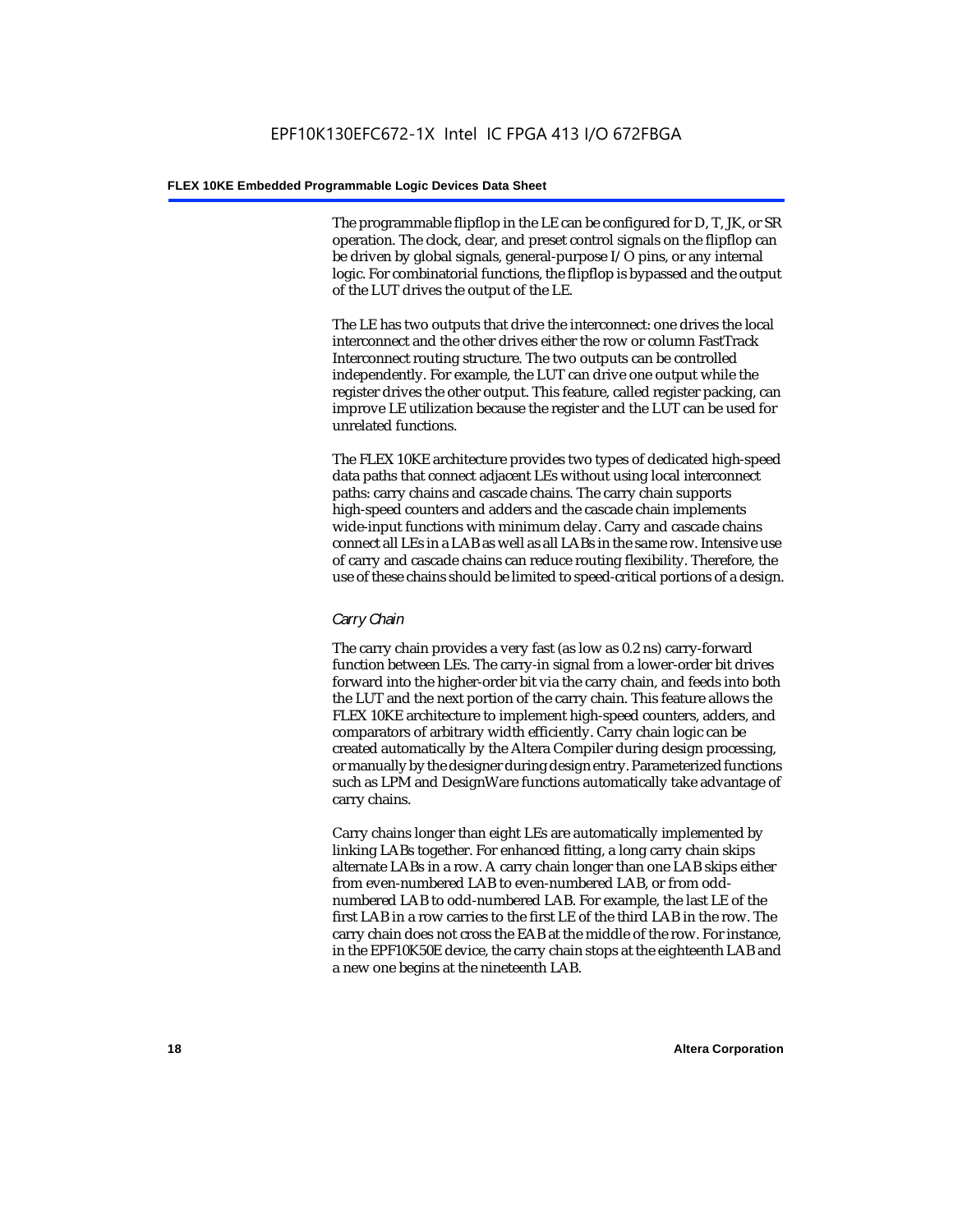Figure 9 shows how an *n*-bit full adder can be implemented in  $n + 1$  LEs with the carry chain. One portion of the LUT generates the sum of two bits using the input signals and the carry-in signal; the sum is routed to the output of the LE. The register can be bypassed for simple adders or used for an accumulator function. Another portion of the LUT and the carry chain logic generates the carry-out signal, which is routed directly to the carry-in signal of the next-higher-order bit. The final carry-out signal is routed to an LE, where it can be used as a general-purpose signal.



*Figure 9. FLEX 10KE Carry Chain Operation (n-Bit Full Adder)*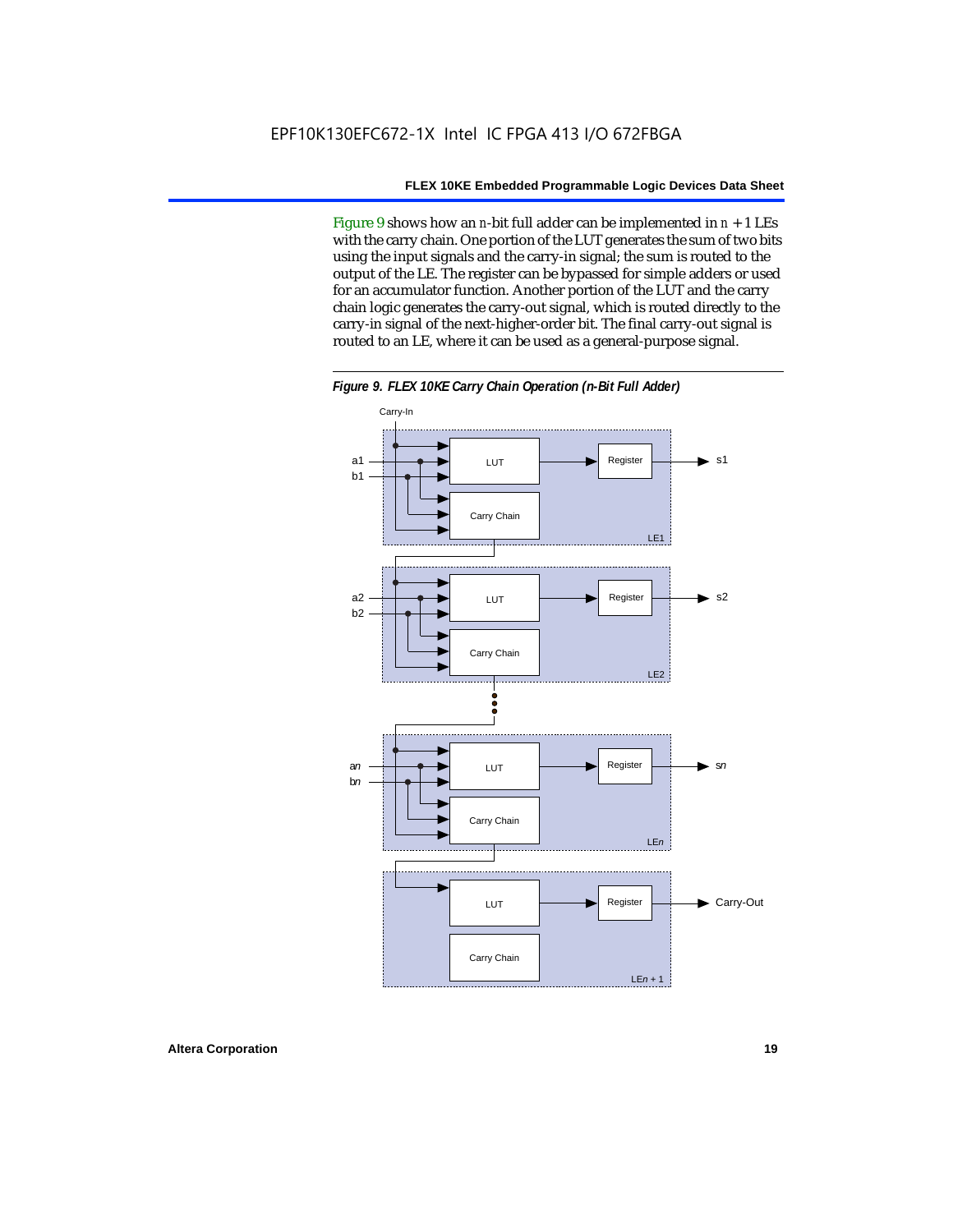#### *Cascade Chain*

With the cascade chain, the FLEX 10KE architecture can implement functions that have a very wide fan-in. Adjacent LUTs can be used to compute portions of the function in parallel; the cascade chain serially connects the intermediate values. The cascade chain can use a logical AND or logical OR (via De Morgan's inversion) to connect the outputs of adjacent LEs. An a delay as low as 0.6 ns per LE, each additional LE provides four more inputs to the effective width of a function. Cascade chain logic can be created automatically by the Altera Compiler during design processing, or manually by the designer during design entry.

Cascade chains longer than eight bits are implemented automatically by linking several LABs together. For easier routing, a long cascade chain skips every other LAB in a row. A cascade chain longer than one LAB skips either from even-numbered LAB to even-numbered LAB, or from odd-numbered LAB to odd-numbered LAB (e.g., the last LE of the first LAB in a row cascades to the first LE of the third LAB). The cascade chain does not cross the center of the row (e.g., in the EPF10K50E device, the cascade chain stops at the eighteenth LAB and a new one begins at the nineteenth LAB). This break is due to the EAB's placement in the middle of the row.

Figure 10 shows how the cascade function can connect adjacent LEs to form functions with a wide fan-in. These examples show functions of 4*n* variables implemented with *n* LEs. The LE delay is 0.9 ns; the cascade chain delay is 0.6 ns. With the cascade chain, 2.7 ns are needed to decode a 16-bit address.



*Figure 10. FLEX 10KE Cascade Chain Operation*

**20 Altera Corporation**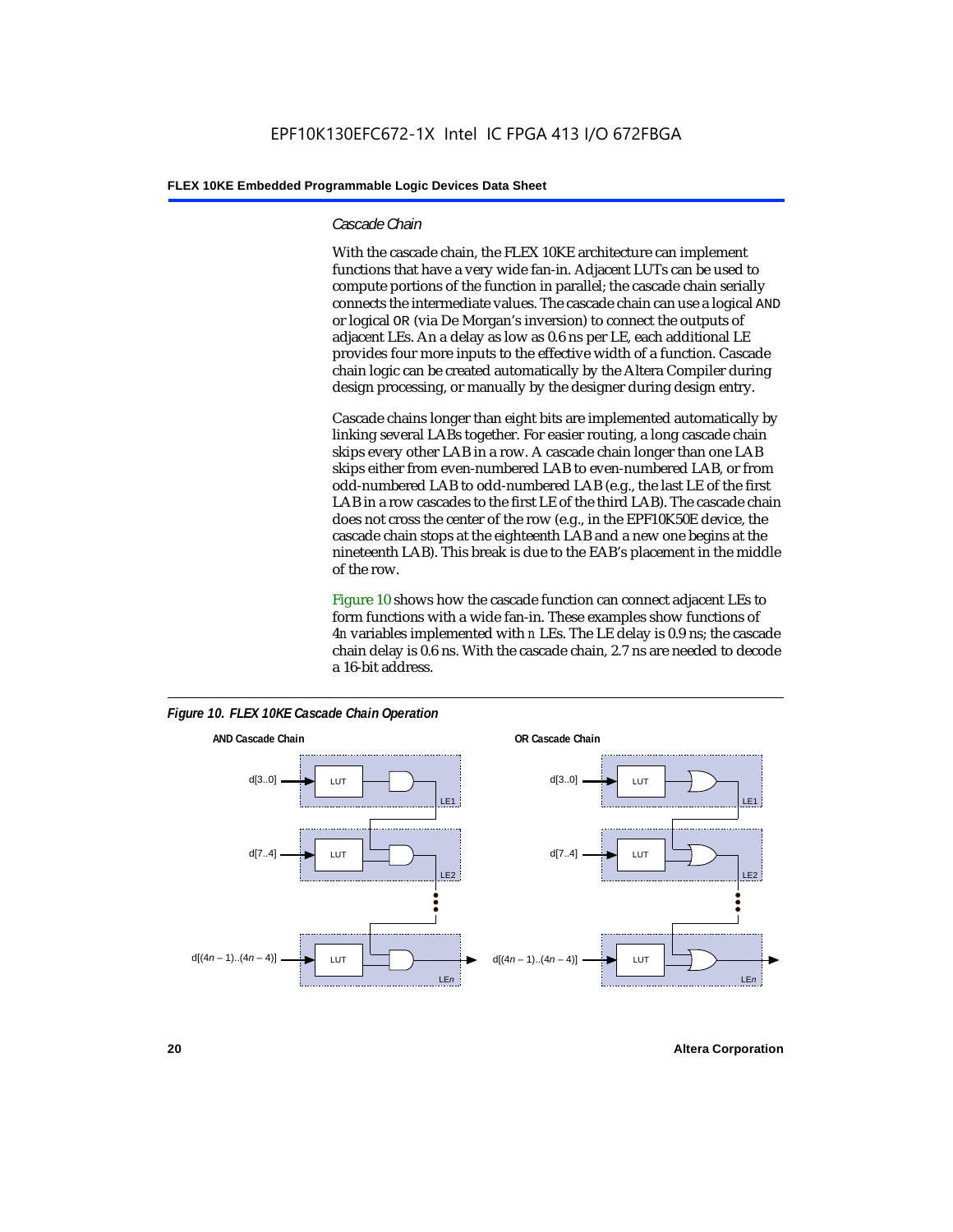#### *LE Operating Modes*

The FLEX 10KE LE can operate in the following four modes:

- Normal mode
- Arithmetic mode
- Up/down counter mode
- Clearable counter mode

Each of these modes uses LE resources differently. In each mode, seven available inputs to the LE—the four data inputs from the LAB local interconnect, the feedback from the programmable register, and the carry-in and cascade-in from the previous LE—are directed to different destinations to implement the desired logic function. Three inputs to the LE provide clock, clear, and preset control for the register. The Altera software, in conjunction with parameterized functions such as LPM and DesignWare functions, automatically chooses the appropriate mode for common functions such as counters, adders, and multipliers. If required, the designer can also create special-purpose functions that use a specific LE operating mode for optimal performance.

The architecture provides a synchronous clock enable to the register in all four modes. The Altera software can set DATA1 to enable the register synchronously, providing easy implementation of fully synchronous designs.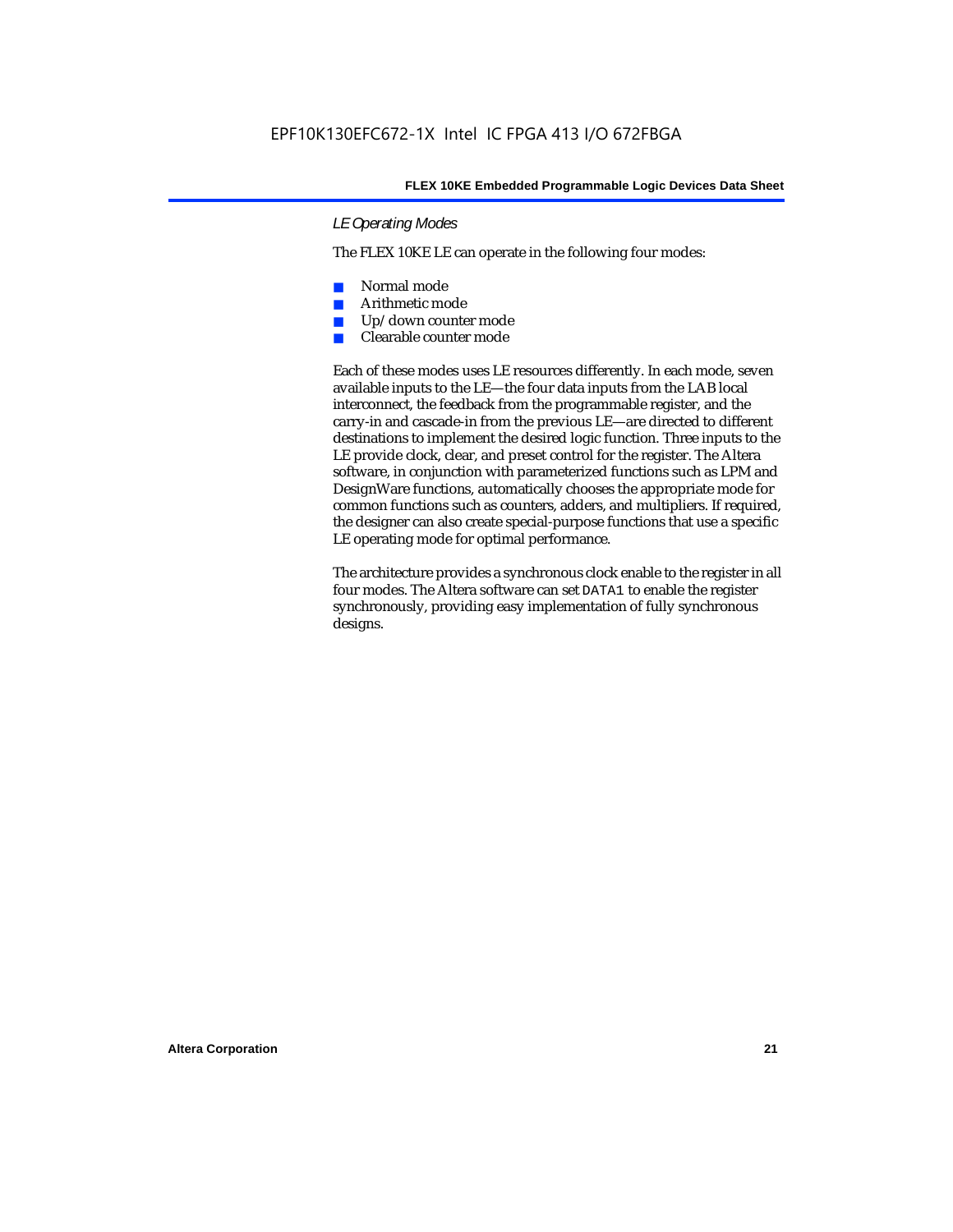#### Figure 11 shows the LE operating modes.

#### *Figure 11. FLEX 10KE LE Operating Modes*









#### **Clearable Counter Mode**

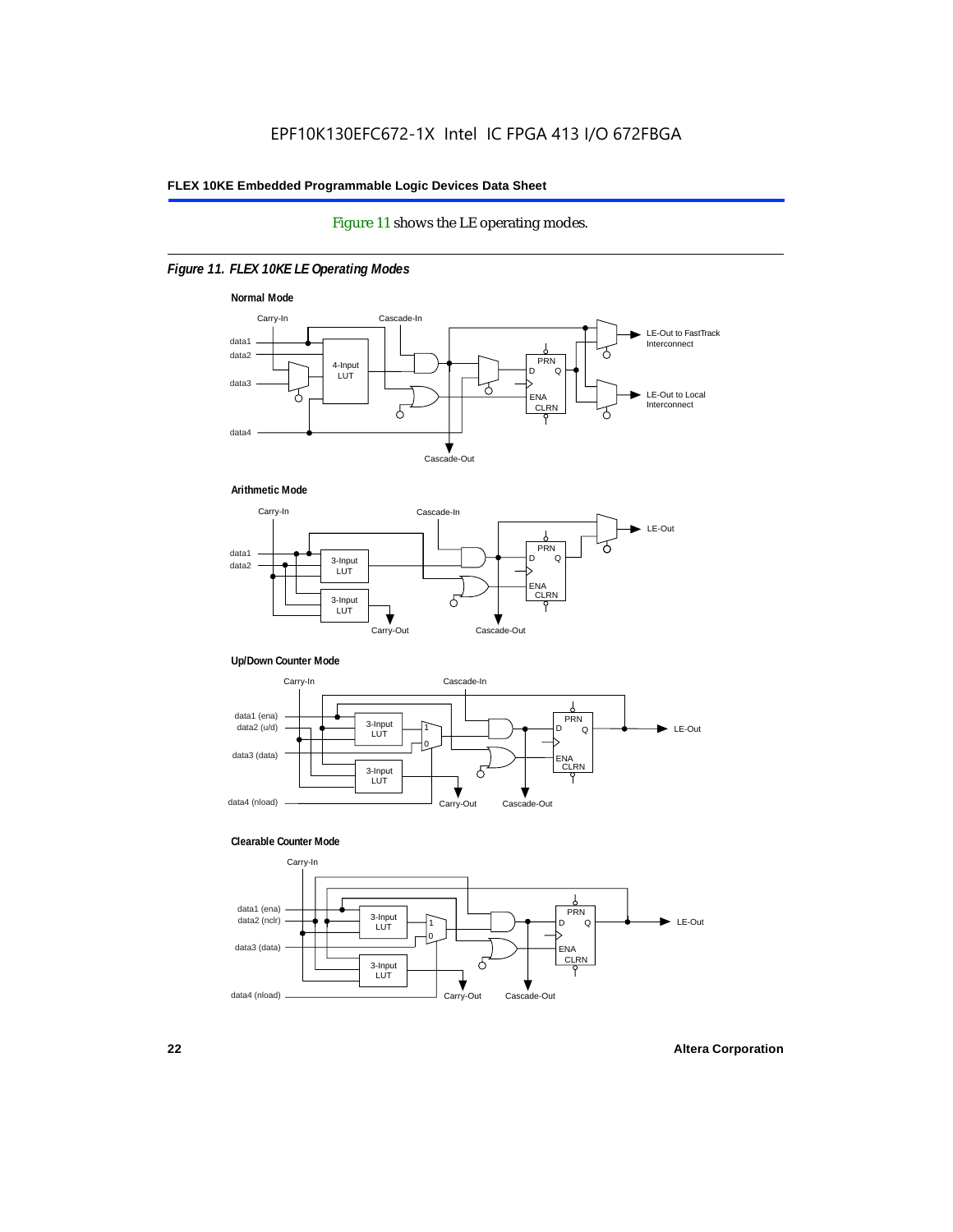#### **Normal Mode**

The normal mode is suitable for general logic applications and wide decoding functions that can take advantage of a cascade chain. In normal mode, four data inputs from the LAB local interconnect and the carry-in are inputs to a four-input LUT. The Altera Compiler automatically selects the carry-in or the DATA3 signal as one of the inputs to the LUT. The LUT output can be combined with the cascade-in signal to form a cascade chain through the cascade-out signal. Either the register or the LUT can be used to drive both the local interconnect and the FastTrack Interconnect routing structure at the same time.

The LUT and the register in the LE can be used independently (register packing). To support register packing, the LE has two outputs; one drives the local interconnect, and the other drives the FastTrack Interconnect routing structure. The DATA4 signal can drive the register directly, allowing the LUT to compute a function that is independent of the registered signal; a three-input function can be computed in the LUT, and a fourth independent signal can be registered. Alternatively, a four-input function can be generated, and one of the inputs to this function can be used to drive the register. The register in a packed LE can still use the clock enable, clear, and preset signals in the LE. In a packed LE, the register can drive the FastTrack Interconnect routing structure while the LUT drives the local interconnect, or vice versa.

#### **Arithmetic Mode**

The arithmetic mode offers 2 three-input LUTs that are ideal for implementing adders, accumulators, and comparators. One LUT computes a three-input function; the other generates a carry output. As shown in Figure 11 on page 22, the first LUT uses the carry-in signal and two data inputs from the LAB local interconnect to generate a combinatorial or registered output. For example, in an adder, this output is the sum of three signals: a, b, and carry-in. The second LUT uses the same three signals to generate a carry-out signal, thereby creating a carry chain. The arithmetic mode also supports simultaneous use of the cascade chain.

#### **Up/Down Counter Mode**

The up/down counter mode offers counter enable, clock enable, synchronous up/down control, and data loading options. These control signals are generated by the data inputs from the LAB local interconnect, the carry-in signal, and output feedback from the programmable register. Use 2 three-input LUTs: one generates the counter data, and the other generates the fast carry bit. A 2-to-1 multiplexer provides synchronous loading. Data can also be loaded asynchronously with the clear and preset register control signals without using the LUT resources.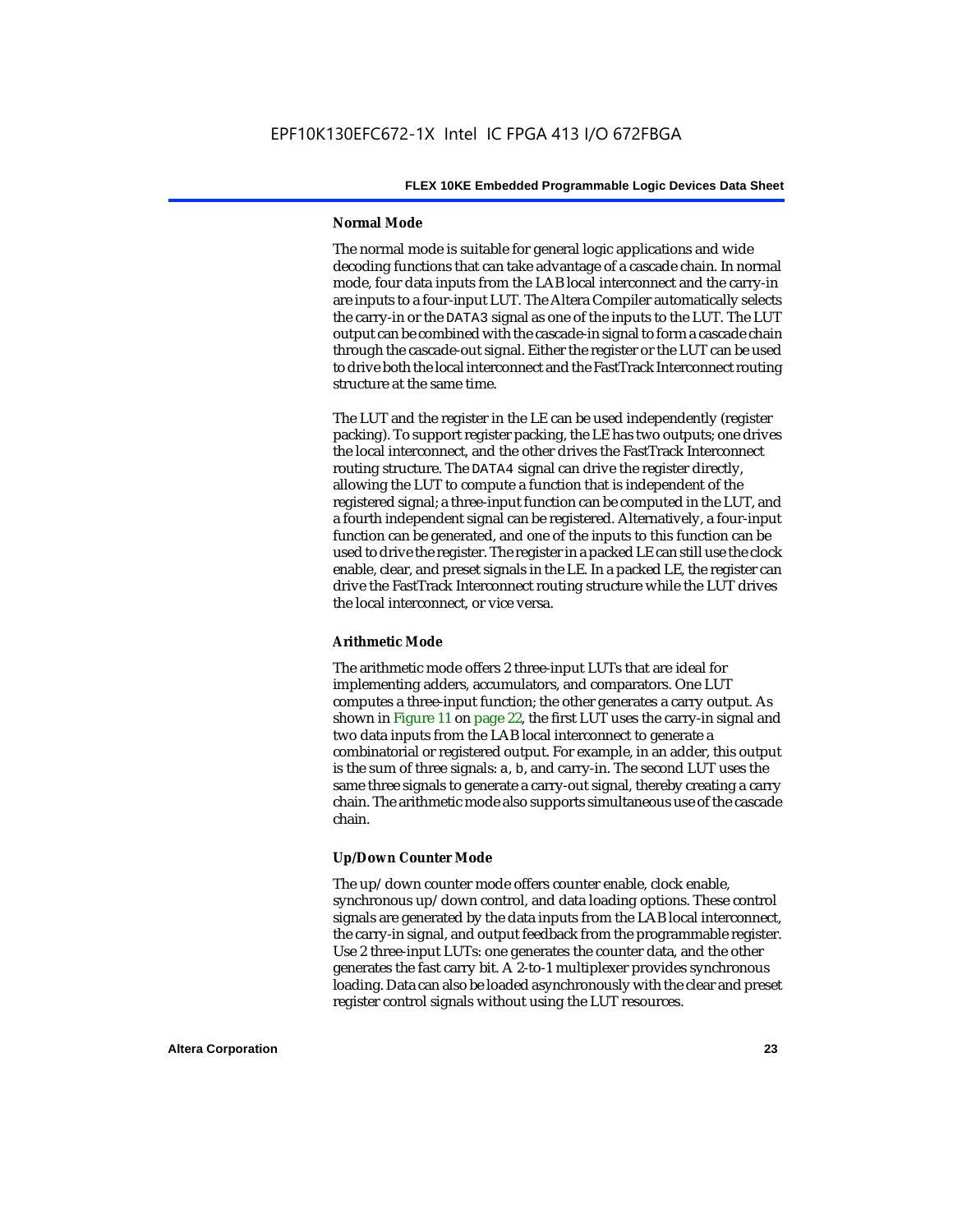#### **Clearable Counter Mode**

The clearable counter mode is similar to the up/down counter mode, but supports a synchronous clear instead of the up/down control. The clear function is substituted for the cascade-in signal in the up/down counter mode. Use 2 three-input LUTs: one generates the counter data, and the other generates the fast carry bit. Synchronous loading is provided by a 2-to-1 multiplexer. The output of this multiplexer is ANDed with a synchronous clear signal.

#### *Internal Tri-State Emulation*

Internal tri-state emulation provides internal tri-states without the limitations of a physical tri-state bus. In a physical tri-state bus, the tri-state buffers' output enable (OE) signals select which signal drives the bus. However, if multiple OE signals are active, contending signals can be driven onto the bus. Conversely, if no OE signals are active, the bus will float. Internal tri-state emulation resolves contending tri-state buffers to a low value and floating buses to a high value, thereby eliminating these problems. The Altera software automatically implements tri-state bus functionality with a multiplexer.

#### *Clear & Preset Logic Control*

Logic for the programmable register's clear and preset functions is controlled by the DATA3, LABCTRL1, and LABCTRL2 inputs to the LE. The clear and preset control structure of the LE asynchronously loads signals into a register. Either LABCTRL1 or LABCTRL2 can control the asynchronous clear. Alternatively, the register can be set up so that LABCTRL1 implements an asynchronous load. The data to be loaded is driven to DATA3; when LABCTRL1 is asserted, DATA3 is loaded into the register.

During compilation, the Altera Compiler automatically selects the best control signal implementation. Because the clear and preset functions are active-low, the Compiler automatically assigns a logic high to an unused clear or preset.

The clear and preset logic is implemented in one of the following six modes chosen during design entry:

- Asynchronous clear
- Asynchronous preset
- Asynchronous clear and preset
- Asynchronous load with clear
- Asynchronous load with preset
- Asynchronous load without clear or preset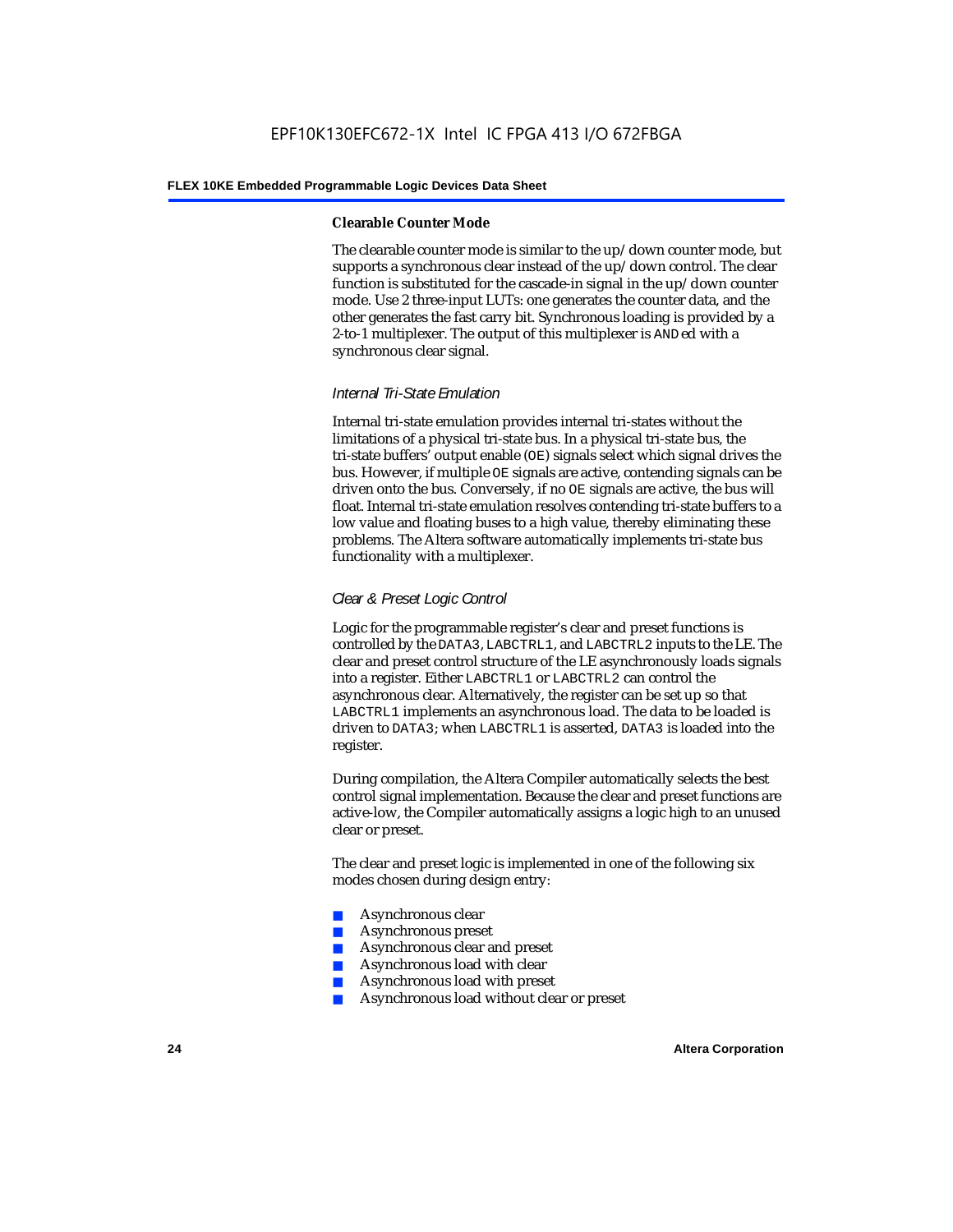In addition to the six clear and preset modes, FLEX 10KE devices provide a chip-wide reset pin that can reset all registers in the device. Use of this feature is set during design entry. In any of the clear and preset modes, the chip-wide reset overrides all other signals. Registers with asynchronous presets may be preset when the chip-wide reset is asserted. Inversion can be used to implement the asynchronous preset. Figure 12 shows examples of how to setup the preset and clear inputs for the desired functionality.



*Figure 12. FLEX 10KE LE Clear & Preset Modes*

**Altera Corporation 25**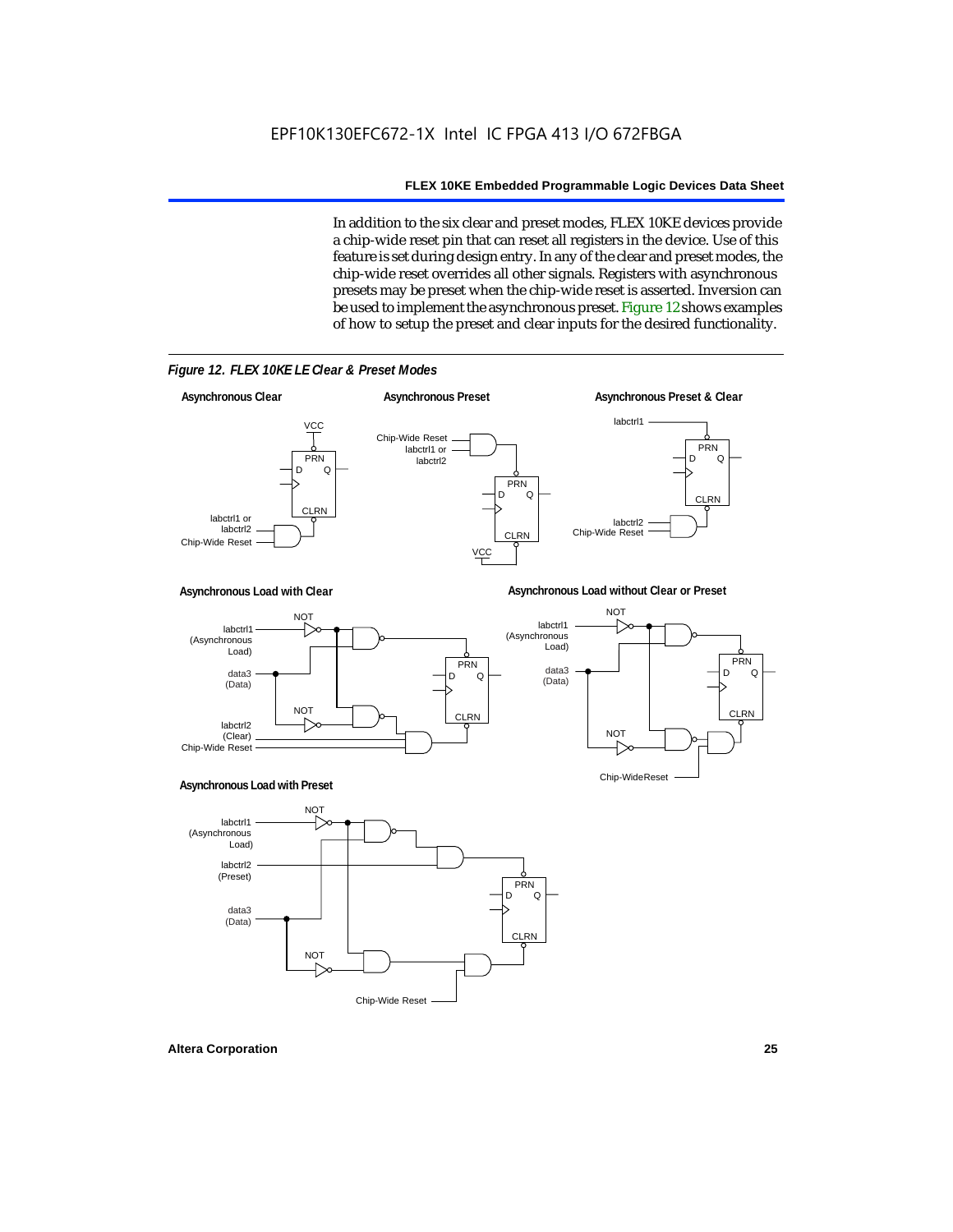#### **Asynchronous Clear**

The flipflop can be cleared by either LABCTRL1 or LABCTRL2. In this mode, the preset signal is tied to VCC to deactivate it.

#### **Asynchronous Preset**

An asynchronous preset is implemented as an asynchronous load, or with an asynchronous clear. If DATA3 is tied to VCC, asserting LABCTRL1 asynchronously loads a one into the register. Alternatively, the Altera software can provide preset control by using the clear and inverting the input and output of the register. Inversion control is available for the inputs to both LEs and IOEs. Therefore, if a register is preset by only one of the two LABCTRL signals, the DATA3 input is not needed and can be used for one of the LE operating modes.

#### **Asynchronous Preset & Clear**

When implementing asynchronous clear and preset, LABCTRL1 controls the preset and LABCTRL2 controls the clear. DATA3 is tied to VCC, so that asserting LABCTRL1 asynchronously loads a one into the register, effectively presetting the register. Asserting LABCTRL2 clears the register.

#### **Asynchronous Load with Clear**

When implementing an asynchronous load in conjunction with the clear, LABCTRL1 implements the asynchronous load of DATA3 by controlling the register preset and clear. LABCTRL2 implements the clear by controlling the register clear; LABCTRL2 does not have to feed the preset circuits.

#### **Asynchronous Load with Preset**

When implementing an asynchronous load in conjunction with preset, the Altera software provides preset control by using the clear and inverting the input and output of the register. Asserting LABCTRL2 presets the register, while asserting LABCTRL1 loads the register. The Altera software inverts the signal that drives DATA3 to account for the inversion of the register's output.

#### **Asynchronous Load without Preset or Clear**

When implementing an asynchronous load without preset or clear, LABCTRL1 implements the asynchronous load of DATA3 by controlling the register preset and clear.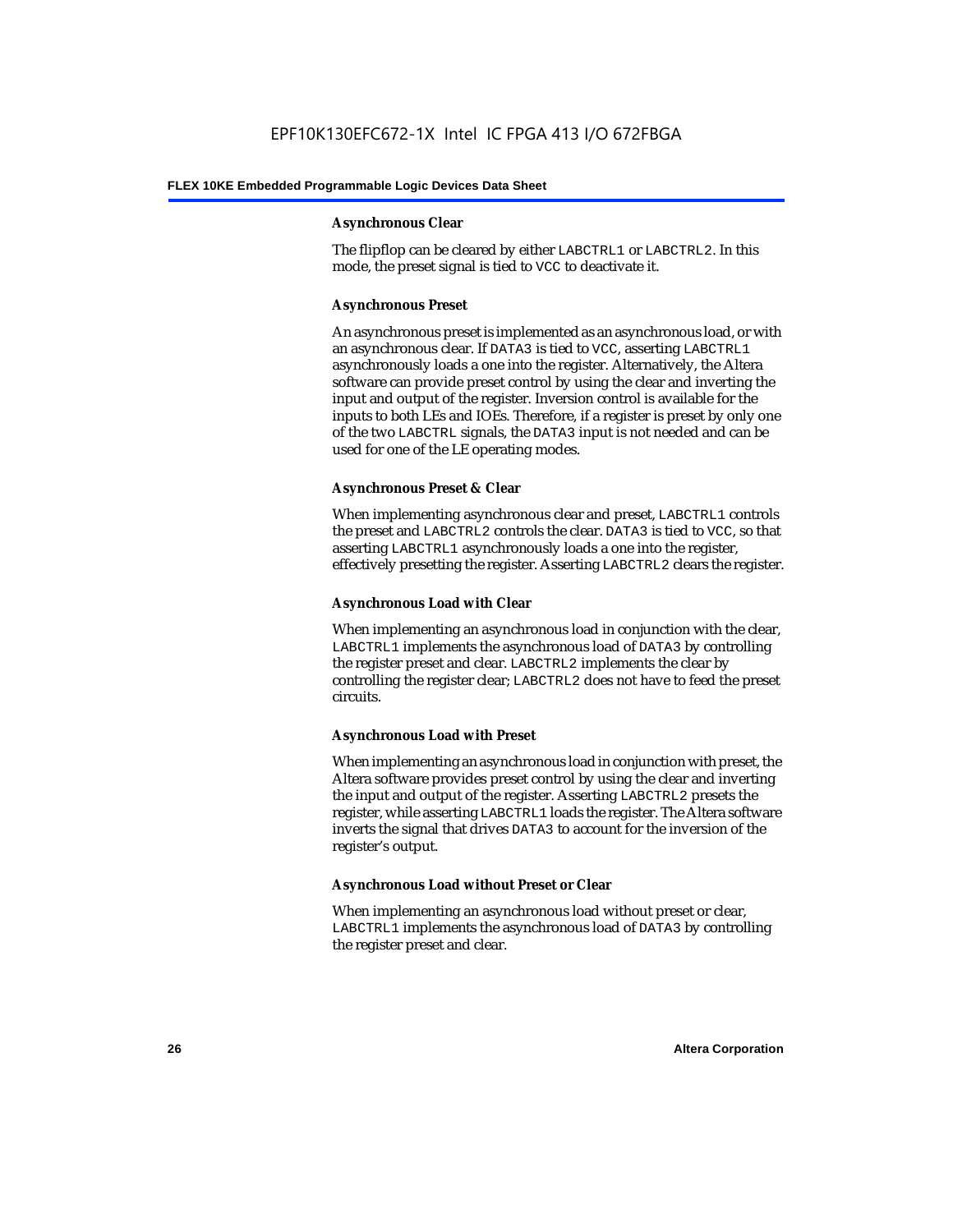#### **FastTrack Interconnect Routing Structure**

In the FLEX 10KE architecture, connections between LEs, EABs, and device I/O pins are provided by the FastTrack Interconnect routing structure, which is a series of continuous horizontal and vertical routing channels that traverses the device. This global routing structure provides predictable performance, even in complex designs. In contrast, the segmented routing in FPGAs requires switch matrices to connect a variable number of routing paths, increasing the delays between logic resources and reducing performance.

The FastTrack Interconnect routing structure consists of row and column interconnect channels that span the entire device. Each row of LABs is served by a dedicated row interconnect. The row interconnect can drive I/O pins and feed other LABs in the row. The column interconnect routes signals between rows and can drive I/O pins.

Row channels drive into the LAB or EAB local interconnect. The row signal is buffered at every LAB or EAB to reduce the effect of fan-out on delay. A row channel can be driven by an LE or by one of three column channels. These four signals feed dual 4-to-1 multiplexers that connect to two specific row channels. These multiplexers, which are connected to each LE, allow column channels to drive row channels even when all eight LEs in a LAB drive the row interconnect.

Each column of LABs or EABs is served by a dedicated column interconnect. The column interconnect that serves the EABs has twice as many channels as other column interconnects. The column interconnect can then drive I/O pins or another row's interconnect to route the signals to other LABs or EABs in the device. A signal from the column interconnect, which can be either the output of a LE or an input from an I/O pin, must be routed to the row interconnect before it can enter a LAB or EAB. Each row channel that is driven by an IOE or EAB can drive one specific column channel.

Access to row and column channels can be switched between LEs in adjacent pairs of LABs. For example, a LE in one LAB can drive the row and column channels normally driven by a particular LE in the adjacent LAB in the same row, and vice versa. This flexibility enables routing resources to be used more efficiently (see Figure 13).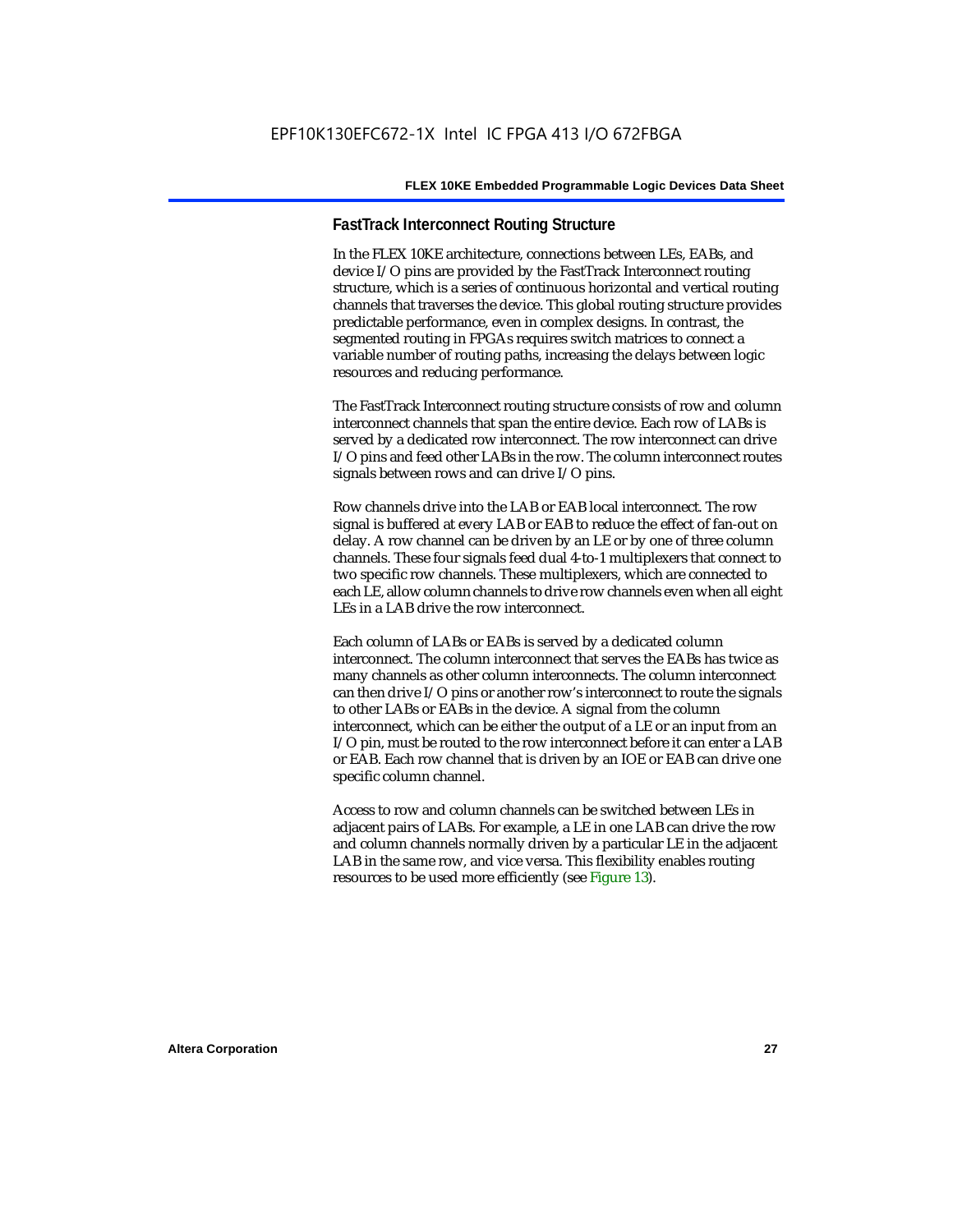#### *Figure 13. FLEX 10KE LAB Connections to Row & Column Interconnect*

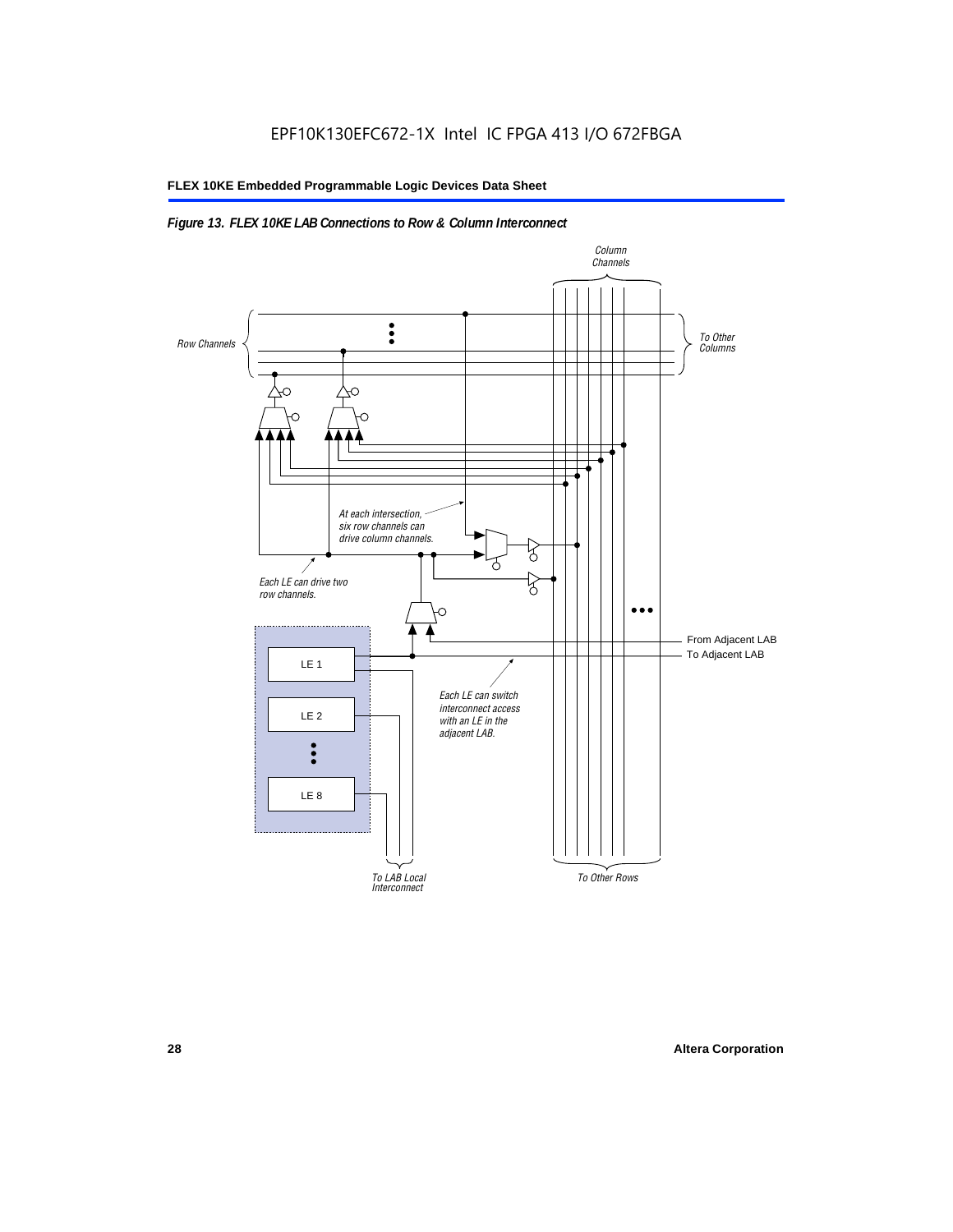For improved routing, the row interconnect consists of a combination of full-length and half-length channels. The full-length channels connect to all LABs in a row; the half-length channels connect to the LABs in half of the row. The EAB can be driven by the half-length channels in the left half of the row and by the full-length channels. The EAB drives out to the fulllength channels. In addition to providing a predictable, row-wide interconnect, this architecture provides increased routing resources. Two neighboring LABs can be connected using a half-row channel, thereby saving the other half of the channel for the other half of the row.

Table 7 summarizes the FastTrack Interconnect routing structure resources available in each FLEX 10KE device.

| Table 7. FLEX 10KE FastTrack Interconnect Resources |             |                     |         |                        |
|-----------------------------------------------------|-------------|---------------------|---------|------------------------|
| Device                                              | <b>Rows</b> | Channels per<br>Row | Columns | Channels per<br>Column |
| <b>EPF10K30E</b>                                    | 6           | 216                 | 36      | 24                     |
| EPF10K50E<br>EPF10K50S                              | 10          | 216                 | 36      | 24                     |
| EPF10K100E                                          | 12          | 312                 | 52      | 24                     |
| EPF10K130E                                          | 16          | 312                 | 52      | 32                     |
| EPF10K200E<br>EPF10K200S                            | 24          | 312                 | 52      | 48                     |

In addition to general-purpose I/O pins, FLEX 10KE devices have six dedicated input pins that provide low-skew signal distribution across the device. These six inputs can be used for global clock, clear, preset, and peripheral output enable and clock enable control signals. These signals are available as control signals for all LABs and IOEs in the device. The dedicated inputs can also be used as general-purpose data inputs because they can feed the local interconnect of each LAB in the device.

Figure 14 shows the interconnection of adjacent LABs and EABs, with row, column, and local interconnects, as well as the associated cascade and carry chains. Each LAB is labeled according to its location: a letter represents the row and a number represents the column. For example, LAB B3 is in row B, column 3.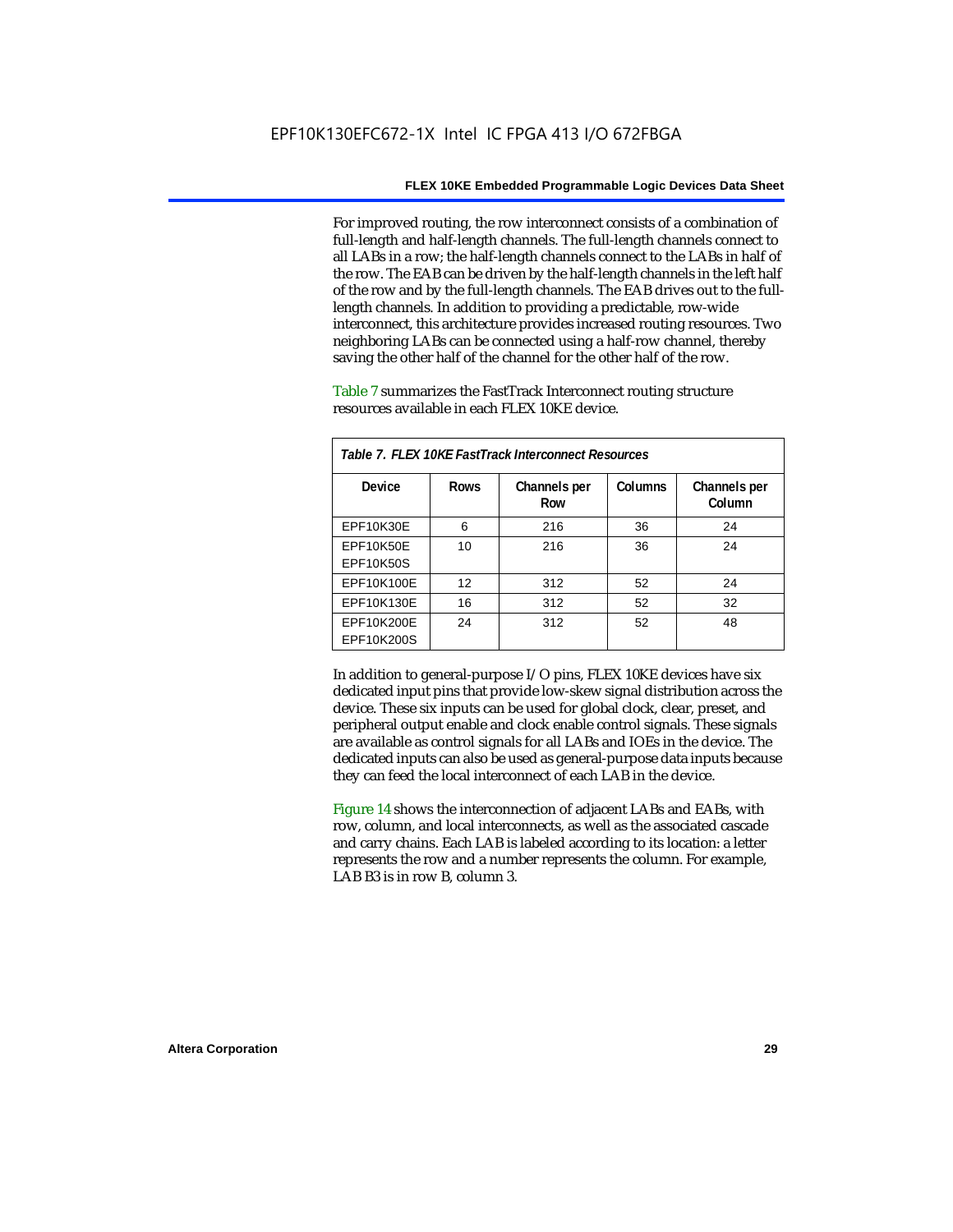



#### **I/O Element**

An IOE contains a bidirectional I/O buffer and a register that can be used either as an input register for external data that requires a fast setup time, or as an output register for data that requires fast clock-to-output performance. In some cases, using an LE register for an input register will result in a faster setup time than using an IOE register. IOEs can be used as input, output, or bidirectional pins. For bidirectional registered I/O implementation, the output register should be in the IOE, and the data input and output enable registers should be LE registers placed adjacent to the bidirectional pin. The Altera Compiler uses the programmable inversion option to invert signals from the row and column interconnect automatically where appropriate. Figure 15 shows the bidirectional I/O registers.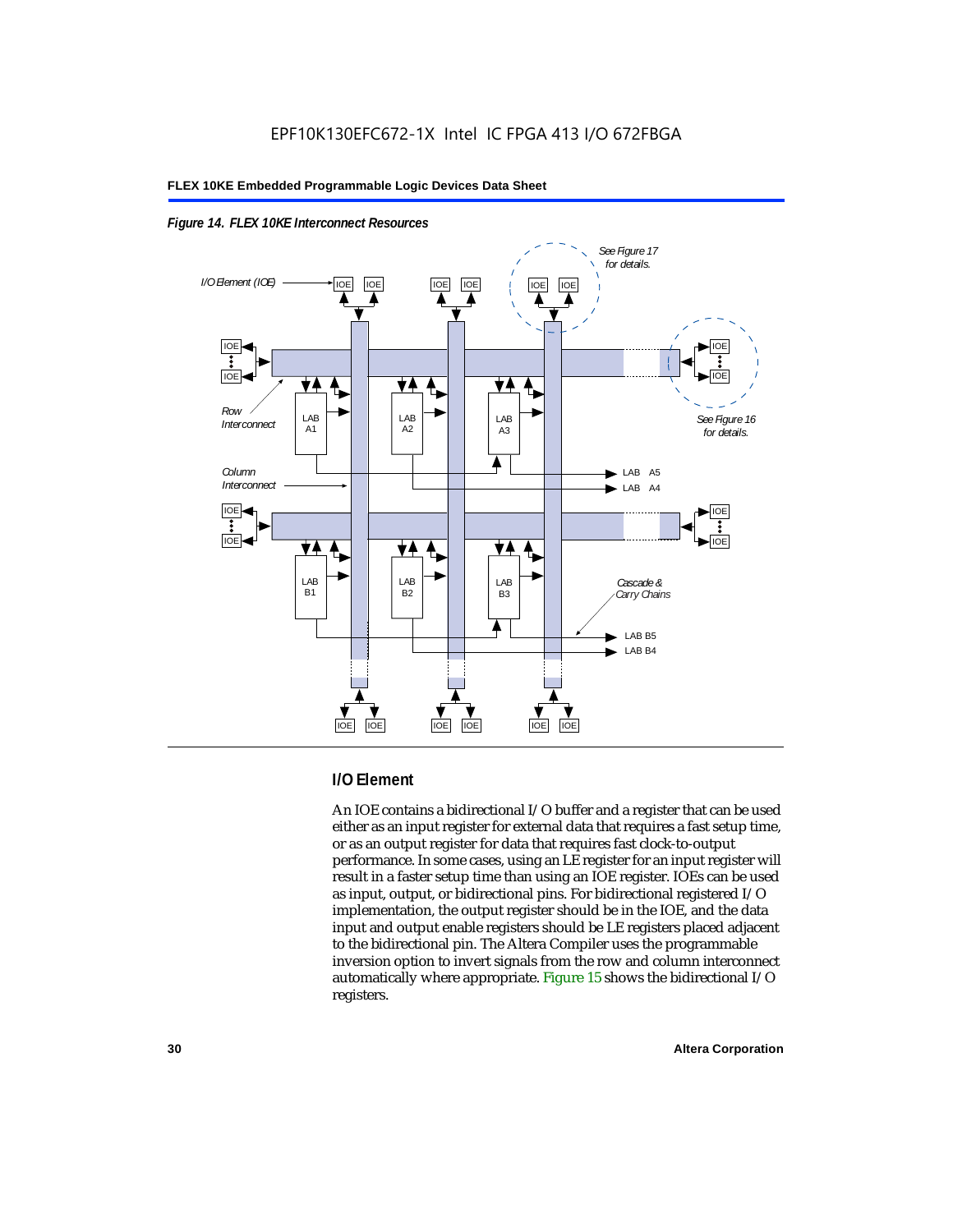



### *Note:*<br>(1) *A*

(1) All FLEX 10KE devices (except the EPF10K50E and EPF10K200E devices) have a programmable input delay buffer on the input path.

#### **Altera Corporation 31**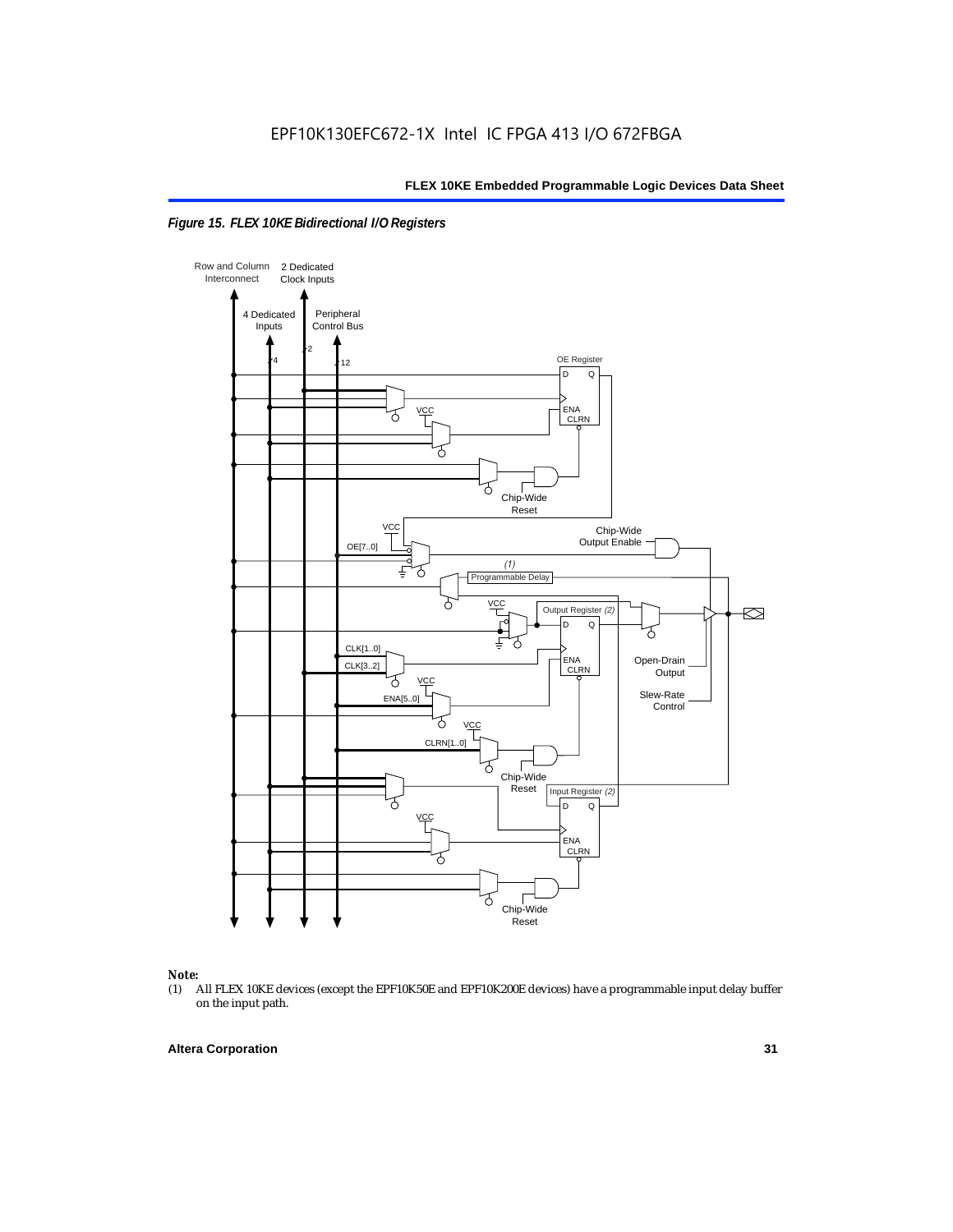On all FLEX 10KE devices (except EPF10K50E and EPF10K200E devices), the input path from the I/O pad to the FastTrack Interconnect has a programmable delay element that can be used to guarantee a zero hold time. EPF10K50S and EPF10K200S devices also support this feature. Depending on the placement of the IOE relative to what it is driving, the designer may choose to turn on the programmable delay to ensure a zero hold time or turn it off to minimize setup time. This feature is used to reduce setup time for complex pin-to-register paths (e.g., PCI designs).

Each IOE selects the clock, clear, clock enable, and output enable controls from a network of I/O control signals called the peripheral control bus. The peripheral control bus uses high-speed drivers to minimize signal skew across the device and provides up to 12 peripheral control signals that can be allocated as follows:

- Up to eight output enable signals
- Up to six clock enable signals
- Up to two clock signals
- Up to two clear signals

If more than six clock enable or eight output enable signals are required, each IOE on the device can be controlled by clock enable and output enable signals driven by specific LEs. In addition to the two clock signals available on the peripheral control bus, each IOE can use one of two dedicated clock pins. Each peripheral control signal can be driven by any of the dedicated input pins or the first LE of each LAB in a particular row. In addition, a LE in a different row can drive a column interconnect, which causes a row interconnect to drive the peripheral control signal. The chipwide reset signal resets all IOE registers, overriding any other control signals.

When a dedicated clock pin drives IOE registers, it can be inverted for all IOEs in the device. All IOEs must use the same sense of the clock. For example, if any IOE uses the inverted clock, all IOEs must use the inverted clock and no IOE can use the non-inverted clock. However, LEs can still use the true or complement of the clock on a LAB-by-LAB basis.

The incoming signal may be inverted at the dedicated clock pin and will drive all IOEs. For the true and complement of a clock to be used to drive IOEs, drive it into both global clock pins. One global clock pin will supply the true, and the other will supply the complement.

When the true and complement of a dedicated input drives IOE clocks, two signals on the peripheral control bus are consumed, one for each sense of the clock.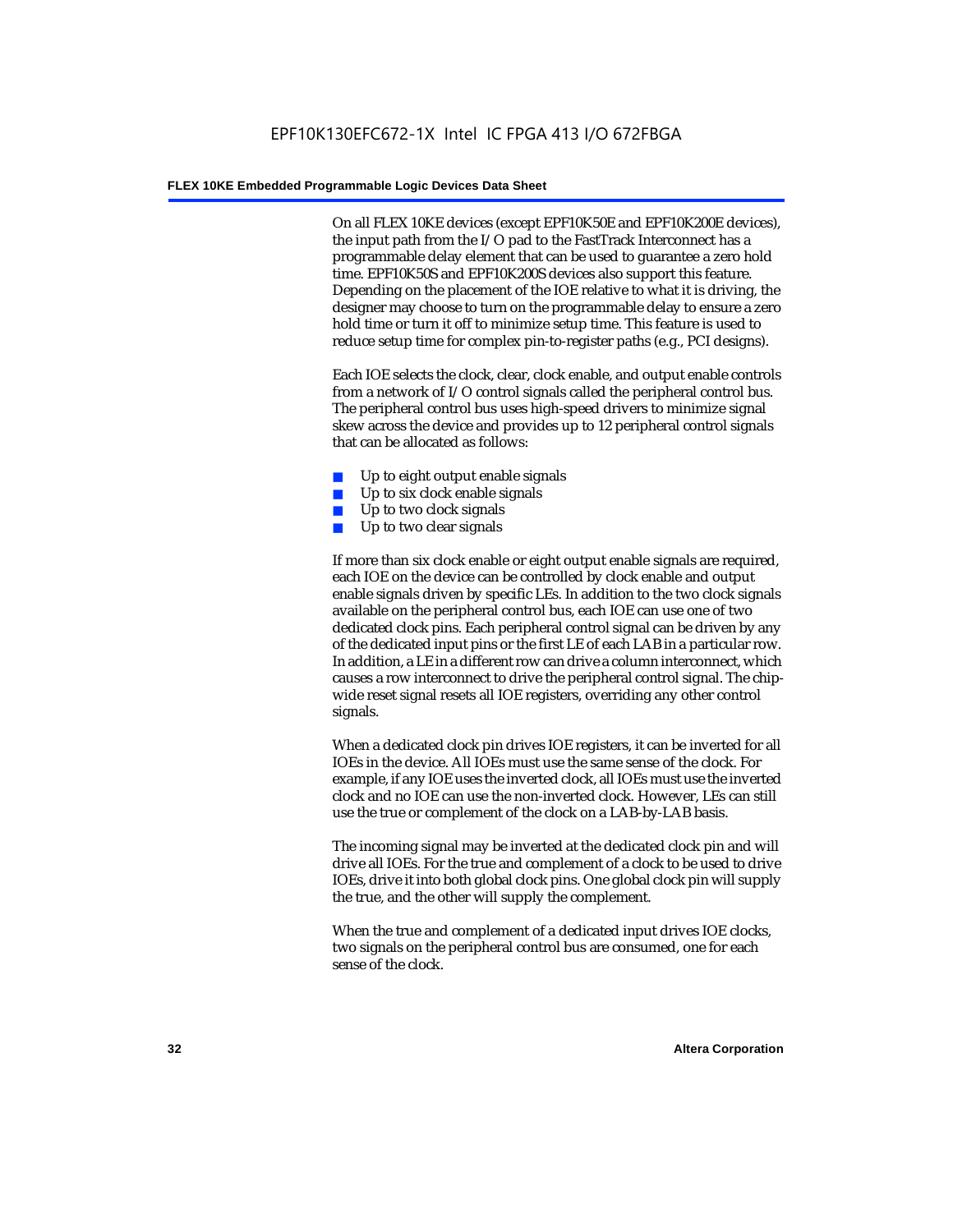When dedicated inputs drive non-inverted and inverted peripheral clears, clock enables, and output enables, two signals on the peripheral control bus will be used.

Tables 8 and 9 list the sources for each peripheral control signal, and show how the output enable, clock enable, clock, and clear signals share 12 peripheral control signals. The tables also show the rows that can drive global signals.

| Table 8. Peripheral Bus Sources for EPF10K30E, EPF10K50E & EPF10K50S Devices |                  |                               |  |  |
|------------------------------------------------------------------------------|------------------|-------------------------------|--|--|
| Peripheral<br><b>Control Signal</b>                                          | <b>EPF10K30E</b> | EPF10K50E<br><b>EPF10K50S</b> |  |  |
| OE0                                                                          | Row A            | Row A                         |  |  |
| OE1                                                                          | Row B            | Row B                         |  |  |
| OE2                                                                          | Row C            | Row D                         |  |  |
| OE3                                                                          | Row D            | Row F                         |  |  |
| OE4                                                                          | Row E            | Row H                         |  |  |
| OE5                                                                          | Row F            | Row J                         |  |  |
| CLKENA0/CLK0/GLOBAL0                                                         | Row A            | Row A                         |  |  |
| CLKENA1/OE6/GLOBAL1                                                          | Row B            | Row C                         |  |  |
| CLKENA2/CLR0                                                                 | Row C            | Row E                         |  |  |
| CLKENA3/OE7/GLOBAL2                                                          | Row D            | Row G                         |  |  |
| CLKENA4/CLR1                                                                 | Row E            | Row I                         |  |  |
| CLKENA5/CLK1/GLOBAL3                                                         | Row F            | Row J                         |  |  |

*Table 8. Peripheral Bus Sources for EPF10K30E, EPF10K50E & EPF10K50S Devices*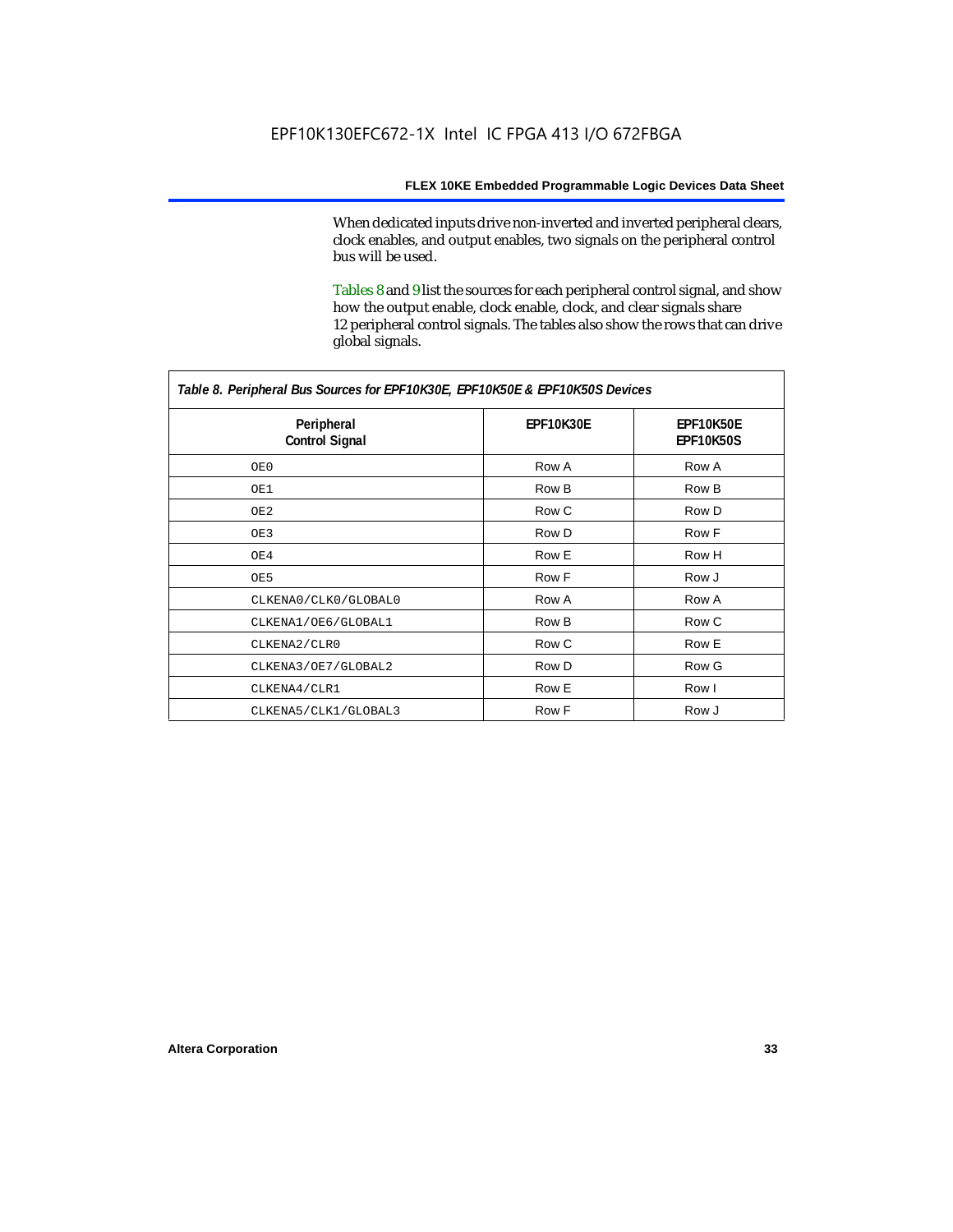| Table 9. Peripheral Bus Sources for EPF10K100E, EPF10K130E, EPF10K200E & EPF10K200S Devices |                   |                   |                                        |  |  |
|---------------------------------------------------------------------------------------------|-------------------|-------------------|----------------------------------------|--|--|
| Peripheral<br><b>Control Signal</b>                                                         | <b>EPF10K100E</b> | <b>EPF10K130E</b> | <b>EPF10K200E</b><br><b>EPF10K200S</b> |  |  |
| OE0                                                                                         | Row A             | Row C             | Row G                                  |  |  |
| OE1                                                                                         | Row C             | Row E             | Row I                                  |  |  |
| OE <sub>2</sub>                                                                             | Row E             | Row G             | Row K                                  |  |  |
| OE3                                                                                         | Row L             | Row N             | Row <sub>R</sub>                       |  |  |
| OE4                                                                                         | Row I             | Row K             | Row O                                  |  |  |
| OE5                                                                                         | Row K             | Row M             | Row Q                                  |  |  |
| CLKENA0/CLK0/GLOBAL0                                                                        | Row F             | Row H             | Row L                                  |  |  |
| CLKENA1/OE6/GLOBAL1                                                                         | Row D             | Row F             | Row J                                  |  |  |
| CLKENA2/CLR0                                                                                | Row B             | Row D             | Row H                                  |  |  |
| CLKENA3/OE7/GLOBAL2                                                                         | Row H             | Row J             | Row N                                  |  |  |
| CLKENA4/CLR1                                                                                | Row J             | Row L             | Row P                                  |  |  |
| CLKENA5/CLK1/GLOBAL3                                                                        | Row G             | Row I             | Row M                                  |  |  |

Signals on the peripheral control bus can also drive the four global signals, referred to as GLOBAL0 through GLOBAL3 in Tables 8 and 9. An internally generated signal can drive a global signal, providing the same low-skew, low-delay characteristics as a signal driven by an input pin. An LE drives the global signal by driving a row line that drives the peripheral bus, which then drives the global signal. This feature is ideal for internally generated clear or clock signals with high fan-out. However, internally driven global signals offer no advantage over the general-purpose interconnect for routing data signals. The dedicated input pin should be driven to a known logic state (such as ground) and not be allowed to float.

The chip-wide output enable pin is an active-high pin (DEV\_OE) that can be used to tri-state all pins on the device. This option can be set in the Altera software. On EPF10K50E and EPF10K200E devices, the built-in I/O pin pull-up resistors (which are active during configuration) are active when the chip-wide output enable pin is asserted. The registers in the IOE can also be reset by the chip-wide reset pin.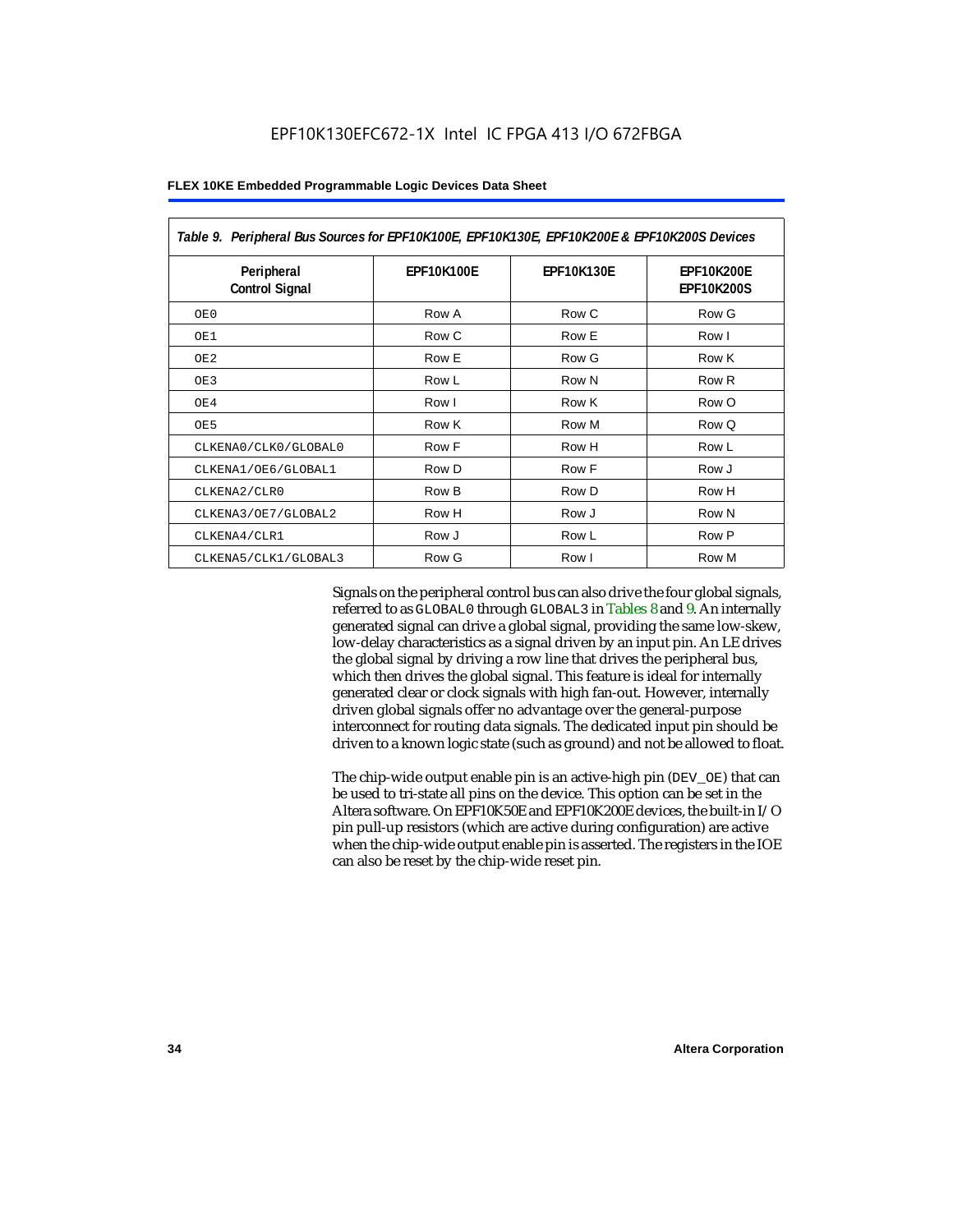*Row-to-IOE Connections*

When an IOE is used as an input signal, it can drive two separate row channels. The signal is accessible by all LEs within that row. When an IOE is used as an output, the signal is driven by a multiplexer that selects a signal from the row channels. Up to eight IOEs connect to each side of each row channel (see Figure 16).



*The values for m and n are provided in Table 10.*





| Table 10. FLEX 10KE Row-to-IOE Interconnect Resources |                      |                          |  |  |  |
|-------------------------------------------------------|----------------------|--------------------------|--|--|--|
| Device                                                | Channels per Row (n) | Row Channels per Pin (m) |  |  |  |
| EPF10K30E                                             | 216                  | 27                       |  |  |  |
| EPF10K50E<br><b>EPF10K50S</b>                         | 216                  | 27                       |  |  |  |
| EPF10K100E                                            | 312                  | 39                       |  |  |  |
| EPF10K130E                                            | 312                  | 39                       |  |  |  |
| EPF10K200E<br>EPF10K200S                              | 312                  | 39                       |  |  |  |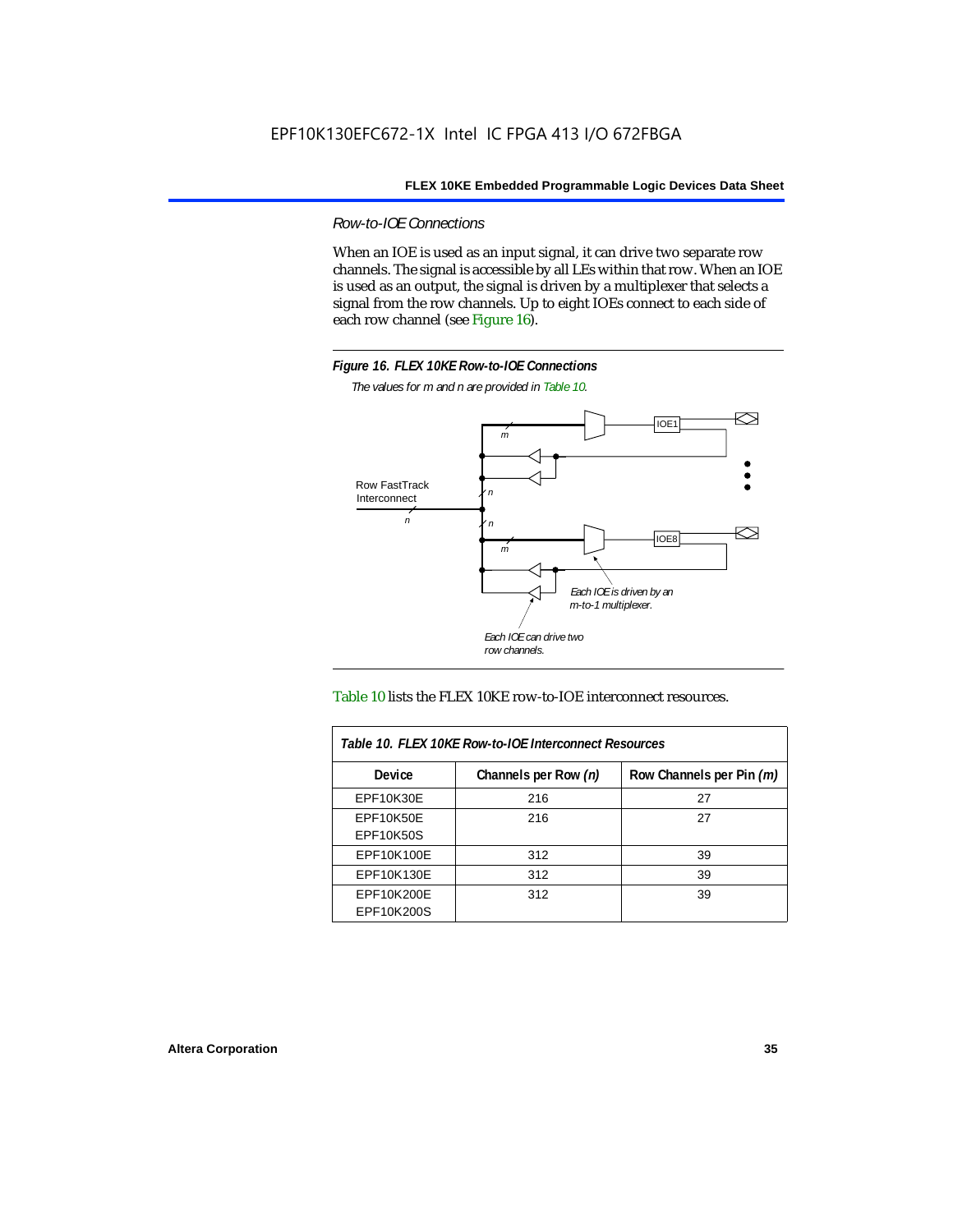#### *Column-to-IOE Connections*

When an IOE is used as an input, it can drive up to two separate column channels. When an IOE is used as an output, the signal is driven by a multiplexer that selects a signal from the column channels. Two IOEs connect to each side of the column channels. Each IOE can be driven by column channels via a multiplexer. The set of column channels is different for each IOE (see Figure 17).



*The values for m and n are provided in Table 11.*



#### Table 11 lists the FLEX 10KE column-to-IOE interconnect resources.

| Table 11. FLEX 10KE Column-to-IOE Interconnect Resources |                         |                             |  |  |  |
|----------------------------------------------------------|-------------------------|-----------------------------|--|--|--|
| <b>Device</b>                                            | Channels per Column (n) | Column Channels per Pin (m) |  |  |  |
| EPF10K30E                                                | 24                      | 16                          |  |  |  |
| EPF10K50E<br><b>EPF10K50S</b>                            | 24                      | 16                          |  |  |  |
| EPF10K100E                                               | 24                      | 16                          |  |  |  |
| EPF10K130E                                               | 32                      | 24                          |  |  |  |
| EPF10K200E<br>EPF10K200S                                 | 48                      | 40                          |  |  |  |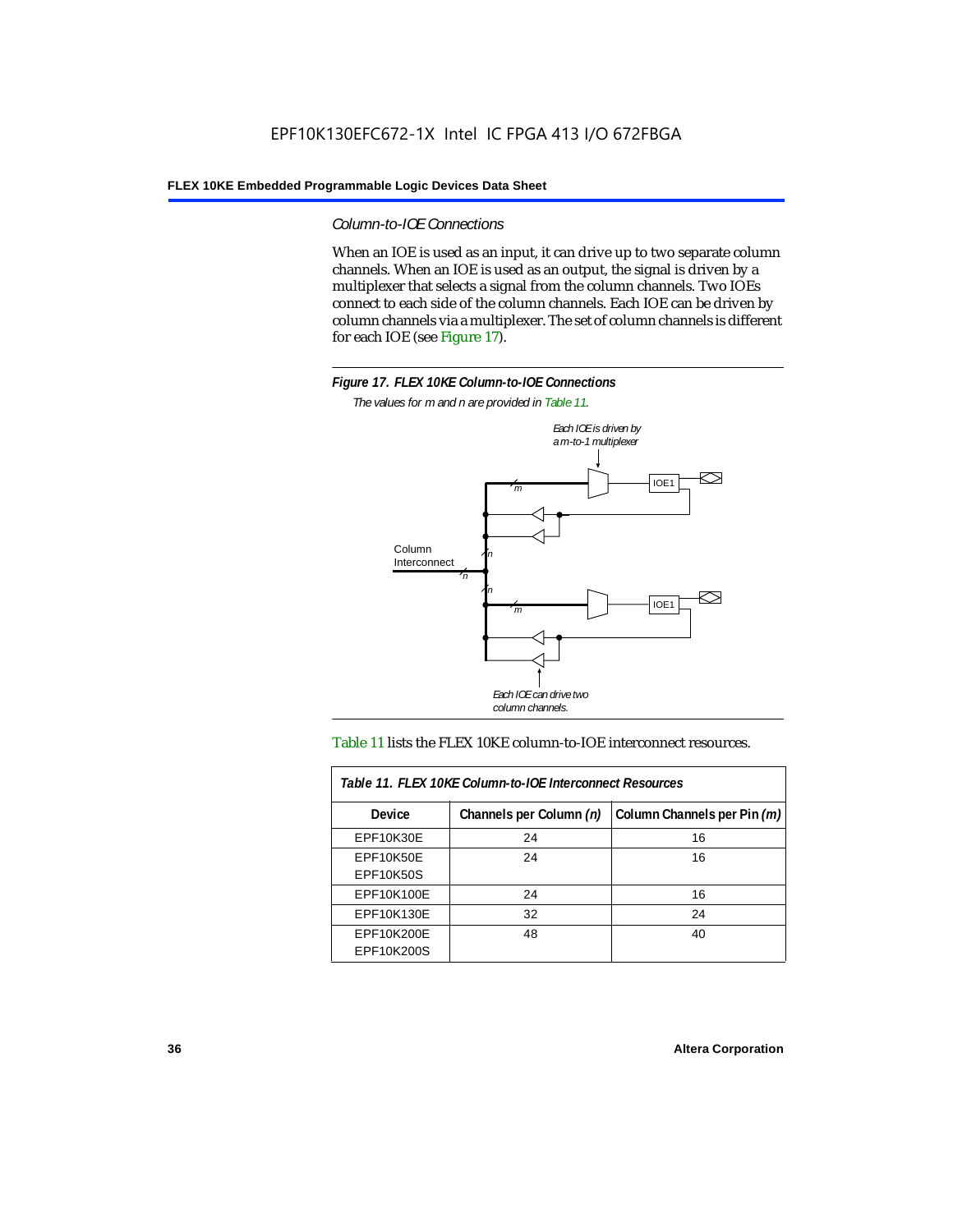**SameFrame Pin-Outs** FLEX 10KE devices support the SameFrame pin-out feature for FineLine BGA packages. The SameFrame pin-out feature is the arrangement of balls on FineLine BGA packages such that the lower-ballcount packages form a subset of the higher-ball-count packages. SameFrame pin-outs provide the flexibility to migrate not only from device to device within the same package, but also from one package to another. A given printed circuit board (PCB) layout can support multiple device density/package combinations. For example, a single board layout can support a range of devices from an EPF10K30E device in a 256-pin FineLine BGA package to an EPF10K200S device in a 672-pin FineLine BGA package.

> The Altera software provides support to design PCBs with SameFrame pin-out devices. Devices can be defined for present and future use. The Altera software generates pin-outs describing how to lay out a board to take advantage of this migration (see Figure 18).





Designed for 672-Pin FineLine BGA Package Printed Circuit Board



256-Pin FineLine BGA Package (Reduced I/O Count or Logic Requirements) 672-Pin FineLine BGA Package (Increased I/O Count or Logic Requirements)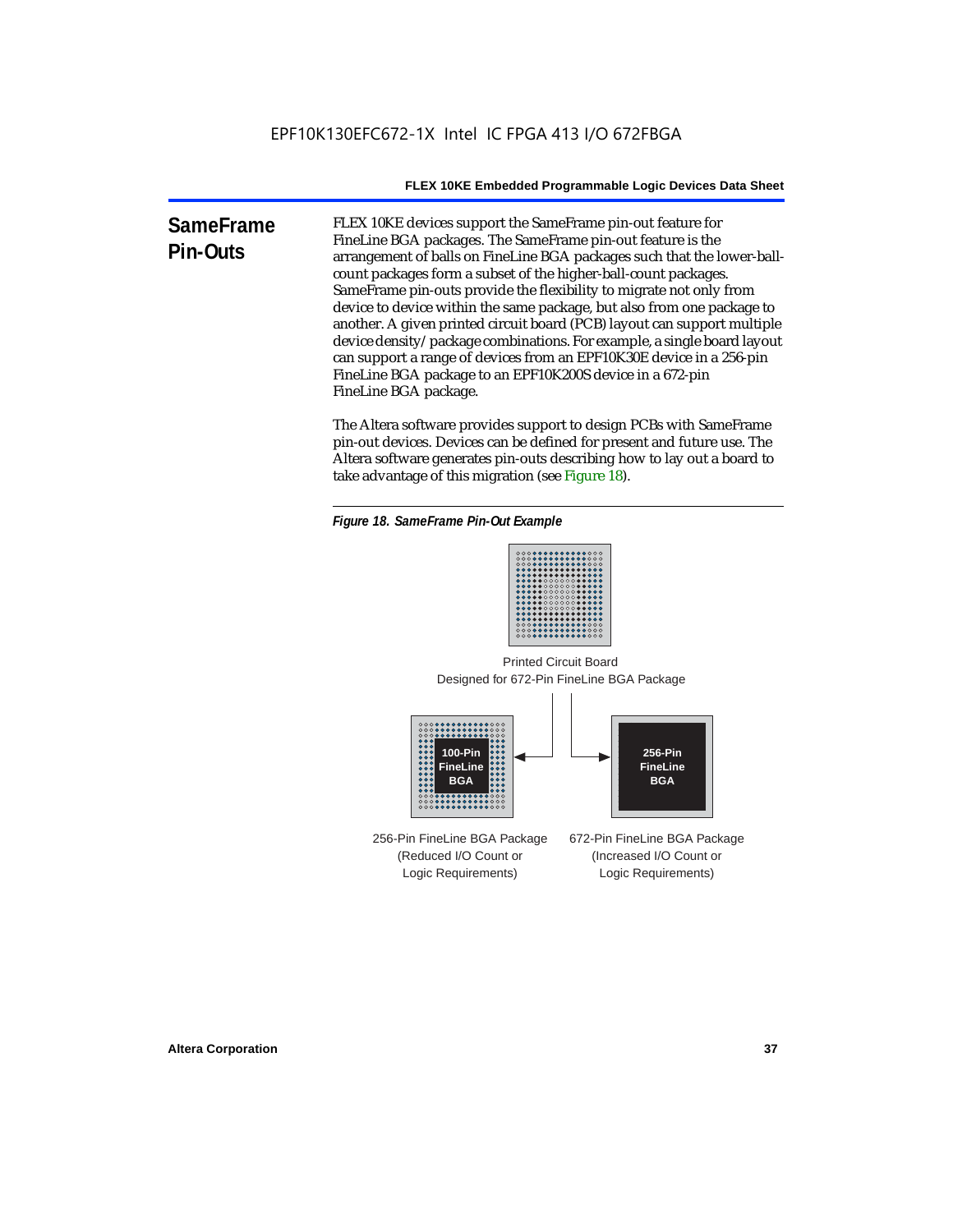# **ClockLock & ClockBoost Features**

To support high-speed designs, FLEX 10KE devices offer optional ClockLock and ClockBoost circuitry containing a phase-locked loop (PLL) used to increase design speed and reduce resource usage. The ClockLock circuitry uses a synchronizing PLL that reduces the clock delay and skew within a device. This reduction minimizes clock-to-output and setup times while maintaining zero hold times. The ClockBoost circuitry, which provides a clock multiplier, allows the designer to enhance device area efficiency by resource sharing within the device. The ClockBoost feature allows the designer to distribute a low-speed clock and multiply that clock on-device. Combined, the ClockLock and ClockBoost features provide significant improvements in system performance and bandwidth.

All FLEX 10KE devices, except EPF10K50E and EPF10K200E devices, support ClockLock and ClockBoost circuitry. EPF10K50S and EPF10K200S devices support this circuitry. Devices that support Clock-Lock and ClockBoost circuitry are distinguished with an "X" suffix in the ordering code; for instance, the EPF10K200SFC672-1X device supports this circuit.

The ClockLock and ClockBoost features in FLEX 10KE devices are enabled through the Altera software. External devices are not required to use these features. The output of the ClockLock and ClockBoost circuits is not available at any of the device pins.

The ClockLock and ClockBoost circuitry locks onto the rising edge of the incoming clock. The circuit output can drive the clock inputs of registers only; the generated clock cannot be gated or inverted.

The dedicated clock pin (GCLK1) supplies the clock to the ClockLock and ClockBoost circuitry. When the dedicated clock pin is driving the ClockLock or ClockBoost circuitry, it cannot drive elsewhere in the device.

For designs that require both a multiplied and non-multiplied clock, the clock trace on the board can be connected to the GCLK1 pin. In the Altera software, the GCLK1 pin can feed both the ClockLock and ClockBoost circuitry in the FLEX 10KE device. However, when both circuits are used, the other clock pin cannot be used.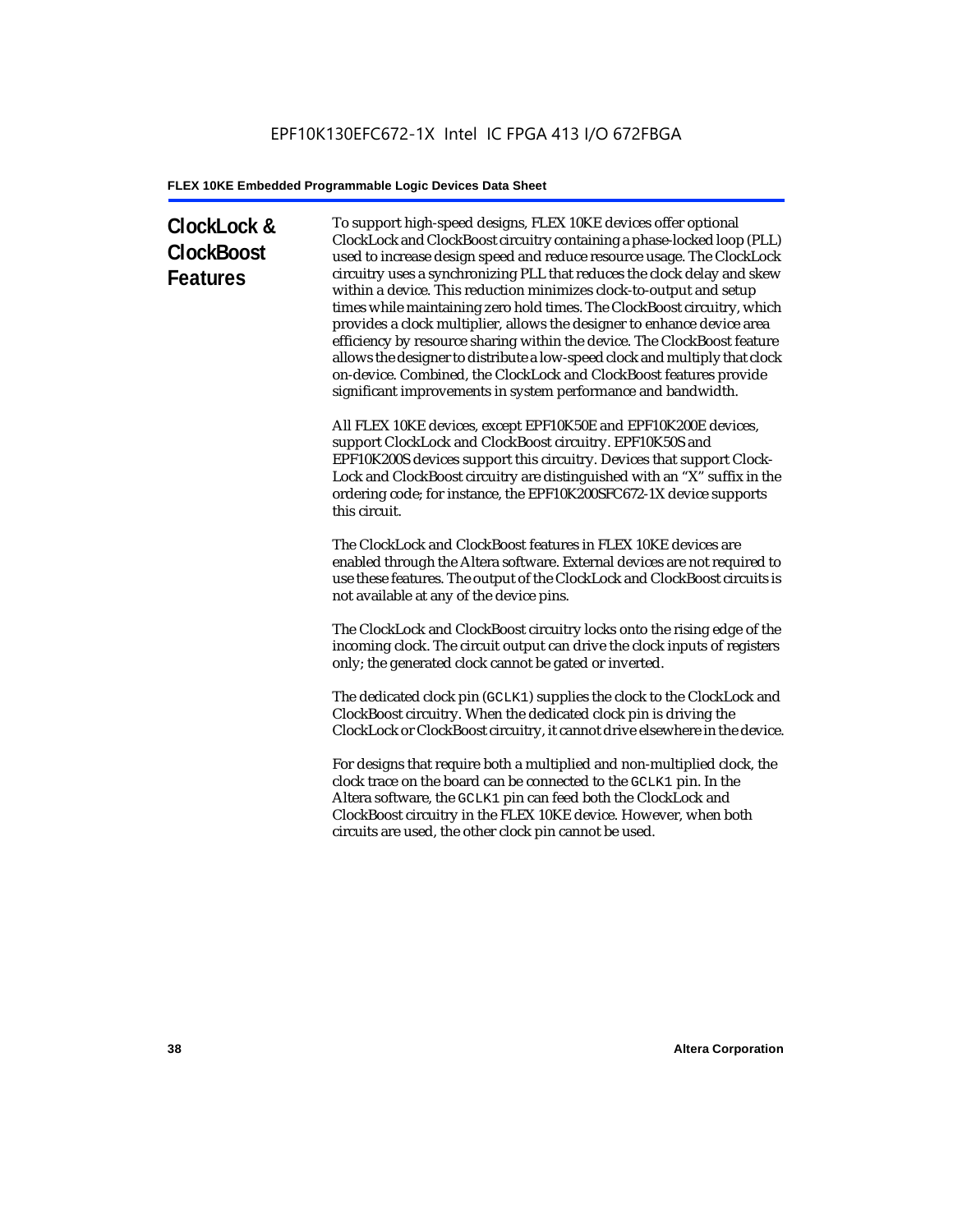### **ClockLock & ClockBoost Timing Parameters**

For the ClockLock and ClockBoost circuitry to function properly, the incoming clock must meet certain requirements. If these specifications are not met, the circuitry may not lock onto the incoming clock, which generates an erroneous clock within the device. The clock generated by the ClockLock and ClockBoost circuitry must also meet certain specifications. If the incoming clock meets these requirements during configuration, the ClockLock and ClockBoost circuitry will lock onto the clock during configuration. The circuit will be ready for use immediately after configuration. Figure 19 shows the incoming and generated clock specifications.

#### *Figure 19. Specifications for Incoming & Generated Clocks*

*The t<sub>I</sub> parameter refers to the nominal input clock period; the t<sub>0</sub> parameter refers to the nominal output clock period.*

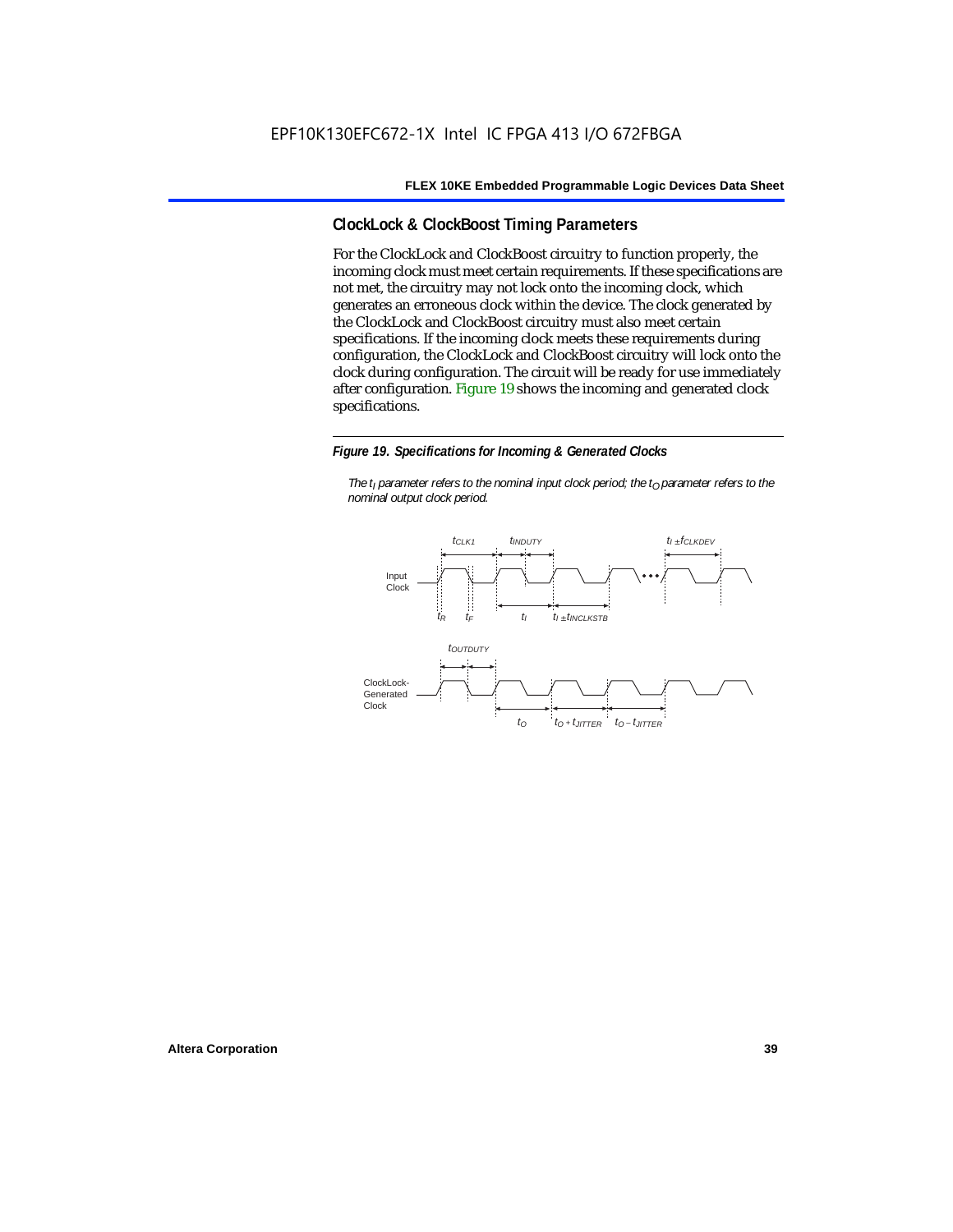Tables 12 and 13 summarize the ClockLock and ClockBoost parameters for -1 and -2 speed-grade devices, respectively.

| Table 12. ClockLock & ClockBoost Parameters for -1 Speed-Grade Devices |                                                                               |                      |     |     |                 |               |  |
|------------------------------------------------------------------------|-------------------------------------------------------------------------------|----------------------|-----|-----|-----------------|---------------|--|
| Symbol                                                                 | Parameter                                                                     | Condition            | Min | Typ | Max             | Unit          |  |
| $t_R$                                                                  | Input rise time                                                               |                      |     |     | 5               | ns            |  |
| $t_F$                                                                  | Input fall time                                                               |                      |     |     | 5               | ns            |  |
| $t$ <sub>INDUTY</sub>                                                  | Input duty cycle                                                              |                      | 40  |     | 60              | $\frac{9}{6}$ |  |
| $f_{CLK1}$                                                             | Input clock frequency (ClockBoost<br>clock multiplication factor equals 1)    |                      | 25  |     | 180             | <b>MHz</b>    |  |
| $f_{CLK2}$                                                             | Input clock frequency (ClockBoost<br>clock multiplication factor equals 2)    |                      | 16  |     | 90              | <b>MHz</b>    |  |
| $f_{CLKDEV}$                                                           | Input deviation from user<br>specification in the MAX+PLUS II<br>software (1) |                      |     |     | 25,000(2)       | <b>PPM</b>    |  |
| $t_{INCIKSTB}$                                                         | Input clock stability (measured<br>between adjacent clocks)                   |                      |     |     | 100             | ps            |  |
| $t_{LOCK}$                                                             | Time required for ClockLock or<br>ClockBoost to acquire lock $(3)$            |                      |     |     | 10 <sup>1</sup> | μs            |  |
| $t_{JITTER}$                                                           | Jitter on ClockLock or ClockBoost-                                            | $t_{INCLKSTB} < 100$ |     |     | 250             | ps            |  |
|                                                                        | generated clock $(4)$                                                         | $t_{INCLEKSTB}$ < 50 |     |     | 200(4)          | ps            |  |
| <i>toutbuty</i>                                                        | Duty cycle for ClockLock or<br>ClockBoost-generated clock                     |                      | 40  | 50  | 60              | $\frac{9}{6}$ |  |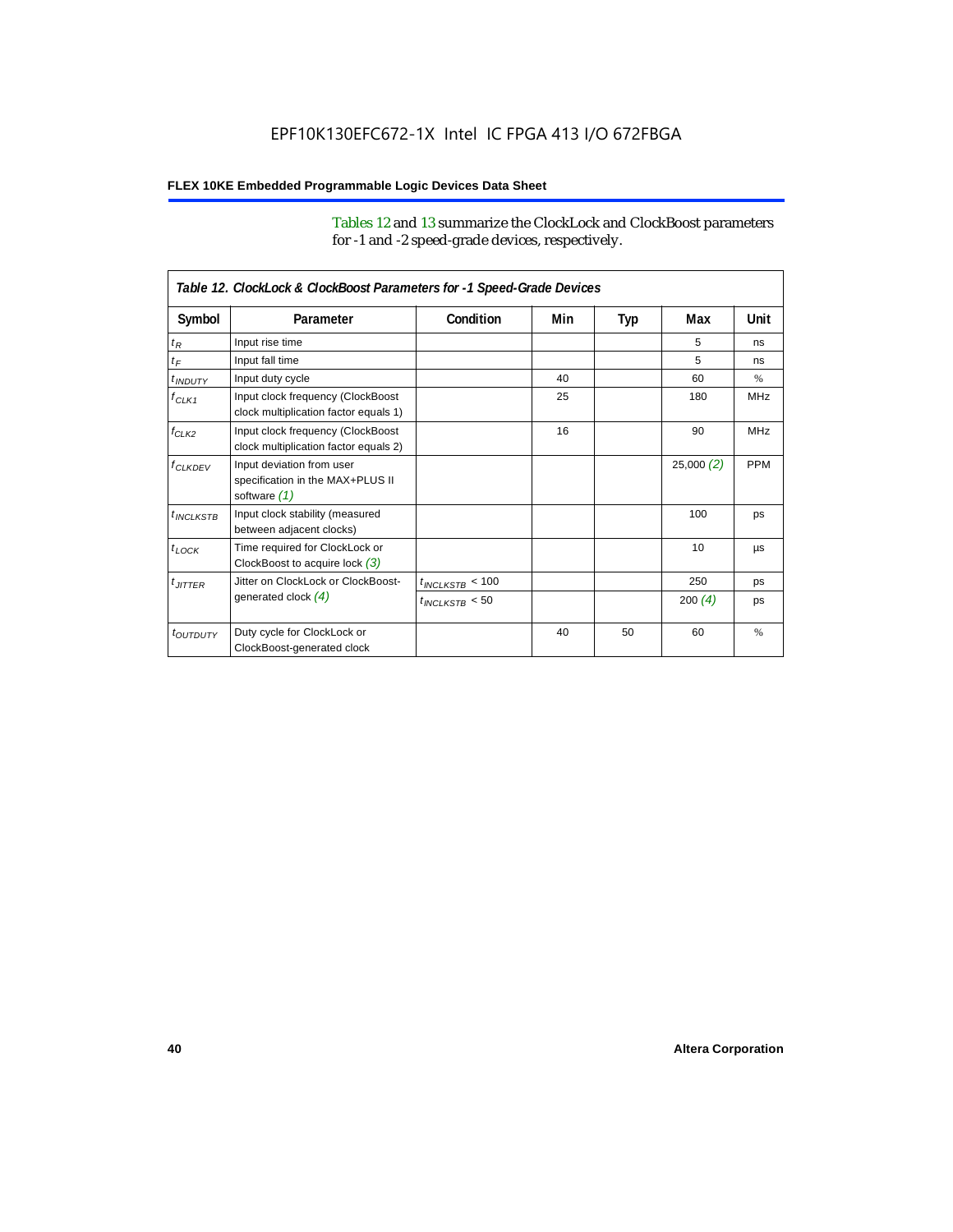| Table 13. ClockLock & ClockBoost Parameters for -2 Speed-Grade Devices |                                                                                 |                      |     |     |           |            |  |
|------------------------------------------------------------------------|---------------------------------------------------------------------------------|----------------------|-----|-----|-----------|------------|--|
| Symbol                                                                 | Parameter                                                                       | Condition            | Min | Typ | Max       | Unit       |  |
| $t_{R}$                                                                | Input rise time                                                                 |                      |     |     | 5         | ns         |  |
| $t_F$                                                                  | Input fall time                                                                 |                      |     |     | 5         | ns         |  |
| <i>t</i> <sub>INDUTY</sub>                                             | Input duty cycle                                                                |                      | 40  |     | 60        | $\%$       |  |
| $f_{CLK1}$                                                             | Input clock frequency (ClockBoost<br>clock multiplication factor equals 1)      |                      | 25  |     | 75        | <b>MHz</b> |  |
| $f_{CLK2}$                                                             | Input clock frequency (ClockBoost<br>clock multiplication factor equals 2)      |                      | 16  |     | 37.5      | <b>MHz</b> |  |
| <b>f<sub>CLKDEV</sub></b>                                              | Input deviation from user<br>specification in the MAX+PLUS II<br>software $(1)$ |                      |     |     | 25,000(2) | <b>PPM</b> |  |
| $t_{INCLKSTB}$                                                         | Input clock stability (measured<br>between adjacent clocks)                     |                      |     |     | 100       | ps         |  |
| $t_{LOCK}$                                                             | Time required for ClockLock or<br>ClockBoost to acquire lock $(3)$              |                      |     |     | 10        | μs         |  |
| $t_{JITTER}$                                                           | Jitter on ClockLock or ClockBoost-                                              | $t_{INCLKSTB}$ < 100 |     |     | 250       | ps         |  |
|                                                                        | generated clock $(4)$                                                           | $t_{INCLKSTB}$ < 50  |     |     | 200 $(4)$ | ps         |  |
| toutputy                                                               | Duty cycle for ClockLock or<br>ClockBoost-generated clock                       |                      | 40  | 50  | 60        | $\%$       |  |

#### *Notes to tables:*

- (1) To implement the ClockLock and ClockBoost circuitry with the MAX+PLUS II software, designers must specify the input frequency. The Altera software tunes the PLL in the ClockLock and ClockBoost circuitry to this frequency. The *f<sub>CLKDEV</sub>* parameter specifies how much the incoming clock can differ from the specified frequency during device operation. Simulation does not reflect this parameter.
- (2) Twenty-five thousand parts per million (PPM) equates to 2.5% of input clock period.<br>(3) During device configuration, the ClockLock and ClockBoost circuitry is configured b
- (3) During device configuration, the ClockLock and ClockBoost circuitry is configured before the rest of the device. If the incoming clock is supplied during configuration, the ClockLock and ClockBoost circuitry locks during configuration because the  $t_{LOCK}$  value is less than the time required for configuration.
- (4) The *tJITTER* specification is measured under long-term observation. The maximum value for *tJITTER* is 200 ps if  $t_{INCI KSTB}$  is lower than 50 ps.

# **I/O Configuration**

This section discusses the peripheral component interconnect (PCI) pull-up clamping diode option, slew-rate control, open-drain output option, and MultiVolt I/O interface for FLEX 10KE devices. The PCI pull-up clamping diode, slew-rate control, and open-drain output options are controlled pin-by-pin via Altera software logic options. The MultiVolt I/O interface is controlled by connecting  $V_{CCIO}$  to a different voltage than V<sub>CCINT</sub>. Its effect can be simulated in the Altera software via the Global **Project Device Options** dialog box (Assign menu).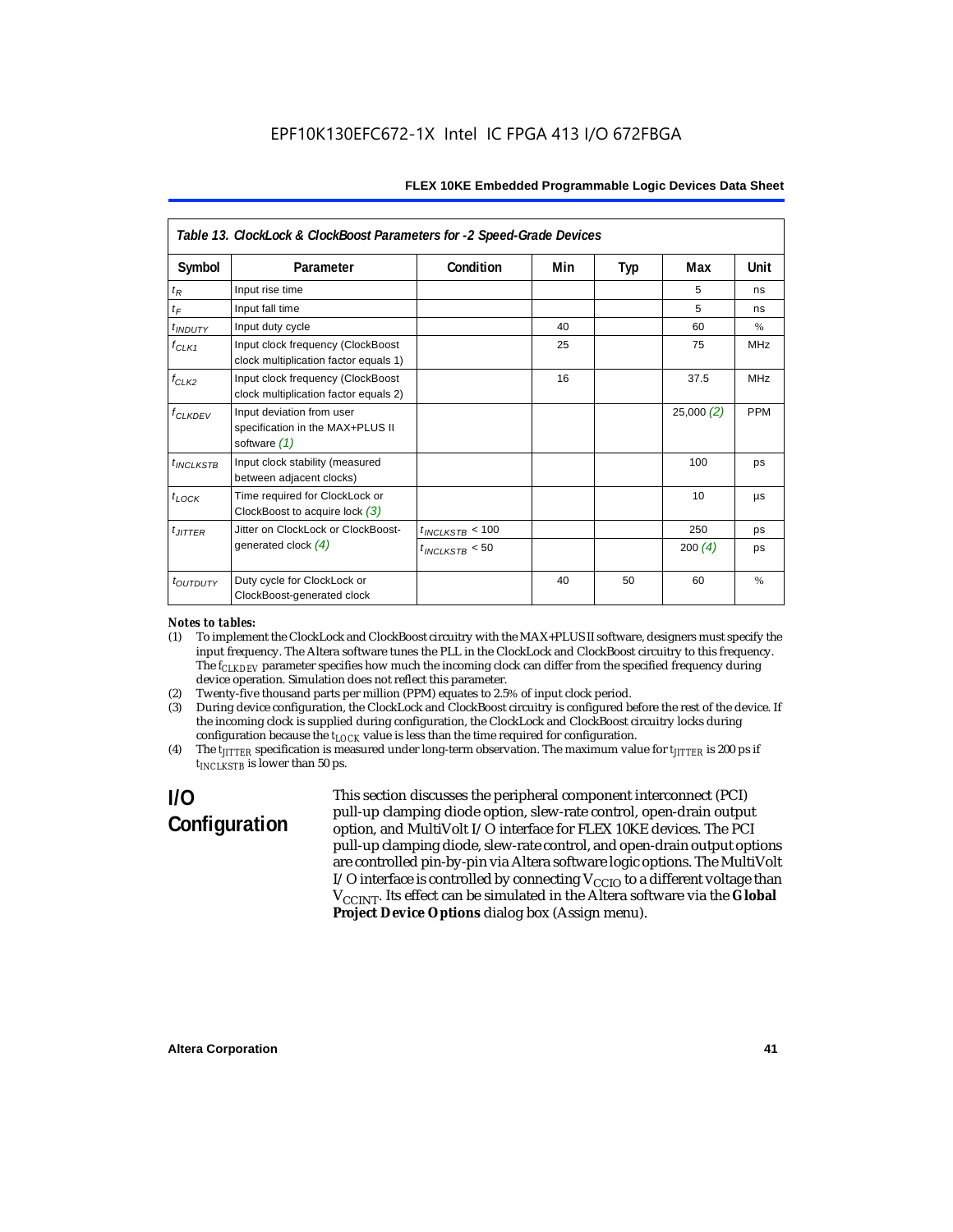### **PCI Pull-Up Clamping Diode Option**

FLEX 10KE devices have a pull-up clamping diode on every I/O, dedicated input, and dedicated clock pin. PCI clamping diodes clamp the signal to the  $V_{\text{CCIO}}$  value and are required for 3.3-V PCI compliance. Clamping diodes can also be used to limit overshoot in other systems.

Clamping diodes are controlled on a pin-by-pin basis. When  $V_{CCIO}$  is 3.3 V, a pin that has the clamping diode option turned on can be driven by a 2.5-V or 3.3-V signal, but not a 5.0-V signal. When  $V_{CCIO}$  is 2.5 V, a pin that has the clamping diode option turned on can be driven by a 2.5-V signal, but not a 3.3-V or 5.0-V signal. Additionally, a clamping diode can be activated for a subset of pins, which would allow a device to bridge between a 3.3-V PCI bus and a 5.0-V device.

### **Slew-Rate Control**

The output buffer in each IOE has an adjustable output slew rate that can be configured for low-noise or high-speed performance. A slower slew rate reduces system noise and adds a maximum delay of 4.3 ns. The fast slew rate should be used for speed-critical outputs in systems that are adequately protected against noise. Designers can specify the slew rate pin-by-pin or assign a default slew rate to all pins on a device-wide basis. The slow slew rate setting affects the falling edge of the output.

### **Open-Drain Output Option**

FLEX 10KE devices provide an optional open-drain output (electrically equivalent to open-collector output) for each I/O pin. This open-drain output enables the device to provide system-level control signals (e.g., interrupt and write enable signals) that can be asserted by any of several devices. It can also provide an additional wired-OR plane.

### **MultiVolt I/O Interface**

The FLEX 10KE device architecture supports the MultiVolt I/O interface feature, which allows FLEX 10KE devices in all packages to interface with systems of differing supply voltages. These devices have one set of  $V_{CC}$ pins for internal operation and input buffers (VCCINT), and another set for I/O output drivers (VCCIO).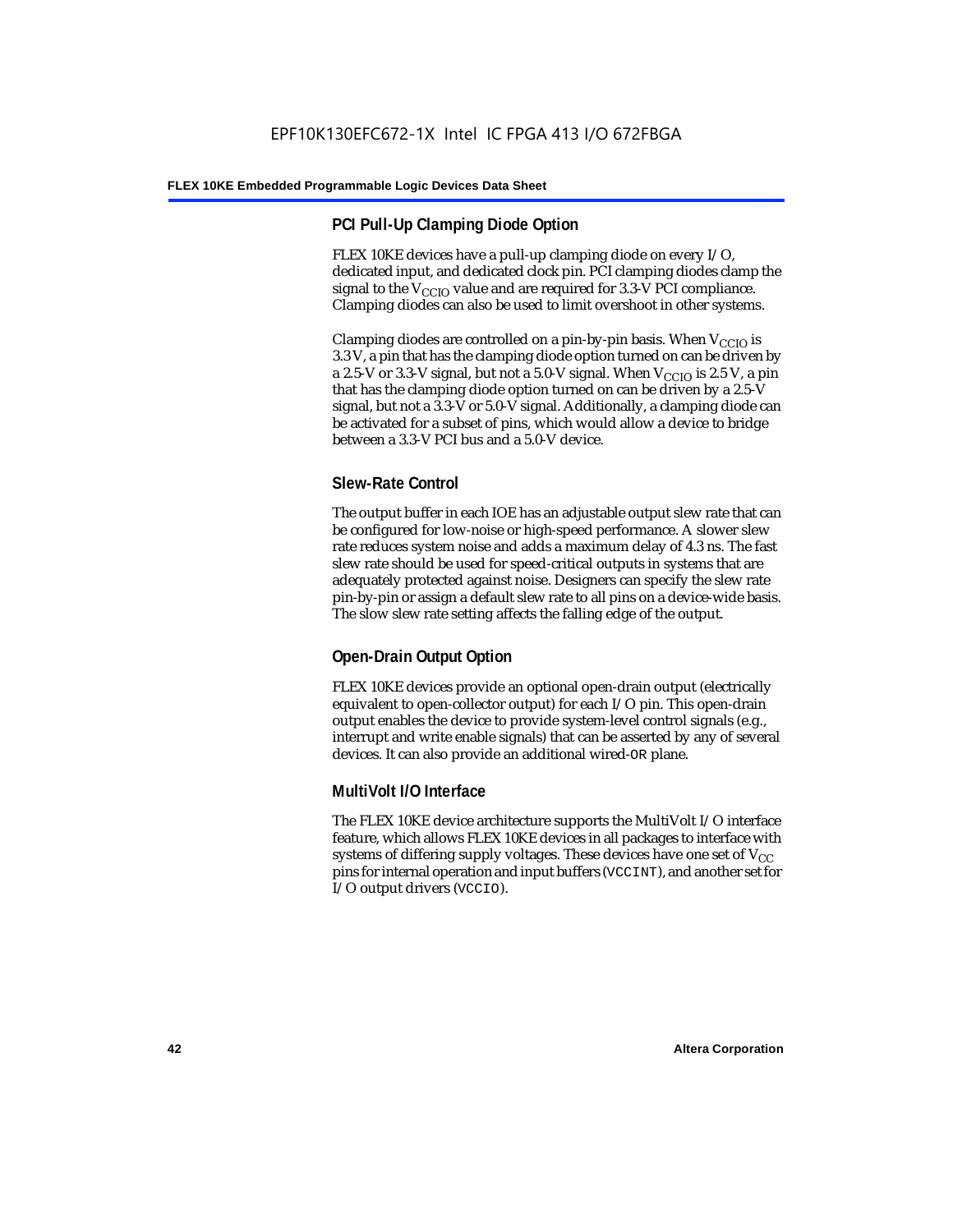The VCCINT pins must always be connected to a 2.5-V power supply. With a 2.5-V  $V_{CCMT}$  level, input voltages are compatible with 2.5-V, 3.3-V, and 5.0-V inputs. The VCCIO pins can be connected to either a 2.5-V or 3.3-V power supply, depending on the output requirements. When the VCCIO pins are connected to a 2.5-V power supply, the output levels are compatible with 2.5-V systems. When the VCCIO pins are connected to a 3.3-V power supply, the output high is at 3.3 V and is therefore compatible with 3.3-V or 5.0-V systems. Devices operating with  $V_{CCIO}$  levels higher than 3.0 V achieve a faster timing delay of  $t_{OD2}$  instead of  $t_{OD1}$ .

| Table 14. FLEX 10KE MultiVolt I/O Support |                                       |     |     |     |     |     |
|-------------------------------------------|---------------------------------------|-----|-----|-----|-----|-----|
| $V_{\text{CCIO}}(V)$                      | Input Signal (V)<br>Output Signal (V) |     |     |     |     |     |
|                                           | 2.5                                   | 3.3 | 5.0 | 2.5 | 3.3 | 5.0 |
| 2.5                                       |                                       |     |     |     |     |     |
| 3.3                                       |                                       |     |     |     |     |     |

Table 14 summarizes FLEX 10KE MultiVolt I/O support.

#### *Notes:*

(1) The PCI clamping diode must be disabled to drive an input with voltages higher than  $V_{CCIO}$ .

(2) When  $V_{\text{CCIO}} = 3.3$  V, a FLEX 10KE device can drive a 2.5-V device that has 3.3-V tolerant inputs.

Open-drain output pins on FLEX 10KE devices (with a pull-up resistor to the 5.0-V supply) can drive 5.0-V CMOS input pins that require a  $V_{\text{H}}$  of 3.5 V. When the open-drain pin is active, it will drive low. When the pin is inactive, the trace will be pulled up to 5.0 V by the resistor. The open-drain pin will only drive low or tri-state; it will never drive high. The rise time is dependent on the value of the pull-up resistor and load impedance. The  $I_{\text{OL}}$  current specification should be considered when selecting a pull-up resistor.

### **Power Sequencing & Hot-Socketing**

Because FLEX 10KE devices can be used in a mixed-voltage environment, they have been designed specifically to tolerate any possible power-up sequence. The  $V_{\text{CCIO}}$  and  $V_{\text{CCINT}}$  power planes can be powered in any order.

Signals can be driven into FLEX 10KE devices before and during power up without damaging the device. Additionally, FLEX 10KE devices do not drive out during power up. Once operating conditions are reached, FLEX 10KE devices operate as specified by the user.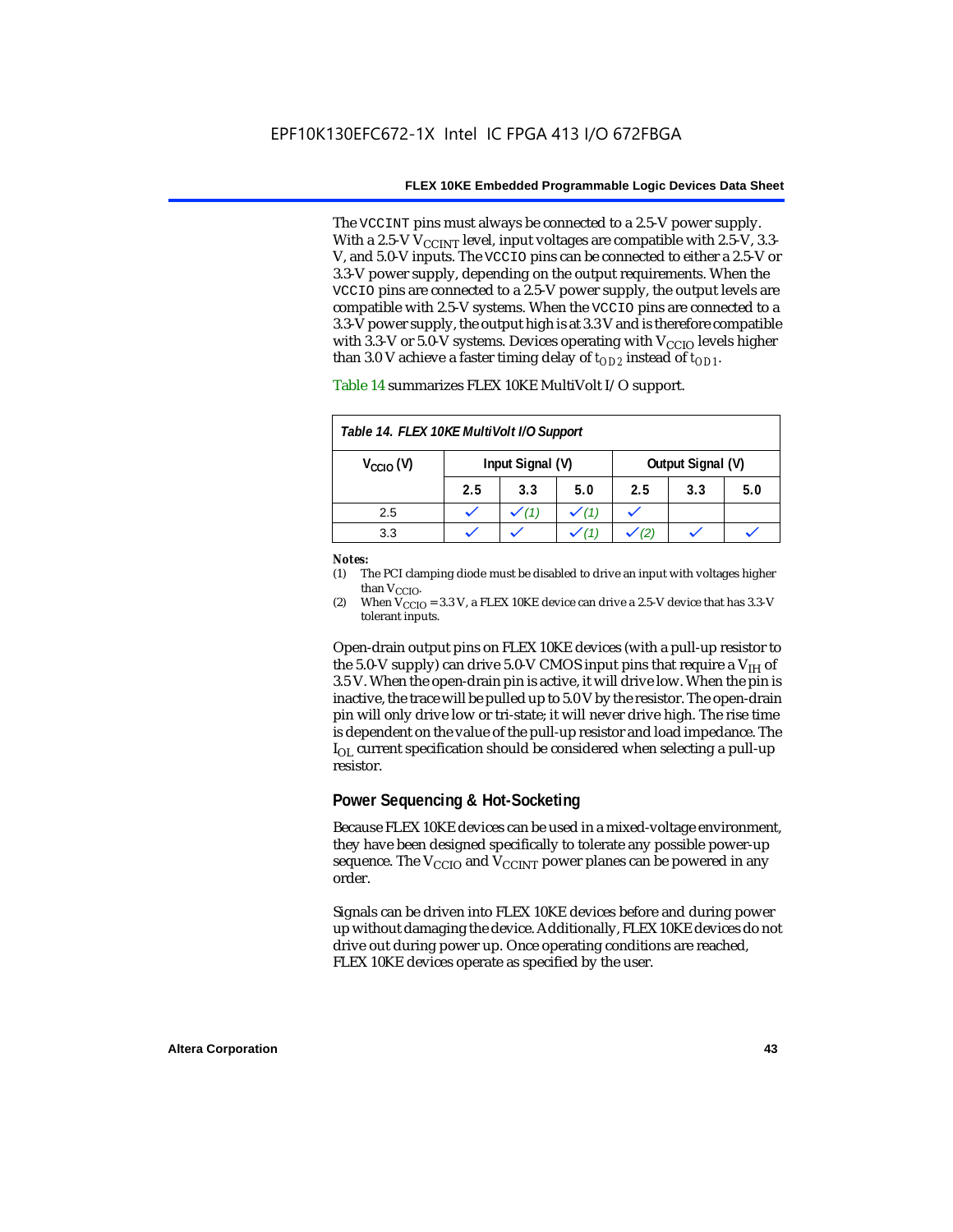# **IEEE Std. 1149.1 (JTAG) Boundary-Scan Support**

All FLEX 10KE devices provide JTAG BST circuitry that complies with the IEEE Std. 1149.1-1990 specification. FLEX 10KE devices can also be configured using the JTAG pins through the BitBlaster or ByteBlasterMV download cable, or via hardware that uses the Jam™ STAPL programming and test language. JTAG boundary-scan testing can be performed before or after configuration, but not during configuration. FLEX 10KE devices support the JTAG instructions shown in Table 15.

| Table 15. FLEX 10KE JTAG Instructions |                                                                                                                                                                                                                            |  |  |  |
|---------------------------------------|----------------------------------------------------------------------------------------------------------------------------------------------------------------------------------------------------------------------------|--|--|--|
| <b>JTAG Instruction</b>               | <b>Description</b>                                                                                                                                                                                                         |  |  |  |
| SAMPLE/PRELOAD                        | Allows a snapshot of signals at the device pins to be captured and examined during<br>normal device operation, and permits an initial data pattern to be output at the device<br>pins.                                     |  |  |  |
| <b>EXTEST</b>                         | Allows the external circuitry and board-level interconnections to be tested by forcing a<br>test pattern at the output pins and capturing test results at the input pins.                                                  |  |  |  |
| <b>BYPASS</b>                         | Places the 1-bit bypass register between the TDI and TDO pins, which allows the BST<br>data to pass synchronously through a selected device to adjacent devices during normal<br>device operation.                         |  |  |  |
| <b>USERCODE</b>                       | Selects the user electronic signature (USERCODE) register and places it between the<br>TDI and TDO pins, allowing the USERCODE to be serially shifted out of TDO.                                                          |  |  |  |
| <b>IDCODE</b>                         | Selects the IDCODE register and places it between TDI and TDO, allowing the IDCODE<br>to be serially shifted out of TDO.                                                                                                   |  |  |  |
| <b>ICR Instructions</b>               | These instructions are used when configuring a FLEX 10KE device via JTAG ports with<br>a BitBlaster or ByteBlasterMV download cable, or using a Jam File (.jam) or<br>Jam Byte-Code File (.jbc) via an embedded processor. |  |  |  |

The instruction register length of FLEX 10KE devices is 10 bits. The USERCODE register length in FLEX 10KE devices is 32 bits; 7 bits are determined by the user, and 25 bits are pre-determined. Tables 16 and 17 show the boundary-scan register length and device IDCODE information for FLEX 10KE devices.

| Table 16. FLEX 10KE Boundary-Scan Register Length |                               |  |  |  |
|---------------------------------------------------|-------------------------------|--|--|--|
| Device                                            | Boundary-Scan Register Length |  |  |  |
| EPF10K30E                                         | 690                           |  |  |  |
| EPF10K50E                                         | 798                           |  |  |  |
| <b>EPF10K50S</b>                                  |                               |  |  |  |
| EPF10K100E                                        | 1,050                         |  |  |  |
| EPF10K130E                                        | 1,308                         |  |  |  |
| EPF10K200E                                        | 1.446                         |  |  |  |
| EPF10K200S                                        |                               |  |  |  |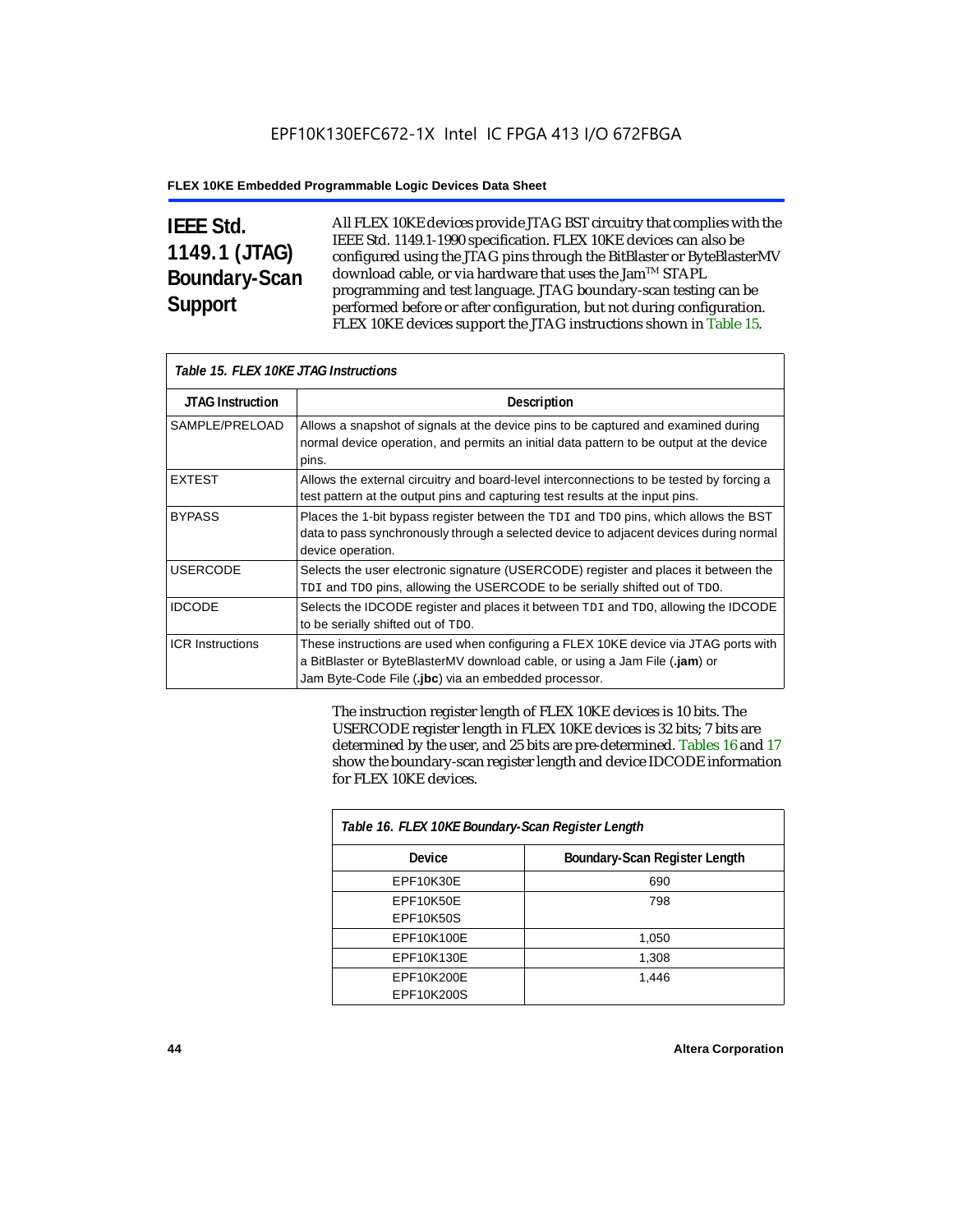| 17 32-Rit IDCODE for ELEX 10KE Devices |  |
|----------------------------------------|--|
|                                        |  |

| Table 17, 32-Bit IDCODE for FLFX 10KF Devices<br>Note (1) |                            |                              |                                      |                  |  |
|-----------------------------------------------------------|----------------------------|------------------------------|--------------------------------------|------------------|--|
| <b>Device</b>                                             |                            | IDCODE (32 Bits)             |                                      |                  |  |
|                                                           | <b>Version</b><br>(4 Bits) | Part Number (16 Bits)        | Manufacturer's<br>Identity (11 Bits) | 1 (1 Bit)<br>(2) |  |
| EPF10K30E                                                 | 0001                       | 0000<br>0001<br>0011<br>0000 | 00001101110                          | 1                |  |
| EPF10K50E<br>EPF10K50S                                    | 0001                       | 0000 0101<br>0000<br>0001    | 00001101110                          | $\mathbf{1}$     |  |
| EPF10K100E                                                | 0010                       | 0000<br>0001<br>0000<br>0000 | 00001101110                          | 1                |  |
| EPF10K130E                                                | 0001                       | 0001 0011<br>0000<br>0000    | 00001101110                          | $\mathbf{1}$     |  |
| EPF10K200E<br>EPF10K200S                                  | 0001                       | 0010<br>0000<br>0000<br>0000 | 00001101110                          | 1                |  |

#### *Notes:*

(1) The most significant bit (MSB) is on the left.

(2) The least significant bit (LSB) for all JTAG IDCODEs is 1.

FLEX 10KE devices include weak pull-up resistors on the JTAG pins.



For more information, see the following documents:

- *Application Note 39 (IEEE Std. 1149.1 (JTAG) Boundary-Scan Testing in Altera Devices)*
- *BitBlaster Serial Download Cable Data Sheet*
- *ByteBlasterMV Parallel Port Download Cable Data Sheet*
- *Jam Programming & Test Language Specification*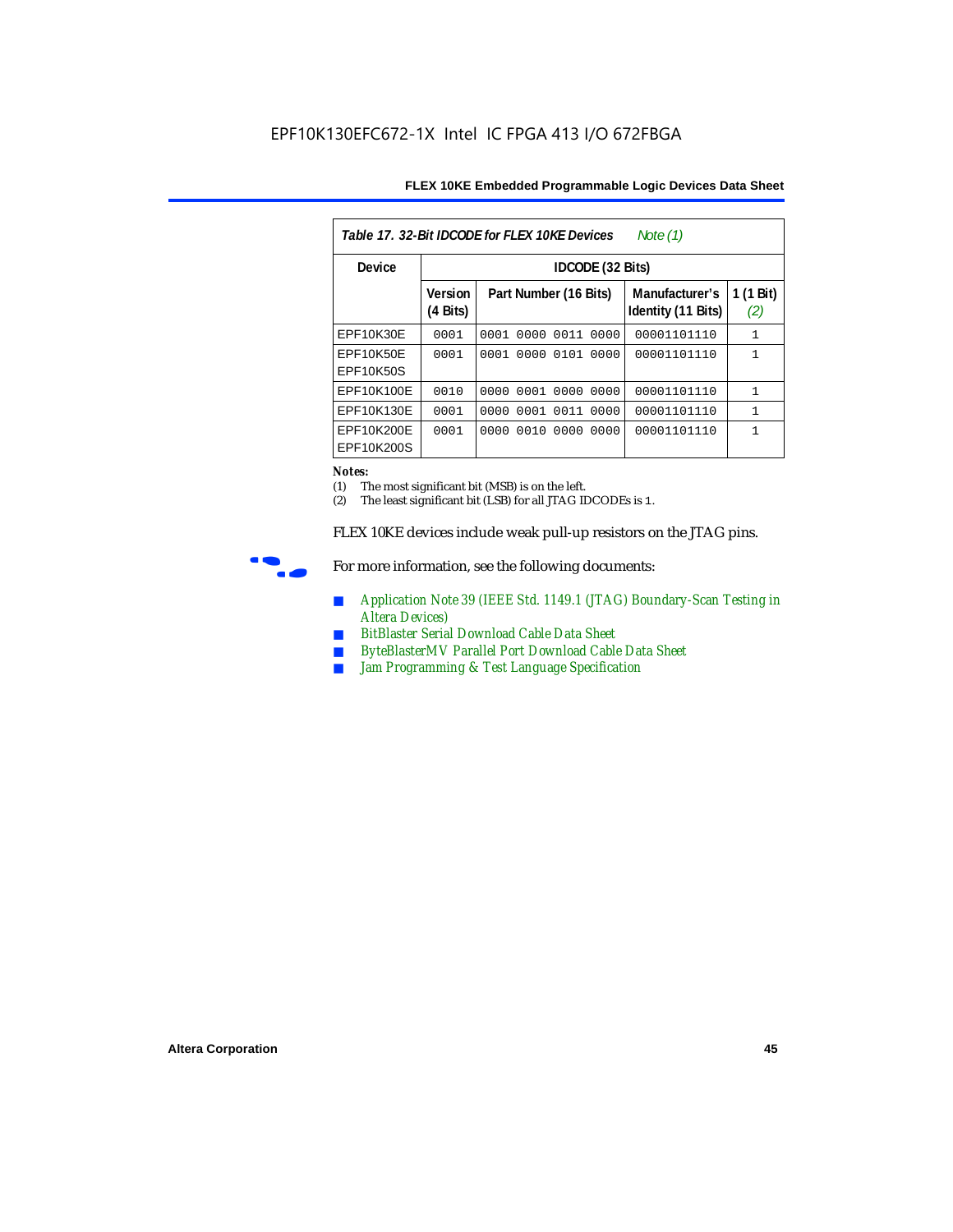Figure 20 shows the timing requirements for the JTAG signals.



*Figure 20. FLEX 10KE JTAG Waveforms*

#### Table 18 shows the timing parameters and values for FLEX 10KE devices.

| Table 18. FLEX 10KE JTAG Timing Parameters & Values |                                                |     |     |             |  |
|-----------------------------------------------------|------------------------------------------------|-----|-----|-------------|--|
| Symbol                                              | Parameter                                      | Min | Max | <b>Unit</b> |  |
| t <sub>JCP</sub>                                    | <b>TCK clock period</b>                        | 100 |     | ns          |  |
| $t_{JCH}$                                           | TCK clock high time                            | 50  |     | ns          |  |
| $t_{\rm JCL}$                                       | <b>TCK clock low time</b>                      | 50  |     | ns          |  |
| tjpsu                                               | JTAG port setup time                           | 20  |     | ns          |  |
| t <sub>JPH</sub>                                    | JTAG port hold time                            | 45  |     | ns          |  |
| t <sub>JPCO</sub>                                   | JTAG port clock to output                      |     | 25  | ns          |  |
| t <sub>.IPZX</sub>                                  | JTAG port high impedance to valid output       |     | 25  | ns          |  |
| t <sub>JPXZ</sub>                                   | JTAG port valid output to high impedance       |     | 25  | ns          |  |
| tjssu                                               | Capture register setup time                    | 20  |     | ns          |  |
| $t_{JSH}$                                           | Capture register hold time                     | 45  |     | ns          |  |
| t <sub>JSCO</sub>                                   | Update register clock to output                |     | 35  | ns          |  |
| t <sub>JSZX</sub>                                   | Update register high impedance to valid output |     | 35  | ns          |  |
| t <sub>JSXZ</sub>                                   | Update register valid output to high impedance |     | 35  | ns          |  |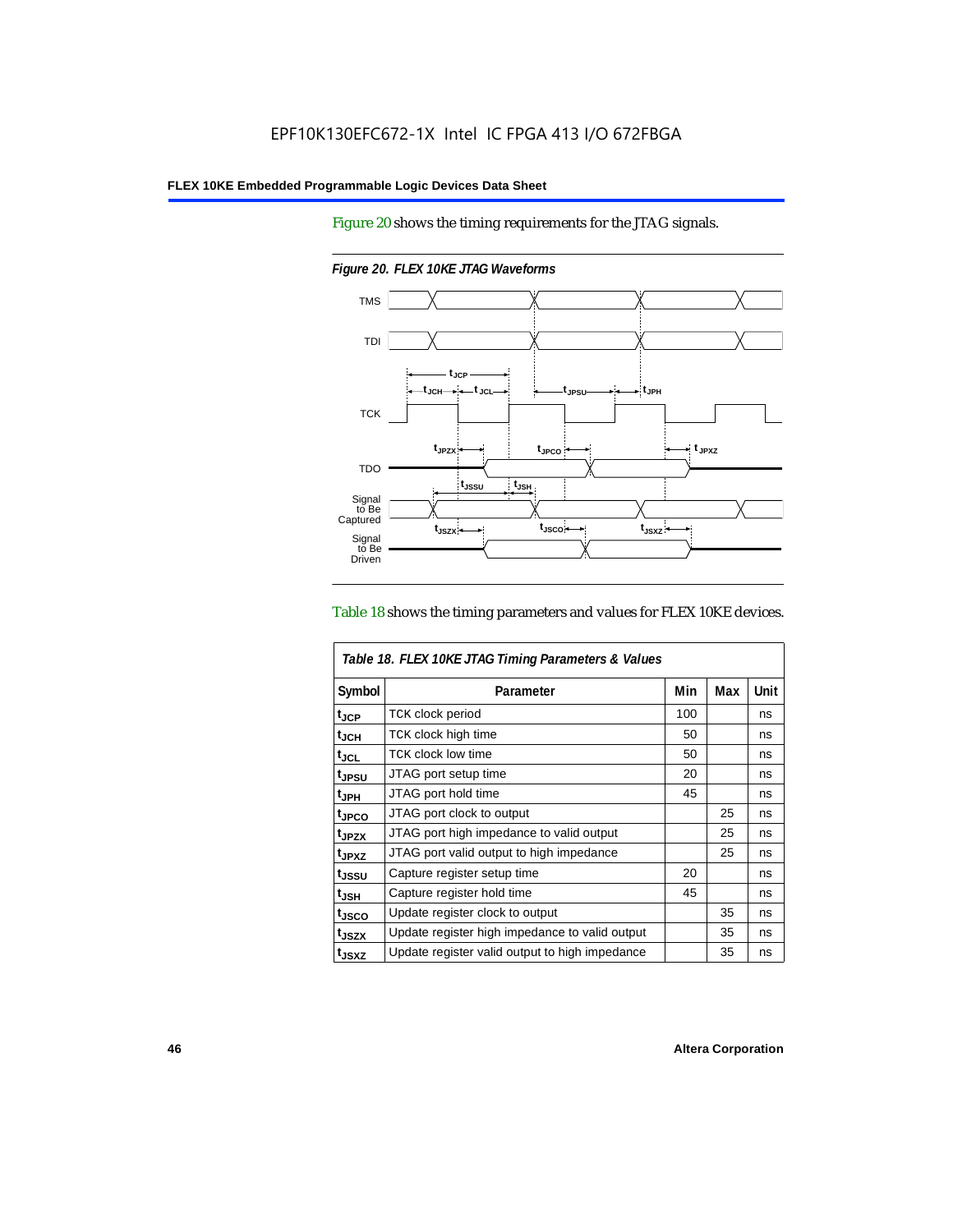**Generic Testing** Each FLEX 10KE device is functionally tested. Complete testing of each configurable static random access memory (SRAM) bit and all logic functionality ensures 100% yield. AC test measurements for FLEX 10KE devices are made under conditions equivalent to those shown in Figure 21. Multiple test patterns can be used to configure devices during all stages of the production flow.

#### *Figure 21. FLEX 10KE AC Test Conditions*

Power supply transients can affect AC *Power supply transients can affect AC measurements. Simultaneous transitions of multiple outputs should be avoided for accurate measurement. Threshold tests must not be performed under AC conditions. Large-amplitude, fast-groundcurrent transients normally occur as the device outputs discharge the load capacitances. When these transients flow through the parasitic inductance between the device ground pin and the test system ground, significant reductions in observable noise immunity can result. Numbers in brackets are for 2.5-V devices or outputs. Numbers without brackets are for 3.3-V. devices or outputs.*



# **Operating Conditions**

Tables 19 through 23 provide information on absolute maximum ratings, recommended operating conditions, DC operating conditions, and capacitance for 2.5-V FLEX 10KE devices.

| Note $(1)$<br>Table 19. FLEX 10KE 2.5-V Device Absolute Maximum Ratings |                            |                                   |        |      |              |  |  |
|-------------------------------------------------------------------------|----------------------------|-----------------------------------|--------|------|--------------|--|--|
| Symbol                                                                  | Parameter                  | <b>Conditions</b>                 | Min    | Max  | <b>Unit</b>  |  |  |
| V <sub>CCINT</sub>                                                      | Supply voltage             | With respect to ground $(2)$      | $-0.5$ | 3.6  | V            |  |  |
| V <sub>CCIO</sub>                                                       |                            |                                   | $-0.5$ | 4.6  | $\vee$       |  |  |
| V <sub>1</sub>                                                          | DC input voltage           |                                   | $-2.0$ | 5.75 | $\vee$       |  |  |
| $I_{OUT}$                                                               | DC output current, per pin |                                   | $-25$  | 25   | mA           |  |  |
| <b>T</b> <sub>STG</sub>                                                 | Storage temperature        | No bias                           | $-65$  | 150  | $^{\circ}$ C |  |  |
| $T_{AMB}$                                                               | Ambient temperature        | Under bias                        | $-65$  | 135  | $^{\circ}$ C |  |  |
| $T_{\rm J}$                                                             | Junction temperature       | PQFP, TQFP, BGA, and FineLine BGA |        | 135  | $^{\circ}$ C |  |  |
|                                                                         |                            | packages, under bias              |        |      |              |  |  |
|                                                                         |                            | Ceramic PGA packages, under bias  |        | 150  | $^{\circ}$ C |  |  |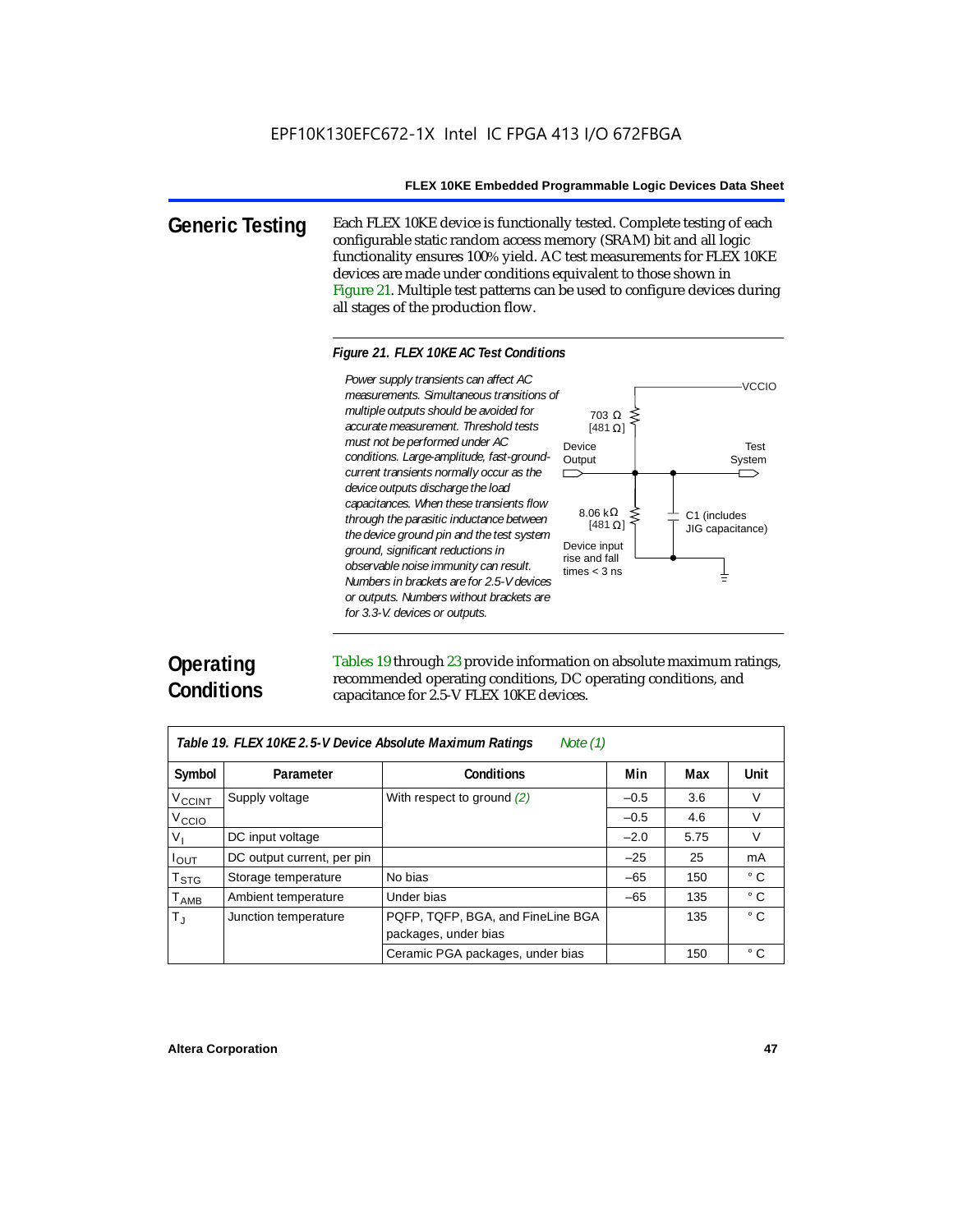### EPF10K130EFC672-1X Intel IC FPGA 413 I/O 672FBGA

#### **FLEX 10KE Embedded Programmable Logic Devices Data Sheet**

| Table 20. 2.5-V EPF10K50E & EPF10K200E Device Recommended Operating Conditions |                                                        |                    |            |                   |              |  |
|--------------------------------------------------------------------------------|--------------------------------------------------------|--------------------|------------|-------------------|--------------|--|
| Symbol                                                                         | Parameter                                              | <b>Conditions</b>  | Min        | Max               | Unit         |  |
| <b>V<sub>CCINT</sub></b>                                                       | Supply voltage for internal logic<br>and input buffers | (3), (4)           | 2.30(2.30) | 2.70(2.70)        | $\vee$       |  |
| V <sub>CCIO</sub>                                                              | Supply voltage for output buffers,<br>3.3-V operation  | (3), (4)           | 3.00(3.00) | 3.60(3.60)        | $\vee$       |  |
|                                                                                | Supply voltage for output buffers,<br>2.5-V operation  | (3), (4)           | 2.30(2.30) | 2.70(2.70)        | $\vee$       |  |
| $V_{1}$                                                                        | Input voltage                                          | (5)                | $-0.5$     | 5.75              | $\vee$       |  |
| $V_{\rm O}$                                                                    | Output voltage                                         |                    | 0          | V <sub>CCIO</sub> | $\vee$       |  |
| $T_A$                                                                          | Ambient temperature                                    | For commercial use | $\Omega$   | 70                | ° C          |  |
|                                                                                |                                                        | For industrial use | $-40$      | 85                | $^{\circ}$ C |  |
| $T_{\rm J}$                                                                    | Operating temperature                                  | For commercial use | $\Omega$   | 85                | °C           |  |
|                                                                                |                                                        | For industrial use | $-40$      | 100               | ° C          |  |
| $t_{R}$                                                                        | Input rise time                                        |                    |            | 40                | ns           |  |
| $t_F$                                                                          | Input fall time                                        |                    |            | 40                | ns           |  |

### *Table 21. 2.5-V EPF10K30E, EPF10K50S, EPF10K100E, EPF10K130E & EPF10K200S Device Recommended Operating Conditions*

| Symbol                   | Parameter                                              | <b>Conditions</b>  | Min              | Max               | Unit         |
|--------------------------|--------------------------------------------------------|--------------------|------------------|-------------------|--------------|
| <b>V<sub>CCINT</sub></b> | Supply voltage for internal logic<br>and input buffers | (3), (4)           | 2.375<br>(2.375) | 2.625<br>(2.625)  | $\vee$       |
| V <sub>CCIO</sub>        | Supply voltage for output buffers,<br>3.3-V operation  | (3), (4)           | 3.00(3.00)       | 3.60(3.60)        | $\vee$       |
|                          | Supply voltage for output buffers,<br>2.5-V operation  | (3), (4)           | 2.375<br>(2.375) | 2.625<br>(2.625)  | $\vee$       |
| $V_{1}$                  | Input voltage                                          | (5)                | $-0.5$           | 5.75              | $\vee$       |
| $V_{\rm O}$              | Output voltage                                         |                    | 0                | V <sub>CCIO</sub> | $\vee$       |
| $T_A$                    | Ambient temperature                                    | For commercial use | 0                | 70                | ° C          |
|                          |                                                        | For industrial use | $-40$            | 85                | $^{\circ}$ C |
| $T_{\rm J}$              | Operating temperature                                  | For commercial use | $\mathbf 0$      | 85                | °C           |
|                          |                                                        | For industrial use | $-40$            | 100               | $^{\circ}$ C |
| $t_{R}$                  | Input rise time                                        |                    |                  | 40                | ns           |
| $t_F$                    | Input fall time                                        |                    |                  | 40                | ns           |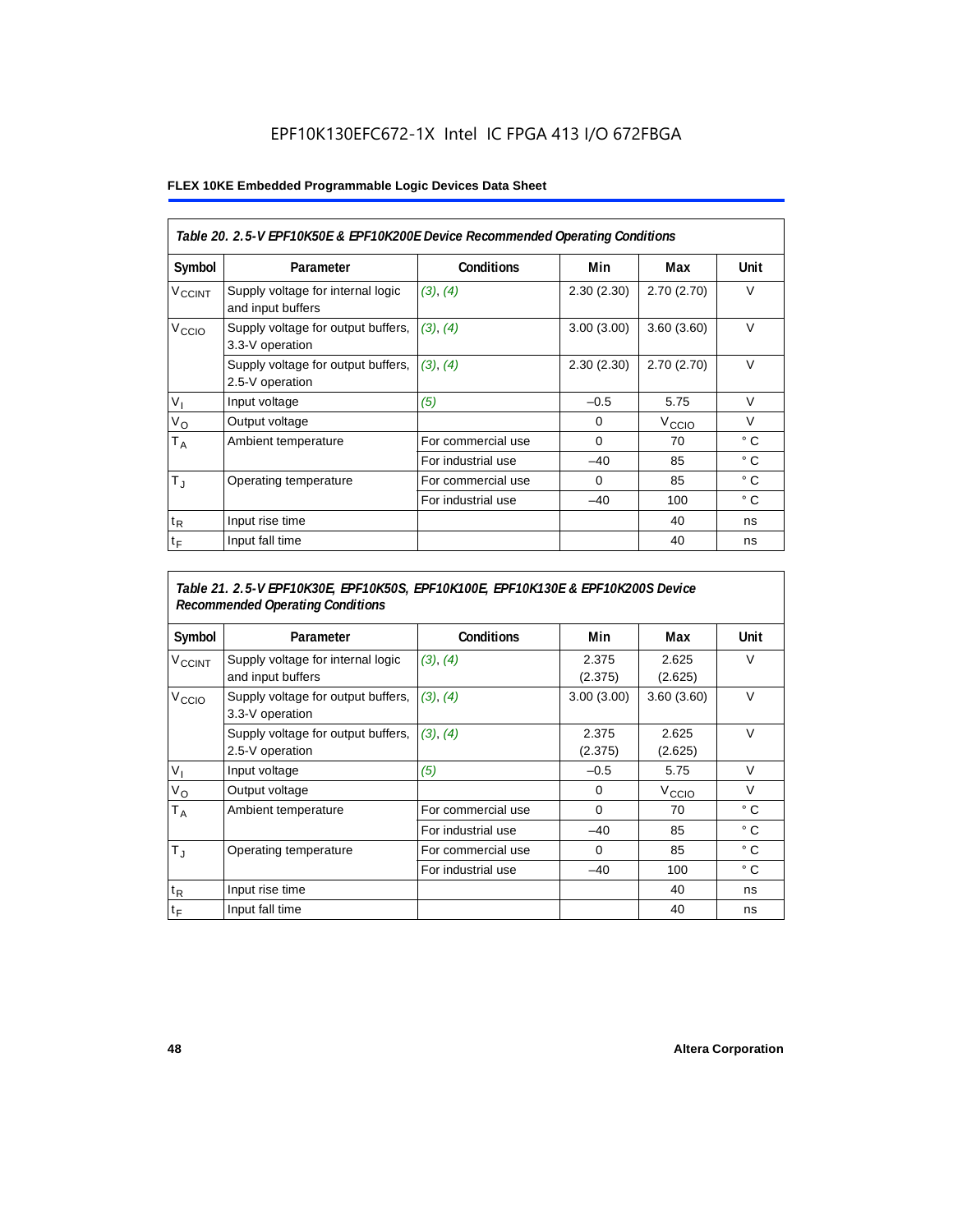| Symbol            | Parameter                                      | <b>Conditions</b>                                                               | Min                                   | <b>Typ</b> | Max                                      | Unit           |
|-------------------|------------------------------------------------|---------------------------------------------------------------------------------|---------------------------------------|------------|------------------------------------------|----------------|
| V <sub>IH</sub>   | High-level input<br>voltage                    |                                                                                 | 1.7, $0.5 \times V_{\text{CCIO}}$ (8) |            | 5.75                                     | V              |
| $V_{IL}$          | Low-level input<br>voltage                     |                                                                                 | $-0.5$                                |            | 0.8.<br>$0.3 \times V_{\text{CCIO}}$ (8) | V              |
| $V_{OH}$          | 3.3-V high-level TTL<br>output voltage         | $I_{OH} = -8$ mA DC,<br>$V_{\text{CCIO}} = 3.00 V(9)$                           | 2.4                                   |            |                                          | V              |
|                   | 3.3-V high-level<br>CMOS output voltage        | $I_{OH} = -0.1$ mA DC,<br>$V_{\text{CCIO}} = 3.00 V(9)$                         | $V_{\text{CCIO}} - 0.2$               |            |                                          | V              |
|                   | 3.3-V high-level PCI<br>output voltage         | $I_{OH} = -0.5$ mA DC,<br>$V_{\text{CCIO}} = 3.00$ to 3.60 V (9)                | $0.9 \times V_{\text{CCIO}}$          |            |                                          | $\vee$         |
|                   | 2.5-V high-level output<br>voltage             | $I_{OH} = -0.1$ mA DC,<br>$V_{\text{CCIO}} = 2.30 \text{ V} (9)$                | 2.1                                   |            |                                          | $\vee$         |
|                   |                                                | $I_{OH} = -1$ mA DC,<br>$V_{\text{CCIO}} = 2.30 \text{ V } (9)$                 | 2.0                                   |            |                                          | V              |
|                   |                                                | $I_{OH} = -2$ mA DC,<br>$V_{\text{CCIO}} = 2.30 \text{ V} (9)$                  | 1.7                                   |            |                                          | V              |
| $V_{OL}$          | 3.3-V low-level TTL<br>output voltage          | $I_{OL}$ = 12 mA DC,<br>$V_{\text{CCIO}} = 3.00 \text{ V} (10)$                 |                                       |            | 0.45                                     | $\vee$         |
|                   | 3.3-V low-level CMOS<br>output voltage         | $I_{\text{OI}} = 0.1 \text{ mA} \text{ DC},$<br>$V_{\text{CCIO}} = 3.00 V (10)$ |                                       |            | 0.2                                      | V              |
|                   | 3.3-V low-level PCI<br>output voltage          | $I_{\Omega}$ = 1.5 mA DC,<br>$V_{\text{CCIO}} = 3.00$ to 3.60 V<br>(10)         |                                       |            | $0.1 \times V_{\text{CCIO}}$             | V              |
|                   | 2.5-V low-level output<br>voltage              | $I_{OL} = 0.1$ mA DC,<br>$V_{\text{CCIO}} = 2.30 V (10)$                        |                                       |            | 0.2                                      | $\vee$         |
|                   |                                                | $I_{OL}$ = 1 mA DC,<br>$V_{\text{CCIO}} = 2.30 V (10)$                          |                                       |            | 0.4                                      | V              |
|                   |                                                | $I_{\text{OI}} = 2 \text{ mA DC}$ ,<br>$V_{\text{CCIO}} = 2.30 V (10)$          |                                       |            | 0.7                                      | V              |
| $I_1$             | Input pin leakage<br>current                   | $V_1 = V_{\text{CCIOM}}$ to 0 V (11)                                            | $-10$                                 |            | 10                                       | μA             |
| $I_{OZ}$          | Tri-stated I/O pin<br>leakage current          | $V_{\rm O}$ = $V_{\rm CClOmax}$ to 0 V (11)                                     | $-10$                                 |            | 10                                       | μA             |
| ICCO              | V <sub>CC</sub> supply current<br>(standby)    | $V_1$ = ground, no load, no<br>toggling inputs                                  |                                       | 5          |                                          | mA             |
|                   |                                                | $V_1$ = ground, no load, no<br>toggling inputs (12)                             |                                       | 10         |                                          | mA             |
| R <sub>CONF</sub> | Value of I/O pin pull-                         | $V_{\text{CCIO}} = 3.0 \text{ V} (13)$                                          | 20                                    |            | 50                                       | $k\frac{3}{4}$ |
|                   | up resistor before and<br>during configuration | $V_{\text{CCIO}} = 2.3 V (13)$                                                  | 30                                    |            | 80                                       | $k\frac{3}{4}$ |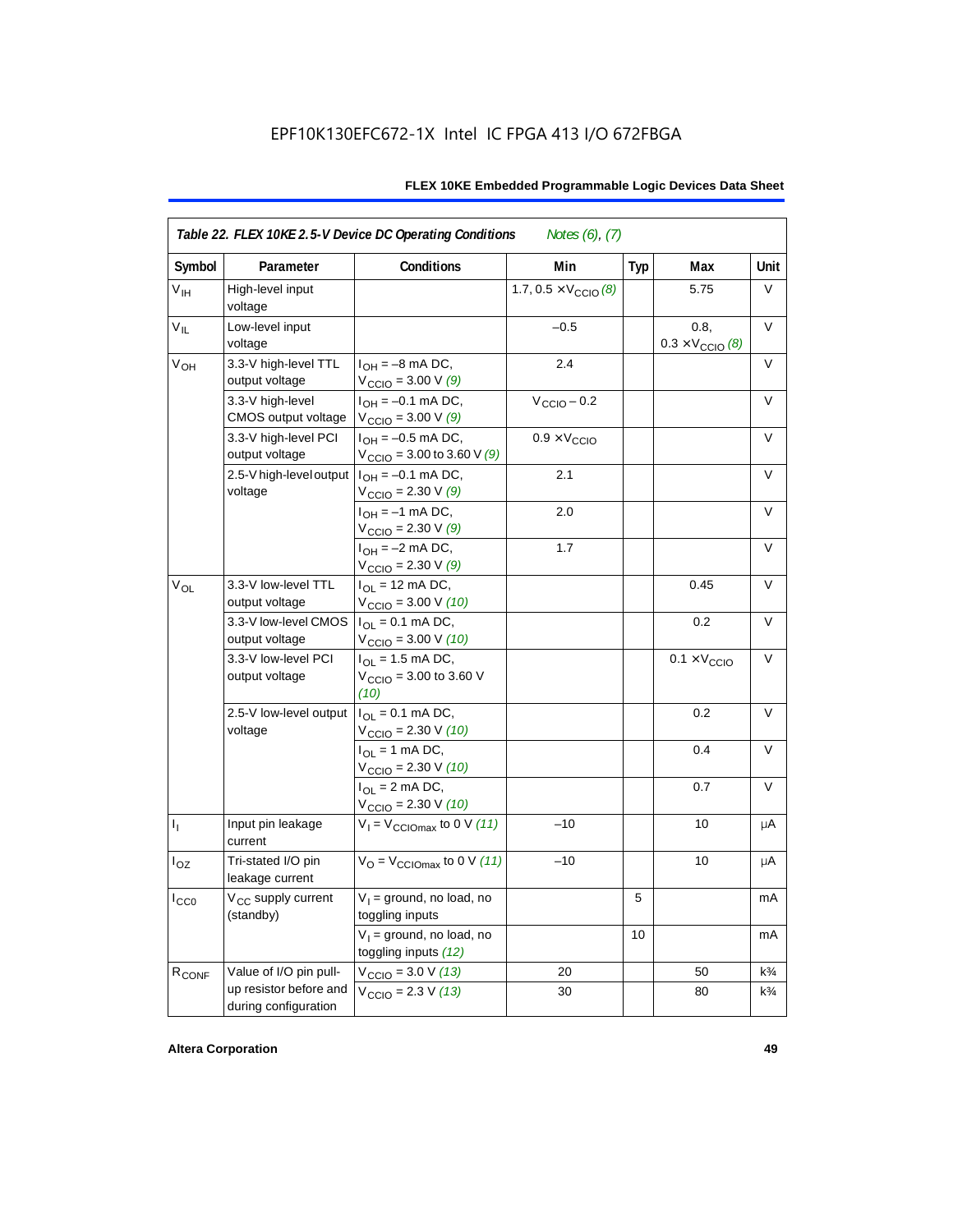| Table 23. FLEX 10KE Device Capacitance<br>Note (14) |                                             |                               |     |     |      |  |  |  |
|-----------------------------------------------------|---------------------------------------------|-------------------------------|-----|-----|------|--|--|--|
| Symbol                                              | Parameter                                   | <b>Conditions</b>             | Min | Max | Unit |  |  |  |
| $C_{IN}$                                            | Input capacitance                           | $V_{IN} = 0 V$ , f = 1.0 MHz  |     | 10  | pF   |  |  |  |
| $C_{\text{INCLK}}$                                  | Input capacitance on<br>dedicated clock pin | $V_{IN} = 0 V$ , f = 1.0 MHz  |     | 12  | pF   |  |  |  |
| $C_{OUT}$                                           | Output capacitance                          | $V_{OUT} = 0 V$ , f = 1.0 MHz |     | 10  | рF   |  |  |  |

#### *Notes to tables:*

- (1) See the *Operating Requirements for Altera Devices Data Sheet*.
- (2) Minimum DC input voltage is –0.5 V. During transitions, the inputs may undershoot to –2.0 V for input currents less than 100 mA and periods shorter than 20 ns.
- (3) Numbers in parentheses are for industrial-temperature-range devices.
- (4) Maximum  $V_{CC}$  rise time is 100 ms, and  $V_{CC}$  must rise monotonically.<br>(5) All pins, including dedicated inputs, clock, I/O, and JTAG pins, may
- All pins, including dedicated inputs, clock, I/O, and JTAG pins, may be driven before  $V_{CCTNT}$  and  $V_{CCTO}$  are powered.
- (6) Typical values are for  $T_A = 25^\circ$  C,  $V_{CClNT} = 2.5$  V, and  $V_{CClO} = 2.5$  V or 3.3 V.<br>(7) These values are specified under the FLEX 10KE Recommended Operating Co
- (7) These values are specified under the FLEX 10KE Recommended Operating Conditions shown in Tables 20 and 21.<br>(8) The FLEX 10KE input buffers are compatible with 2.5-V. 3.3-V (LVTTL and LVCMOS), and 5.0-V TTL and CMOS (8) The FLEX 10KE input buffers are compatible with 2.5-V, 3.3-V (LVTTL and LVCMOS), and 5.0-V TTL and CMOS
- signals. Additionally, the input buffers are 3.3-V PCI compliant when  $V_{CCIO}$  and  $V_{CCIVT}$  meet the relationship shown in Figure 22.
- (9) The  $I<sub>OH</sub>$  parameter refers to high-level TTL, PCI, or CMOS output current.
- (10) The IOL parameter refers to low-level TTL, PCI, or CMOS output current. This parameter applies to open-drain pins as well as output pins.
- (11) This value is specified for normal device operation. The value may vary during power-up.
- (12) This parameter applies to -1 speed-grade commercial-temperature devices and -2 speed-grade-industrial temperature devices.
- (13) Pin pull-up resistance values will be lower if the pin is driven higher than  $V_{CCIO}$  by an external source.
- (14) Capacitance is sample-tested only.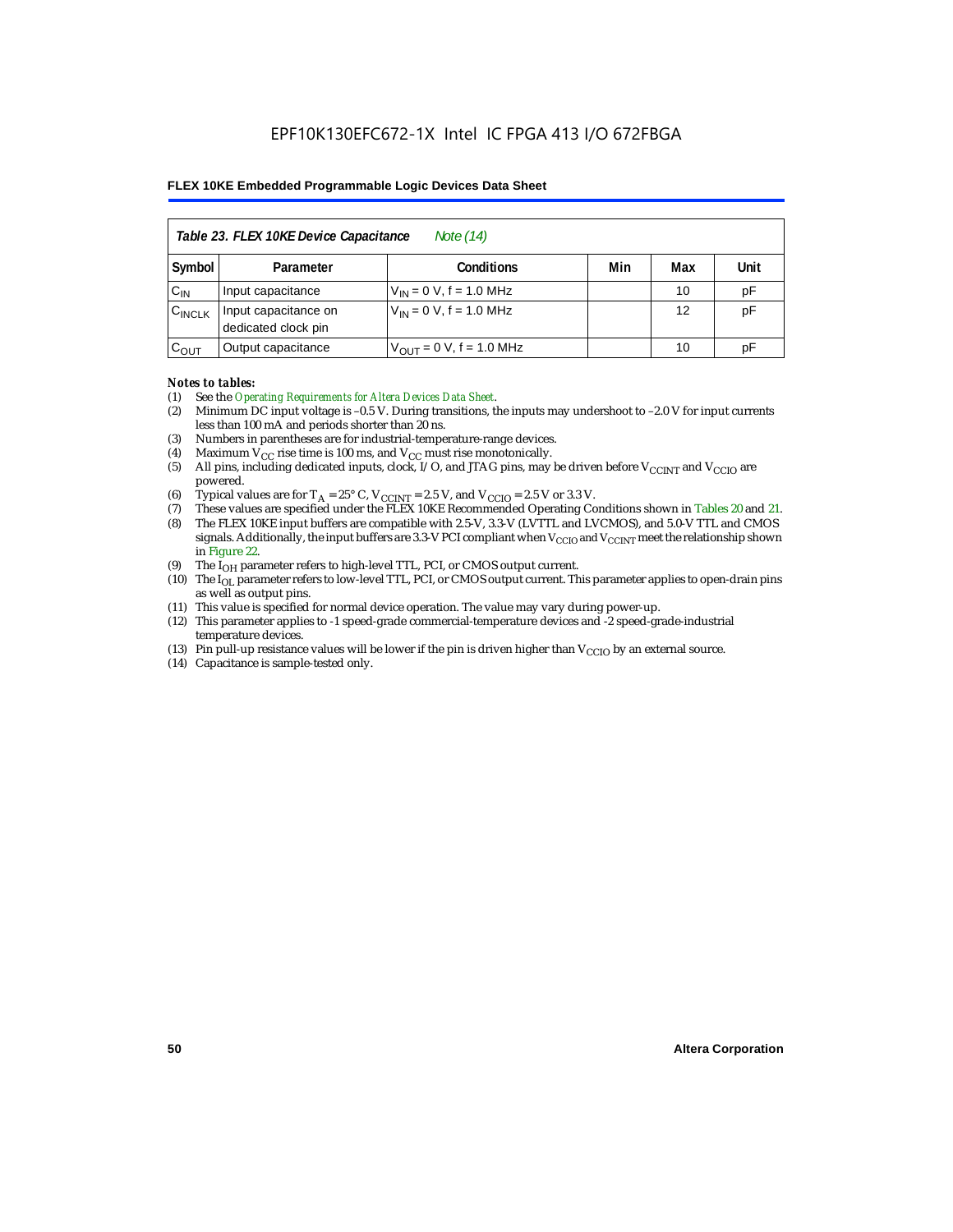Figure 22 shows the required relationship between  $V_{\text{CCIO}}$  and  $V_{\text{CCINT}}$  for 3.3-V PCI compliance.



Figure 23 shows the typical output drive characteristics of FLEX 10KE devices with 3.3-V and 2.5-V  $V_{\text{CCIO}}$ . The output driver is compliant to the 3.3-V *PCI Local Bus Specification*, *Revision 2.2* (when VCCIO pins are connected to 3.3 V). FLEX 10KE devices with a -1 speed grade also comply with the drive strength requirements of the *PCI Local Bus Specification*, *Revision 2.2* (when VCCINT pins are powered with a minimum supply of 2.375 V, and VCCIO pins are connected to 3.3 V). Therefore, these devices can be used in open 5.0-V PCI systems.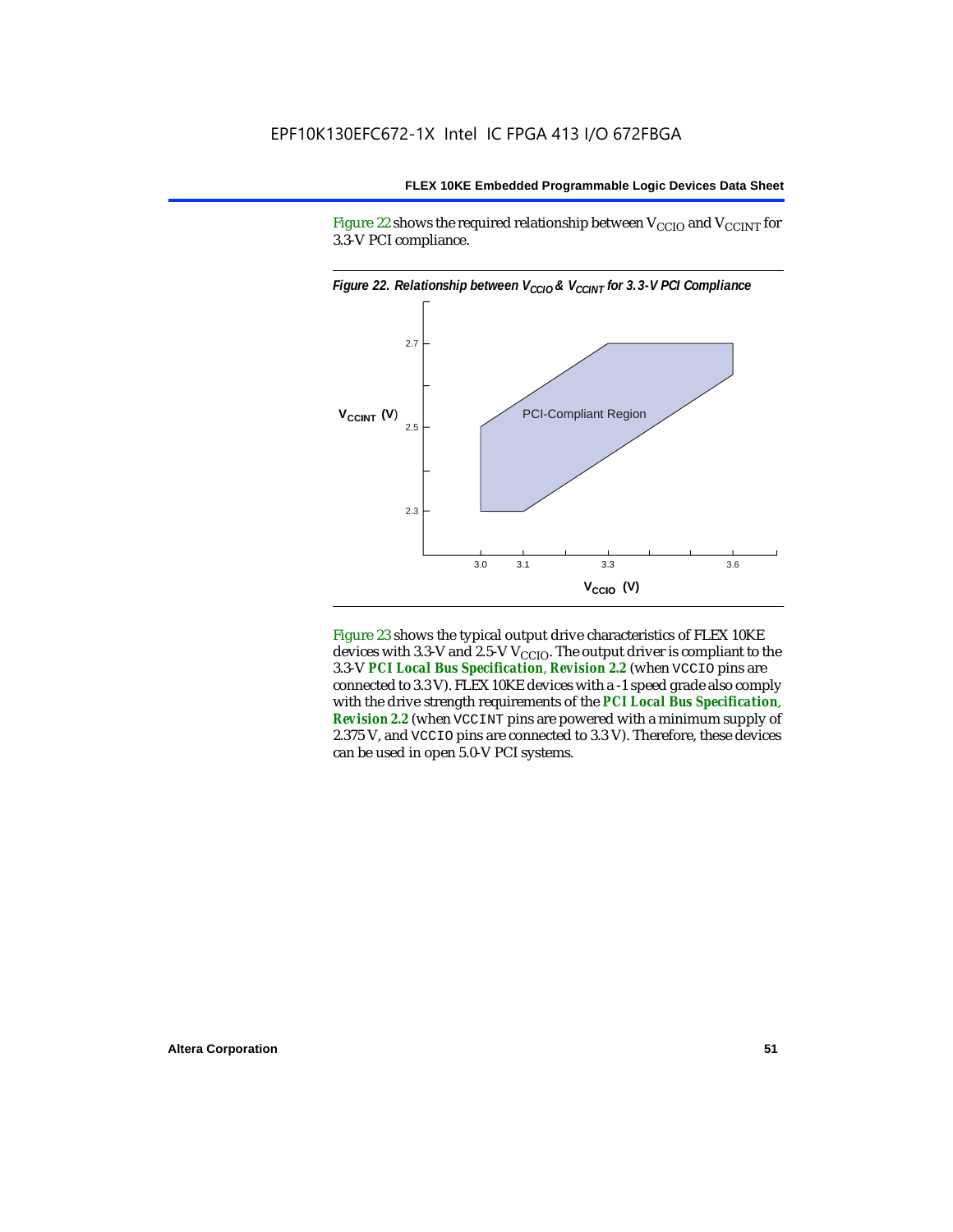



#### *Note:*

(1) These are transient (AC) currents.

**Timing Model** The continuous, high-performance FastTrack Interconnect routing resources ensure predictable performance and accurate simulation and timing analysis. This predictable performance contrasts with that of FPGAs, which use a segmented connection scheme and therefore have unpredictable performance.

> Device performance can be estimated by following the signal path from a source, through the interconnect, to the destination. For example, the registered performance between two LEs on the same row can be calculated by adding the following parameters:

- LE register clock-to-output delay  $(t_{CO})$
- **■** Interconnect delay  $(t_{SAMEROW})$ <br> **■** I.E look-up table delay  $(t_{LUT})$
- LE look-up table delay  $(t_{LUT})$
- LE register setup time  $(t_{SI})$

The routing delay depends on the placement of the source and destination LEs. A more complex registered path may involve multiple combinatorial LEs between the source and destination LEs.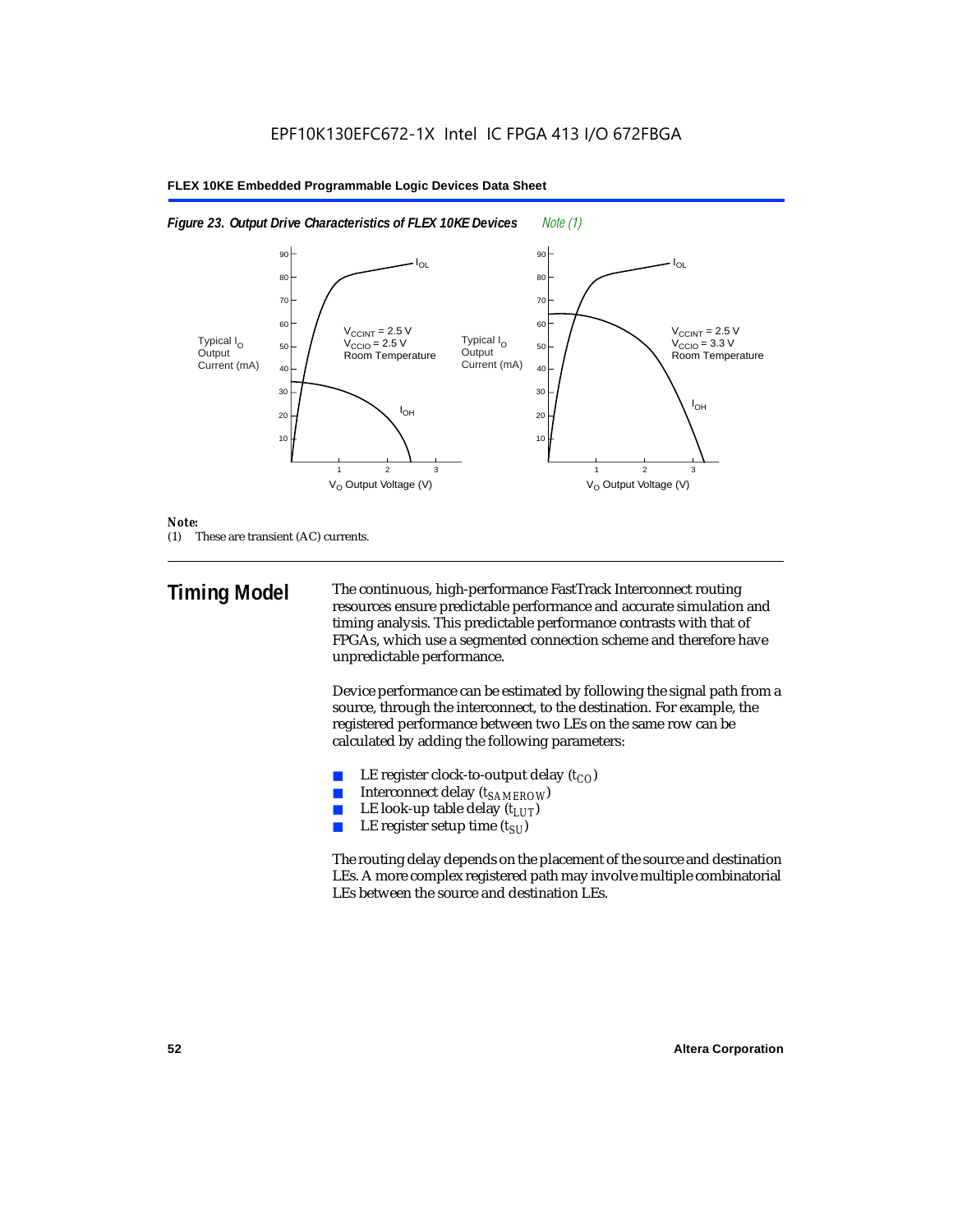Timing simulation and delay prediction are available with the Altera Simulator and Timing Analyzer, or with industry-standard EDA tools. The Simulator offers both pre-synthesis functional simulation to evaluate logic design accuracy and post-synthesis timing simulation with 0.1-ns resolution. The Timing Analyzer provides point-to-point timing delay information, setup and hold time analysis, and device-wide performance analysis.

Figure 24 shows the overall timing model, which maps the possible paths to and from the various elements of the FLEX 10KE device.

*Figure 24. FLEX 10KE Device Timing Model*



Figures 25 through 28 show the delays that correspond to various paths and functions within the LE, IOE, EAB, and bidirectional timing models.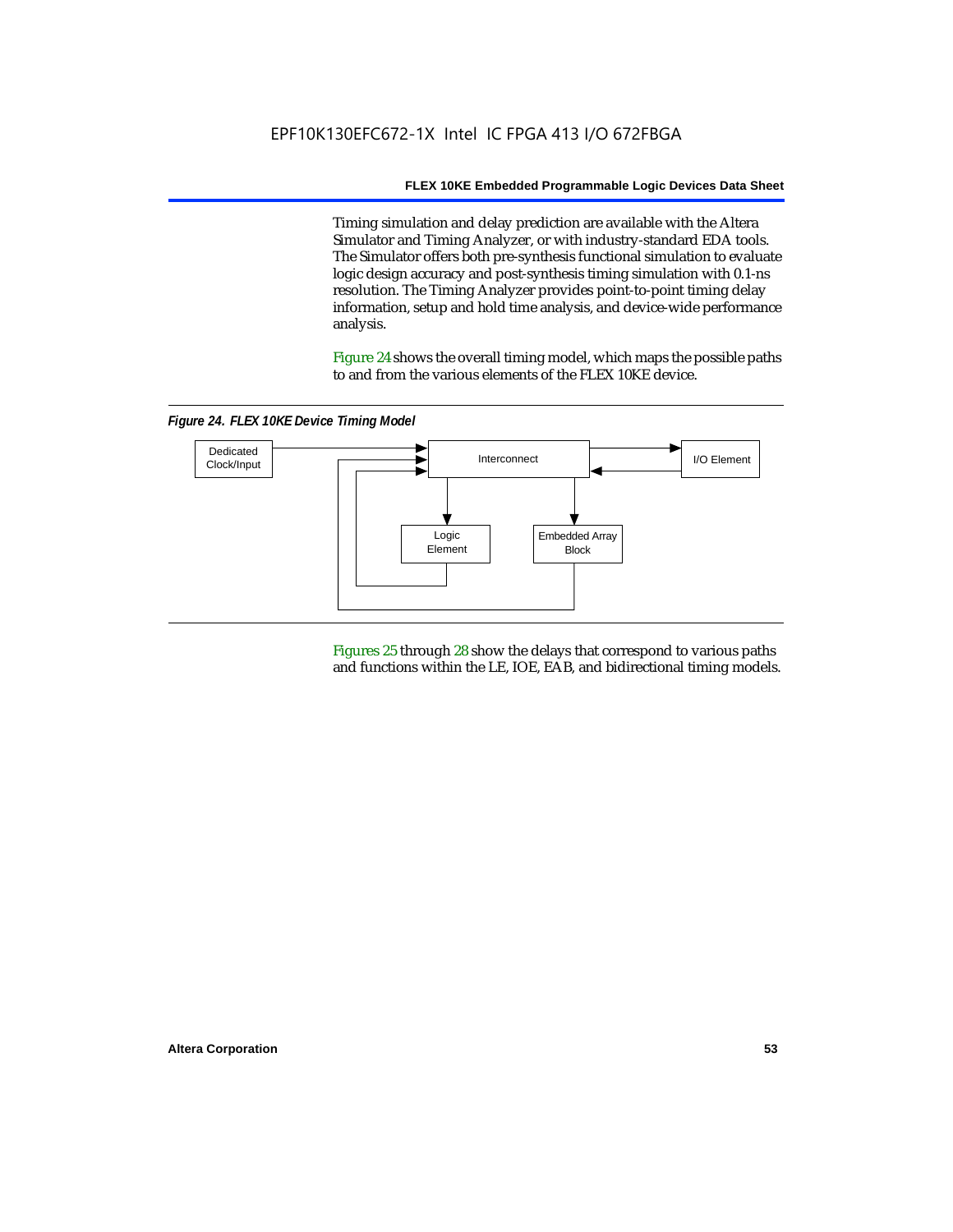### *Figure 25. FLEX 10KE Device LE Timing Model*

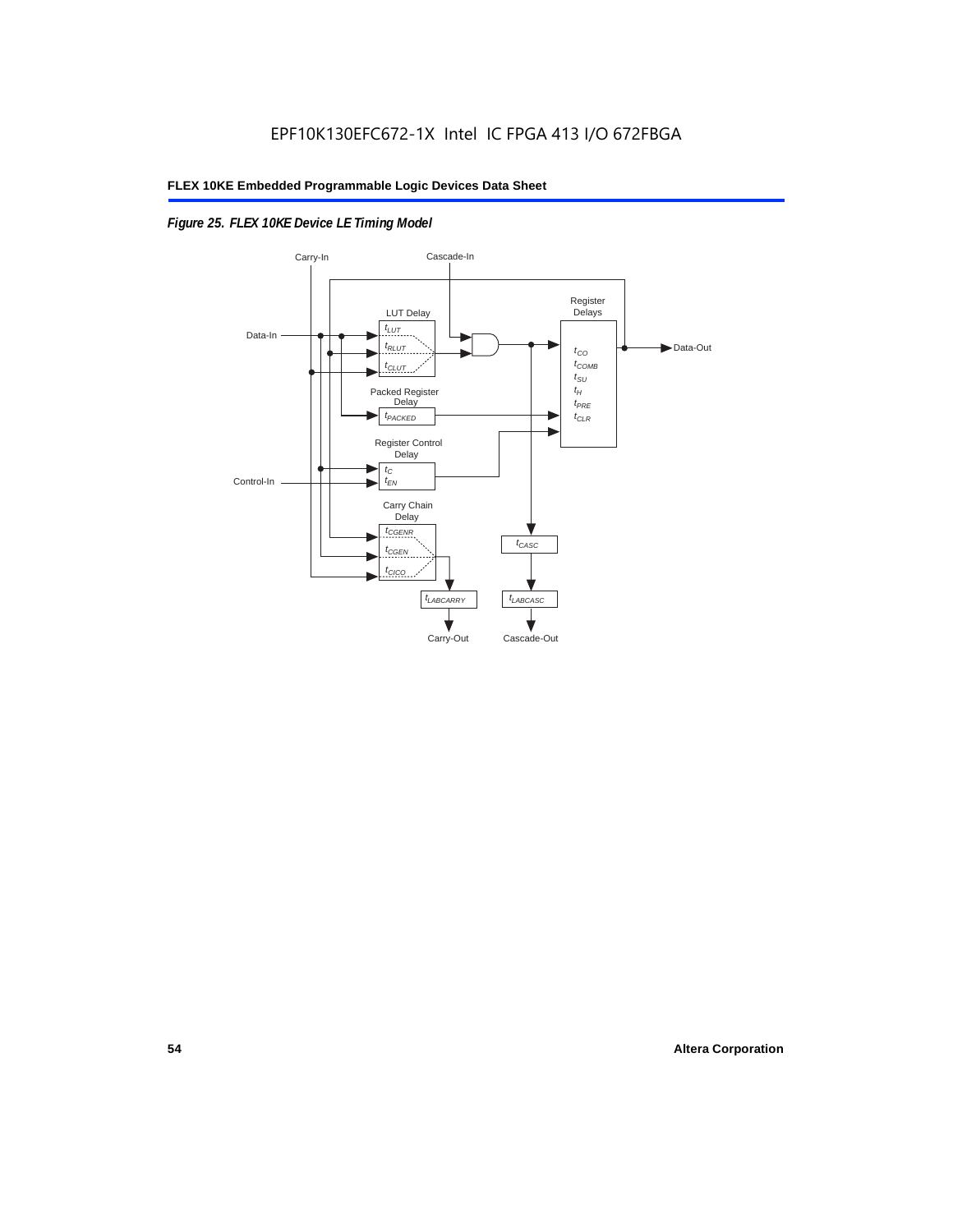

*Figure 27. FLEX 10KE Device EAB Timing Model*

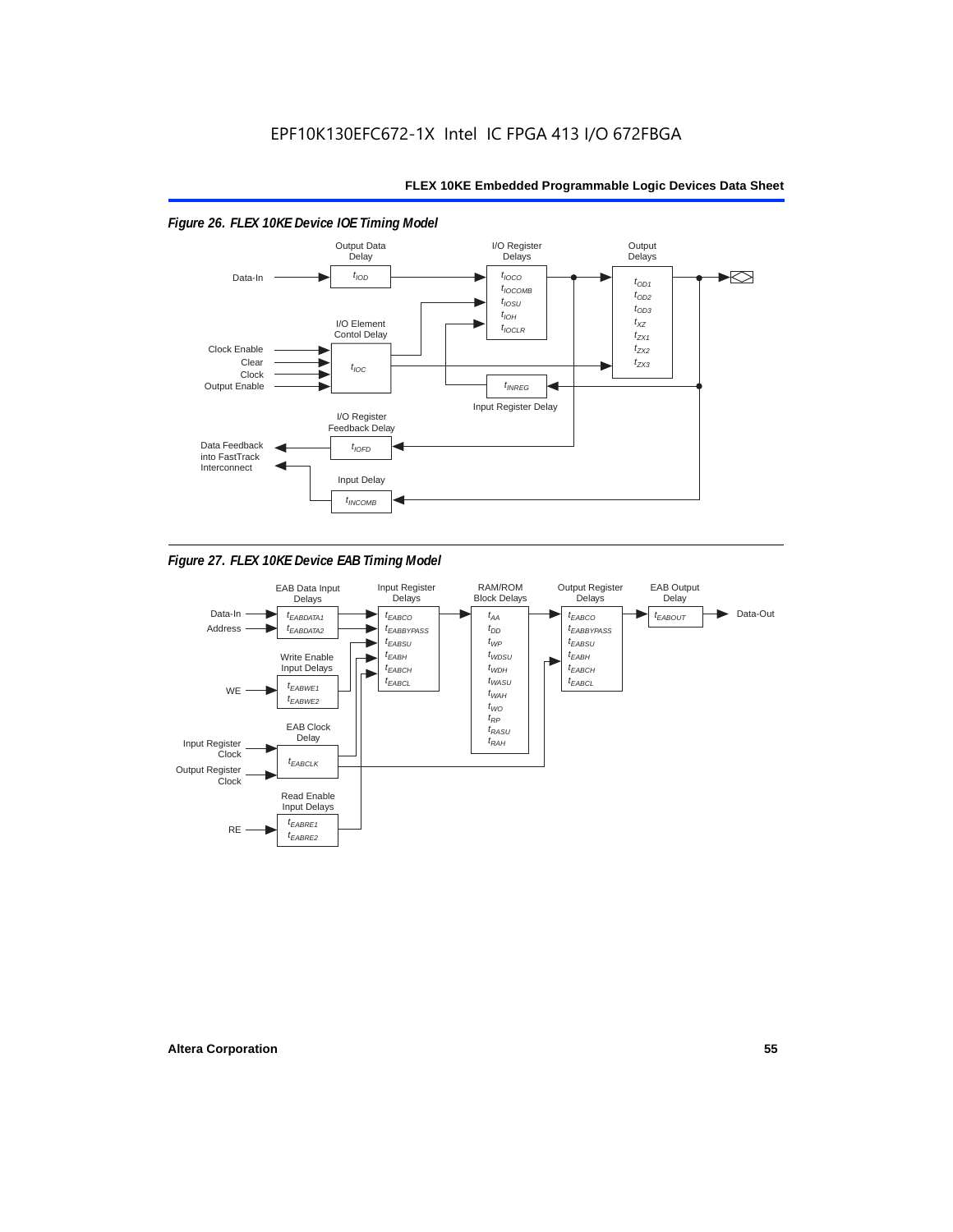

*Figure 28. Synchronous Bidirectional Pin External Timing Model*

Tables 24 through 28 describe the FLEX 10KE device internal timing parameters. Tables 29 through 30 describe the FLEX 10KE external timing parameters and their symbols.

| Table 24. LE Timing Microparameters (Part 1 of 2)<br>Note (1) |                                                                                                                                         |           |  |  |  |  |
|---------------------------------------------------------------|-----------------------------------------------------------------------------------------------------------------------------------------|-----------|--|--|--|--|
| Symbol                                                        | Parameter                                                                                                                               | Condition |  |  |  |  |
| $t_{LUT}$                                                     | LUT delay for data-in                                                                                                                   |           |  |  |  |  |
| $t_{CLUT}$                                                    | LUT delay for carry-in                                                                                                                  |           |  |  |  |  |
| $t_{RLUT}$                                                    | LUT delay for LE register feedback                                                                                                      |           |  |  |  |  |
| <sup>t</sup> PACKED                                           | Data-in to packed register delay                                                                                                        |           |  |  |  |  |
| $t_{EN}$                                                      | LE register enable delay                                                                                                                |           |  |  |  |  |
| $t_{CICO}$                                                    | Carry-in to carry-out delay                                                                                                             |           |  |  |  |  |
| $t_{GEN}$                                                     | Data-in to carry-out delay                                                                                                              |           |  |  |  |  |
| ${}^t$ CGENR                                                  | LE register feedback to carry-out delay                                                                                                 |           |  |  |  |  |
| $t_{CASC}$                                                    | Cascade-in to cascade-out delay                                                                                                         |           |  |  |  |  |
| $t_C$                                                         | LE register control signal delay                                                                                                        |           |  |  |  |  |
| $t_{CO}$                                                      | LE register clock-to-output delay                                                                                                       |           |  |  |  |  |
| $t_{COMB}$                                                    | Combinatorial delay                                                                                                                     |           |  |  |  |  |
| $t_{\rm SU}$                                                  | LE register setup time for data and enable signals before clock; LE register<br>recovery time after asynchronous clear, preset, or load |           |  |  |  |  |
| $t_H$                                                         | LE register hold time for data and enable signals after clock                                                                           |           |  |  |  |  |
| $t_{PRE}$                                                     | LE register preset delay                                                                                                                |           |  |  |  |  |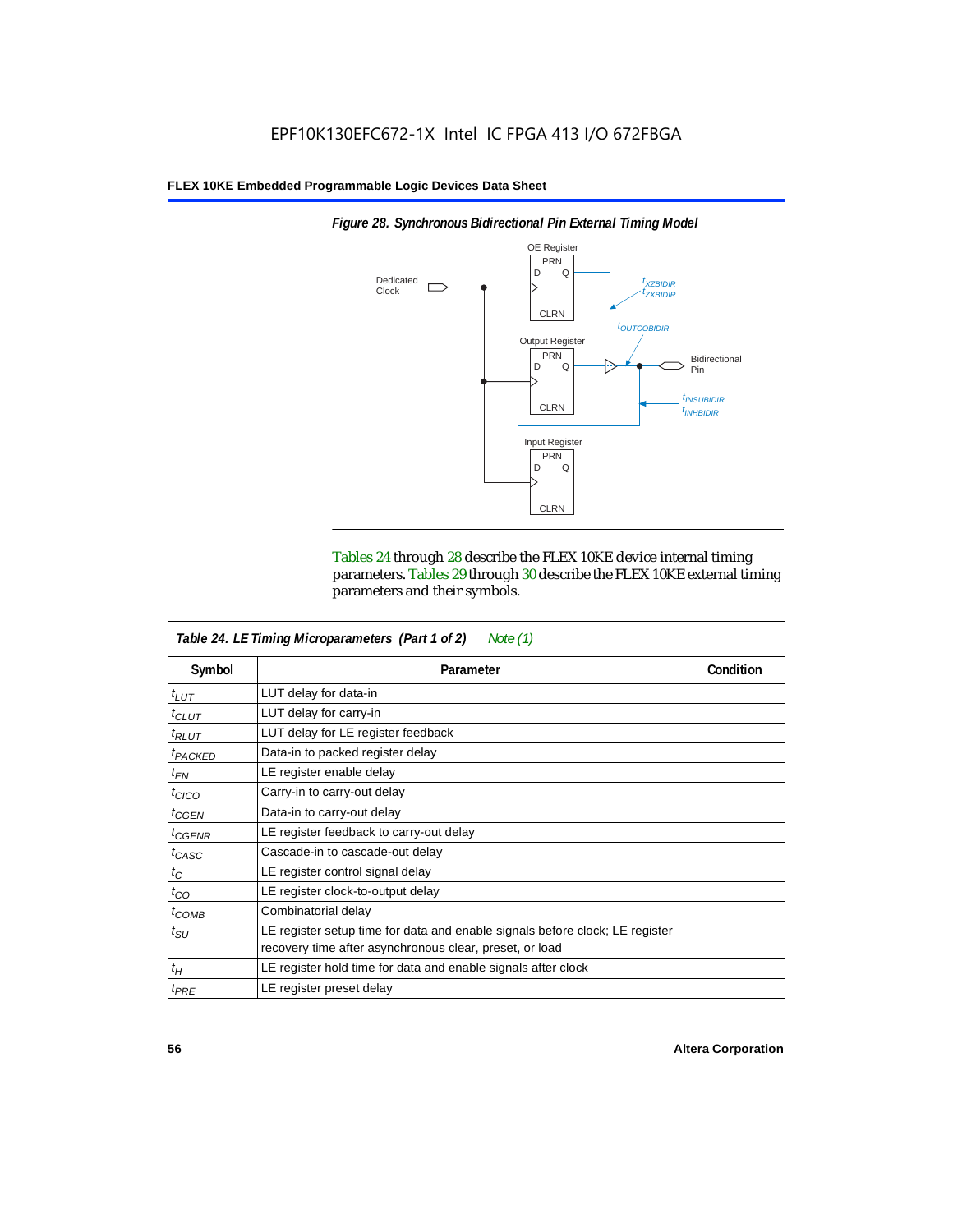| Table 24. LE Timing Microparameters (Part 2 of 2)<br>Note (1) |                                        |  |  |  |  |
|---------------------------------------------------------------|----------------------------------------|--|--|--|--|
| Symbol                                                        | Condition<br>Parameter                 |  |  |  |  |
| $t_{CLR}$                                                     | LE register clear delay                |  |  |  |  |
| $t_{CH}$                                                      | Minimum clock high time from clock pin |  |  |  |  |
| $t_{CL}$                                                      | Minimum clock low time from clock pin  |  |  |  |  |

|                     | Table 25. IOE Timing Microparameters<br>Note (1)                                                                         |                    |  |
|---------------------|--------------------------------------------------------------------------------------------------------------------------|--------------------|--|
| Symbol              | Parameter                                                                                                                | <b>Conditions</b>  |  |
| $t$ <sub>IOD</sub>  | IOE data delay                                                                                                           |                    |  |
| $t_{\text{IOC}}$    | IOE register control signal delay                                                                                        |                    |  |
| $t_{\text{IOCO}}$   | IOE register clock-to-output delay                                                                                       |                    |  |
| <sup>t</sup> іОСОМВ | IOE combinatorial delay                                                                                                  |                    |  |
| $t_{IOSU}$          | IOE register setup time for data and enable signals before clock; IOE register<br>recovery time after asynchronous clear |                    |  |
| $t_{IOH}$           | IOE register hold time for data and enable signals after clock                                                           |                    |  |
| $t_{IOCLR}$         | IOE register clear time                                                                                                  |                    |  |
| $t_{OD1}$           | Output buffer and pad delay, slow slew rate = off, $V_{\text{CCIO}} = 3.3 \text{ V}$                                     | $C1 = 35$ pF $(2)$ |  |
| $t_{OD2}$           | Output buffer and pad delay, slow slew rate = off, $V_{\text{CCIO}} = 2.5$ V                                             | $C1 = 35$ pF $(3)$ |  |
| $t_{OD3}$           | Output buffer and pad delay, slow slew rate = on                                                                         | $C1 = 35$ pF $(4)$ |  |
| $t_{XZ}$            | IOE output buffer disable delay                                                                                          |                    |  |
| $t_{ZX1}$           | IOE output buffer enable delay, slow slew rate = off, $V_{\text{CCIO}} = 3.3$ V                                          | $C1 = 35$ pF $(2)$ |  |
| t <sub>ZX2</sub>    | IOE output buffer enable delay, slow slew rate = off, $V_{\text{CCIO}} = 2.5 V$                                          | $C1 = 35$ pF $(3)$ |  |
| $t_{ZX3}$           | IOE output buffer enable delay, slow slew rate = on                                                                      | $C1 = 35$ pF $(4)$ |  |
| <sup>t</sup> INREG  | IOE input pad and buffer to IOE register delay                                                                           |                    |  |
| $t_{IOFD}$          | IOE register feedback delay                                                                                              |                    |  |
| <sup>t</sup> INCOMB | IOE input pad and buffer to FastTrack Interconnect delay                                                                 |                    |  |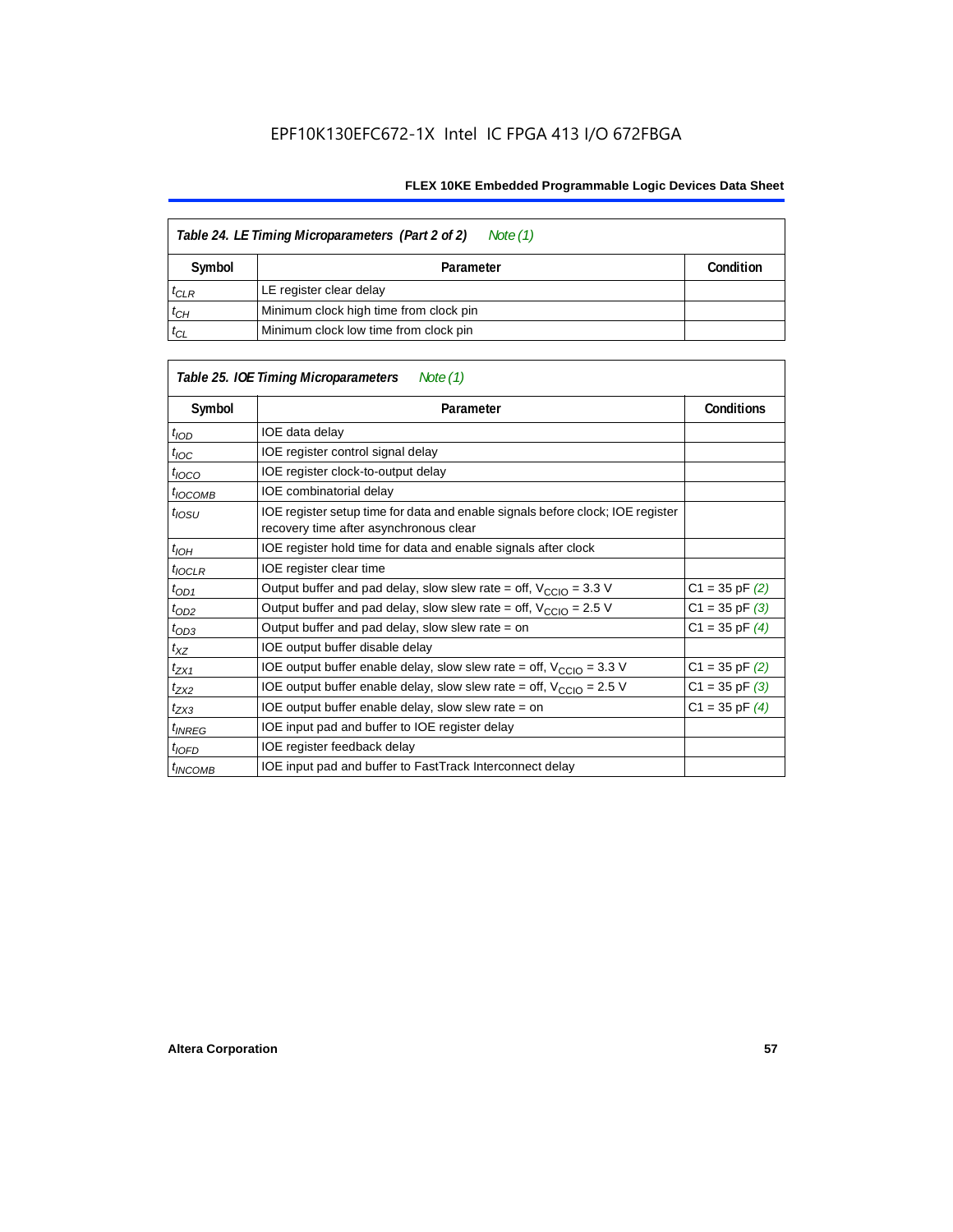## EPF10K130EFC672-1X Intel IC FPGA 413 I/O 672FBGA

| Table 26. EAB Timing Microparameters<br>Note $(1)$ |                                                                        |                   |  |  |  |  |
|----------------------------------------------------|------------------------------------------------------------------------|-------------------|--|--|--|--|
| Symbol                                             | Parameter                                                              | <b>Conditions</b> |  |  |  |  |
| <sup>t</sup> EABDATA1                              | Data or address delay to EAB for combinatorial input                   |                   |  |  |  |  |
| <sup>I</sup> EABDATA2                              | Data or address delay to EAB for registered input                      |                   |  |  |  |  |
| t <sub>EABWE1</sub>                                | Write enable delay to EAB for combinatorial input                      |                   |  |  |  |  |
| <sup>t</sup> EABWE2                                | Write enable delay to EAB for registered input                         |                   |  |  |  |  |
| <sup>t</sup> EABRE1                                | Read enable delay to EAB for combinatorial input                       |                   |  |  |  |  |
| <sup>t</sup> EABRE2                                | Read enable delay to EAB for registered input                          |                   |  |  |  |  |
| <sup>t</sup> EABCLK                                | EAB register clock delay                                               |                   |  |  |  |  |
| <sup>t</sup> EABCO                                 | EAB register clock-to-output delay                                     |                   |  |  |  |  |
| <sup>t</sup> EABBYPASS                             | Bypass register delay                                                  |                   |  |  |  |  |
| t <sub>EABSU</sub>                                 | EAB register setup time before clock                                   |                   |  |  |  |  |
| <sup>t</sup> EABH                                  | EAB register hold time after clock                                     |                   |  |  |  |  |
| <sup>t</sup> EABCLR                                | EAB register asynchronous clear time to output delay                   |                   |  |  |  |  |
| $t_{AA}$                                           | Address access delay (including the read enable to output delay)       |                   |  |  |  |  |
| $t_{WP}$                                           | Write pulse width                                                      |                   |  |  |  |  |
| $t_{RP}$                                           | Read pulse width                                                       |                   |  |  |  |  |
| $t_{WDSU}$                                         | Data setup time before falling edge of write pulse                     | (5)               |  |  |  |  |
| $t_{WDH}$                                          | Data hold time after falling edge of write pulse                       | (5)               |  |  |  |  |
| $t_{WASU}$                                         | Address setup time before rising edge of write pulse                   | (5)               |  |  |  |  |
| $t_{WAH}$                                          | Address hold time after falling edge of write pulse                    | (5)               |  |  |  |  |
| t <sub>RASU</sub>                                  | Address setup time with respect to the falling edge of the read enable |                   |  |  |  |  |
| $t_{RAH}$                                          | Address hold time with respect to the falling edge of the read enable  |                   |  |  |  |  |
| $t_{WO}$                                           | Write enable to data output valid delay                                |                   |  |  |  |  |
| $t_{DD}$                                           | Data-in to data-out valid delay                                        |                   |  |  |  |  |
| <sup>t</sup> EABOUT                                | Data-out delay                                                         |                   |  |  |  |  |
| <sup>t</sup> EABCH                                 | Clock high time                                                        |                   |  |  |  |  |
| t <sub>EABCL</sub>                                 | Clock low time                                                         |                   |  |  |  |  |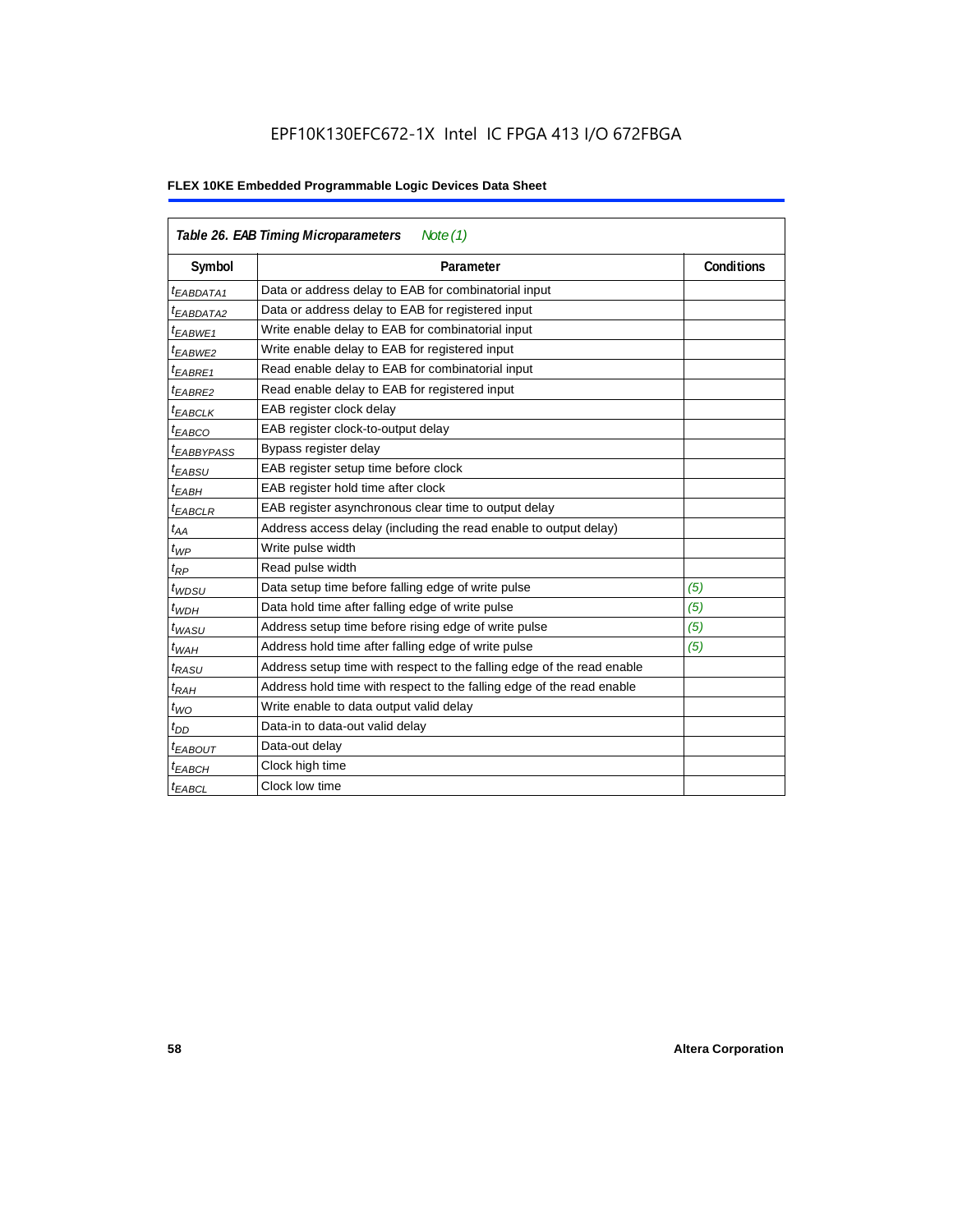| Note $(1)$ , $(6)$<br>Table 27. EAB Timing Macroparameters |                                                                                           |  |  |  |  |  |
|------------------------------------------------------------|-------------------------------------------------------------------------------------------|--|--|--|--|--|
| Symbol                                                     | Parameter                                                                                 |  |  |  |  |  |
| <sup>t</sup> EABAA                                         | EAB address access delay                                                                  |  |  |  |  |  |
| <sup>I</sup> EABRCCOMB                                     | EAB asynchronous read cycle time                                                          |  |  |  |  |  |
| <sup>t</sup> EABRCREG                                      | EAB synchronous read cycle time                                                           |  |  |  |  |  |
| <sup>t</sup> EABWP                                         | EAB write pulse width                                                                     |  |  |  |  |  |
| <sup>t</sup> ЕАВWССОМВ                                     | EAB asynchronous write cycle time                                                         |  |  |  |  |  |
| <sup>t</sup> EABWCREG                                      | EAB synchronous write cycle time                                                          |  |  |  |  |  |
| <sup>t</sup> EABDD                                         | EAB data-in to data-out valid delay                                                       |  |  |  |  |  |
| <sup>t</sup> EABDATACO                                     | EAB clock-to-output delay when using output registers                                     |  |  |  |  |  |
| <sup>t</sup> EABDATASU                                     | EAB data/address setup time before clock when using input register                        |  |  |  |  |  |
| <sup>t</sup> EABDATAH                                      | EAB data/address hold time after clock when using input register                          |  |  |  |  |  |
| <sup>t</sup> EABWESU                                       | EAB WE setup time before clock when using input register                                  |  |  |  |  |  |
| <sup>t</sup> EABWEH                                        | EAB WE hold time after clock when using input register                                    |  |  |  |  |  |
| <sup>t</sup> EABWDSU                                       | EAB data setup time before falling edge of write pulse when not using input               |  |  |  |  |  |
|                                                            | registers                                                                                 |  |  |  |  |  |
| <sup>t</sup> EABWDH                                        | EAB data hold time after falling edge of write pulse when not using input                 |  |  |  |  |  |
|                                                            | registers                                                                                 |  |  |  |  |  |
| t <sub>EABWASU</sub>                                       | EAB address setup time before rising edge of write pulse when not using                   |  |  |  |  |  |
|                                                            | input registers                                                                           |  |  |  |  |  |
| t <sub>EABWAH</sub>                                        | EAB address hold time after falling edge of write pulse when not using input<br>registers |  |  |  |  |  |
| <sup>t</sup> EABWO                                         | EAB write enable to data output valid delay                                               |  |  |  |  |  |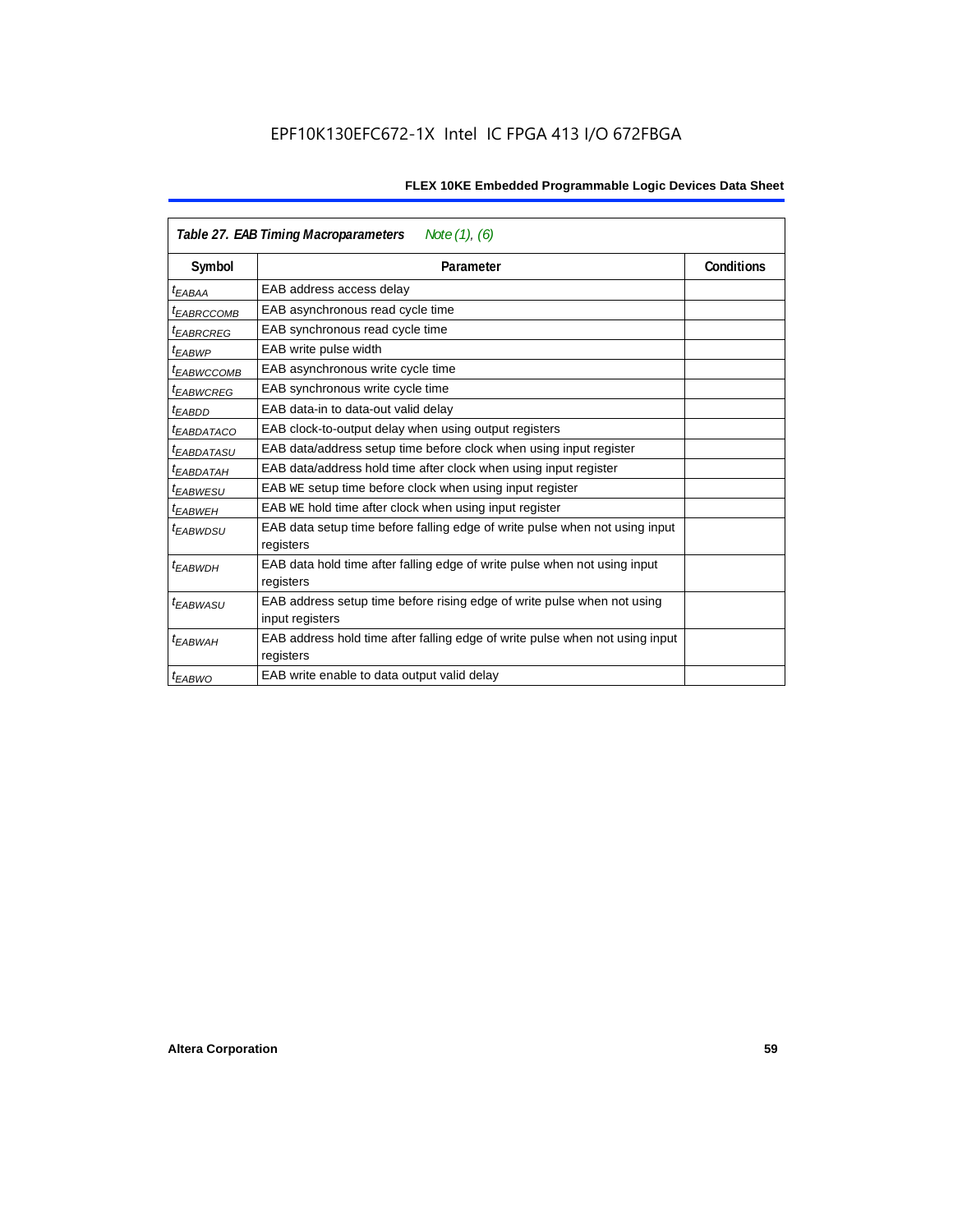| Table 28. Interconnect Timing Microparameters<br>Note $(1)$ |                                                                                                                         |                   |  |  |  |  |
|-------------------------------------------------------------|-------------------------------------------------------------------------------------------------------------------------|-------------------|--|--|--|--|
| Symbol                                                      | Parameter                                                                                                               | <b>Conditions</b> |  |  |  |  |
| $tD$ IN2IOE                                                 | Delay from dedicated input pin to IOE control input                                                                     | (7)               |  |  |  |  |
| $t_{DIN2LE}$                                                | Delay from dedicated input pin to LE or EAB control input                                                               | (7)               |  |  |  |  |
| <sup>t</sup> DCLK2IOE                                       | Delay from dedicated clock pin to IOE clock                                                                             | (7)               |  |  |  |  |
| $t_{DCLK2LE}$                                               | Delay from dedicated clock pin to LE or EAB clock                                                                       | (7)               |  |  |  |  |
| <sup>t</sup> DIN2DATA                                       | Delay from dedicated input or clock to LE or EAB data                                                                   | (7)               |  |  |  |  |
| <sup>t</sup> SAMELAB                                        | Routing delay for an LE driving another LE in the same LAB                                                              |                   |  |  |  |  |
| <sup>t</sup> SAMEROW                                        | Routing delay for a row IOE, LE, or EAB driving a row IOE, LE, or EAB in the<br>same row                                | (7)               |  |  |  |  |
| <sup>t</sup> SAMECOLUMN                                     | Routing delay for an LE driving an IOE in the same column                                                               | (7)               |  |  |  |  |
| <i>t<sub>DIFFROW</sub></i>                                  | Routing delay for a column IOE, LE, or EAB driving an LE or EAB in a different<br>row                                   | (7)               |  |  |  |  |
| <i>t</i> TWOROWS                                            | Routing delay for a row IOE or EAB driving an LE or EAB in a different row                                              | (7)               |  |  |  |  |
| <sup>t</sup> LEPERIPH                                       | Routing delay for an LE driving a control signal of an IOE via the peripheral<br>control bus                            | (7)               |  |  |  |  |
| $t_{LABCARRY}$                                              | Routing delay for the carry-out signal of an LE driving the carry-in signal of a<br>different LE in a different LAB     |                   |  |  |  |  |
| $t_{LABCASC}$                                               | Routing delay for the cascade-out signal of an LE driving the cascade-in<br>signal of a different LE in a different LAB |                   |  |  |  |  |

| Table 29. External Timing Parameters |                                                                                                   |                   |  |  |  |  |  |
|--------------------------------------|---------------------------------------------------------------------------------------------------|-------------------|--|--|--|--|--|
| Symbol                               | Parameter                                                                                         | <b>Conditions</b> |  |  |  |  |  |
| <sup>t</sup> DRR                     | Register-to-register delay via four LEs, three row interconnects, and four local<br>interconnects | (8)               |  |  |  |  |  |
| t <sub>insu</sub>                    | Setup time with global clock at IOE register                                                      | (9)               |  |  |  |  |  |
| <sup>t</sup> inh                     | Hold time with global clock at IOE register                                                       | (9)               |  |  |  |  |  |
| toutco                               | Clock-to-output delay with global clock at IOE register                                           | (9)               |  |  |  |  |  |
| t <sub>PCISU</sub>                   | Setup time with global clock for registers used in PCI designs                                    | $(9)$ , $(10)$    |  |  |  |  |  |
| <sup>t</sup> PCIH                    | Hold time with global clock for registers used in PCI designs                                     | $(9)$ , $(10)$    |  |  |  |  |  |
| <sup>t</sup> PCICO                   | Clock-to-output delay with global clock for registers used in PCI designs                         | $(9)$ , $(10)$    |  |  |  |  |  |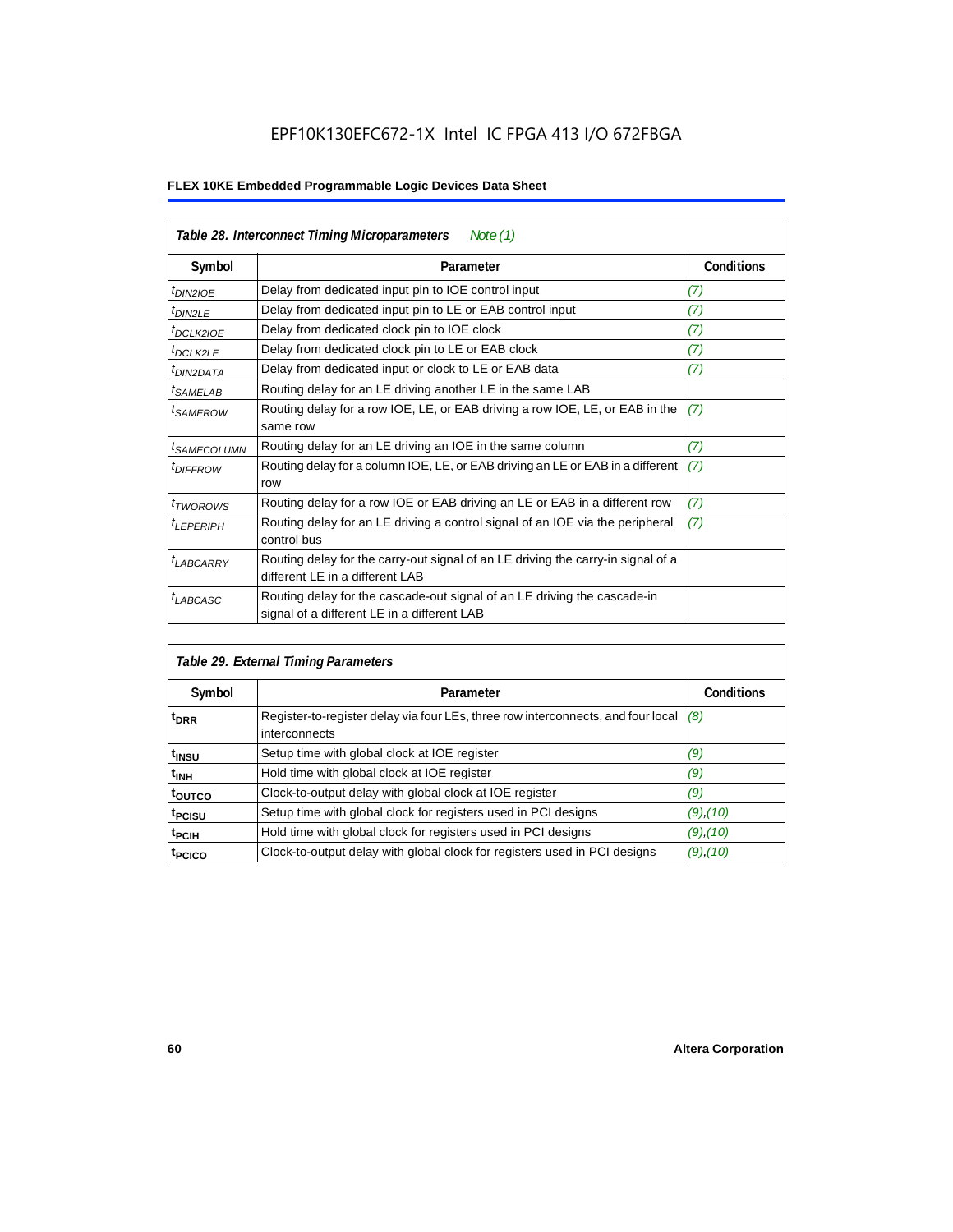| Table 30. External Bidirectional Timing Parameters<br>Note $(9)$ |                                                                                                 |                   |  |  |  |  |  |
|------------------------------------------------------------------|-------------------------------------------------------------------------------------------------|-------------------|--|--|--|--|--|
| Symbol                                                           | Parameter                                                                                       | <b>Conditions</b> |  |  |  |  |  |
| <sup>t</sup> INSUBIDIR                                           | Setup time for bi-directional pins with global clock at same-row or same-<br>column LE register |                   |  |  |  |  |  |
| <sup>t</sup> INHBIDIR                                            | Hold time for bidirectional pins with global clock at same-row or same-column<br>LE register    |                   |  |  |  |  |  |
| <sup>t</sup> INH                                                 | Hold time with global clock at IOE register                                                     |                   |  |  |  |  |  |
| <b><i>LOUTCOBIDIR</i></b>                                        | Clock-to-output delay for bidirectional pins with global clock at IOE register                  | $C1 = 35 pF$      |  |  |  |  |  |
| <sup>t</sup> xzbidir                                             | Synchronous IOE output buffer disable delay                                                     | $C1 = 35 pF$      |  |  |  |  |  |
| <sup>T</sup> ZXBIDIR                                             | Synchronous IOE output buffer enable delay, slow slew rate= off                                 | $C1 = 35 pF$      |  |  |  |  |  |

#### *Notes to tables:*

- (1) Microparameters are timing delays contributed by individual architectural elements. These parameters cannot be measured explicitly.
- (2) Operating conditions:  $VCCIO = 3.3 V ±10%$  for commercial or industrial use.<br>(3) Operating conditions:  $VCCIO = 2.5 V ±5%$  for commercial or industrial use in
- Operating conditions: VCCIO =  $2.5$  V  $\pm 5$ % for commercial or industrial use in EPF10K30E, EPF10K50S, EPF10K100E, EPF10K130E, and EPF10K200S devices.
- (4) Operating conditions: VCCIO = 3.3 V.
- (5) Because the RAM in the EAB is self-timed, this parameter can be ignored when the WE signal is registered.<br>(6) EAB macroparameters are internal parameters that can simplify predicting the behavior of an EAB at its bor
- EAB macroparameters are internal parameters that can simplify predicting the behavior of an EAB at its boundary; these parameters are calculated by summing selected microparameters.
- (7) These parameters are worst-case values for typical applications. Post-compilation timing simulation and timing analysis are required to determine actual worst-case performance.
- (8) Contact Altera Applications for test circuit specifications and test conditions.
- (9) This timing parameter is sample-tested only.
- (10) This parameter is measured with the measurement and test conditions, including load, specified in the PCI Local Bus Specification, revision 2.2.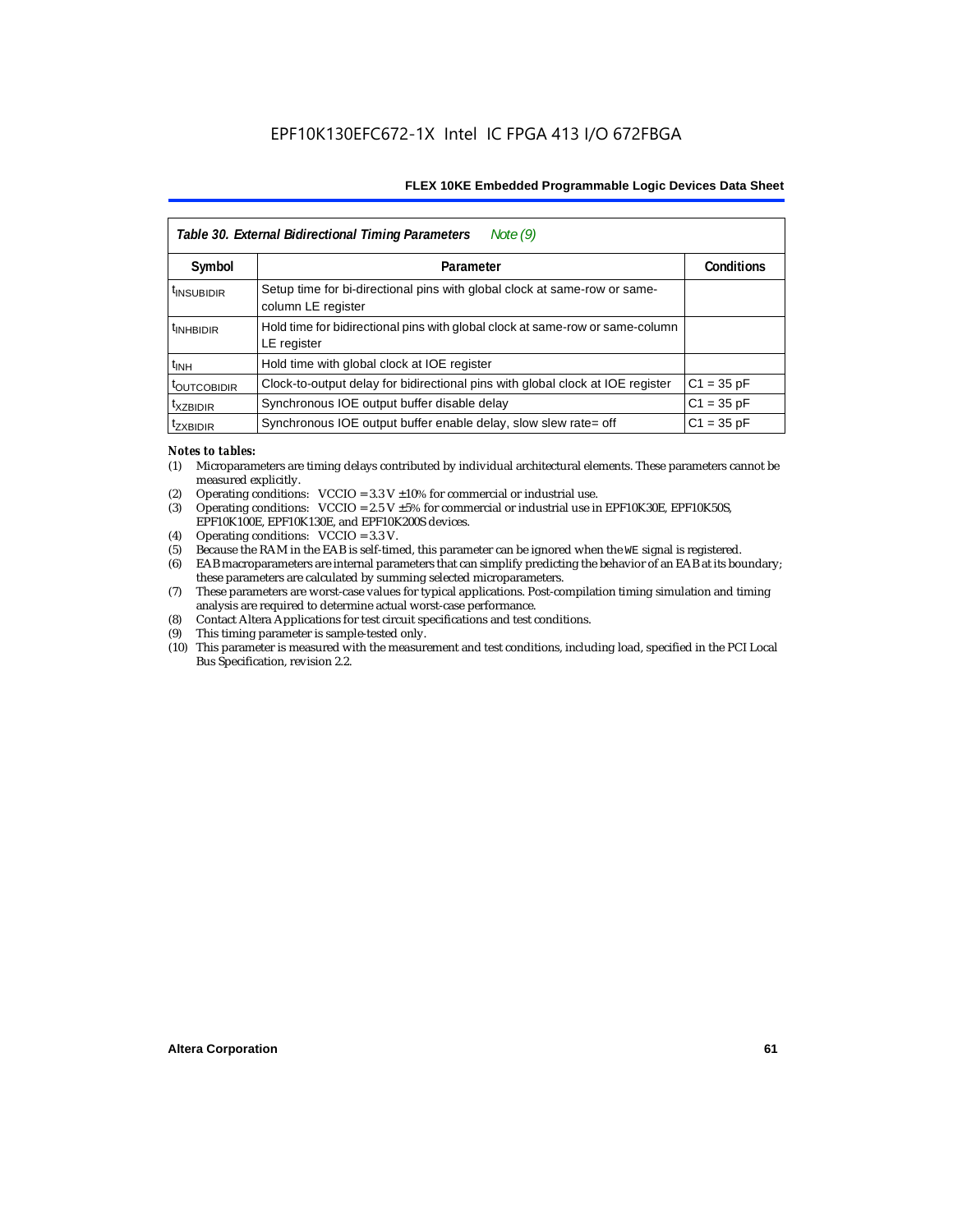Figures 29 and 30 show the asynchronous and synchronous timing waveforms, respectively, or the EAB macroparameters in Tables 26 and 27.

**EAB Asynchronous Write EAB Asynchronous Read** WE. a0 d0 d3  $t_{EABRCCOMB}$ a1 *《*、 a2 *《*、 a3 d2  $t_{FABAA}$ d1 Address Data-Out WE a0 din1  $\chi$  dout2  $t_{EABDD}$ a1 a2 din1 din0  $t_{EABWCCOMB}$  $t_{EABWASU}$   $\longrightarrow$  $t_{EABWDSU}$  +  $\longrightarrow$   $t_{EABWDH}$  $t_{EABWP}$ Data-In din0 Address Data-Out

#### *Figure 29. EAB Asynchronous Timing Waveforms*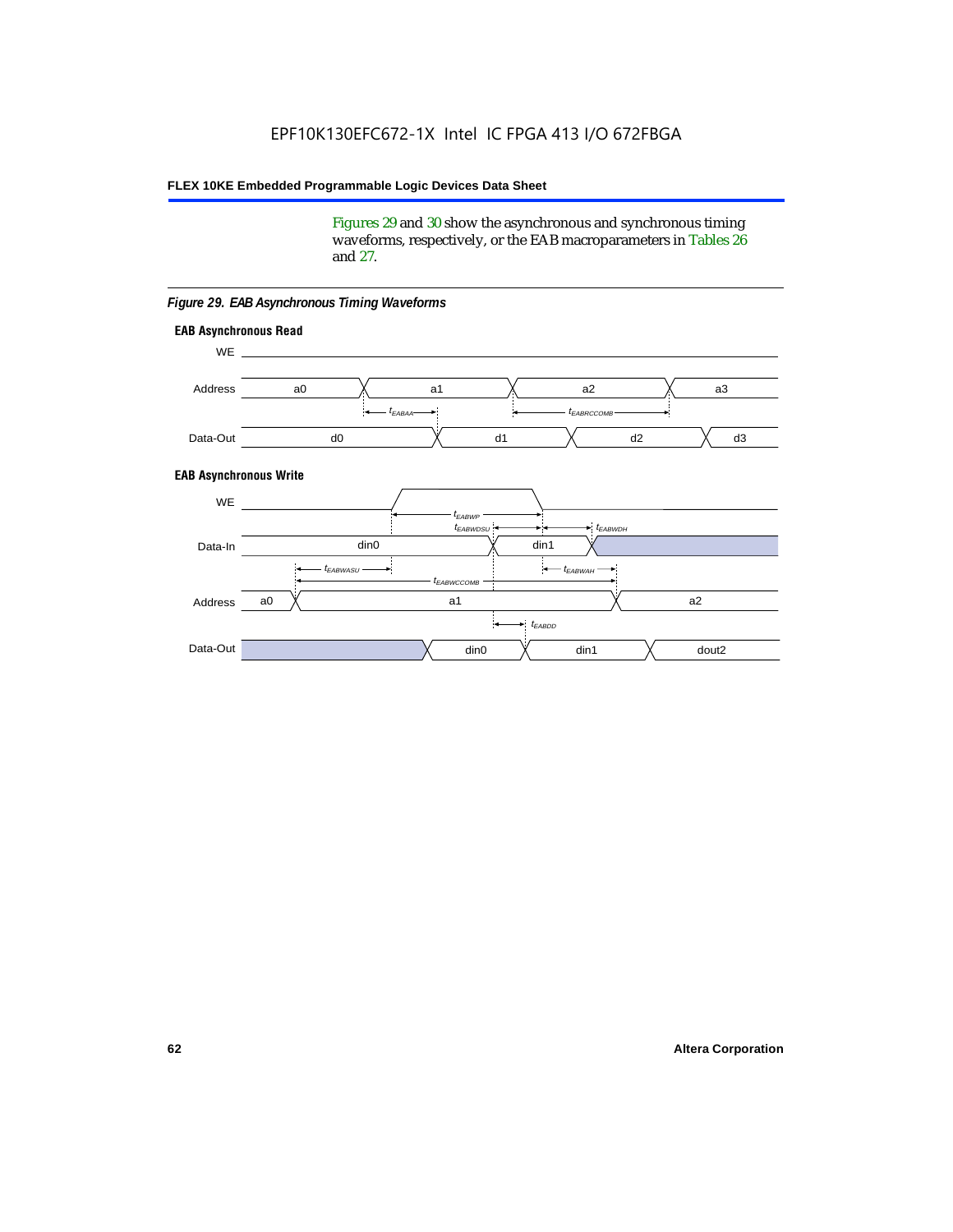

### *Figure 30. EAB Synchronous Timing Waveforms*

#### **EAB Synchronous Write (EAB Output Registers Used)**



Tables 31 through 37 show EPF10K30E device internal and external timing parameters.

| Table 31. EPF10K30E Device LE Timing Microparameters (Part 1 of 2)<br>Note $(1)$ |     |                |     |                |                |     |      |  |  |
|----------------------------------------------------------------------------------|-----|----------------|-----|----------------|----------------|-----|------|--|--|
| Symbol                                                                           |     | -1 Speed Grade |     | -2 Speed Grade | -3 Speed Grade |     | Unit |  |  |
|                                                                                  | Min | Max            | Min | Max            | Min            | Max |      |  |  |
| $t_{LUT}$                                                                        |     | 0.7            |     | 0.8            |                | 1.1 | ns   |  |  |
| $t_{CLUT}$                                                                       |     | 0.5            |     | 0.6            |                | 0.8 | ns   |  |  |
| $t_{RLUT}$                                                                       |     | 0.6            |     | 0.7            |                | 1.0 | ns   |  |  |
| $t_{PACKED}$                                                                     |     | 0.3            |     | 0.4            |                | 0.5 | ns   |  |  |
| $t_{EN}$                                                                         |     | 0.6            |     | 0.8            |                | 1.0 | ns   |  |  |
| $t_{CICO}$                                                                       |     | 0.1            |     | 0.1            |                | 0.2 | ns   |  |  |
| $t_{GEN}$                                                                        |     | 0.4            |     | 0.5            |                | 0.7 | ns   |  |  |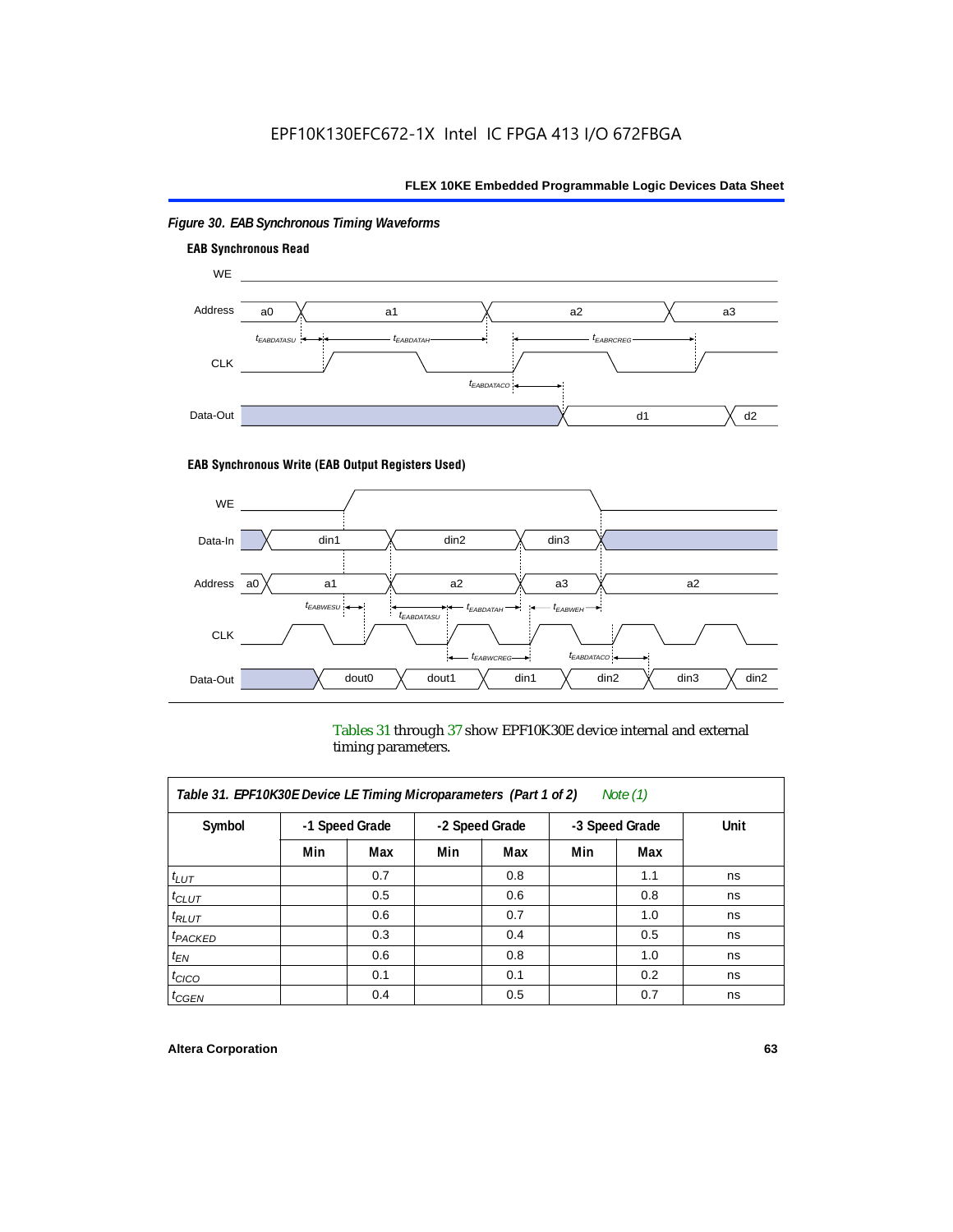| Table 31. EPF10K30E Device LE Timing Microparameters (Part 2 of 2)<br>Note $(1)$ |     |                |     |                |     |                |      |  |
|----------------------------------------------------------------------------------|-----|----------------|-----|----------------|-----|----------------|------|--|
| Symbol                                                                           |     | -1 Speed Grade |     | -2 Speed Grade |     | -3 Speed Grade | Unit |  |
|                                                                                  | Min | Max            | Min | Max            | Min | Max            |      |  |
| $t_{\text{GENR}}$                                                                |     | 0.1            |     | 0.1            |     | 0.2            | ns   |  |
| $t_{CASC}$                                                                       |     | 0.6            |     | 0.8            |     | 1.0            | ns   |  |
| $t_{\rm C}$                                                                      |     | 0.0            |     | 0.0            |     | 0.0            | ns   |  |
| $t_{CO}$                                                                         |     | 0.3            |     | 0.4            |     | 0.5            | ns   |  |
| $t_{COMB}$                                                                       |     | 0.4            |     | 0.4            |     | 0.6            | ns   |  |
| $t_{\text{SU}}$                                                                  | 0.4 |                | 0.6 |                | 0.6 |                | ns   |  |
| $t_H\,$                                                                          | 0.7 |                | 1.0 |                | 1.3 |                | ns   |  |
| $t_{PRE}$                                                                        |     | 0.8            |     | 0.9            |     | 1.2            | ns   |  |
| $t_{CLR}$                                                                        |     | 0.8            |     | 0.9            |     | 1.2            | ns   |  |
| $t_{CH}$                                                                         | 2.0 |                | 2.5 |                | 2.5 |                | ns   |  |
| $t_{CL}$                                                                         | 2.0 |                | 2.5 |                | 2.5 |                | ns   |  |

| Table 32. EPF10K30E Device IOE Timing Microparameters<br>Note $(1)$ |                |     |                |     |                |     |      |  |
|---------------------------------------------------------------------|----------------|-----|----------------|-----|----------------|-----|------|--|
| Symbol                                                              | -1 Speed Grade |     | -2 Speed Grade |     | -3 Speed Grade |     | Unit |  |
|                                                                     | Min            | Max | Min            | Max | Min            | Max |      |  |
| t <sub>IOD</sub>                                                    |                | 2.4 |                | 2.8 |                | 3.8 | ns   |  |
| $t_{\text{IOC}}$                                                    |                | 0.3 |                | 0.4 |                | 0.5 | ns   |  |
| $t_{IOCO}$                                                          |                | 1.0 |                | 1.1 |                | 1.6 | ns   |  |
| $t_{\text{IOCOMB}}$                                                 |                | 0.0 |                | 0.0 |                | 0.0 | ns   |  |
| $t_{IOSU}$                                                          | 1.2            |     | 1.4            |     | 1.9            |     | ns   |  |
| $t_{I\odot H}$                                                      | 0.3            |     | 0.4            |     | 0.5            |     | ns   |  |
| $t_{IOCLR}$                                                         |                | 1.0 |                | 1.1 |                | 1.6 | ns   |  |
| $t_{OD1}$                                                           |                | 1.9 |                | 2.3 |                | 3.0 | ns   |  |
| $t_{OD2}$                                                           |                | 1.4 |                | 1.8 |                | 2.5 | ns   |  |
| $t_{OD3}$                                                           |                | 4.4 |                | 5.2 |                | 7.0 | ns   |  |
| $t_{\mathsf{XZ}}$                                                   |                | 2.7 |                | 3.1 |                | 4.3 | ns   |  |
| $t_{ZX1}$                                                           |                | 2.7 |                | 3.1 |                | 4.3 | ns   |  |
| $t_{ZX2}$                                                           |                | 2.2 |                | 2.6 |                | 3.8 | ns   |  |
| $t_{ZX3}$                                                           |                | 5.2 |                | 6.0 |                | 8.3 | ns   |  |
| $t_{INREG}$                                                         |                | 3.4 |                | 4.1 |                | 5.5 | ns   |  |
| $t_{IOED}$                                                          |                | 0.8 |                | 1.3 |                | 2.4 | ns   |  |
| $t_{INCOMB}$                                                        |                | 0.8 |                | 1.3 |                | 2.4 | ns   |  |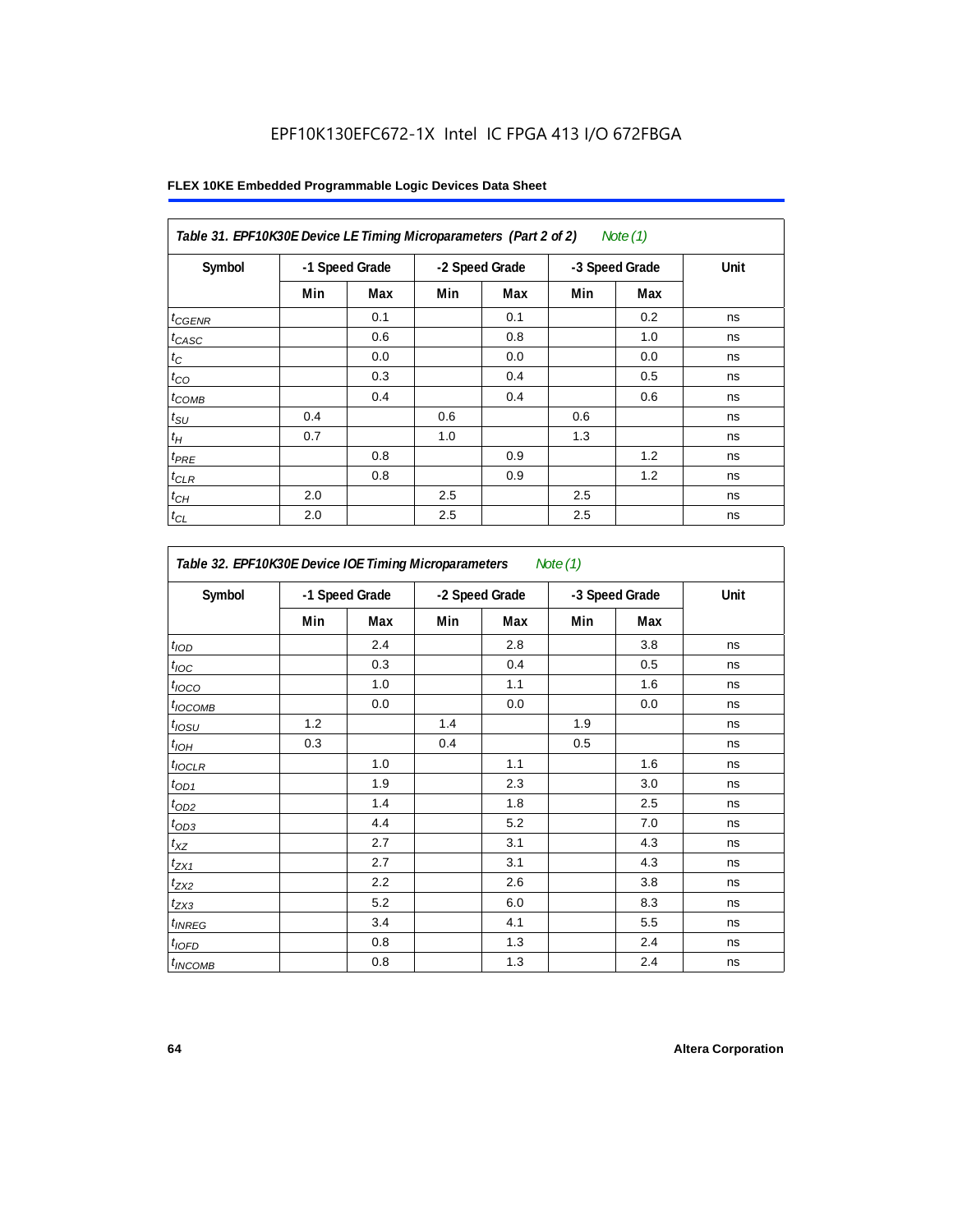| Table 33. EPF10K30E Device EAB Internal Microparameters<br>Note $(1)$ |     |                |     |                |     |                |      |  |  |
|-----------------------------------------------------------------------|-----|----------------|-----|----------------|-----|----------------|------|--|--|
| Symbol                                                                |     | -1 Speed Grade |     | -2 Speed Grade |     | -3 Speed Grade | Unit |  |  |
|                                                                       | Min | <b>Max</b>     | Min | Max            | Min | Max            |      |  |  |
| t <sub>EABDATA1</sub>                                                 |     | 1.7            |     | 2.0            |     | 2.3            | ns   |  |  |
| t <sub>EABDATA1</sub>                                                 |     | 0.6            |     | 0.7            |     | 0.8            | ns   |  |  |
| t <sub>EABWE1</sub>                                                   |     | 1.1            |     | 1.3            |     | 1.4            | ns   |  |  |
| t <sub>EABWE2</sub>                                                   |     | 0.4            |     | 0.4            |     | 0.5            | ns   |  |  |
| $t_{EABRE1}$                                                          |     | 0.8            |     | 0.9            |     | 1.0            | ns   |  |  |
| t <sub>EABRE2</sub>                                                   |     | 0.4            |     | 0.4            |     | 0.5            | ns   |  |  |
| <sup>t</sup> EABCLK                                                   |     | 0.0            |     | 0.0            |     | 0.0            | ns   |  |  |
| $t_{EABCO}$                                                           |     | 0.3            |     | 0.3            |     | 0.4            | ns   |  |  |
| <b><i>EABBYPASS</i></b>                                               |     | 0.5            |     | 0.6            |     | 0.7            | ns   |  |  |
| $t_{EABSU}$                                                           | 0.9 |                | 1.0 |                | 1.2 |                | ns   |  |  |
| $t_{EABH}$                                                            | 0.4 |                | 0.4 |                | 0.5 |                | ns   |  |  |
| $t_{EABCLR}$                                                          | 0.3 |                | 0.3 |                | 0.3 |                | ns   |  |  |
| $t_{AA}$                                                              |     | $3.2\,$        |     | 3.8            |     | 4.4            | ns   |  |  |
| $t_{WP}$                                                              | 2.5 |                | 2.9 |                | 3.3 |                | ns   |  |  |
| $t_{\!R\!P}$                                                          | 0.9 |                | 1.1 |                | 1.2 |                | ns   |  |  |
| $t_{WDSU}$                                                            | 0.9 |                | 1.0 |                | 1.1 |                | ns   |  |  |
| $t_{WDH}$                                                             | 0.1 |                | 0.1 |                | 0.1 |                | ns   |  |  |
| $t_{WASU}$                                                            | 1.7 |                | 2.0 |                | 2.3 |                | ns   |  |  |
| $t_{W\!AH}$                                                           | 1.8 |                | 2.1 |                | 2.4 |                | ns   |  |  |
| $t_{RASU}$                                                            | 3.1 |                | 3.7 |                | 4.2 |                | ns   |  |  |
| $t_{R\underline{A}H}$                                                 | 0.2 |                | 0.2 |                | 0.2 |                | ns   |  |  |
| $t_{WO}$                                                              |     | 2.5            |     | 2.9            |     | 3.3            | ns   |  |  |
| $t_{DD}$                                                              |     | 2.5            |     | 2.9            |     | 3.3            | ns   |  |  |
| <sup>t</sup> EABOUT                                                   |     | 0.5            |     | 0.6            |     | 0.7            | ns   |  |  |
| $t_{EABCH}$                                                           | 1.5 |                | 2.0 |                | 2.3 |                | ns   |  |  |
| $t_{EABCL}$                                                           | 2.5 |                | 2.9 |                | 3.3 |                | ns   |  |  |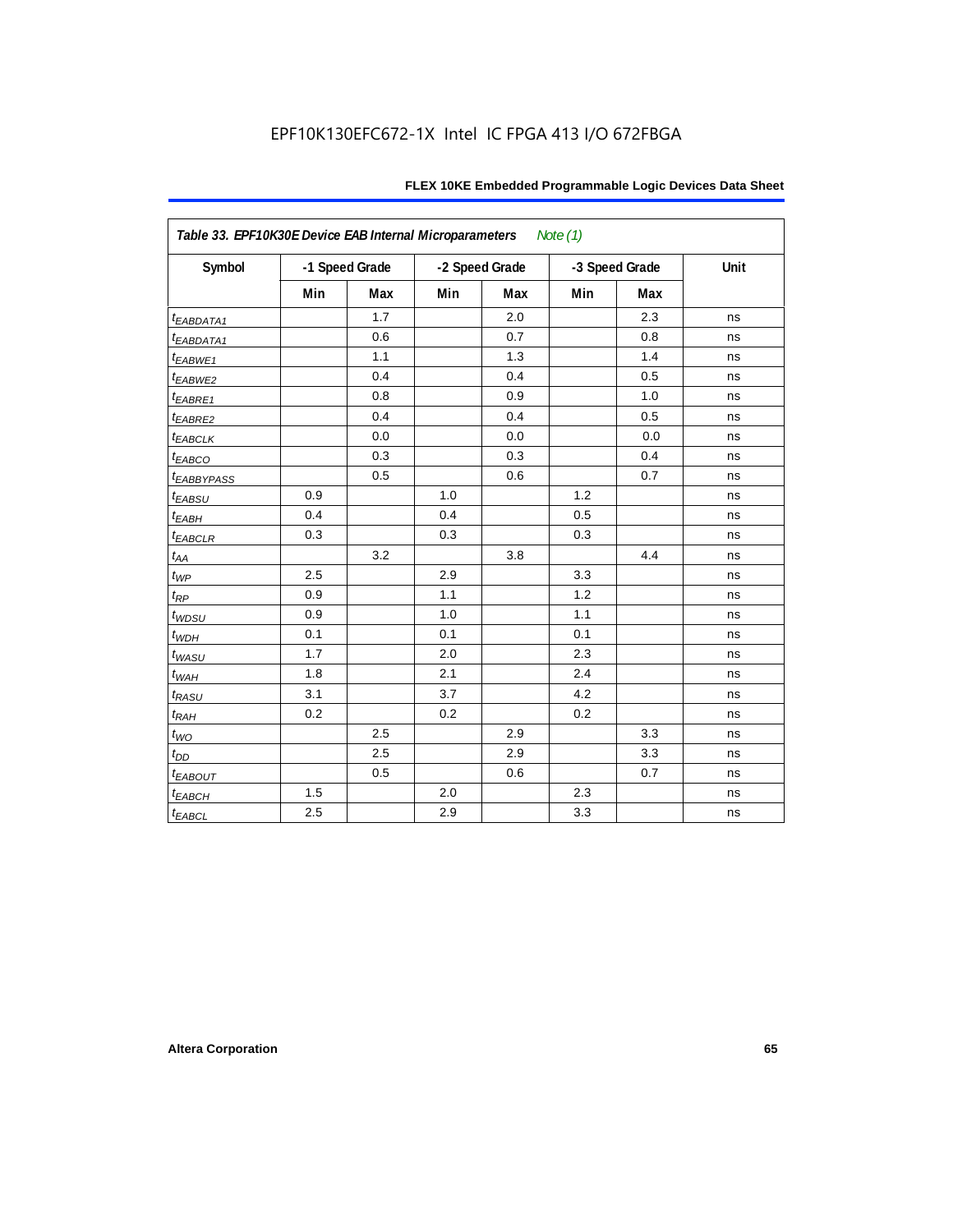## EPF10K130EFC672-1X Intel IC FPGA 413 I/O 672FBGA

| Table 34. EPF10K30E Device EAB Internal Timing Macroparameters<br>Note (1) |                |     |                |     |                |     |      |  |  |
|----------------------------------------------------------------------------|----------------|-----|----------------|-----|----------------|-----|------|--|--|
| Symbol                                                                     | -1 Speed Grade |     | -2 Speed Grade |     | -3 Speed Grade |     | Unit |  |  |
|                                                                            | Min            | Max | Min            | Max | Min            | Max |      |  |  |
| $t_{EABA}$                                                                 |                | 6.4 |                | 7.6 |                | 8.8 | ns   |  |  |
| <sup>t</sup> EABRCOMB                                                      | 6.4            |     | 7.6            |     | 8.8            |     | ns   |  |  |
| <sup>t</sup> EABRCREG                                                      | 4.4            |     | 5.1            |     | 6.0            |     | ns   |  |  |
| $t_{EABWP}$                                                                | 2.5            |     | 2.9            |     | 3.3            |     | ns   |  |  |
| <sup>t</sup> EABWCOMB                                                      | 6.0            |     | 7.0            |     | 8.0            |     | ns   |  |  |
| <sup>t</sup> EABWCREG                                                      | 6.8            |     | 7.8            |     | 9.0            |     | ns   |  |  |
| $t_{EABDD}$                                                                |                | 5.7 |                | 6.7 |                | 7.7 | ns   |  |  |
| t <sub>eabdataco</sub>                                                     |                | 0.8 |                | 0.9 |                | 1.1 | ns   |  |  |
| <sup>t</sup> EABDATASU                                                     | 1.5            |     | 1.7            |     | 2.0            |     | ns   |  |  |
| t <sub>ЕАВDАТАН</sub>                                                      | 0.0            |     | 0.0            |     | 0.0            |     | ns   |  |  |
| <sup>t</sup> EABWESU                                                       | 1.3            |     | 1.4            |     | 1.7            |     | ns   |  |  |
| <sup>t</sup> EABWEH                                                        | 0.0            |     | 0.0            |     | 0.0            |     | ns   |  |  |
| <sup>t</sup> EABWDSU                                                       | 1.5            |     | 1.7            |     | 2.0            |     | ns   |  |  |
| t <sub>EABWDH</sub>                                                        | 0.0            |     | 0.0            |     | 0.0            |     | ns   |  |  |
| t <sub>EABWASU</sub>                                                       | 3.0            |     | 3.6            |     | 4.3            |     | ns   |  |  |
| t <sub>EABWAH</sub>                                                        | 0.5            |     | 0.5            |     | 0.4            |     | ns   |  |  |
| $t_{EABWO}$                                                                |                | 5.1 |                | 6.0 |                | 6.8 | ns   |  |  |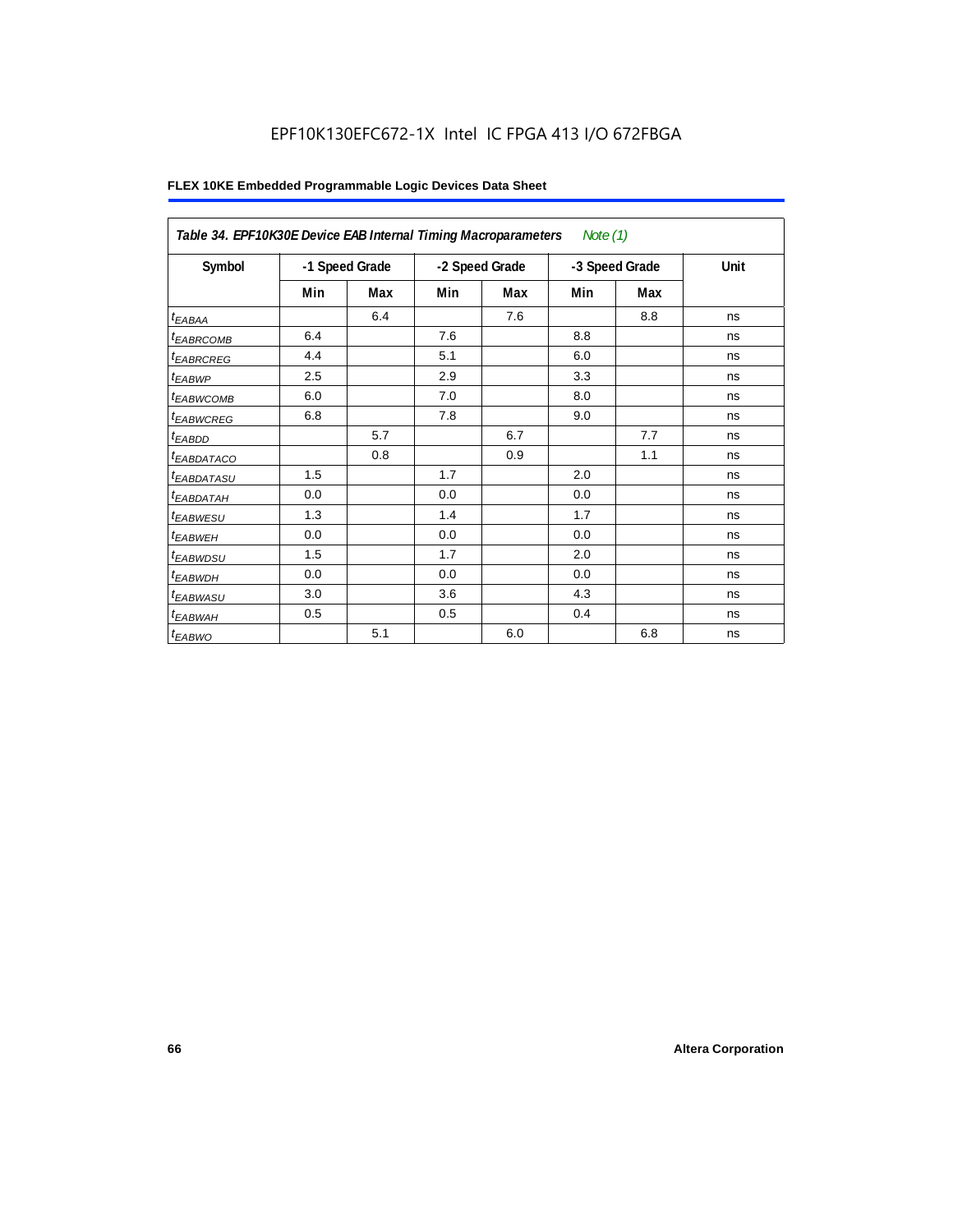| Table 35. EPF10K30E Device Interconnect Timing Microparameters<br>Note $(1)$ |                |     |     |                |     |                |      |  |  |  |
|------------------------------------------------------------------------------|----------------|-----|-----|----------------|-----|----------------|------|--|--|--|
| Symbol                                                                       | -1 Speed Grade |     |     | -2 Speed Grade |     | -3 Speed Grade | Unit |  |  |  |
|                                                                              | Min            | Max | Min | Max            | Min | Max            |      |  |  |  |
| $tD$ IN2IOE                                                                  |                | 1.8 |     | 2.4            |     | 2.9            | ns   |  |  |  |
| t <sub>DIN2LE</sub>                                                          |                | 1.5 |     | 1.8            |     | 2.4            | ns   |  |  |  |
| <sup>t</sup> DIN2DATA                                                        |                | 1.5 |     | 1.8            |     | 2.2            | ns   |  |  |  |
| t <sub>DCLK2IOE</sub>                                                        |                | 2.2 |     | 2.6            |     | 3.0            | ns   |  |  |  |
| $t_{DCLK2LE}$                                                                |                | 1.5 |     | 1.8            |     | 2.4            | ns   |  |  |  |
| <sup>t</sup> SAMELAB                                                         |                | 0.1 |     | 0.2            |     | 0.3            | ns   |  |  |  |
| <i>t<sub>SAMEROW</sub></i>                                                   |                | 2.0 |     | 2.4            |     | 2.7            | ns   |  |  |  |
| <i>t<sub>SAMECOLUMN</sub></i>                                                |                | 0.7 |     | 1.0            |     | 0.8            | ns   |  |  |  |
| t <sub>DIFFROW</sub>                                                         |                | 2.7 |     | 3.4            |     | 3.5            | ns   |  |  |  |
| <i>t</i> <sub>TWOROWS</sub>                                                  |                | 4.7 |     | 5.8            |     | 6.2            | ns   |  |  |  |
| <b><i>LEPERIPH</i></b>                                                       |                | 2.7 |     | 3.4            |     | 3.8            | ns   |  |  |  |
| t <sub>LABCARRY</sub>                                                        |                | 0.3 |     | 0.4            |     | 0.5            | ns   |  |  |  |
| t <sub>LABCASC</sub>                                                         |                | 0.8 |     | 0.8            |     | 1.1            | ns   |  |  |  |

| Table 36. EPF10K30E External Timing Parameters Notes (1), (2) |                |     |     |                |     |                |      |  |  |  |
|---------------------------------------------------------------|----------------|-----|-----|----------------|-----|----------------|------|--|--|--|
| Symbol                                                        | -1 Speed Grade |     |     | -2 Speed Grade |     | -3 Speed Grade | Unit |  |  |  |
|                                                               | Min            | Max | Min | Max            | Min | Max            |      |  |  |  |
| $t_{DRR}$                                                     |                | 8.0 |     | 9.5            |     | 12.5           | ns   |  |  |  |
| $t_{INSU}$ (3)                                                | 2.1            |     | 2.5 |                | 3.9 |                | ns   |  |  |  |
| $t_{INH}$ (3)                                                 | 0.0            |     | 0.0 |                | 0.0 |                | ns   |  |  |  |
| $t_{OUTCO}$ (3)                                               | 2.0            | 4.9 | 2.0 | 5.9            | 2.0 | 7.6            | ns   |  |  |  |
| $t_{INSU}$ (4)                                                | 1.1            |     | 1.5 |                |     |                | ns   |  |  |  |
| $t_{INH}$ (4)                                                 | 0.0            |     | 0.0 |                |     |                | ns   |  |  |  |
| $t_{\text{OUTCO}}(4)$                                         | 0.5            | 3.9 | 0.5 | 4.9            |     |                | ns   |  |  |  |
| t <sub>PCISU</sub>                                            | 3.0            |     | 4.2 |                |     |                | ns   |  |  |  |
| t <sub>PCIH</sub>                                             | 0.0            |     | 0.0 |                |     |                | ns   |  |  |  |
| t <sub>PCICO</sub>                                            | 2.0            | 6.0 | 2.0 | 7.5            |     |                | ns   |  |  |  |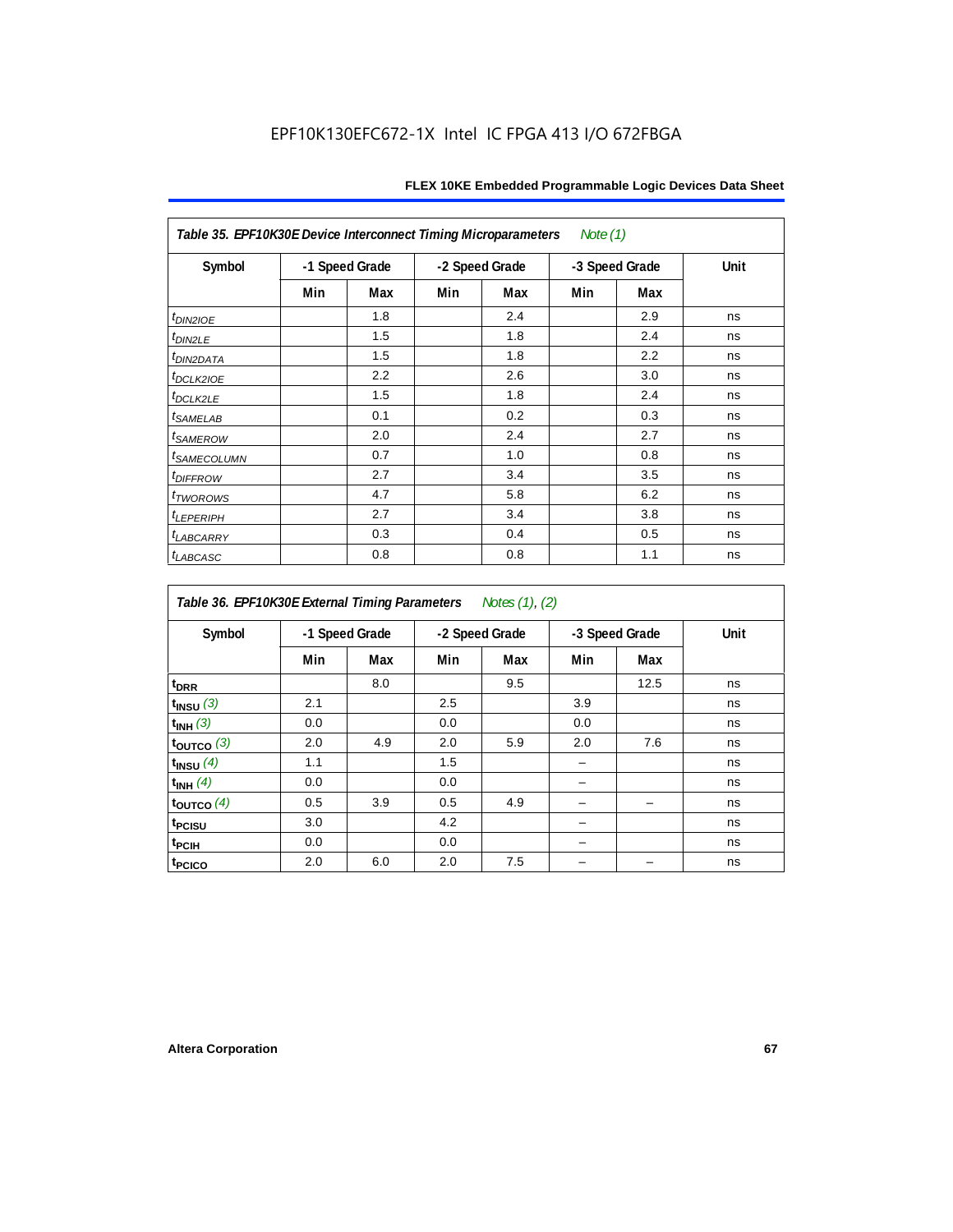| Table 37. EPF10K30E External Bidirectional Timing Parameters<br>Notes (1), (2) |                |     |     |                |     |                |      |  |  |  |
|--------------------------------------------------------------------------------|----------------|-----|-----|----------------|-----|----------------|------|--|--|--|
| Symbol                                                                         | -1 Speed Grade |     |     | -2 Speed Grade |     | -3 Speed Grade | Unit |  |  |  |
|                                                                                | Min            | Max | Min | Max            | Min | Max            |      |  |  |  |
| $t_{INSUBIDIR}$ (3)                                                            | 2.8            |     | 3.9 |                | 5.2 |                | ns   |  |  |  |
| $t_{INHBIDIR}$ (3)                                                             | 0.0            |     | 0.0 |                | 0.0 |                | ns   |  |  |  |
| $t_{INSUBIDIR}(4)$                                                             | 3.8            |     | 4.9 |                | -   |                | ns   |  |  |  |
| $t_{INHBIDIR}$ $(4)$                                                           | 0.0            |     | 0.0 |                |     |                | ns   |  |  |  |
| $t_{\text{OUTCOBIDIR}}$ (3)                                                    | 2.0            | 4.9 | 2.0 | 5.9            | 2.0 | 7.6            | ns   |  |  |  |
| $t_{XZBIDIR}$ (3)                                                              |                | 6.1 |     | 7.5            |     | 9.7            | ns   |  |  |  |
| $t_{ZXBIDIR}$ (3)                                                              |                | 6.1 |     | 7.5            |     | 9.7            | ns   |  |  |  |
| $t_{\text{OUTCOBIDIR}}$ (4)                                                    | 0.5            | 3.9 | 0.5 | 4.9            |     |                | ns   |  |  |  |
| $t_{XZBIDIR}$ (4)                                                              |                | 5.1 |     | 6.5            |     |                | ns   |  |  |  |
| $t_{ZXBIDIR}$ (4)                                                              |                | 5.1 |     | 6.5            |     |                | ns   |  |  |  |

#### *Notes to tables:*

(1) All timing parameters are described in Tables 24 through 30 in this data sheet.<br>(2) These parameters are specified by characterization.

(2) These parameters are specified by characterization.<br>(3) This parameter is measured without the use of the C

This parameter is measured without the use of the ClockLock or ClockBoost circuits.

(4) This parameter is measured with the use of the ClockLock or ClockBoost circuits.

#### Tables 38 through 44 show EPF10K50E device internal and external timing parameters.

| Table 38. EPF10K50E Device LE Timing Microparameters (Part 1 of 2)<br>Note (1) |     |                |     |                |     |                |      |  |  |  |
|--------------------------------------------------------------------------------|-----|----------------|-----|----------------|-----|----------------|------|--|--|--|
| Symbol                                                                         |     | -1 Speed Grade |     | -2 Speed Grade |     | -3 Speed Grade | Unit |  |  |  |
|                                                                                | Min | Max            | Min | Max            | Min | Max            |      |  |  |  |
| $t_{LUT}$                                                                      |     | 0.6            |     | 0.9            |     | 1.3            | ns   |  |  |  |
| $t_{CLUT}$                                                                     |     | 0.5            |     | 0.6            |     | 0.8            | ns   |  |  |  |
| $t_{RLUT}$                                                                     |     | 0.7            |     | 0.8            |     | 1.1            | ns   |  |  |  |
| <b><i>t<sub>PACKED</sub></i></b>                                               |     | 0.4            |     | 0.5            |     | 0.6            | ns   |  |  |  |
| $t_{EN}$                                                                       |     | 0.6            |     | 0.7            |     | 0.9            | ns   |  |  |  |
| $t_{CICO}$                                                                     |     | 0.2            |     | 0.2            |     | 0.3            | ns   |  |  |  |
| $t_{GEN}$                                                                      |     | 0.5            |     | 0.5            |     | 0.8            | ns   |  |  |  |
| <sup>t</sup> CGENR                                                             |     | 0.2            |     | 0.2            |     | 0.3            | ns   |  |  |  |
| t <sub>CASC</sub>                                                              |     | 0.8            |     | 1.0            |     | 1.4            | ns   |  |  |  |
| $t_C$                                                                          |     | 0.5            |     | 0.6            |     | 0.8            | ns   |  |  |  |
| $t_{CO}$                                                                       |     | 0.7            |     | 0.7            |     | 0.9            | ns   |  |  |  |
| $t_{\text{COMB}}$                                                              |     | 0.5            |     | 0.6            |     | 0.8            | ns   |  |  |  |
| $t_{\text{SU}}$                                                                | 0.7 |                | 0.7 |                | 0.8 |                | ns   |  |  |  |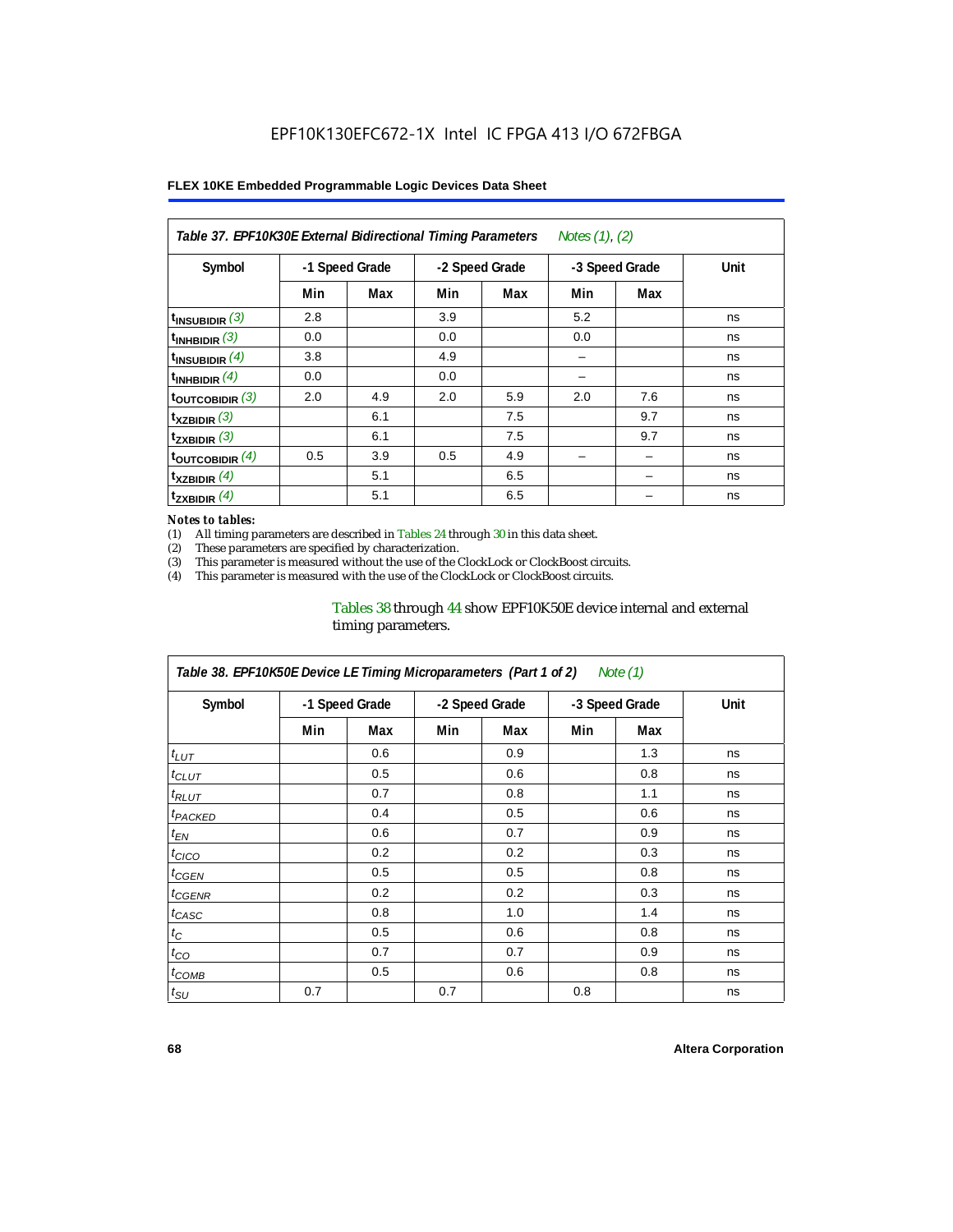| Table 38. EPF10K50E Device LE Timing Microparameters (Part 2 of 2)<br>Note $(1)$ |                |     |                |     |                |     |      |  |  |  |
|----------------------------------------------------------------------------------|----------------|-----|----------------|-----|----------------|-----|------|--|--|--|
| Symbol                                                                           | -1 Speed Grade |     | -2 Speed Grade |     | -3 Speed Grade |     | Unit |  |  |  |
|                                                                                  | Min            | Max | Min            | Max | Min            | Max |      |  |  |  |
| $t_H$                                                                            | 0.9            |     | 1.0            |     | 1.4            |     | ns   |  |  |  |
| $t_{PRE}$                                                                        |                | 0.5 |                | 0.6 |                | 0.8 | ns   |  |  |  |
| $t_{CLR}$                                                                        |                | 0.5 |                | 0.6 |                | 0.8 | ns   |  |  |  |
| $t_{CH}$                                                                         | 2.0            |     | 2.5            |     | 3.0            |     | ns   |  |  |  |
| $t_{CL}$                                                                         | 2.0            |     | 2.5            |     | 3.0            |     | ns   |  |  |  |

| Table 39. EPF10K50E Device IOE Timing Microparameters Note (1) |     |                |     |                |     |                |      |  |  |  |
|----------------------------------------------------------------|-----|----------------|-----|----------------|-----|----------------|------|--|--|--|
| Symbol                                                         |     | -1 Speed Grade |     | -2 Speed Grade |     | -3 Speed Grade | Unit |  |  |  |
|                                                                | Min | Max            | Min | Max            | Min | Max            |      |  |  |  |
| t <sub>IOD</sub>                                               |     | 2.2            |     | 2.4            |     | 3.3            | ns   |  |  |  |
| $t_{\text{IOC}}$                                               |     | 0.3            |     | 0.3            |     | 0.5            | ns   |  |  |  |
| $t_{IOCO}$                                                     |     | 1.0            |     | 1.0            |     | 1.4            | ns   |  |  |  |
| $t_{IOCOMB}$                                                   |     | 0.0            |     | 0.0            |     | 0.2            | ns   |  |  |  |
| $t_{IOSU}$                                                     | 1.0 |                | 1.2 |                | 1.7 |                | ns   |  |  |  |
| $t_{IOH}$                                                      | 0.3 |                | 0.3 |                | 0.5 |                | ns   |  |  |  |
| $t_{IOCLR}$                                                    |     | 0.9            |     | 1.0            |     | 1.4            | ns   |  |  |  |
| $t_{OD1}$                                                      |     | 0.8            |     | 0.9            |     | 1.2            | ns   |  |  |  |
| $t_{OD2}$                                                      |     | 0.3            |     | 0.4            |     | 0.7            | ns   |  |  |  |
| $t_{OD3}$                                                      |     | 3.0            |     | 3.5            |     | 3.5            | ns   |  |  |  |
| $t_{\mathsf{XZ}}$                                              |     | 1.4            |     | 1.7            |     | 2.3            | ns   |  |  |  |
| $t_{ZX1}$                                                      |     | 1.4            |     | 1.7            |     | 2.3            | ns   |  |  |  |
| $t_{ZX2}$                                                      |     | 0.9            |     | 1.2            |     | 1.8            | ns   |  |  |  |
| $t_{ZX3}$                                                      |     | 3.6            |     | 4.3            |     | 4.6            | ns   |  |  |  |
| $t_{INREG}$                                                    |     | 4.9            |     | 5.8            |     | 7.8            | ns   |  |  |  |
| $t_{IOFD}$                                                     |     | 2.8            |     | 3.3            |     | 4.5            | ns   |  |  |  |
| $t_{INCOMB}$                                                   |     | 2.8            |     | 3.3            |     | 4.5            | ns   |  |  |  |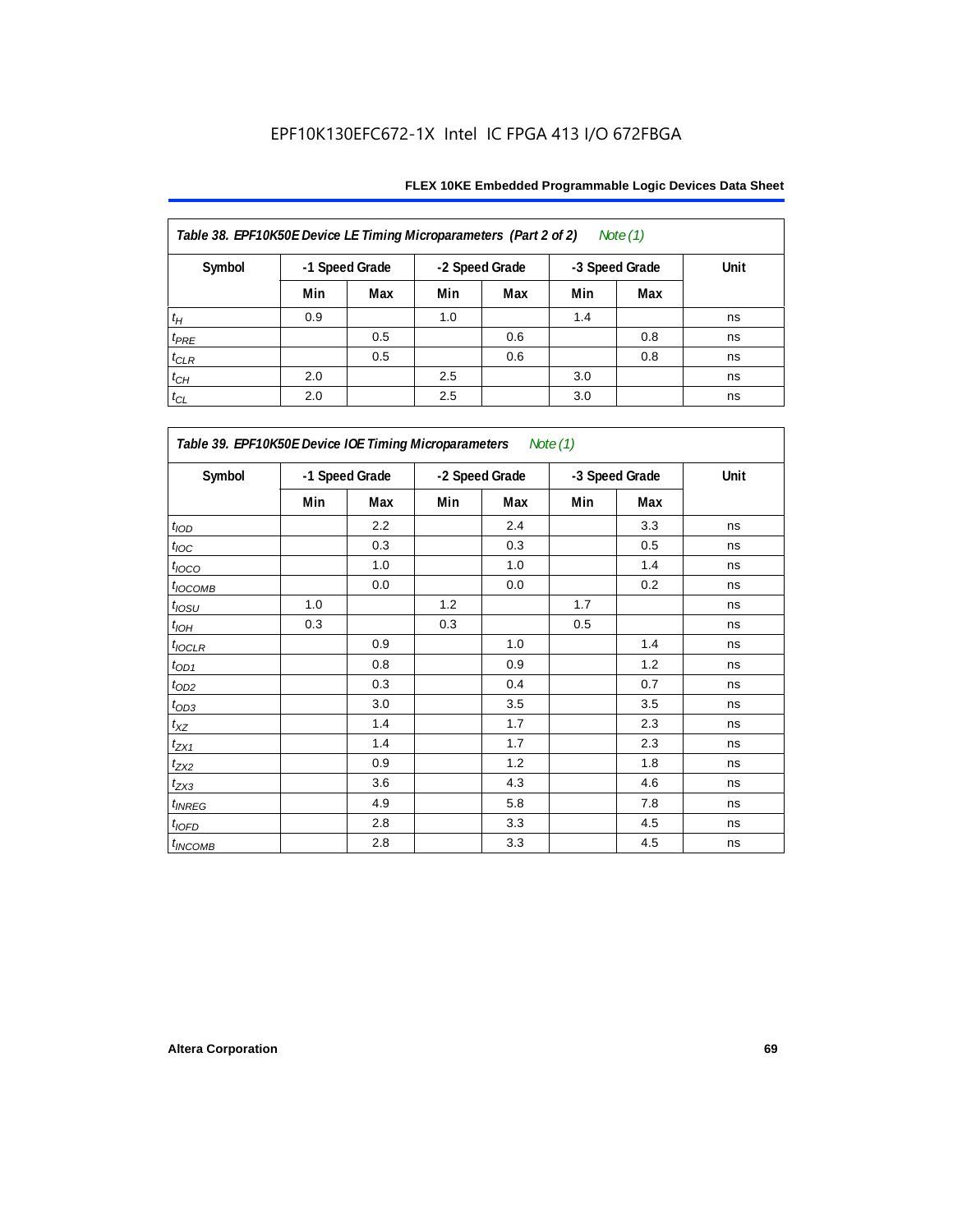| Table 40. EPF10K50E Device EAB Internal Microparameters<br>Note $(1)$ |                |     |                |     |                |     |      |  |  |
|-----------------------------------------------------------------------|----------------|-----|----------------|-----|----------------|-----|------|--|--|
| Symbol                                                                | -1 Speed Grade |     | -2 Speed Grade |     | -3 Speed Grade |     | Unit |  |  |
|                                                                       | Min            | Max | Min            | Max | Min            | Max |      |  |  |
| t <sub>EABDATA1</sub>                                                 |                | 1.7 |                | 2.0 |                | 2.7 | ns   |  |  |
| $t_{EABDATA1}$                                                        |                | 0.6 |                | 0.7 |                | 0.9 | ns   |  |  |
| $t_{EABWE1}$                                                          |                | 1.1 |                | 1.3 |                | 1.8 | ns   |  |  |
| <sup>t</sup> EABWE2                                                   |                | 0.4 |                | 0.4 |                | 0.6 | ns   |  |  |
| t <sub>EABRE1</sub>                                                   |                | 0.8 |                | 0.9 |                | 1.2 | ns   |  |  |
| $t_{EABRE2}$                                                          |                | 0.4 |                | 0.4 |                | 0.6 | ns   |  |  |
| $t_{EABCLK}$                                                          |                | 0.0 |                | 0.0 |                | 0.0 | ns   |  |  |
| $t_{EABCO}$                                                           |                | 0.3 |                | 0.3 |                | 0.5 | ns   |  |  |
| <i><b>EABBYPASS</b></i>                                               |                | 0.5 |                | 0.6 |                | 0.8 | ns   |  |  |
| $t_{EABSU}$                                                           | 0.9            |     | 1.0            |     | 1.4            |     | ns   |  |  |
| $t_{EABH}$                                                            | 0.4            |     | 0.4            |     | 0.6            |     | ns   |  |  |
| $t_{EABCLR}$                                                          | 0.3            |     | 0.3            |     | 0.5            |     | ns   |  |  |
| $t_{AA}$                                                              |                | 3.2 |                | 3.8 |                | 5.1 | ns   |  |  |
| $t_{\mathit{WP}}$                                                     | 2.5            |     | 2.9            |     | 3.9            |     | ns   |  |  |
| $t_{RP}$                                                              | 0.9            |     | 1.1            |     | 1.5            |     | ns   |  |  |
| $t_{WDSU}$                                                            | 0.9            |     | 1.0            |     | 1.4            |     | ns   |  |  |
| $t_{WDH}$                                                             | 0.1            |     | 0.1            |     | 0.2            |     | ns   |  |  |
| $t_{WASU}$                                                            | 1.7            |     | 2.0            |     | 2.7            |     | ns   |  |  |
| $t_{WAH}$                                                             | 1.8            |     | 2.1            |     | 2.9            |     | ns   |  |  |
| $t_{RASU}$                                                            | 3.1            |     | 3.7            |     | 5.0            |     | ns   |  |  |
| $t_{RAH}$                                                             | 0.2            |     | 0.2            |     | 0.3            |     | ns   |  |  |
| $t_{WO}$                                                              |                | 2.5 |                | 2.9 |                | 3.9 | ns   |  |  |
| $t_{DD}$                                                              |                | 2.5 |                | 2.9 |                | 3.9 | ns   |  |  |
| t <sub>EABOUT</sub>                                                   |                | 0.5 |                | 0.6 |                | 0.8 | ns   |  |  |
| t <sub>EABCH</sub>                                                    | 1.5            |     | 2.0            |     | 2.5            |     | ns   |  |  |
| $t_{EABCL}$                                                           | 2.5            |     | 2.9            |     | 3.9            |     | ns   |  |  |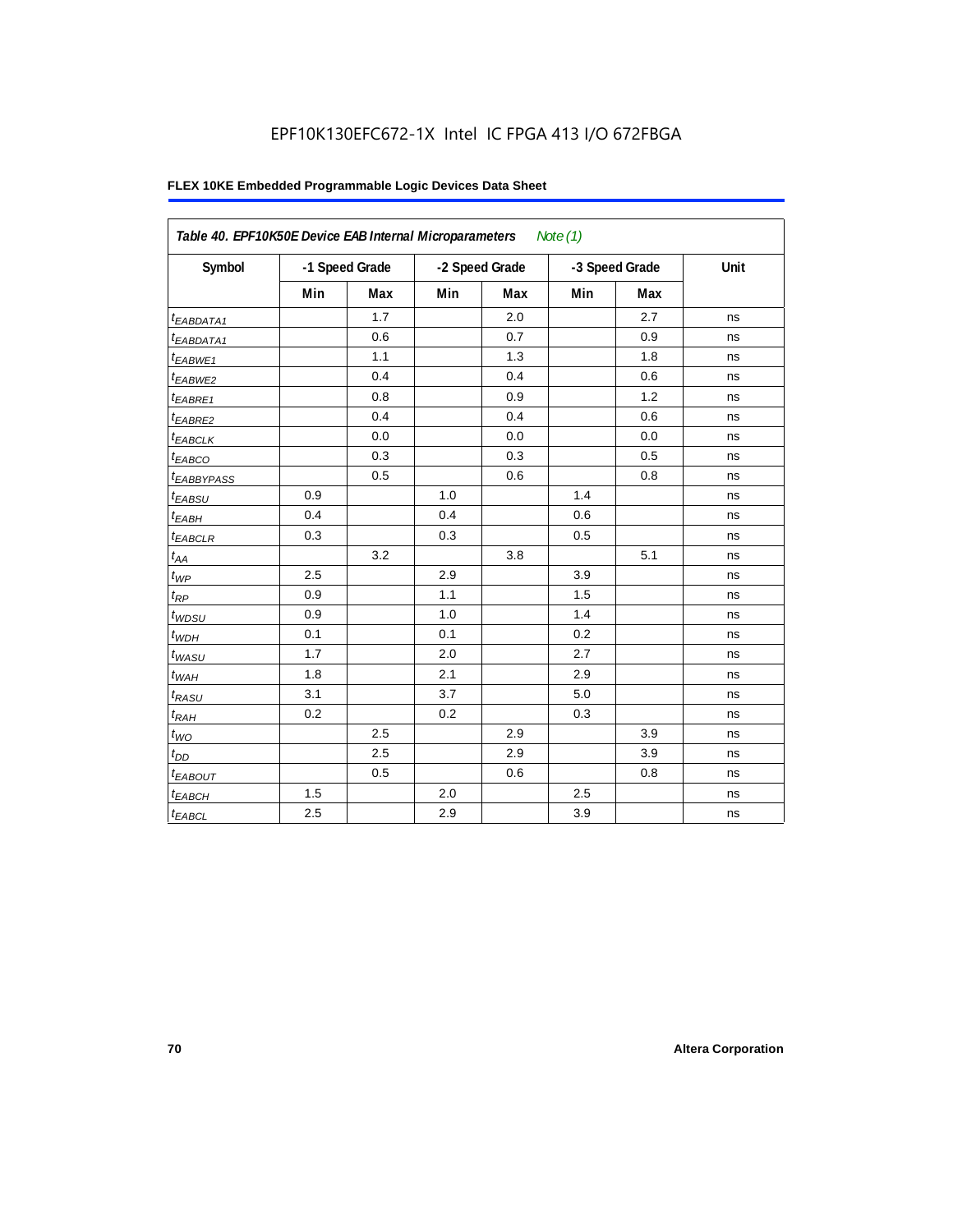| Table 41. EPF10K50E Device EAB Internal Timing Macroparameters<br>Note (1) |                |     |                |     |                |      |      |  |  |  |
|----------------------------------------------------------------------------|----------------|-----|----------------|-----|----------------|------|------|--|--|--|
| Symbol                                                                     | -1 Speed Grade |     | -2 Speed Grade |     | -3 Speed Grade |      | Unit |  |  |  |
|                                                                            | Min            | Max | Min            | Max | Min            | Max  |      |  |  |  |
| $t_{EABA}$                                                                 |                | 6.4 |                | 7.6 |                | 10.2 | ns   |  |  |  |
| <sup>t</sup> EABRCOMB                                                      | 6.4            |     | 7.6            |     | 10.2           |      | ns   |  |  |  |
| <b>tEABRCREG</b>                                                           | 4.4            |     | 5.1            |     | 7.0            |      | ns   |  |  |  |
| t <sub>EABWP</sub>                                                         | 2.5            |     | 2.9            |     | 3.9            |      | ns   |  |  |  |
| <sup>t</sup> EABWCOMB                                                      | 6.0            |     | 7.0            |     | 9.5            |      | ns   |  |  |  |
| <sup>t</sup> EABWCREG                                                      | 6.8            |     | 7.8            |     | 10.6           |      | ns   |  |  |  |
| $t_{EABDD}$                                                                |                | 5.7 |                | 6.7 |                | 9.0  | ns   |  |  |  |
| <b><i>EABDATACO</i></b>                                                    |                | 0.8 |                | 0.9 |                | 1.3  | ns   |  |  |  |
| <sup>t</sup> EABDATASU                                                     | 1.5            |     | 1.7            |     | 2.3            |      | ns   |  |  |  |
| t <sub>eabdatah</sub>                                                      | 0.0            |     | 0.0            |     | 0.0            |      | ns   |  |  |  |
| <sup>t</sup> EABWESU                                                       | 1.3            |     | 1.4            |     | 2.0            |      | ns   |  |  |  |
| t <sub>EABWEH</sub>                                                        | 0.0            |     | 0.0            |     | 0.0            |      | ns   |  |  |  |
| <i>t<sub>EABWDSU</sub></i>                                                 | 1.5            |     | 1.7            |     | 2.3            |      | ns   |  |  |  |
| t <sub>EABWDH</sub>                                                        | 0.0            |     | 0.0            |     | 0.0            |      | ns   |  |  |  |
| t <sub>EABWASU</sub>                                                       | 3.0            |     | 3.6            |     | 4.8            |      | ns   |  |  |  |
| <sup>t</sup> EABWAH                                                        | 0.5            |     | 0.5            |     | 0.8            |      | ns   |  |  |  |
| $t_{EABWO}$                                                                |                | 5.1 |                | 6.0 |                | 8.1  | ns   |  |  |  |

| Table 42. EPF10K50E Device Interconnect Timing Microparameters<br>Note $(1)$ |                |     |                |     |                |     |      |
|------------------------------------------------------------------------------|----------------|-----|----------------|-----|----------------|-----|------|
| Symbol                                                                       | -1 Speed Grade |     | -2 Speed Grade |     | -3 Speed Grade |     | Unit |
|                                                                              | Min            | Max | Min            | Max | Min            | Max |      |
| $t_{DINZIOE}$                                                                |                | 3.5 |                | 4.3 |                | 5.6 | ns   |
| t <sub>DIN2LE</sub>                                                          |                | 2.1 |                | 2.5 |                | 3.4 | ns   |
| <sup>t</sup> DIN2DATA                                                        |                | 2.2 |                | 2.4 |                | 3.1 | ns   |
| <sup>t</sup> DCLK2IOE                                                        |                | 2.9 |                | 3.5 |                | 4.7 | ns   |
| t <sub>DCLK2LE</sub>                                                         |                | 2.1 |                | 2.5 |                | 3.4 | ns   |
| <sup>t</sup> SAMELAB                                                         |                | 0.1 |                | 0.1 |                | 0.2 | ns   |
| <sup>t</sup> SAMEROW                                                         |                | 1.1 |                | 1.1 |                | 1.5 | ns   |
| <sup>t</sup> SAMECOLUMN                                                      |                | 0.8 |                | 1.0 |                | 1.3 | ns   |
| <i>t<sub>DIFFROW</sub></i>                                                   |                | 1.9 |                | 2.1 |                | 2.8 | ns   |
| <sup>t</sup> TWOROWS                                                         |                | 3.0 |                | 3.2 |                | 4.3 | ns   |
| <b><i>LEPERIPH</i></b>                                                       |                | 3.1 |                | 3.3 |                | 3.7 | ns   |
| <b><i>LABCARRY</i></b>                                                       |                | 0.1 |                | 0.1 |                | 0.2 | ns   |
| t <sub>LABCASC</sub>                                                         |                | 0.3 |                | 0.3 |                | 0.5 | ns   |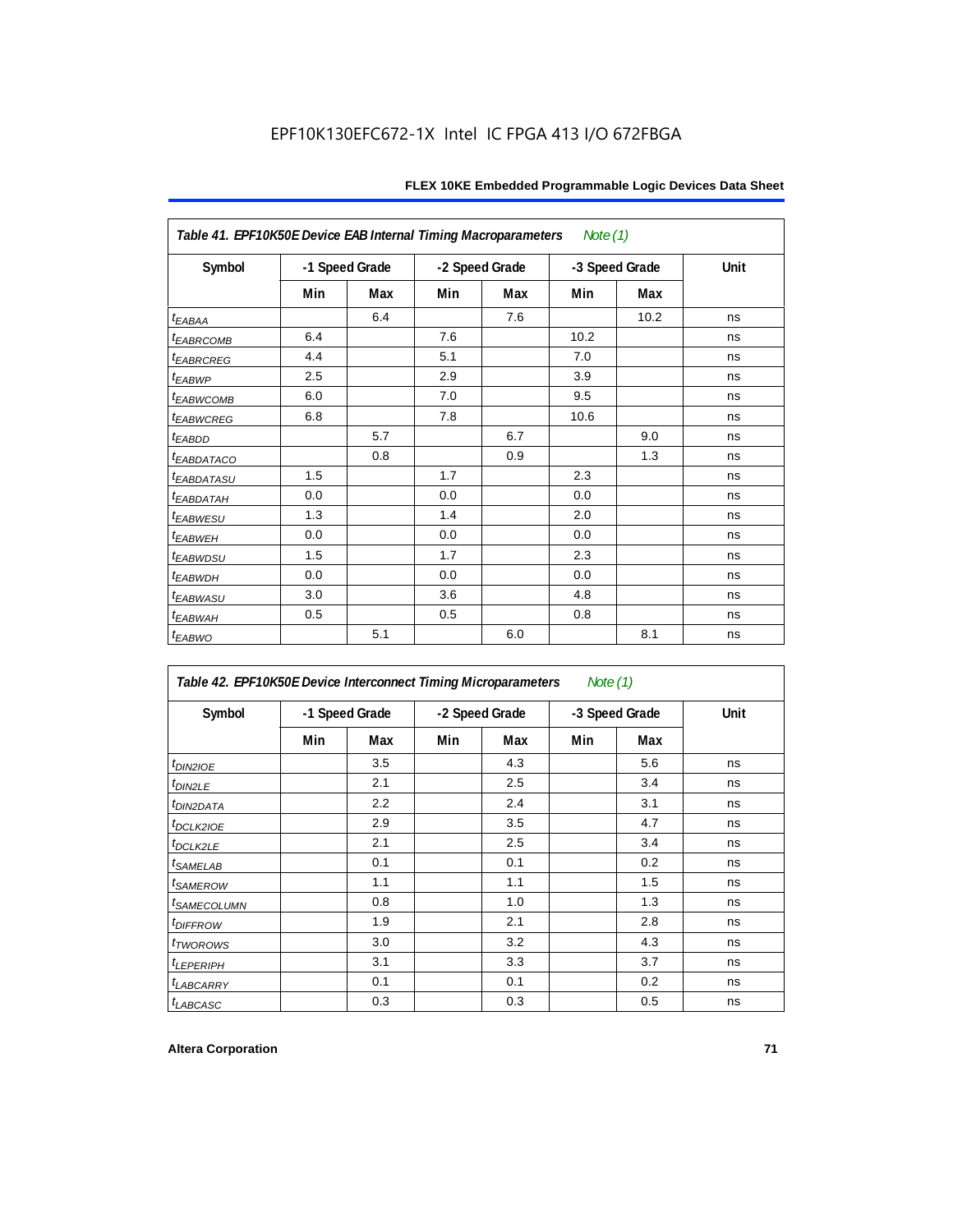### **FLEX 10KE Embedded Programmable Logic Devices Data Sheet**

| Table 43. EPF10K50E External Timing Parameters<br>Notes $(1)$ , $(2)$ |                |     |     |                |                          |                |      |  |  |  |
|-----------------------------------------------------------------------|----------------|-----|-----|----------------|--------------------------|----------------|------|--|--|--|
| Symbol                                                                | -1 Speed Grade |     |     | -2 Speed Grade |                          | -3 Speed Grade | Unit |  |  |  |
|                                                                       | Min            | Max | Min | Max            | Min                      | Max            |      |  |  |  |
| t <sub>DRR</sub>                                                      |                | 8.5 |     | 10.0           |                          | 13.5           | ns   |  |  |  |
| t <sub>insu</sub>                                                     | 2.7            |     | 3.2 |                | 4.3                      |                | ns   |  |  |  |
| $t_{\text{INH}}$                                                      | 0.0            |     | 0.0 |                | 0.0                      |                | ns   |  |  |  |
| toutco                                                                | 2.0            | 4.5 | 2.0 | 5.2            | 2.0                      | 7.3            | ns   |  |  |  |
| t <sub>PCISU</sub>                                                    | 3.0            |     | 4.2 |                | $\overline{\phantom{a}}$ |                | ns   |  |  |  |
| <sup>t</sup> PCIH                                                     | 0.0            |     | 0.0 |                | $\overline{\phantom{a}}$ |                | ns   |  |  |  |
| <sup>t</sup> PCICO                                                    | 2.0            | 6.0 | 2.0 | 7.7            | $\blacksquare$           |                | ns   |  |  |  |

*Table 44. EPF10K50E External Bidirectional Timing Parameters Notes (1), (2)*

| Symbol                 | -1 Speed Grade |     | -2 Speed Grade |     | -3 Speed Grade |      | Unit |
|------------------------|----------------|-----|----------------|-----|----------------|------|------|
|                        | Min            | Max | Min            | Max | Min            | Max  |      |
| <sup>1</sup> INSUBIDIR | 2.7            |     | 3.2            |     | 4.3            |      | ns   |
| <sup>t</sup> INHBIDIR  | 0.0            |     | 0.0            |     | 0.0            |      | ns   |
| <b>TOUTCOBIDIR</b>     | 2.0            | 4.5 | 2.0            | 5.2 | 2.0            | 7.3  | ns   |
| <sup>t</sup> xzbidir   |                | 6.8 |                | 7.8 |                | 10.1 | ns   |
| <sup>t</sup> zxbidir   |                | 6.8 |                | 7.8 |                | 10.1 | ns   |

### *Notes to tables:*

(1) All timing parameters are described in Tables 24 through 30 in this data sheet.

(2) These parameters are specified by characterization.

Tables 45 through 51 show EPF10K100E device internal and external timing parameters.

| Table 45. EPF10K100E Device LE Timing Microparameters<br>Note $(1)$ |                |     |                |     |                |     |      |  |  |  |
|---------------------------------------------------------------------|----------------|-----|----------------|-----|----------------|-----|------|--|--|--|
| Symbol                                                              | -1 Speed Grade |     | -2 Speed Grade |     | -3 Speed Grade |     | Unit |  |  |  |
|                                                                     | Min            | Max | Min            | Max | Min            | Max |      |  |  |  |
| $t_{LUT}$                                                           |                | 0.7 |                | 1.0 |                | 1.5 | ns   |  |  |  |
| $t_{CLUT}$                                                          |                | 0.5 |                | 0.7 |                | 0.9 | ns   |  |  |  |
| $t_{RLUT}$                                                          |                | 0.6 |                | 0.8 |                | 1.1 | ns   |  |  |  |
| <sup>t</sup> PACKED                                                 |                | 0.3 |                | 0.4 |                | 0.5 | ns   |  |  |  |
| $t_{EN}$                                                            |                | 0.2 |                | 0.3 |                | 0.3 | ns   |  |  |  |
| $t_{CICO}$                                                          |                | 0.1 |                | 0.1 |                | 0.2 | ns   |  |  |  |
| $t_{\text{GEN}}$                                                    |                | 0.4 |                | 0.5 |                | 0.7 | ns   |  |  |  |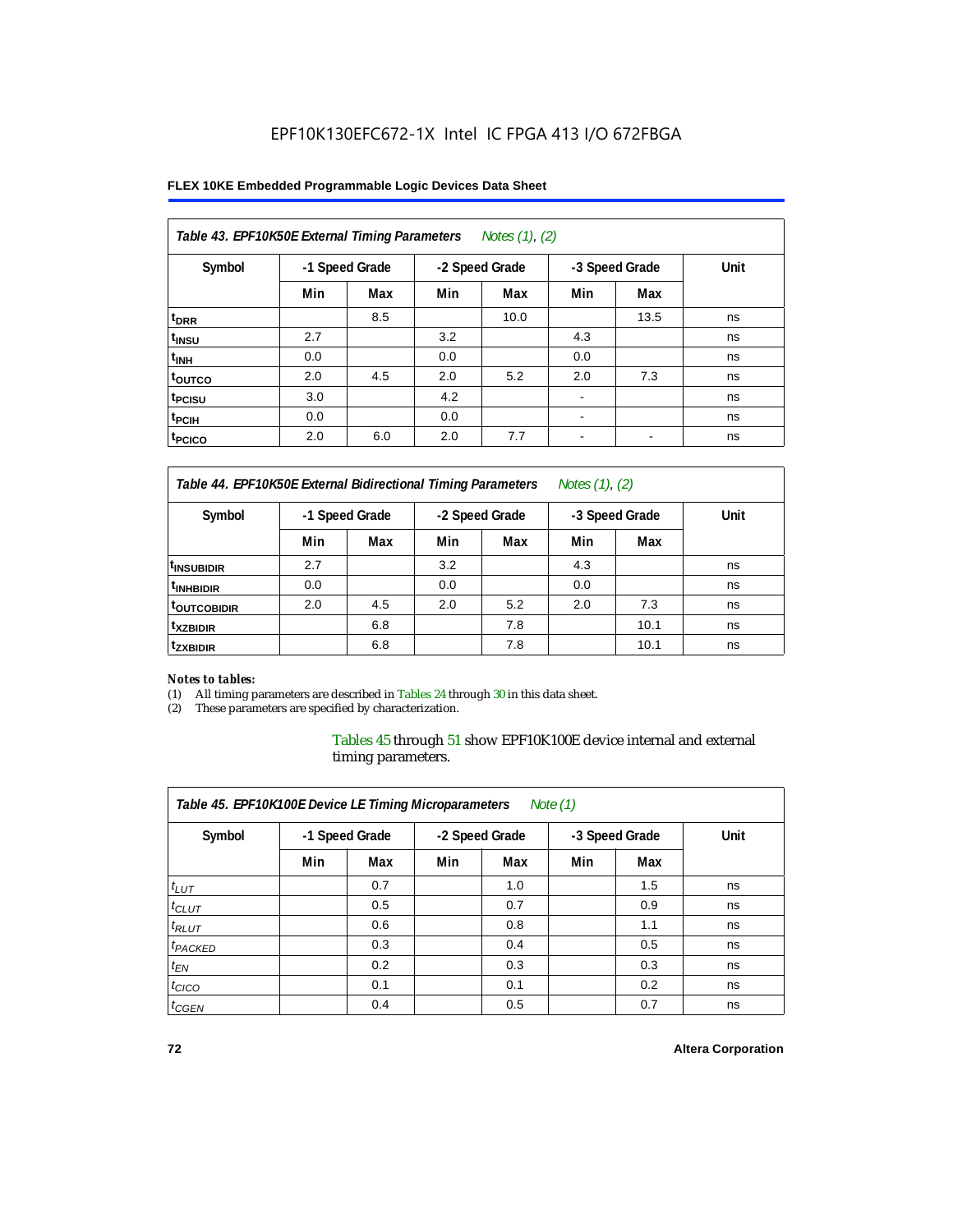| Table 45. EPF10K100E Device LE Timing Microparameters Note (1) |                |     |     |                |     |                |      |  |  |  |  |
|----------------------------------------------------------------|----------------|-----|-----|----------------|-----|----------------|------|--|--|--|--|
| Symbol                                                         | -1 Speed Grade |     |     | -2 Speed Grade |     | -3 Speed Grade | Unit |  |  |  |  |
|                                                                | Min            | Max | Min | Max            | Min | Max            |      |  |  |  |  |
| $t_{GENR}$                                                     |                | 0.1 |     | 0.1            |     | 0.2            | ns   |  |  |  |  |
| $t_{CASC}$                                                     |                | 0.6 |     | 0.9            |     | 1.2            | ns   |  |  |  |  |
| $t_{\rm C}$                                                    |                | 0.8 |     | 1.0            |     | 1.4            | ns   |  |  |  |  |
| $t_{CO}$                                                       |                | 0.6 |     | 0.8            |     | 1.1            | ns   |  |  |  |  |
| $t_{COMB}$                                                     |                | 0.4 |     | 0.5            |     | 0.7            | ns   |  |  |  |  |
| $t_{\text{SU}}$                                                | 0.4            |     | 0.6 |                | 0.7 |                | ns   |  |  |  |  |
| $t_H$                                                          | 0.5            |     | 0.7 |                | 0.9 |                | ns   |  |  |  |  |
| $t_{PRE}$                                                      |                | 0.8 |     | 1.0            |     | 1.4            | ns   |  |  |  |  |
| $t_{CLR}$                                                      |                | 0.8 |     | 1.0            |     | 1.4            | ns   |  |  |  |  |
| $t_{CH}$                                                       | 1.5            |     | 2.0 |                | 2.5 |                | ns   |  |  |  |  |
| $t_{CL}$                                                       | 1.5            |     | 2.0 |                | 2.5 |                | ns   |  |  |  |  |

| Symbol                   |     | -1 Speed Grade | -2 Speed Grade |     |     | -3 Speed Grade | Unit |
|--------------------------|-----|----------------|----------------|-----|-----|----------------|------|
|                          | Min | Max            | Min            | Max | Min | Max            |      |
| t <sub>IOD</sub>         |     | 1.7            |                | 2.0 |     | 2.6            | ns   |
| $t_{\text{loc}}$         |     | 0.0            |                | 0.0 |     | 0.0            | ns   |
| $t_{\text{IOCO}}$        |     | 1.4            |                | 1.6 |     | 2.1            | ns   |
| t <sub>IOCOMB</sub>      |     | 0.5            |                | 0.7 |     | 0.9            | ns   |
| $t_{IOSU}$               | 0.8 |                | 1.0            |     | 1.3 |                | ns   |
| $t_{IOH}$                | 0.7 |                | 0.9            |     | 1.2 |                | ns   |
| $t_{IOCLR}$              |     | 0.5            |                | 0.7 |     | 0.9            | ns   |
| $t_{OD1}$                |     | 3.0            |                | 4.2 |     | 5.6            | ns   |
| $t_{OD2}$                |     | 3.0            |                | 4.2 |     | 5.6            | ns   |
| $t_{OD3}$                |     | 4.0            |                | 5.5 |     | 7.3            | ns   |
| $t_{XZ}$                 |     | 3.5            |                | 4.6 |     | 6.1            | ns   |
| $t_{ZX1}$                |     | 3.5            |                | 4.6 |     | 6.1            | ns   |
| $t_{ZX2}$                |     | 3.5            |                | 4.6 |     | 6.1            | ns   |
| $t_{ZX3}$                |     | 4.5            |                | 5.9 |     | 7.8            | ns   |
| <i>t<sub>INREG</sub></i> |     | 2.0            |                | 2.6 |     | 3.5            | ns   |
| $t_{IOED}$               |     | 0.5            |                | 0.8 |     | 1.2            | ns   |
| <sup>t</sup> INCOMB      |     | 0.5            |                | 0.8 |     | 1.2            | ns   |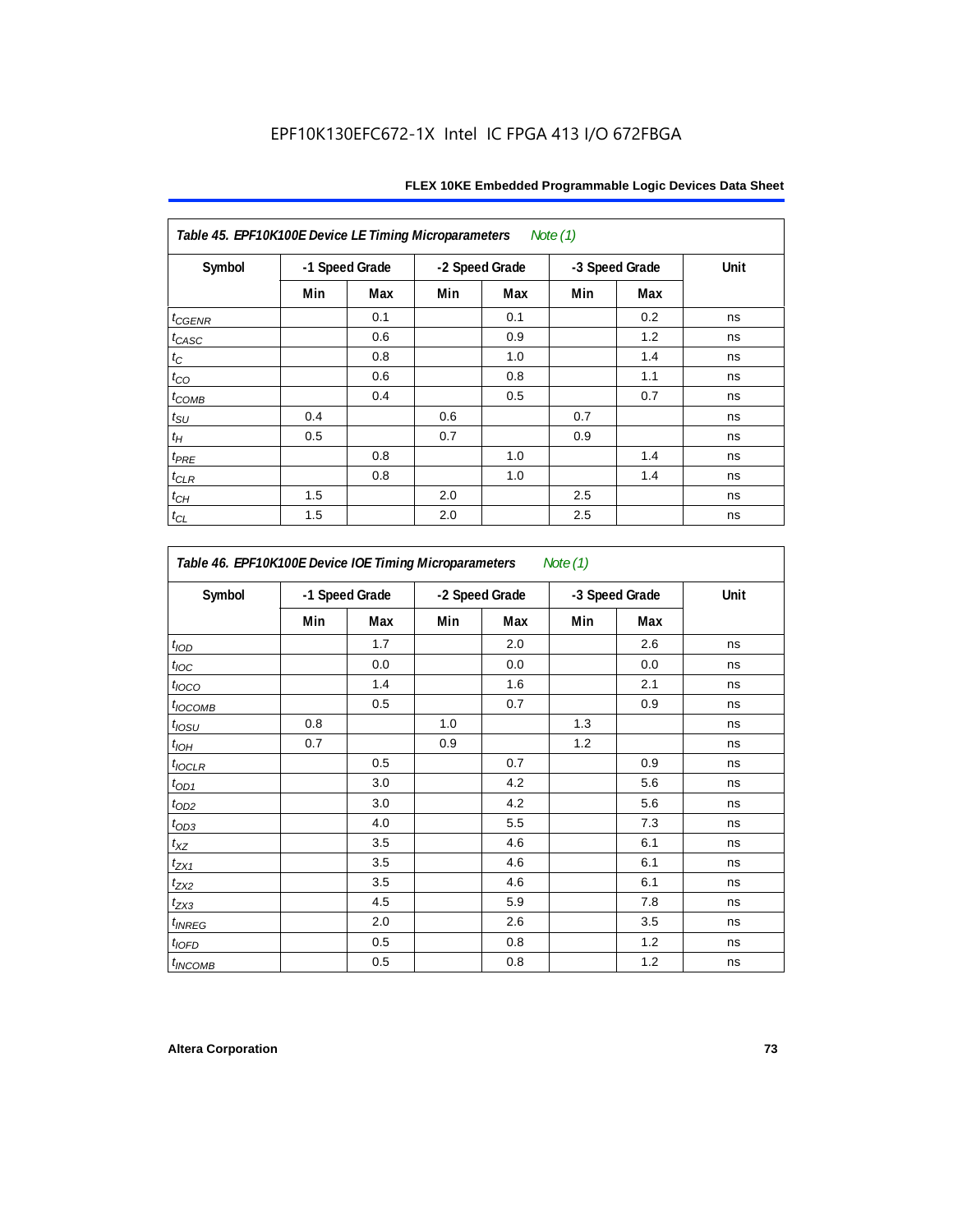|                        | Table 47. EPF10K100E Device EAB Internal Microparameters<br>Note $(1)$ |     |                |     |                |     |      |  |  |  |  |
|------------------------|------------------------------------------------------------------------|-----|----------------|-----|----------------|-----|------|--|--|--|--|
| Symbol                 | -1 Speed Grade                                                         |     | -2 Speed Grade |     | -3 Speed Grade |     | Unit |  |  |  |  |
|                        | Min                                                                    | Max | Min            | Max | Min            | Max |      |  |  |  |  |
| <sup>t</sup> EABDATA1  |                                                                        | 1.5 |                | 2.0 |                | 2.6 | ns   |  |  |  |  |
| $t_{EABDATA1}$         |                                                                        | 0.0 |                | 0.0 |                | 0.0 | ns   |  |  |  |  |
| $t_{EABWE1}$           |                                                                        | 1.5 |                | 2.0 |                | 2.6 | ns   |  |  |  |  |
| t <sub>EABWE2</sub>    |                                                                        | 0.3 |                | 0.4 |                | 0.5 | ns   |  |  |  |  |
| t <sub>EABRE1</sub>    |                                                                        | 0.3 |                | 0.4 |                | 0.5 | ns   |  |  |  |  |
| $t_{EABRE2}$           |                                                                        | 0.0 |                | 0.0 |                | 0.0 | ns   |  |  |  |  |
| $t_{EABCLK}$           |                                                                        | 0.0 |                | 0.0 |                | 0.0 | ns   |  |  |  |  |
| $t_{EABCO}$            |                                                                        | 0.3 |                | 0.4 |                | 0.5 | ns   |  |  |  |  |
| t <sub>EABBYPASS</sub> |                                                                        | 0.1 |                | 0.1 |                | 0.2 | ns   |  |  |  |  |
| $t_{EABSU}$            | 0.8                                                                    |     | 1.0            |     | 1.4            |     | ns   |  |  |  |  |
| $t_{EABH}$             | 0.1                                                                    |     | 0.1            |     | 0.2            |     | ns   |  |  |  |  |
| $t_{EABCLR}$           | 0.3                                                                    |     | 0.4            |     | 0.5            |     | ns   |  |  |  |  |
| $t_{AA}$               |                                                                        | 4.0 |                | 5.1 |                | 6.6 | ns   |  |  |  |  |
| $t_{WP}$               | 2.7                                                                    |     | 3.5            |     | 4.7            |     | ns   |  |  |  |  |
| $t_{RP}$               | 1.0                                                                    |     | 1.3            |     | 1.7            |     | ns   |  |  |  |  |
| $t_{WDSU}$             | 1.0                                                                    |     | 1.3            |     | 1.7            |     | ns   |  |  |  |  |
| $t_{WDH}$              | 0.2                                                                    |     | 0.2            |     | 0.3            |     | ns   |  |  |  |  |
| $t_{WASU}$             | 1.6                                                                    |     | 2.1            |     | 2.8            |     | ns   |  |  |  |  |
| $t_{WAH}$              | 1.6                                                                    |     | 2.1            |     | 2.8            |     | ns   |  |  |  |  |
| $t_{RASU}$             | 3.0                                                                    |     | 3.9            |     | 5.2            |     | ns   |  |  |  |  |
| $t_{RAH}$              | 0.1                                                                    |     | 0.1            |     | 0.2            |     | ns   |  |  |  |  |
| $t_{WO}$               |                                                                        | 1.5 |                | 2.0 |                | 2.6 | ns   |  |  |  |  |
| $t_{DD}$               |                                                                        | 1.5 |                | 2.0 |                | 2.6 | ns   |  |  |  |  |
| $t_{EABOUT}$           |                                                                        | 0.2 |                | 0.3 |                | 0.3 | ns   |  |  |  |  |
| <sup>t</sup> EABCH     | 1.5                                                                    |     | 2.0            |     | 2.5            |     | ns   |  |  |  |  |
| $t_{EABCL}$            | 2.7                                                                    |     | 3.5            |     | 4.7            |     | ns   |  |  |  |  |

*Table 48. EPF10K100E Device EAB Internal Timing Macroparameters (Part 1 of 2) Note (1)*

| Symbol                | -1 Speed Grade |     | -2 Speed Grade |     |     | -3 Speed Grade | Unit |
|-----------------------|----------------|-----|----------------|-----|-----|----------------|------|
|                       | Min            | Max | Min            | Max | Min | Max            |      |
| $t_{EABA}$            |                | 5.9 |                | 7.6 |     | 9.9            | ns   |
| <sup>t</sup> EABRCOMB | 5.9            |     | 7.6            |     | 9.9 |                | ns   |
| <sup>t</sup> EABRCREG | 5.1            |     | 6.5            |     | 8.5 |                | ns   |
| <sup>t</sup> EABWP    | 2.7            |     | 3.5            |     | 4.7 |                | ns   |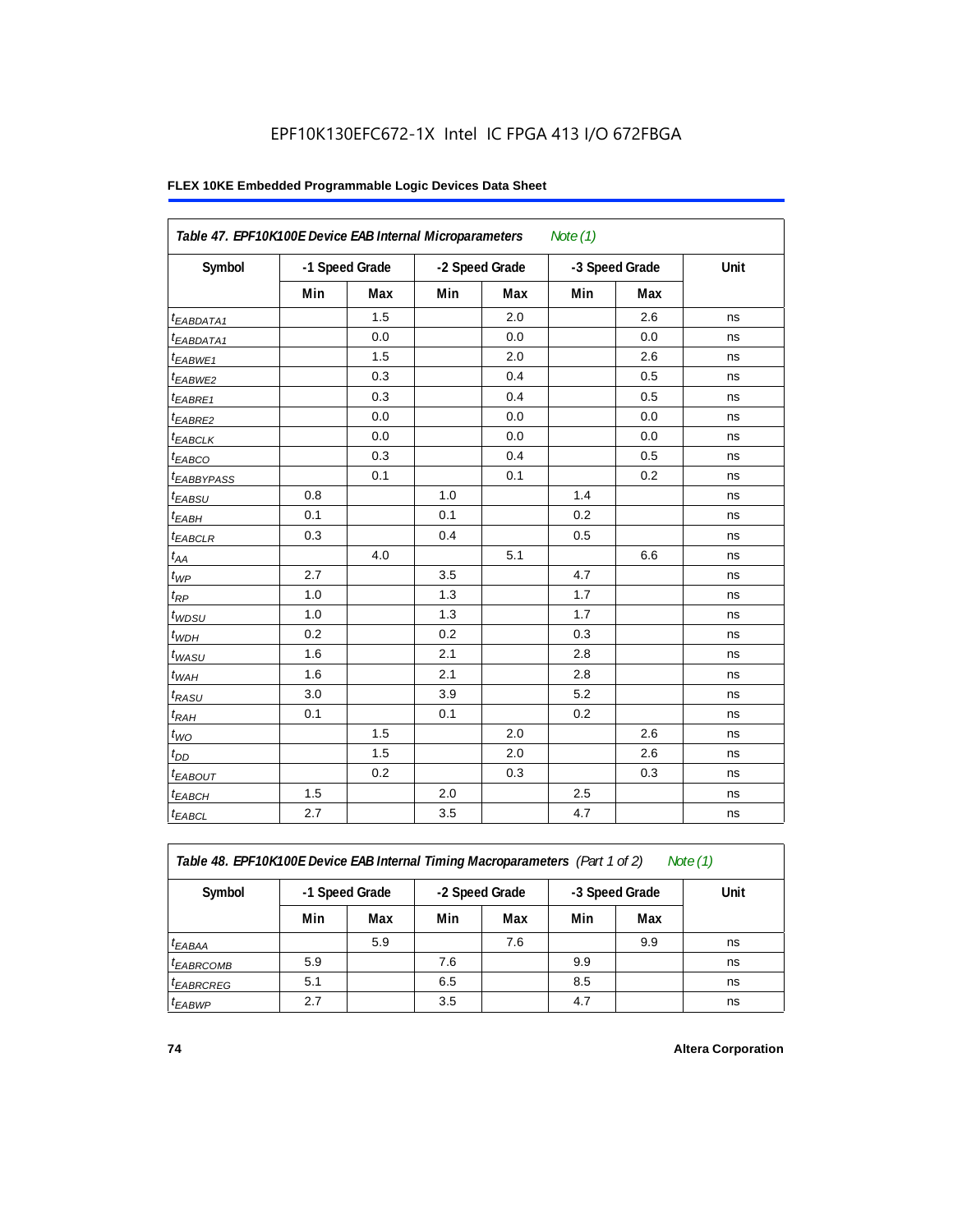| Table 48. EPF10K100E Device EAB Internal Timing Macroparameters (Part 2 of 2)<br>Note (1) |     |                |     |                |      |                |      |  |  |  |
|-------------------------------------------------------------------------------------------|-----|----------------|-----|----------------|------|----------------|------|--|--|--|
| Symbol                                                                                    |     | -1 Speed Grade |     | -2 Speed Grade |      | -3 Speed Grade | Unit |  |  |  |
|                                                                                           | Min | Max            | Min | Max            | Min  | Max            |      |  |  |  |
| <b>t</b> EABWCOMB                                                                         | 5.9 |                | 7.7 |                | 10.3 |                | ns   |  |  |  |
| <sup>t</sup> EABWCREG                                                                     | 5.4 |                | 7.0 |                | 9.4  |                | ns   |  |  |  |
| t <sub>EABDD</sub>                                                                        |     | 3.4            |     | 4.5            |      | 5.9            | ns   |  |  |  |
| <sup>t</sup> EABDATACO                                                                    |     | 0.5            |     | 0.7            |      | 0.8            | ns   |  |  |  |
| <sup>t</sup> EABDATASU                                                                    | 0.8 |                | 1.0 |                | 1.4  |                | ns   |  |  |  |
| <sup>t</sup> EABDATAH                                                                     | 0.1 |                | 0.1 |                | 0.2  |                | ns   |  |  |  |
| <sup>t</sup> EABWESU                                                                      | 1.1 |                | 1.4 |                | 1.9  |                | ns   |  |  |  |
| <sup>t</sup> EABWEH                                                                       | 0.0 |                | 0.0 |                | 0.0  |                | ns   |  |  |  |
| t <sub>EABWDSU</sub>                                                                      | 1.0 |                | 1.3 |                | 1.7  |                | ns   |  |  |  |
| <sup>t</sup> EABWDH                                                                       | 0.2 |                | 0.2 |                | 0.3  |                | ns   |  |  |  |
| <i>t<sub>EABWASU</sub></i>                                                                | 4.1 |                | 5.2 |                | 6.8  |                | ns   |  |  |  |
| <sup>t</sup> ЕАВWАН                                                                       | 0.0 |                | 0.0 |                | 0.0  |                | ns   |  |  |  |
| $t_{EABWO}$                                                                               |     | 3.4            |     | 4.5            |      | 5.9            | ns   |  |  |  |

*Table 49. EPF10K100E Device Interconnect Timing Microparameters Note (1)*

| Symbol                        | -1 Speed Grade |     |     | -2 Speed Grade |     | -3 Speed Grade |    |
|-------------------------------|----------------|-----|-----|----------------|-----|----------------|----|
|                               | Min            | Max | Min | Max            | Min | Max            |    |
| $tD$ IN2IOE                   |                | 3.1 |     | 3.6            |     | 4.4            | ns |
| t <sub>DIN2LE</sub>           |                | 0.3 |     | 0.4            |     | 0.5            | ns |
| <sup>t</sup> DIN2DATA         |                | 1.6 |     | 1.8            |     | 2.0            | ns |
| $t_{DCLK2IOE}$                |                | 0.8 |     | 1.1            |     | 1.4            | ns |
| $t$ DCLK2LE                   |                | 0.3 |     | 0.4            |     | 0.5            | ns |
| <sup>t</sup> SAMELAB          |                | 0.1 |     | 0.1            |     | 0.2            | ns |
| <i>t</i> SAMEROW              |                | 1.5 |     | 2.5            |     | 3.4            | ns |
| <i>t<sub>SAMECOLUMN</sub></i> |                | 0.4 |     | 1.0            |     | 1.6            | ns |
| <i>t<sub>DIFFROW</sub></i>    |                | 1.9 |     | 3.5            |     | 5.0            | ns |
| <i>t</i> TWOROWS              |                | 3.4 |     | 6.0            |     | 8.4            | ns |
| <b>LEPERIPH</b>               |                | 4.3 |     | 5.4            |     | 6.5            | ns |
| t <sub>LABCARRY</sub>         |                | 0.5 |     | 0.7            |     | 0.9            | ns |
| $t_{LABCASC}$                 |                | 0.8 |     | 1.0            |     | 1.4            | ns |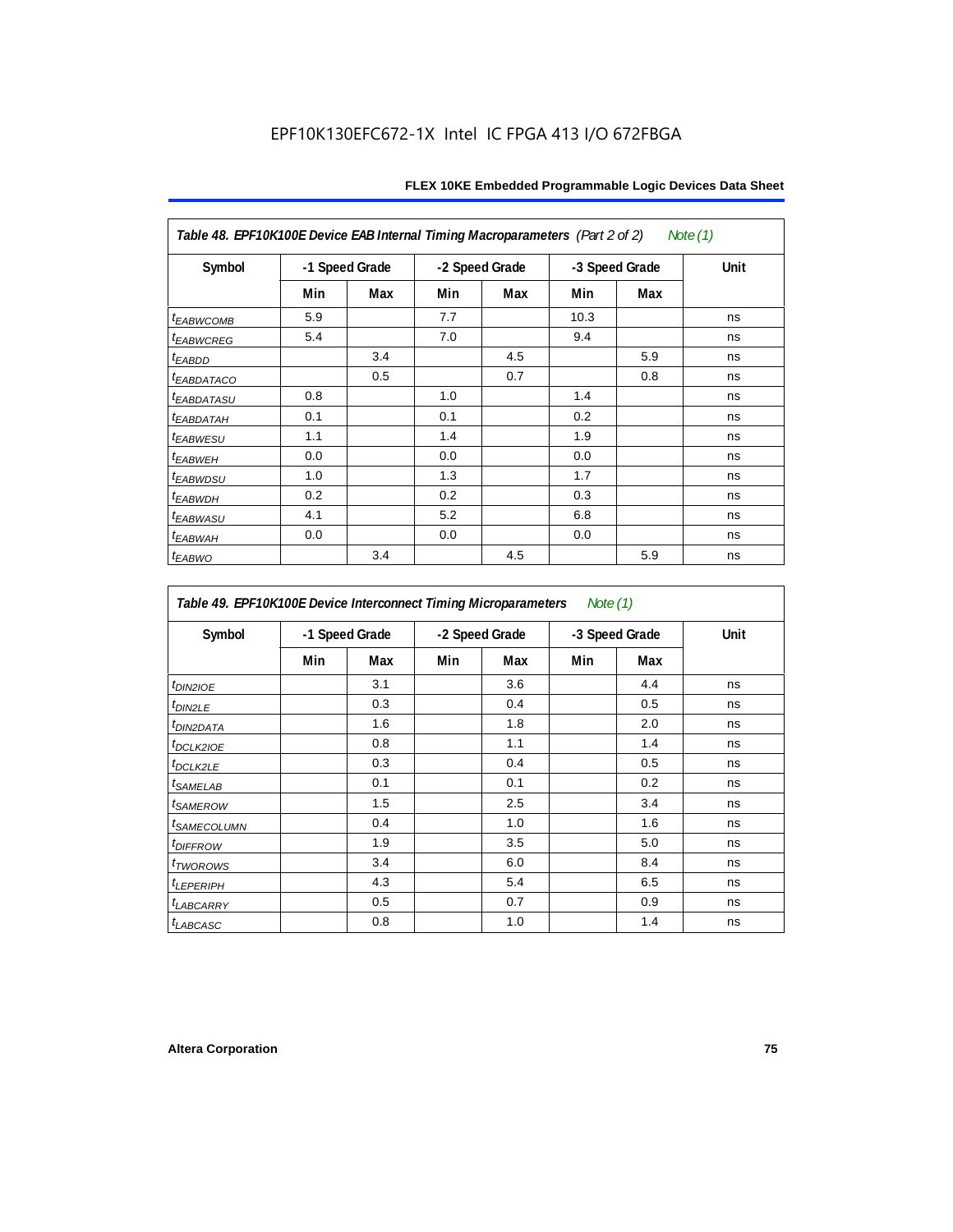| FLEX 10KE Embedded Programmable Logic Devices Data Sheet |  |
|----------------------------------------------------------|--|
|----------------------------------------------------------|--|

| Table 50. EPF10K100E External Timing Parameters Notes (1), (2) |                |     |     |                |     |                |      |  |  |  |
|----------------------------------------------------------------|----------------|-----|-----|----------------|-----|----------------|------|--|--|--|
| Symbol                                                         | -1 Speed Grade |     |     | -2 Speed Grade |     | -3 Speed Grade | Unit |  |  |  |
|                                                                | Min            | Max | Min | Max            | Min | Max            |      |  |  |  |
| t <sub>DRR</sub>                                               |                | 9.0 |     | 12.0           |     | 16.0           | ns   |  |  |  |
| $t_{INSU}$ (3)                                                 | 2.0            |     | 2.5 |                | 3.3 |                | ns   |  |  |  |
| $t_{INH}$ (3)                                                  | 0.0            |     | 0.0 |                | 0.0 |                | ns   |  |  |  |
| $t_{OUTCO}$ (3)                                                | 2.0            | 5.2 | 2.0 | 6.9            | 2.0 | 9.1            | ns   |  |  |  |
| $t_{INSU}$ (4)                                                 | 2.0            |     | 2.2 |                |     |                | ns   |  |  |  |
| $t_{INH}$ (4)                                                  | 0.0            |     | 0.0 |                |     |                | ns   |  |  |  |
| $t_{OUTCO}$ (4)                                                | 0.5            | 3.0 | 0.5 | 4.6            |     | -              | ns   |  |  |  |
| t <sub>PCISU</sub>                                             | 3.0            |     | 6.2 |                |     |                | ns   |  |  |  |
| t <sub>PCIH</sub>                                              | 0.0            |     | 0.0 |                |     |                | ns   |  |  |  |
| t <sub>PCICO</sub>                                             | 2.0            | 6.0 | 2.0 | 6.9            |     |                | ns   |  |  |  |

*Table 51. EPF10K100E External Bidirectional Timing Parameters Notes (1), (2)*

| Symbol                      |     | -1 Speed Grade |     | -2 Speed Grade |     | -3 Speed Grade | Unit |
|-----------------------------|-----|----------------|-----|----------------|-----|----------------|------|
|                             | Min | Max            | Min | Max            | Min | Max            |      |
| $t_{INSUBIDIR}$ (3)         | 1.7 |                | 2.5 |                | 3.3 |                | ns   |
| $t_{INHBIDIR}$ (3)          | 0.0 |                | 0.0 |                | 0.0 |                | ns   |
| $t_{INSUBIDIR}(4)$          | 2.0 |                | 2.8 |                |     |                | ns   |
| $t_{INHBIDIR}(4)$           | 0.0 |                | 0.0 |                |     |                | ns   |
| $t_{\text{OUTCOBIDIR}}$ (3) | 2.0 | 5.2            | 2.0 | 6.9            | 2.0 | 9.1            | ns   |
| $t_{XZBIDIR}$ (3)           |     | 5.6            |     | 7.5            |     | 10.1           | ns   |
| $t_{ZXBIDIR}$ (3)           |     | 5.6            |     | 7.5            |     | 10.1           | ns   |
| $t_{\text{OUTCOBIDIR}}$ (4) | 0.5 | 3.0            | 0.5 | 4.6            |     |                | ns   |
| $t_{XZBIDIR}$ (4)           |     | 4.6            |     | 6.5            |     |                | ns   |
| $t_{ZXBIDIR}$ (4)           |     | 4.6            |     | 6.5            |     |                | ns   |

### *Notes to tables:*

(1) All timing parameters are described in Tables 24 through 30 in this data sheet.

(2) These parameters are specified by characterization.<br>
(3) This parameter is measured without the use of the C

This parameter is measured without the use of the ClockLock or ClockBoost circuits.

(4) This parameter is measured with the use of the ClockLock or ClockBoost circuits.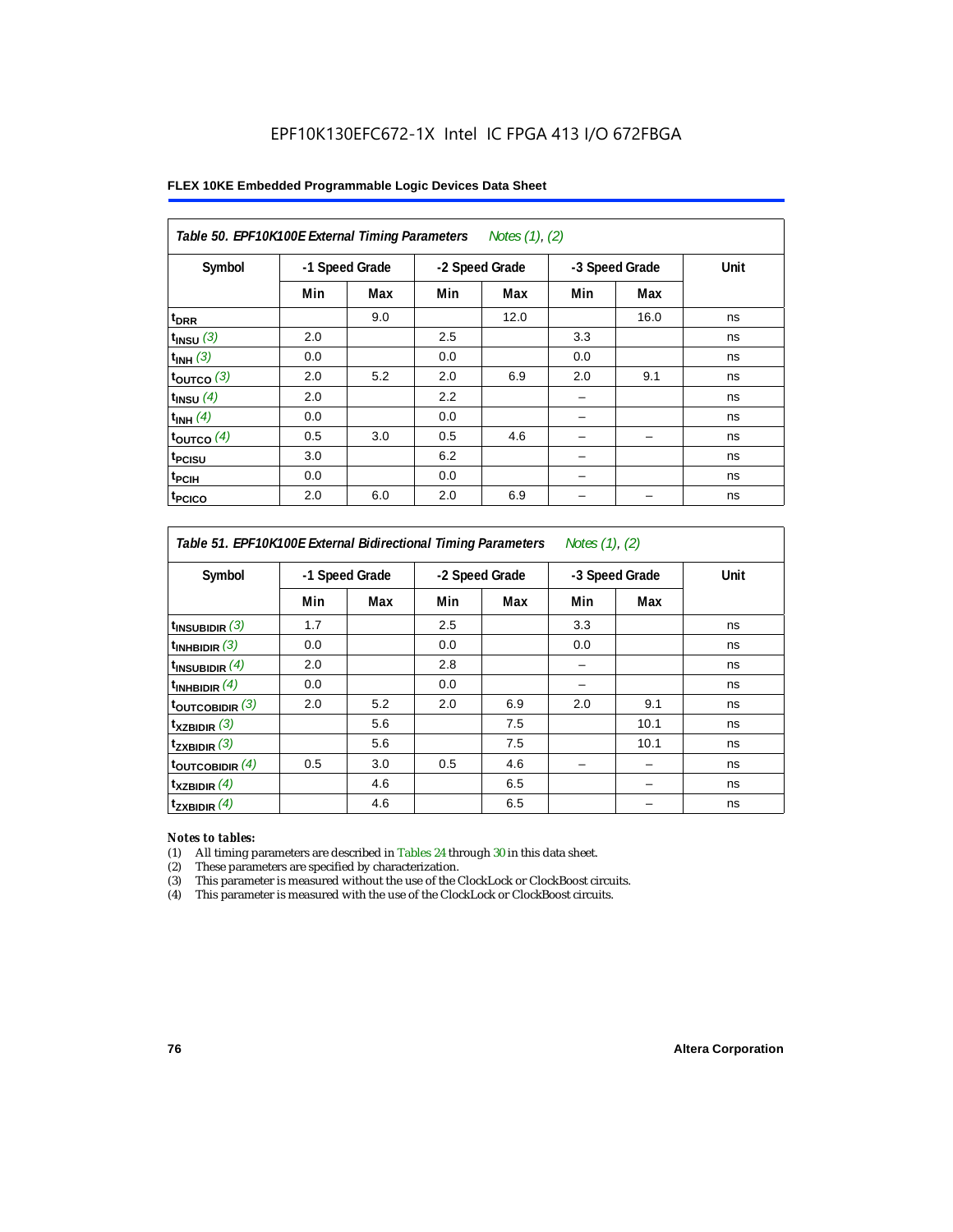Tables 52 through 58 show EPF10K130E device internal and external timing parameters.

| Table 52. EPF10K130E Device LE Timing Microparameters<br><b>Note (1)</b> |                |     |     |                |     |                |      |  |  |  |
|--------------------------------------------------------------------------|----------------|-----|-----|----------------|-----|----------------|------|--|--|--|
| Symbol                                                                   | -1 Speed Grade |     |     | -2 Speed Grade |     | -3 Speed Grade | Unit |  |  |  |
|                                                                          | Min            | Max | Min | Max            | Min | Max            |      |  |  |  |
| $t_{LUT}$                                                                |                | 0.6 |     | 0.9            |     | 1.3            | ns   |  |  |  |
| $t_{CLUT}$                                                               |                | 0.6 |     | 0.8            |     | 1.0            | ns   |  |  |  |
| $t_{RLUT}$                                                               |                | 0.7 |     | 0.9            |     | 0.2            | ns   |  |  |  |
| t <sub>PACKED</sub>                                                      |                | 0.3 |     | 0.5            |     | 0.6            | ns   |  |  |  |
| $t_{EN}$                                                                 |                | 0.2 |     | 0.3            |     | 0.4            | ns   |  |  |  |
| $t_{CICO}$                                                               |                | 0.1 |     | 0.1            |     | 0.2            | ns   |  |  |  |
| $t_{CGEN}$                                                               |                | 0.4 |     | 0.6            |     | 0.8            | ns   |  |  |  |
| $t_{CGENR}$                                                              |                | 0.1 |     | 0.1            |     | 0.2            | ns   |  |  |  |
| $t_{CASC}$                                                               |                | 0.6 |     | 0.9            |     | 1.2            | ns   |  |  |  |
| $t_{\rm C}$                                                              |                | 0.3 |     | 0.5            |     | 0.6            | ns   |  |  |  |
| $t_{CO}$                                                                 |                | 0.5 |     | 0.7            |     | 0.8            | ns   |  |  |  |
| $t_{\text{COMB}}$                                                        |                | 0.3 |     | 0.5            |     | 0.6            | ns   |  |  |  |
| $t_{\rm SU}$                                                             | 0.5            |     | 0.7 |                | 0.8 |                | ns   |  |  |  |
| $t_H$                                                                    | 0.6            |     | 0.7 |                | 1.0 |                | ns   |  |  |  |
| $t_{PRE}$                                                                |                | 0.9 |     | 1.2            |     | 1.6            | ns   |  |  |  |
| $t_{CLR}$                                                                |                | 0.9 |     | 1.2            |     | 1.6            | ns   |  |  |  |
| $t_{CH}$                                                                 | 1.5            |     | 1.5 |                | 2.5 |                | ns   |  |  |  |
| $t_{\rm CL}$                                                             | 1.5            |     | 1.5 |                | 2.5 |                | ns   |  |  |  |

*Table 53. EPF10K130E Device IOE Timing Microparameters Note (1)*

| Symbol           |     | -1 Speed Grade |     | -2 Speed Grade |     | -3 Speed Grade | Unit |  |
|------------------|-----|----------------|-----|----------------|-----|----------------|------|--|
|                  | Min | Max            | Min | Max            | Min | Max            |      |  |
| t <sub>IOD</sub> |     | 1.3            |     | 1.5            |     | 2.0            | ns   |  |
| $t_{\text{IOC}}$ |     | 0.0            |     | 0.0            |     | 0.0            | ns   |  |
| $t_{IOCO}$       |     | 0.6            |     | 0.8            |     | 1.0            | ns   |  |
| $t_{IOCOMB}$     |     | 0.6            |     | 0.8            |     | 1.0            | ns   |  |
| $t_{IOSU}$       | 1.0 |                | 1.2 |                | 1.6 |                | ns   |  |
| $t_{IOH}$        | 0.9 |                | 0.9 |                | 1.4 |                | ns   |  |
| $t_{IOCLR}$      |     | 0.6            |     | 0.8            |     | 1.0            | ns   |  |
| $t_{OD1}$        |     | 2.8            |     | 4.1            |     | 5.5            | ns   |  |
| $t_{OD2}$        |     | 2.8            |     | 4.1            |     | 5.5            | ns   |  |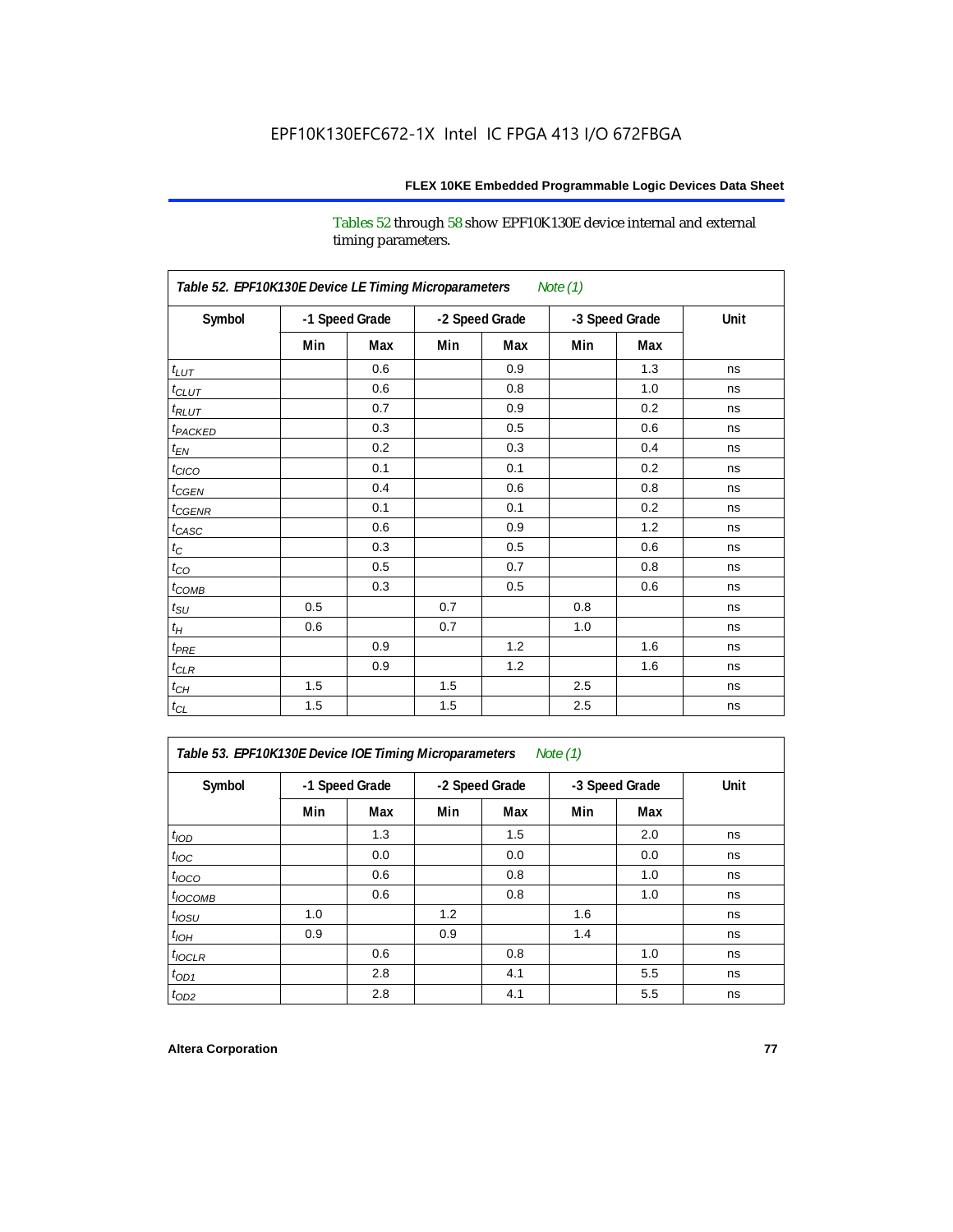## **FLEX 10KE Embedded Programmable Logic Devices Data Sheet**

| Table 53. EPF10K130E Device IOE Timing Microparameters<br>Note $(1)$ |     |                |     |                |     |                |      |  |  |  |  |
|----------------------------------------------------------------------|-----|----------------|-----|----------------|-----|----------------|------|--|--|--|--|
| Symbol                                                               |     | -1 Speed Grade |     | -2 Speed Grade |     | -3 Speed Grade | Unit |  |  |  |  |
|                                                                      | Min | Max            | Min | Max            | Min | Max            |      |  |  |  |  |
| $t_{OD3}$                                                            |     | 4.0            |     | 5.6            |     | 7.5            | ns   |  |  |  |  |
| $t_{XZ}$                                                             |     | 2.8            |     | 4.1            |     | 5.5            | ns   |  |  |  |  |
| $t_{ZX1}$                                                            |     | 2.8            |     | 4.1            |     | 5.5            | ns   |  |  |  |  |
| $t_{ZX2}$                                                            |     | 2.8            |     | 4.1            |     | 5.5            | ns   |  |  |  |  |
| $t_{ZX3}$                                                            |     | 4.0            |     | 5.6            |     | 7.5            | ns   |  |  |  |  |
| $t_{INREG}$                                                          |     | 2.5            |     | 3.0            |     | 4.1            | ns   |  |  |  |  |
| $t_{IOFD}$                                                           |     | 0.4            |     | 0.5            |     | 0.6            | ns   |  |  |  |  |
| $t_{INCOMB}$                                                         |     | 0.4            |     | 0.5            |     | 0.6            | ns   |  |  |  |  |

| Symbol                       |     | -1 Speed Grade |     | -2 Speed Grade |     | -3 Speed Grade |    |
|------------------------------|-----|----------------|-----|----------------|-----|----------------|----|
|                              | Min | Max            | Min | Max            | Min | Max            |    |
| $t_{EABDATA1}$               |     | 1.5            |     | 2.0            |     | 2.6            | ns |
| $t_{EABDATA2}$               |     | 0.0            |     | 0.0            |     | 0.0            | ns |
| t <sub>EABWE1</sub>          |     | 1.5            |     | 2.0            |     | 2.6            | ns |
| <sup>t</sup> EABWE2          |     | 0.3            |     | 0.4            |     | 0.5            | ns |
| t <sub>EABRE1</sub>          |     | 0.3            |     | 0.4            |     | 0.5            | ns |
| <sup>t</sup> EABRE2          |     | 0.0            |     | 0.0            |     | 0.0            | ns |
| t <sub>EABCLK</sub>          |     | 0.0            |     | 0.0            |     | 0.0            | ns |
| t <sub>EABCO</sub>           |     | 0.3            |     | 0.4            |     | 0.5            | ns |
| <sup>t</sup> EABBYPASS       |     | 0.1            |     | 0.1            |     | 0.2            | ns |
| t <sub>EABSU</sub>           | 0.8 |                | 1.0 |                | 1.4 |                | ns |
| t <sub>EABH</sub>            | 0.1 |                | 0.2 |                | 0.2 |                | ns |
| t <sub>EABCLR</sub>          | 0.3 |                | 0.4 |                | 0.5 |                | ns |
| $t_{\mathcal{A}\mathcal{A}}$ |     | 4.0            |     | 5.0            |     | 6.6            | ns |
| $t_{\mathcal{WP}}$           | 2.7 |                | 3.5 |                | 4.7 |                | ns |
| $t_{\mathsf{RP}}$            | 1.0 |                | 1.3 |                | 1.7 |                | ns |
| $t_{WDSU}$                   | 1.0 |                | 1.3 |                | 1.7 |                | ns |
| $t_{WDH}$                    | 0.2 |                | 0.2 |                | 0.3 |                | ns |
| $t_{WASU}$                   | 1.6 |                | 2.1 |                | 2.8 |                | ns |
| $t_{WAH}$                    | 1.6 |                | 2.1 |                | 2.8 |                | ns |
| $t_{RASU}$                   | 3.0 |                | 3.9 |                | 5.2 |                | ns |
| $t_{RAH}$                    | 0.1 |                | 0.1 |                | 0.2 |                | ns |
| $t_{WO}$                     |     | $1.5\,$        |     | 2.0            |     | 2.6            | ns |

٦

'n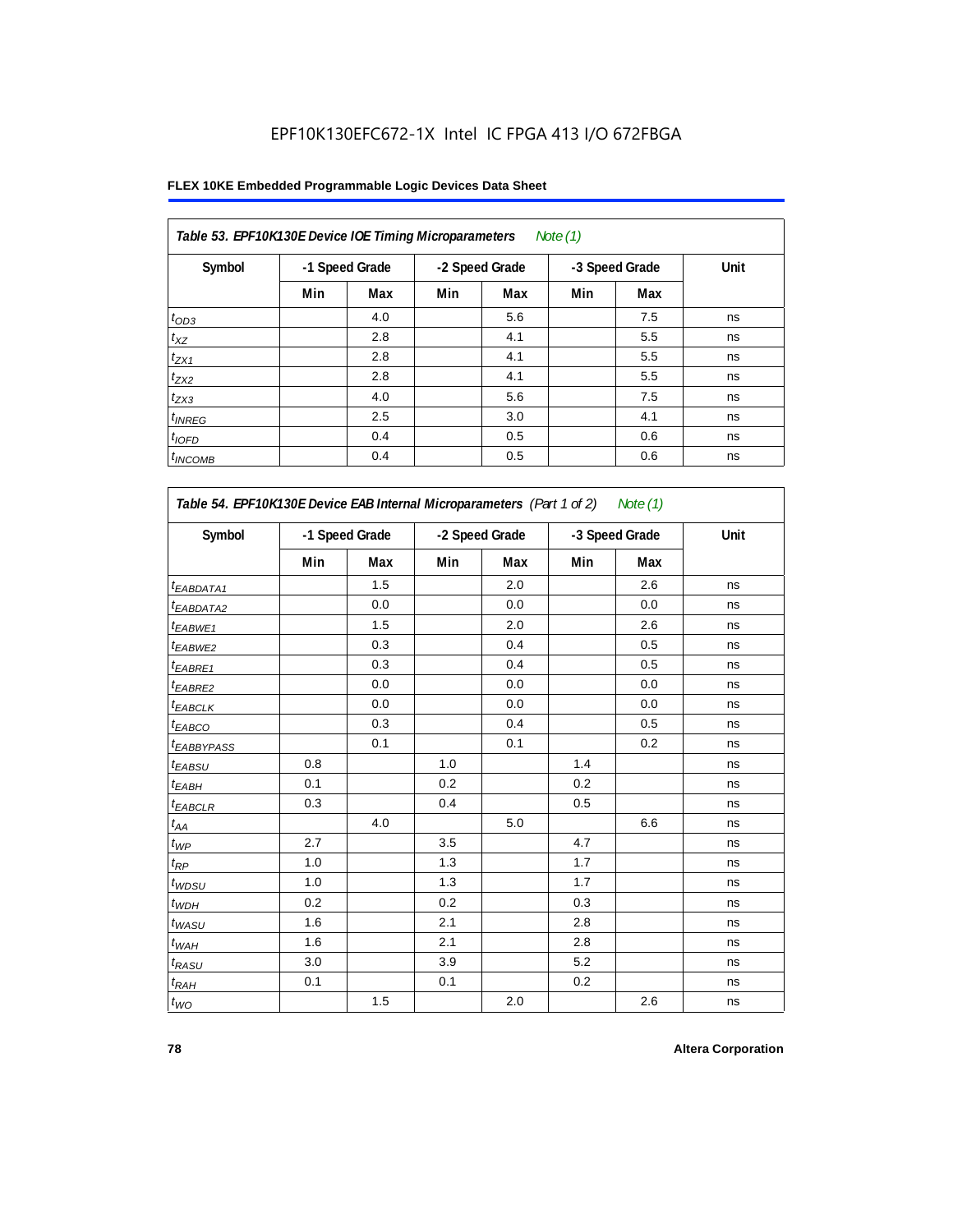| Table 54. EPF10K130E Device EAB Internal Microparameters (Part 2 of 2)<br>Note (1) |     |                |     |                |     |                |      |  |  |  |
|------------------------------------------------------------------------------------|-----|----------------|-----|----------------|-----|----------------|------|--|--|--|
| Symbol                                                                             |     | -1 Speed Grade |     | -2 Speed Grade |     | -3 Speed Grade | Unit |  |  |  |
|                                                                                    | Min | Max            | Min | Max            | Min | Max            |      |  |  |  |
| $t_{DD}$                                                                           |     | 1.5            |     | 2.0            |     | 2.6            | ns   |  |  |  |
| <b><i>EABOUT</i></b>                                                               |     | 0.2            |     | 0.3            |     | 0.3            | ns   |  |  |  |
| $t_{EABCH}$                                                                        | 1.5 |                | 2.0 |                | 2.5 |                | ns   |  |  |  |
| $t_{EABCL}$                                                                        | 2.7 |                | 3.5 |                | 4.7 |                | ns   |  |  |  |

| Table 55. EPF10K130E Device EAB Internal Timing Macroparameters Note (1) |     |                |     |                |      |                |             |
|--------------------------------------------------------------------------|-----|----------------|-----|----------------|------|----------------|-------------|
| Symbol                                                                   |     | -1 Speed Grade |     | -2 Speed Grade |      | -3 Speed Grade | <b>Unit</b> |
|                                                                          | Min | Max            | Min | Max            | Min  | Max            |             |
| $t_{EABA}$                                                               |     | 5.9            |     | 7.5            |      | 9.9            | ns          |
| <sup>t</sup> EABRCOMB                                                    | 5.9 |                | 7.5 |                | 9.9  |                | ns          |
| <i>EABROREG</i>                                                          | 5.1 |                | 6.4 |                | 8.5  |                | ns          |
| t <sub>EABWP</sub>                                                       | 2.7 |                | 3.5 |                | 4.7  |                | ns          |
| <sup>t</sup> EABWCOMB                                                    | 5.9 |                | 7.7 |                | 10.3 |                | ns          |
| <sup>t</sup> EABWCREG                                                    | 5.4 |                | 7.0 |                | 9.4  |                | ns          |
| <sup>t</sup> EABDD                                                       |     | 3.4            |     | 4.5            |      | 5.9            | ns          |
| <sup>t</sup> EABDATACO                                                   |     | 0.5            |     | 0.7            |      | 0.8            | ns          |
| <sup>t</sup> EABDATASU                                                   | 0.8 |                | 1.0 |                | 1.4  |                | ns          |
| <sup>t</sup> EABDATAH                                                    | 0.1 |                | 0.1 |                | 0.2  |                | ns          |
| <sup>t</sup> EABWESU                                                     | 1.1 |                | 1.4 |                | 1.9  |                | ns          |
| <sup>t</sup> EABWEH                                                      | 0.0 |                | 0.0 |                | 0.0  |                | ns          |
| <sup>t</sup> EABWDSU                                                     | 1.0 |                | 1.3 |                | 1.7  |                | ns          |
| <sup>t</sup> EABWDH                                                      | 0.2 |                | 0.2 |                | 0.3  |                | ns          |
| <sup>t</sup> EABWASU                                                     | 4.1 |                | 5.1 |                | 6.8  |                | ns          |
| <sup>t</sup> EABWAH                                                      | 0.0 |                | 0.0 |                | 0.0  |                | ns          |
| t <sub>EABWO</sub>                                                       |     | 3.4            |     | 4.5            |      | 5.9            | ns          |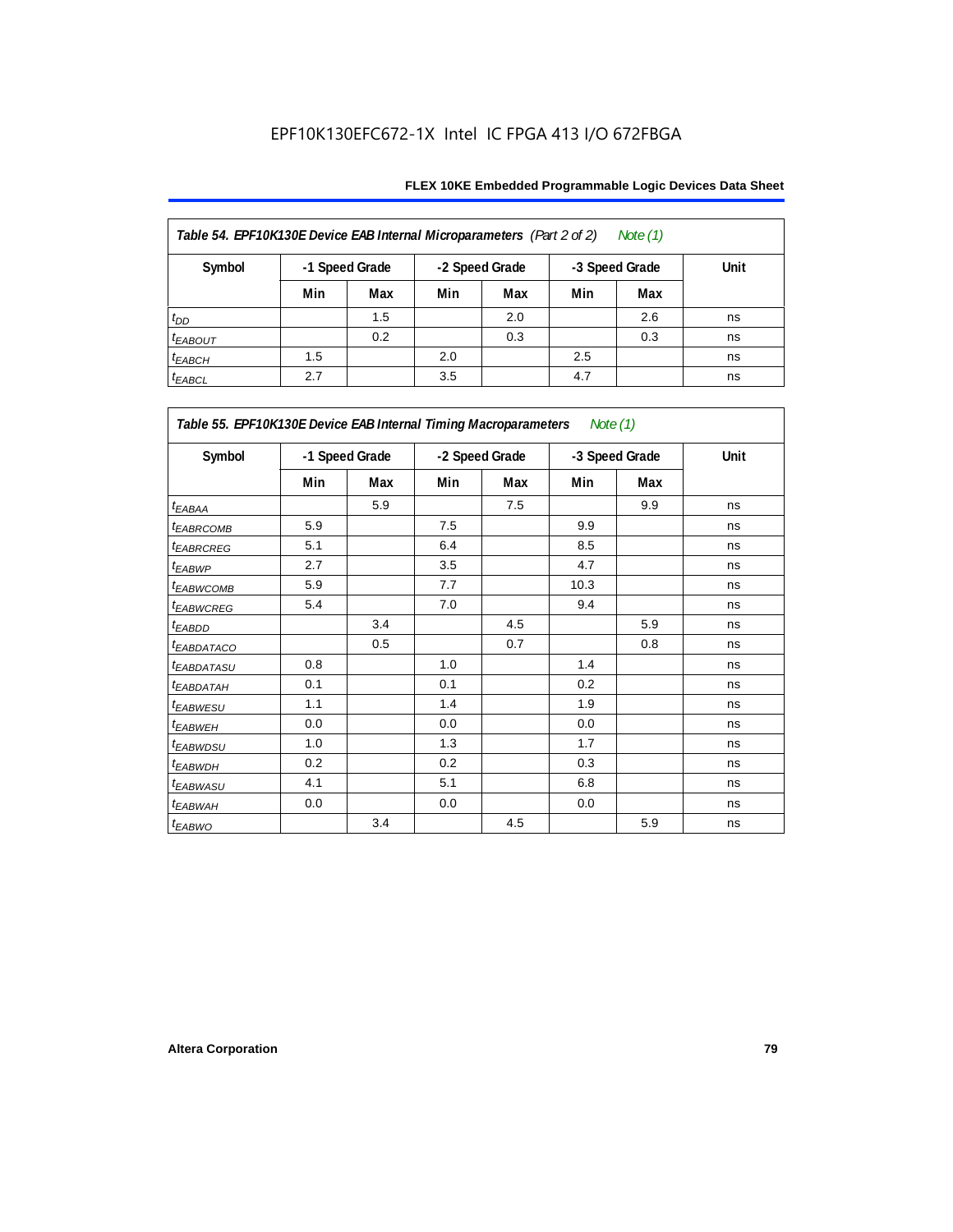| Table 56. EPF10K130E Device Interconnect Timing Microparameters<br>Note $(1)$ |                |     |                |     |                |      |      |  |  |  |
|-------------------------------------------------------------------------------|----------------|-----|----------------|-----|----------------|------|------|--|--|--|
| Symbol                                                                        | -1 Speed Grade |     | -2 Speed Grade |     | -3 Speed Grade |      | Unit |  |  |  |
|                                                                               | Min            | Max | Min            | Max | Min            | Max  |      |  |  |  |
| $t_{DIN2IOE}$                                                                 |                | 2.8 |                | 3.5 |                | 4.4  | ns   |  |  |  |
| <sup>t</sup> DIN2LE                                                           |                | 0.7 |                | 1.2 |                | 1.6  | ns   |  |  |  |
| <sup>t</sup> DIN2DATA                                                         |                | 1.6 |                | 1.9 |                | 2.2  | ns   |  |  |  |
| <sup>t</sup> DCLK2IOE                                                         |                | 1.6 |                | 2.1 |                | 2.7  | ns   |  |  |  |
| <sup>t</sup> DCLK2LE                                                          |                | 0.7 |                | 1.2 |                | 1.6  | ns   |  |  |  |
| <sup>t</sup> SAMELAB                                                          |                | 0.1 |                | 0.2 |                | 0.2  | ns   |  |  |  |
| <sup>t</sup> SAMEROW                                                          |                | 1.9 |                | 3.4 |                | 5.1  | ns   |  |  |  |
| <sup>t</sup> SAMECOLUMN                                                       |                | 0.9 |                | 2.6 |                | 4.4  | ns   |  |  |  |
| <i>t<sub>DIFFROW</sub></i>                                                    |                | 2.8 |                | 6.0 |                | 9.5  | ns   |  |  |  |
| <sup>t</sup> TWOROWS                                                          |                | 4.7 |                | 9.4 |                | 14.6 | ns   |  |  |  |
| <sup>t</sup> LEPERIPH                                                         |                | 3.1 |                | 4.7 |                | 6.9  | ns   |  |  |  |
| <sup>t</sup> LABCARRY                                                         |                | 0.6 |                | 0.8 |                | 1.0  | ns   |  |  |  |
| <sup>t</sup> LABCASC                                                          |                | 0.9 |                | 1.2 |                | 1.6  | ns   |  |  |  |

| Table 57. EPF10K130E External Timing Parameters Notes (1), (2) |     |                |     |                |     |                |      |  |  |  |
|----------------------------------------------------------------|-----|----------------|-----|----------------|-----|----------------|------|--|--|--|
| Symbol                                                         |     | -1 Speed Grade |     | -2 Speed Grade |     | -3 Speed Grade | Unit |  |  |  |
|                                                                | Min | Max            | Min | Max            | Min | Max            |      |  |  |  |
| t <sub>DRR</sub>                                               |     | 9.0            |     | 12.0           |     | 16.0           | ns   |  |  |  |
| $t_{INSU}$ (3)                                                 | 1.9 |                | 2.1 |                | 3.0 |                | ns   |  |  |  |
| $t_{INH}$ (3)                                                  | 0.0 |                | 0.0 |                | 0.0 |                | ns   |  |  |  |
| $t_{OUTCO}$ (3)                                                | 2.0 | 5.0            | 2.0 | 7.0            | 2.0 | 9.2            | ns   |  |  |  |
| $t_{INSU}$ (4)                                                 | 0.9 |                | 1.1 |                |     |                | ns   |  |  |  |
| $t_{INH}$ (4)                                                  | 0.0 |                | 0.0 |                |     |                | ns   |  |  |  |
| $t_{OUTCO}$ (4)                                                | 0.5 | 4.0            | 0.5 | 6.0            |     |                | ns   |  |  |  |
| t <sub>PCISU</sub>                                             | 3.0 |                | 6.2 |                |     |                | ns   |  |  |  |
| <sup>t</sup> PCIH                                              | 0.0 |                | 0.0 |                |     |                | ns   |  |  |  |
| t <sub>PCICO</sub>                                             | 2.0 | 6.0            | 2.0 | 6.9            |     |                | ns   |  |  |  |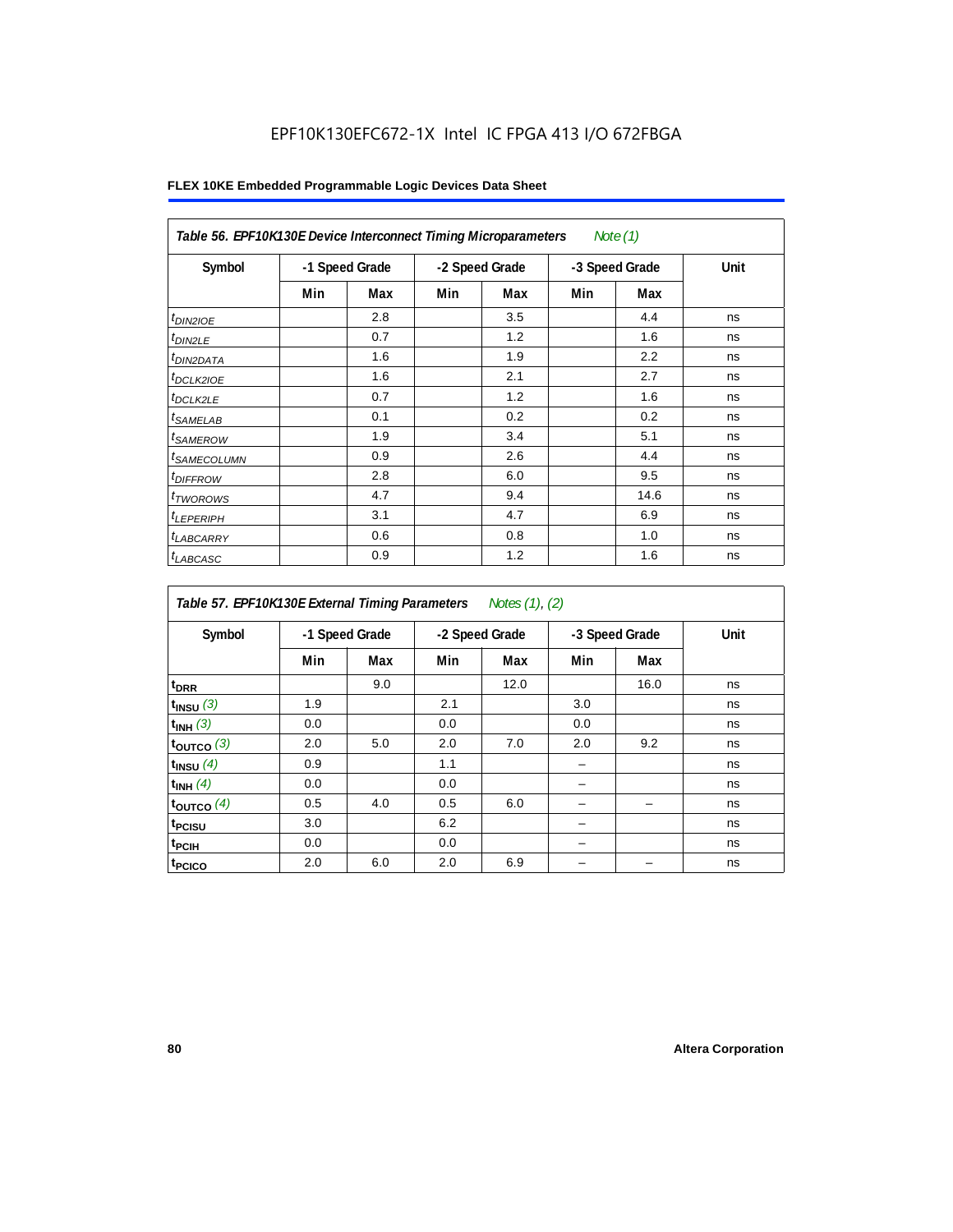| Notes $(1)$ , $(2)$<br>Table 58. EPF10K130E External Bidirectional Timing Parameters |                |     |     |                |     |                |      |  |  |  |
|--------------------------------------------------------------------------------------|----------------|-----|-----|----------------|-----|----------------|------|--|--|--|
| Symbol                                                                               | -1 Speed Grade |     |     | -2 Speed Grade |     | -3 Speed Grade | Unit |  |  |  |
|                                                                                      | Min            | Max | Min | Max            | Min | Max            |      |  |  |  |
| $t_{INSUBIDIR}$ (3)                                                                  | 2.2            |     | 2.4 |                | 3.2 |                | ns   |  |  |  |
| $t_{INHBIDIR}$ (3)                                                                   | 0.0            |     | 0.0 |                | 0.0 |                | ns   |  |  |  |
| $t_{INSUBIDIR}$ (4)                                                                  | 2.8            |     | 3.0 |                |     |                | ns   |  |  |  |
| $t_{INHBIDIR}$ (4)                                                                   | 0.0            |     | 0.0 |                |     |                | ns   |  |  |  |
| $t_{\text{OUTCOBIDIR}}$ (3)                                                          | 2.0            | 5.0 | 2.0 | 7.0            | 2.0 | 9.2            | ns   |  |  |  |
| $t_{XZBIDIR}$ (3)                                                                    |                | 5.6 |     | 8.1            |     | 10.8           | ns   |  |  |  |
| $t_{ZXBIDIR}$ (3)                                                                    |                | 5.6 |     | 8.1            |     | 10.8           | ns   |  |  |  |
| toutcobidir $(4)$                                                                    | 0.5            | 4.0 | 0.5 | 6.0            |     |                | ns   |  |  |  |
| $\mathsf{t}_{\mathsf{XZBIDIR}}$ (4)                                                  |                | 4.6 |     | 7.1            |     |                | ns   |  |  |  |
| $t_{ZXBIDIR}$ (4)                                                                    |                | 4.6 |     | 7.1            |     |                | ns   |  |  |  |

### *Notes to tables:*

(1) All timing parameters are described in Tables 24 through 30 in this data sheet.<br>(2) These parameters are specified by characterization.

(2) These parameters are specified by characterization.<br>
(3) This parameter is measured without the use of the C

This parameter is measured without the use of the ClockLock or ClockBoost circuits.

(4) This parameter is measured with the use of the ClockLock or ClockBoost circuits.

### Tables 59 through 65 show EPF10K200E device internal and external timing parameters.

| Table 59. EPF10K200E Device LE Timing Microparameters (Part 1 of 2) Note (1) |     |                |     |                |     |                |             |  |  |  |
|------------------------------------------------------------------------------|-----|----------------|-----|----------------|-----|----------------|-------------|--|--|--|
| Symbol                                                                       |     | -1 Speed Grade |     | -2 Speed Grade |     | -3 Speed Grade | <b>Unit</b> |  |  |  |
|                                                                              | Min | Max            | Min | Max            | Min | Max            |             |  |  |  |
| $t_{LUT}$                                                                    |     | 0.7            |     | 0.8            |     | 1.2            | ns          |  |  |  |
| $t_{CLUT}$                                                                   |     | 0.4            |     | 0.5            |     | 0.6            | ns          |  |  |  |
| $t_{RLUT}$                                                                   |     | 0.6            |     | 0.7            |     | 0.9            | ns          |  |  |  |
| <sup>t</sup> PACKED                                                          |     | 0.3            |     | 0.5            |     | 0.7            | ns          |  |  |  |
| $t_{EN}$                                                                     |     | 0.4            |     | 0.5            |     | 0.6            | ns          |  |  |  |
| $t_{CICO}$                                                                   |     | 0.2            |     | 0.2            |     | 0.3            | ns          |  |  |  |
| $t_{CGEN}$                                                                   |     | 0.4            |     | 0.4            |     | 0.6            | ns          |  |  |  |
| t <sub>CGENR</sub>                                                           |     | 0.2            |     | 0.2            |     | 0.3            | ns          |  |  |  |
| $t_{CASC}$                                                                   |     | 0.7            |     | 0.8            |     | 1.2            | ns          |  |  |  |
| $t_{\rm C}$                                                                  |     | 0.5            |     | 0.6            |     | 0.8            | ns          |  |  |  |
| $t_{CO}$                                                                     |     | 0.5            |     | 0.6            |     | 0.8            | ns          |  |  |  |
| $t_{COMB}$                                                                   |     | 0.4            |     | 0.6            |     | 0.8            | ns          |  |  |  |
| $t_{\rm SU}$                                                                 | 0.4 |                | 0.6 |                | 0.7 |                | ns          |  |  |  |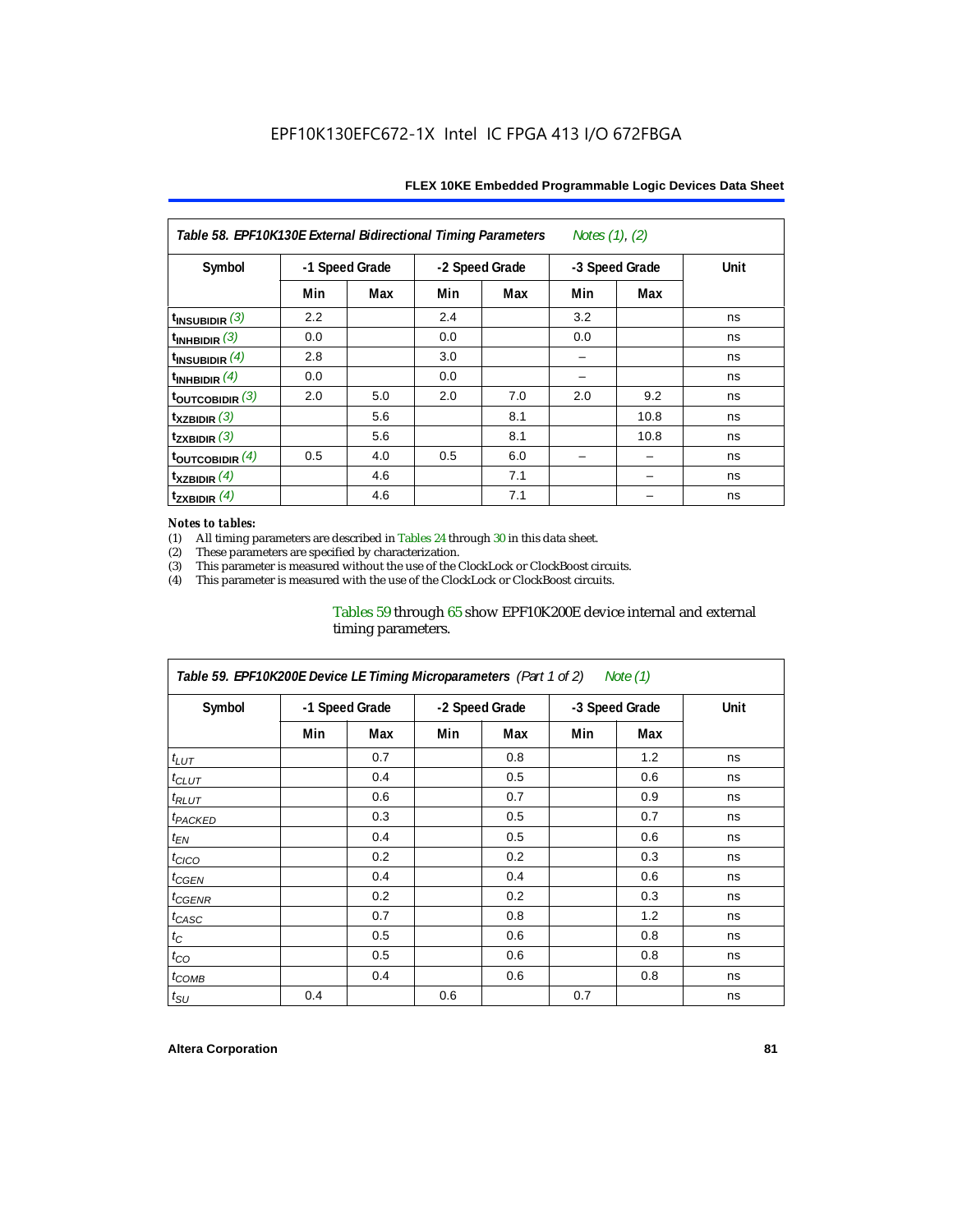| Table 59. EPF10K200E Device LE Timing Microparameters (Part 2 of 2) |     |                |                |     |                | Note (1) |      |
|---------------------------------------------------------------------|-----|----------------|----------------|-----|----------------|----------|------|
| Symbol                                                              |     | -1 Speed Grade | -2 Speed Grade |     | -3 Speed Grade |          | Unit |
|                                                                     | Min | Max            | Min            | Max | Min            | Max      |      |
| $t_H$                                                               | 0.9 |                | 1.1            |     | 1.5            |          | ns   |
| $t_{PRE}$                                                           |     | 0.5            |                | 0.6 |                | 0.8      | ns   |
| $t_{CLR}$                                                           |     | 0.5            |                | 0.6 |                | 0.8      | ns   |
| $t_{CH}$                                                            | 2.0 |                | 2.5            |     | 3.0            |          | ns   |
| $t_{CL}$                                                            | 2.0 |                | 2.5            |     | 3.0            |          | ns   |

| Table 60. EPF10K200E Device IOE Timing Microparameters Note (1) |                |     |                |     |                |      |      |  |  |
|-----------------------------------------------------------------|----------------|-----|----------------|-----|----------------|------|------|--|--|
| Symbol                                                          | -1 Speed Grade |     | -2 Speed Grade |     | -3 Speed Grade |      | Unit |  |  |
|                                                                 | Min            | Max | Min            | Max | Min            | Max  |      |  |  |
| t <sub>IOD</sub>                                                |                | 1.6 |                | 1.9 |                | 2.6  | ns   |  |  |
| $t_{\text{IOC}}$                                                |                | 0.3 |                | 0.3 |                | 0.5  | ns   |  |  |
| $t_{IOCO}$                                                      |                | 1.6 |                | 1.9 |                | 2.6  | ns   |  |  |
| $t_{IOCOMB}$                                                    |                | 0.5 |                | 0.6 |                | 0.8  | ns   |  |  |
| $t_{IOSU}$                                                      | 0.8            |     | 0.9            |     | 1.2            |      | ns   |  |  |
| $t_{IOH}$                                                       | 0.7            |     | 0.8            |     | 1.1            |      | ns   |  |  |
| $t_{IOCLR}$                                                     |                | 0.2 |                | 0.2 |                | 0.3  | ns   |  |  |
| $t_{OD1}$                                                       |                | 0.6 |                | 0.7 |                | 0.9  | ns   |  |  |
| $t_{OD2}$                                                       |                | 0.1 |                | 0.2 |                | 0.7  | ns   |  |  |
| $t_{\underline{OD3}}$                                           |                | 2.5 |                | 3.0 |                | 3.9  | ns   |  |  |
| $t_{\mathsf{XZ}}$                                               |                | 4.4 |                | 5.3 |                | 7.1  | ns   |  |  |
| $t_{ZX1}$                                                       |                | 4.4 |                | 5.3 |                | 7.1  | ns   |  |  |
| $t_{ZX2}$                                                       |                | 3.9 |                | 4.8 |                | 6.9  | ns   |  |  |
| $t_{ZX3}$                                                       |                | 6.3 |                | 7.6 |                | 10.1 | ns   |  |  |
| $t_{INREG}$                                                     |                | 4.8 |                | 5.7 |                | 7.7  | ns   |  |  |
| $t_{IOED}$                                                      |                | 1.5 |                | 1.8 |                | 2.4  | ns   |  |  |
| $t_{INCOMB}$                                                    |                | 1.5 |                | 1.8 |                | 2.4  | ns   |  |  |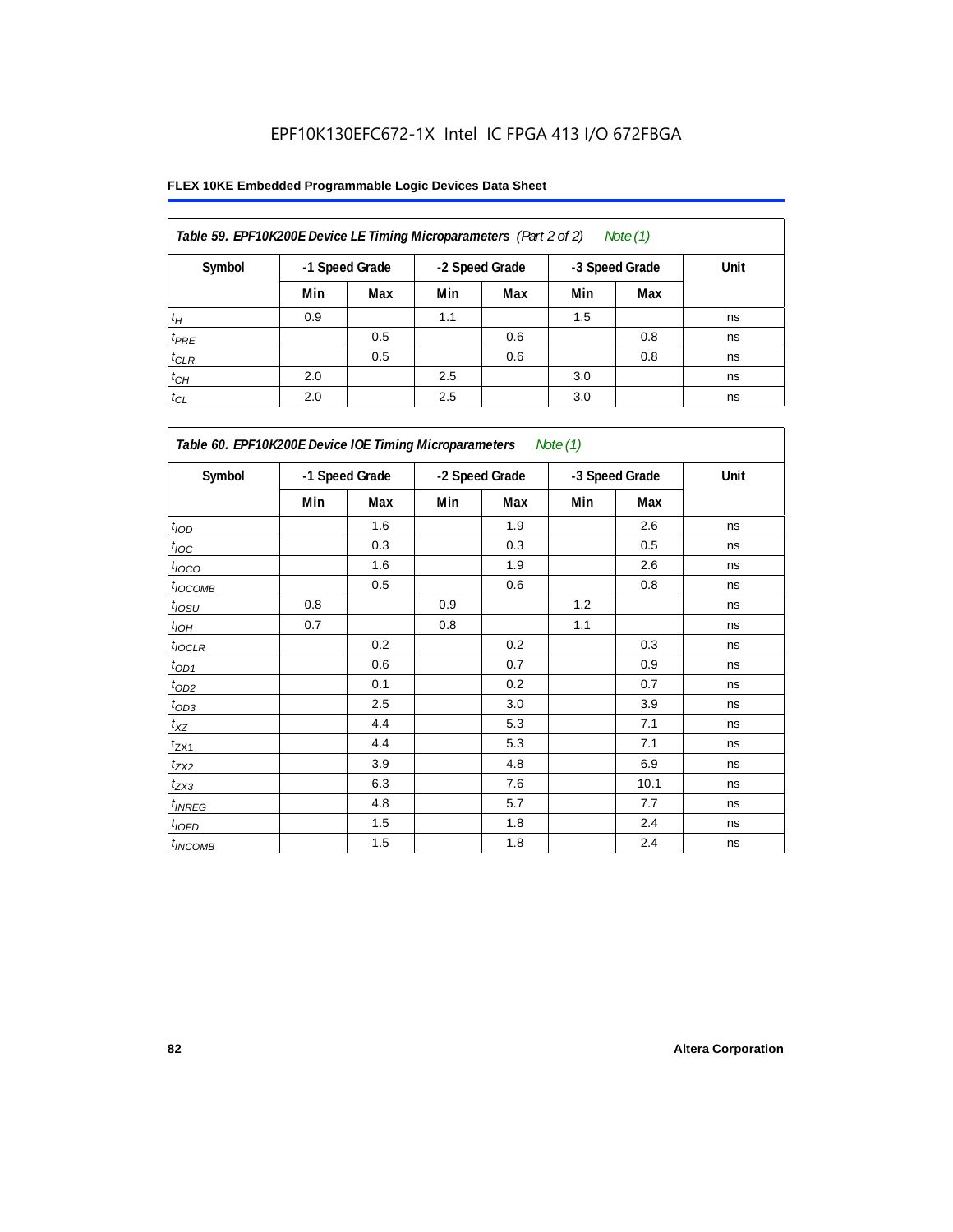| Table 61. EPF10K200E Device EAB Internal Microparameters<br>Note $(1)$ |                |             |                |             |                |             |      |  |
|------------------------------------------------------------------------|----------------|-------------|----------------|-------------|----------------|-------------|------|--|
| Symbol                                                                 | -1 Speed Grade |             | -2 Speed Grade |             | -3 Speed Grade |             | Unit |  |
|                                                                        | Min            | Max         | Min            | Max         | Min            | Max         |      |  |
| <i>EABDATA1</i>                                                        |                | 2.0         |                | 2.4         |                | 3.2         | ns   |  |
| <i>EABDATA1</i>                                                        |                | 0.4         |                | 0.5         |                | 0.6         | ns   |  |
| t <sub>EABWE1</sub>                                                    |                | 1.4         |                | 1.7         |                | 2.3         | ns   |  |
| t <sub>EABWE2</sub>                                                    |                | 0.0         |                | 0.0         |                | 0.0         | ns   |  |
| $t_{EABRE1}$                                                           |                | $\mathbf 0$ |                | $\mathbf 0$ |                | $\mathbf 0$ | ns   |  |
| t <sub>EABRE2</sub>                                                    |                | 0.4         |                | 0.5         |                | 0.6         | ns   |  |
| $t_{EABCLK}$                                                           |                | 0.0         |                | 0.0         |                | 0.0         | ns   |  |
| t <sub>EABCO</sub>                                                     |                | 0.8         |                | 0.9         |                | 1.2         | ns   |  |
| <i><b>EABBYPASS</b></i>                                                |                | 0.0         |                | 0.1         |                | 0.1         | ns   |  |
| $t_{EABSU}$                                                            | 0.9            |             | 1.1            |             | 1.5            |             | ns   |  |
| $t_{EABH}$                                                             | 0.4            |             | 0.5            |             | 0.6            |             | ns   |  |
| $t_{EABCLR}$                                                           | 0.8            |             | 0.9            |             | 1.2            |             | ns   |  |
| $t_{\!A\!A}$                                                           |                | 3.1         |                | 3.7         |                | 4.9         | ns   |  |
| $t_{WP}$                                                               | 3.3            |             | 4.0            |             | 5.3            |             | ns   |  |
| $t_{RP}$                                                               | 0.9            |             | 1.1            |             | 1.5            |             | ns   |  |
| t <sub>WDSU</sub>                                                      | 0.9            |             | 1.1            |             | 1.5            |             | ns   |  |
| $t_{WDH}$                                                              | 0.1            |             | 0.1            |             | 0.1            |             | ns   |  |
| $t_{WASU}$                                                             | 1.3            |             | 1.6            |             | 2.1            |             | ns   |  |
| $t_{WAH}$                                                              | 2.1            |             | 2.5            |             | 3.3            |             | ns   |  |
| $t_{RASU}$                                                             | 2.2            |             | 2.6            |             | 3.5            |             | ns   |  |
| $t_{RAH}$                                                              | 0.1            |             | 0.1            |             | 0.2            |             | ns   |  |
| $t_{WO}$                                                               |                | 2.0         |                | 2.4         |                | 3.2         | ns   |  |
| $t_{DD}$                                                               |                | 2.0         |                | 2.4         |                | 3.2         | ns   |  |
| <u>EABOUT</u>                                                          |                | 0.0         |                | 0.1         |                | 0.1         | ns   |  |
| $t_{EABCH}$                                                            | 1.5            |             | 2.0            |             | 2.5            |             | ns   |  |
| $t_{EABCL}$                                                            | 3.3            |             | 4.0            |             | 5.3            |             | ns   |  |

*Table 62. EPF10K200E Device EAB Internal Timing Macroparameters (Part 1 of 2) Note (1)*

| Symbol | -1 Speed Grade |     |     | -2 Speed Grade |     | -3 Speed Grade | Unit |  |
|--------|----------------|-----|-----|----------------|-----|----------------|------|--|
|        | Min            | Max | Min | Max            | Min | Max            |      |  |

|                       | Min | Max | Min | Max | Min | Max |    |
|-----------------------|-----|-----|-----|-----|-----|-----|----|
| <sup>t</sup> EABAA    |     | 5.1 |     | 6.4 |     | 8.4 | ns |
| <sup>t</sup> EABRCOMB | 5.1 |     | 6.4 |     | 8.4 |     | ns |
| <sup>t</sup> EABRCREG | 4.8 |     | 5.7 |     | 7.6 |     | ns |
| <sup>t</sup> EABWP    | 3.3 |     | 4.0 |     | 5.3 |     | ns |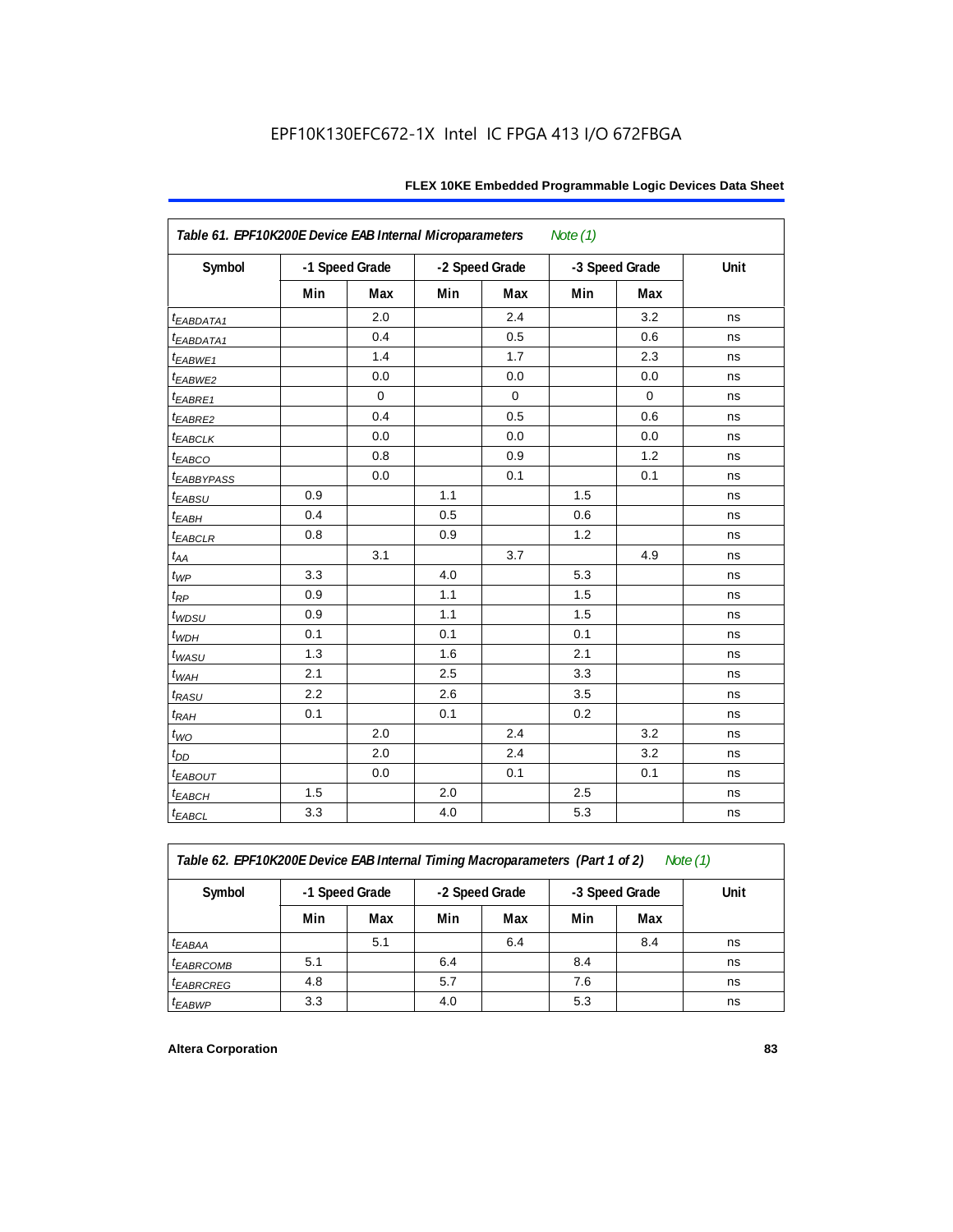| Table 62. EPF10K200E Device EAB Internal Timing Macroparameters (Part 2 of 2) |     |                |     |                |      |                | Note (1) |
|-------------------------------------------------------------------------------|-----|----------------|-----|----------------|------|----------------|----------|
| Symbol                                                                        |     | -1 Speed Grade |     | -2 Speed Grade |      | -3 Speed Grade | Unit     |
|                                                                               | Min | Max            | Min | Max            | Min  | Max            |          |
| <b><i>EABWCOMB</i></b>                                                        | 6.7 |                | 8.1 |                | 10.7 |                | ns       |
| <sup>t</sup> EABWCREG                                                         | 6.6 |                | 8.0 |                | 10.6 |                | ns       |
| <sup>t</sup> EABDD                                                            |     | 4.0            |     | 5.1            |      | 6.7            | ns       |
| <sup>t</sup> EABDATACO                                                        |     | 0.8            |     | 1.0            |      | 1.3            | ns       |
| <sup>t</sup> EABDATASU                                                        | 1.3 |                | 1.6 |                | 2.1  |                | ns       |
| <sup>t</sup> EABDATAH                                                         | 0.0 |                | 0.0 |                | 0.0  |                | ns       |
| <sup>t</sup> EABWESU                                                          | 0.9 |                | 1.1 |                | 1.5  |                | ns       |
| <sup>t</sup> EABWEH                                                           | 0.4 |                | 0.5 |                | 0.6  |                | ns       |
| <sup>t</sup> EABWDSU                                                          | 1.5 |                | 1.8 |                | 2.4  |                | ns       |
| <sup>t</sup> EABWDH                                                           | 0.0 |                | 0.0 |                | 0.0  |                | ns       |
| <sup>t</sup> EABWASU                                                          | 3.0 |                | 3.6 |                | 4.7  |                | ns       |
| <sup>t</sup> EABWAH                                                           | 0.4 |                | 0.5 |                | 0.7  |                | ns       |
| <sup>t</sup> EABWO                                                            |     | 3.4            |     | 4.4            |      | 5.8            | ns       |

| Table 63. EPF10K200E Device Interconnect Timing Microparameters<br>Note $(1)$ |     |                |                |     |                |      |      |  |
|-------------------------------------------------------------------------------|-----|----------------|----------------|-----|----------------|------|------|--|
| Symbol                                                                        |     | -1 Speed Grade | -2 Speed Grade |     | -3 Speed Grade |      | Unit |  |
|                                                                               | Min | Max            | Min            | Max | Min            | Max  |      |  |
| t <sub>DIN2IOE</sub>                                                          |     | 4.2            |                | 4.6 |                | 5.7  | ns   |  |
| t <sub>DIN2LE</sub>                                                           |     | 1.7            |                | 1.7 |                | 2.0  | ns   |  |
| <sup>t</sup> DIN2DATA                                                         |     | 1.9            |                | 2.1 |                | 3.0  | ns   |  |
| <sup>t</sup> DCLK2IOE                                                         |     | 2.5            |                | 2.9 |                | 4.0  | ns   |  |
| <sup>t</sup> DCLK2LE                                                          |     | 1.7            |                | 1.7 |                | 2.0  | ns   |  |
| <sup>t</sup> SAMELAB                                                          |     | 0.1            |                | 0.1 |                | 0.2  | ns   |  |
| <sup>t</sup> SAMEROW                                                          |     | 2.3            |                | 2.6 |                | 3.6  | ns   |  |
| <sup>t</sup> SAMECOLUMN                                                       |     | 2.5            |                | 2.7 |                | 4.1  | ns   |  |
| <sup>t</sup> DIFFROW                                                          |     | 4.8            |                | 5.3 |                | 7.7  | ns   |  |
| t <sub>TWOROWS</sub>                                                          |     | 7.1            |                | 7.9 |                | 11.3 | ns   |  |
| <sup>t</sup> LEPERIPH                                                         |     | 7.0            |                | 7.6 |                | 9.0  | ns   |  |
| <sup>t</sup> LABCARRY                                                         |     | 0.1            |                | 0.1 |                | 0.2  | ns   |  |
| t <sub>LABCASC</sub>                                                          |     | 0.9            |                | 1.0 |                | 1.4  | ns   |  |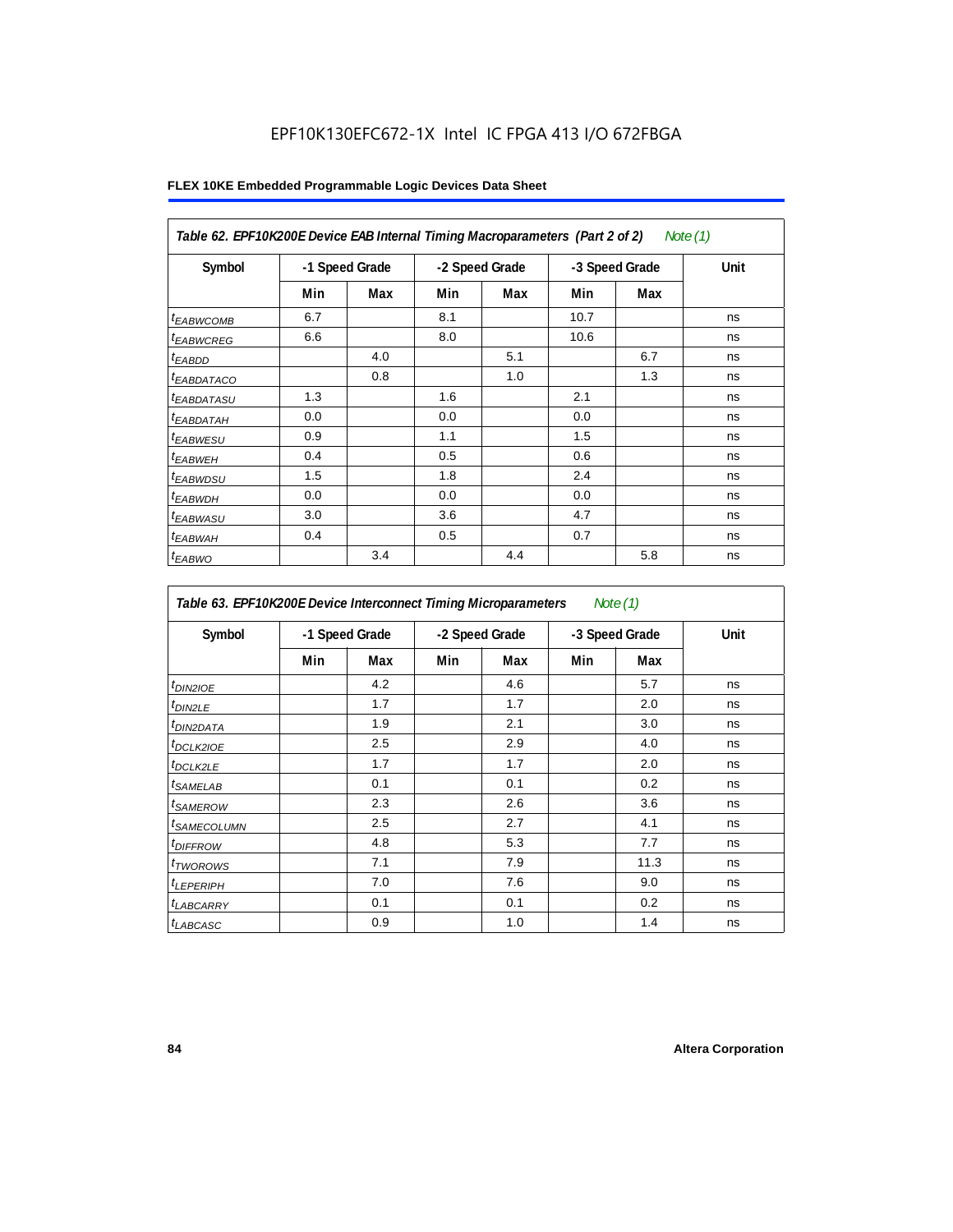| Notes (1), (2)<br>Table 64. EPF10K200E External Timing Parameters |                |      |     |                |      |                          |      |  |  |
|-------------------------------------------------------------------|----------------|------|-----|----------------|------|--------------------------|------|--|--|
| Symbol                                                            | -1 Speed Grade |      |     | -2 Speed Grade |      | -3 Speed Grade           | Unit |  |  |
|                                                                   | Min            | Max  | Min | Max            | Min  | Max                      |      |  |  |
| t <sub>DRR</sub>                                                  |                | 10.0 |     | 12.0           |      | 16.0                     | ns   |  |  |
| t <sub>INSU</sub>                                                 | 2.8            |      | 3.4 |                | 4.4  |                          | ns   |  |  |
| $t_{\text{INH}}$                                                  | 0.0            |      | 0.0 |                | 0.0  |                          | ns   |  |  |
| toutco                                                            | 2.0            | 4.5  | 2.0 | 5.3            | 2.0  | 7.8                      | ns   |  |  |
| <sup>t</sup> PCISU                                                | 3.0            |      | 6.2 |                |      |                          | ns   |  |  |
| t <sub>PCIH</sub>                                                 | 0.0            |      | 0.0 |                | $\,$ |                          | ns   |  |  |
| t <sub>PCICO</sub>                                                | 2.0            | 6.0  | 2.0 | 8.9            | ۰    | $\overline{\phantom{a}}$ | ns   |  |  |

*Table 65. EPF10K200E External Bidirectional Timing Parameters Notes (1), (2)*

| Symbol                  | -1 Speed Grade |     | -2 Speed Grade |     | -3 Speed Grade |      | Unit |  |
|-------------------------|----------------|-----|----------------|-----|----------------|------|------|--|
|                         | Min            | Max | Min            | Max | Min            | Max  |      |  |
| <sup>t</sup> INSUBIDIR  | 3.0            |     | 4.0            |     | 5.5            |      | ns   |  |
| <sup>t</sup> INHBIDIR   | 0.0            |     | 0.0            |     | 0.0            |      | ns   |  |
| <sup>T</sup> OUTCOBIDIR | 2.0            | 4.5 | 2.0            | 5.3 | 2.0            | 7.8  | ns   |  |
| <sup>t</sup> xzbidir    |                | 8.1 |                | 9.5 |                | 13.0 | ns   |  |
| <sup>T</sup> ZXBIDIR    |                | 8.1 |                | 9.5 |                | 13.0 | ns   |  |

# *Notes to tables:*

(1) All timing parameters are described in Tables 24 through 30 in this data sheet.<br>(2) These parameters are specified by characterization.

These parameters are specified by characterization.

Tables 66 through 79 show EPF10K50S and EPF10K200S device external timing parameters.

| Table 66. EPF10K50S Device LE Timing Microparameters (Part 1 of 2)<br>Note $(1)$ |     |                |     |                |     |                |      |  |  |
|----------------------------------------------------------------------------------|-----|----------------|-----|----------------|-----|----------------|------|--|--|
| Symbol                                                                           |     | -1 Speed Grade |     | -2 Speed Grade |     | -3 Speed Grade | Unit |  |  |
|                                                                                  | Min | Max            | Min | Max            | Min | Max            |      |  |  |
| $t_{LUT}$                                                                        |     | 0.6            |     | 0.8            |     | 1.1            | ns   |  |  |
| $t_{CLUT}$                                                                       |     | 0.5            |     | 0.6            |     | 0.8            | ns   |  |  |
| $t_{RLUT}$                                                                       |     | 0.6            |     | 0.7            |     | 0.9            | ns   |  |  |
| $t_{PACKED}$                                                                     |     | 0.2            |     | 0.3            |     | 0.4            | ns   |  |  |
| $t_{EN}$                                                                         |     | 0.6            |     | 0.7            |     | 0.9            | ns   |  |  |
| $t_{CICO}$                                                                       |     | 0.1            |     | 0.1            |     | 0.1            | ns   |  |  |
| $t_{GEN}$                                                                        |     | 0.4            |     | 0.5            |     | 0.6            | ns   |  |  |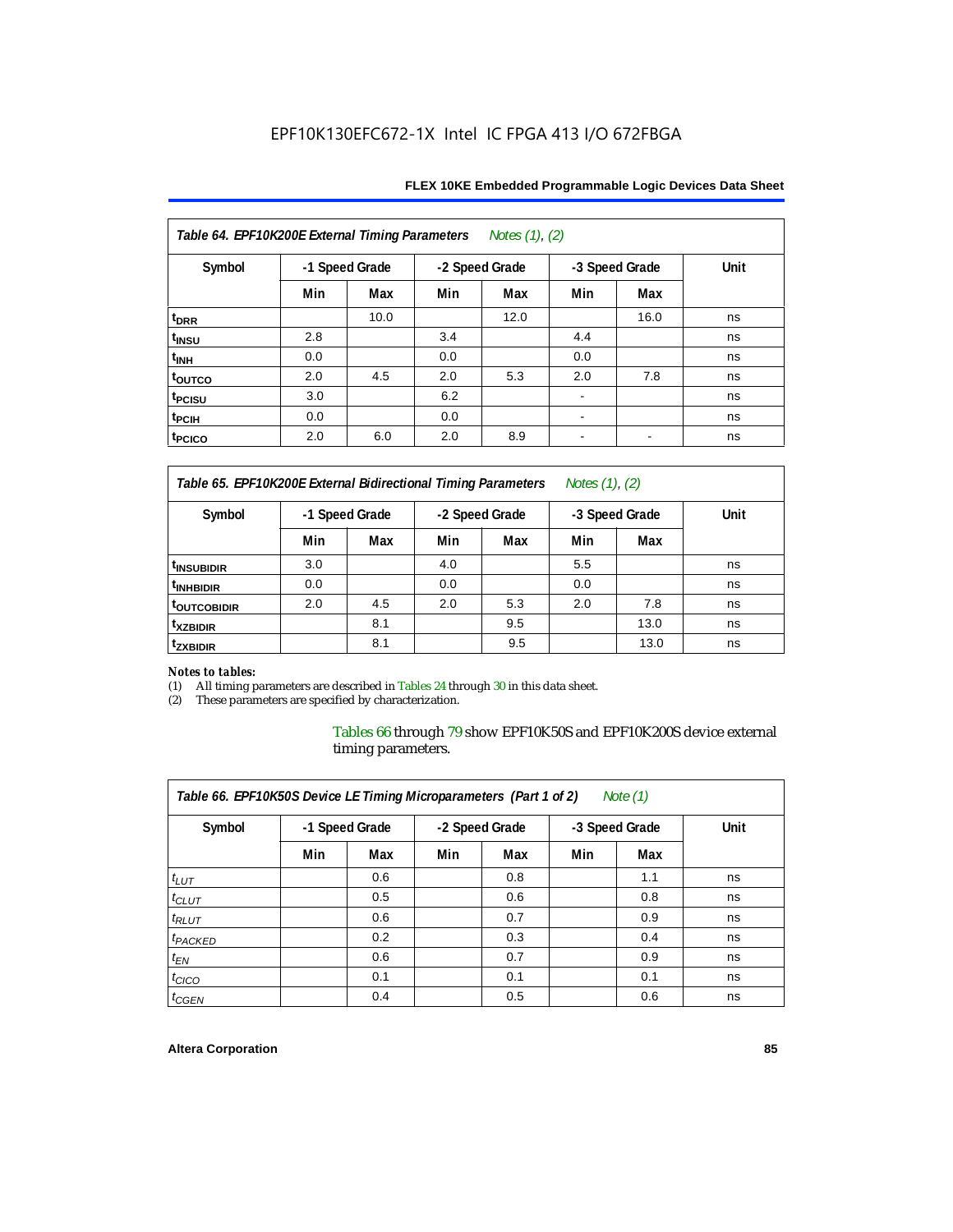| Table 66. EPF10K50S Device LE Timing Microparameters (Part 2 of 2)<br>Note (1) |                |     |     |                |     |                |      |  |  |
|--------------------------------------------------------------------------------|----------------|-----|-----|----------------|-----|----------------|------|--|--|
| Symbol                                                                         | -1 Speed Grade |     |     | -2 Speed Grade |     | -3 Speed Grade | Unit |  |  |
|                                                                                | Min            | Max | Min | Max            | Min | Max            |      |  |  |
| $t_{GENR}$                                                                     |                | 0.1 |     | 0.1            |     | 0.1            | ns   |  |  |
| $t_{CASC}$                                                                     |                | 0.5 |     | 0.8            |     | 1.0            | ns   |  |  |
| $t_C$                                                                          |                | 0.5 |     | 0.6            |     | 0.8            | ns   |  |  |
| $t_{CO}$                                                                       |                | 0.6 |     | 0.6            |     | 0.7            | ns   |  |  |
| $t_{COMB}$                                                                     |                | 0.3 |     | 0.4            |     | 0.5            | ns   |  |  |
| $t_{\text{SU}}$                                                                | 0.5            |     | 0.6 |                | 0.7 |                | ns   |  |  |
| $t_H\,$                                                                        | 0.5            |     | 0.6 |                | 0.8 |                | ns   |  |  |
| $t_{PRE}$                                                                      |                | 0.4 |     | 0.5            |     | 0.7            | ns   |  |  |
| $t_{CLR}$                                                                      |                | 0.8 |     | 1.0            |     | 1.2            | ns   |  |  |
| $t_{CH}$                                                                       | 2.0            |     | 2.5 |                | 3.0 |                | ns   |  |  |
| $t_{CL}$                                                                       | 2.0            |     | 2.5 |                | 3.0 |                | ns   |  |  |

| Table 67. EPF10K50S Device IOE Timing Microparameters<br>Note $(1)$ |                |     |                |     |                |     |      |  |
|---------------------------------------------------------------------|----------------|-----|----------------|-----|----------------|-----|------|--|
| Symbol                                                              | -1 Speed Grade |     | -2 Speed Grade |     | -3 Speed Grade |     | Unit |  |
|                                                                     | Min            | Max | Min            | Max | Min            | Max |      |  |
| t <sub>IOD</sub>                                                    |                | 1.3 |                | 1.3 |                | 1.9 | ns   |  |
| $t_{\text{IOC}}$                                                    |                | 0.3 |                | 0.4 |                | 0.4 | ns   |  |
| t <sub>IOCO</sub>                                                   |                | 1.7 |                | 2.1 |                | 2.6 | ns   |  |
| $t_{IOCOMB}$                                                        |                | 0.5 |                | 0.6 |                | 0.8 | ns   |  |
| $t_{IOSU}$                                                          | 0.8            |     | 1.0            |     | 1.3            |     | ns   |  |
| $t_{IOH}$                                                           | 0.4            |     | 0.5            |     | 0.6            |     | ns   |  |
| $t_{IOCLR}$                                                         |                | 0.2 |                | 0.2 |                | 0.4 | ns   |  |
| $t_{OD1}$                                                           |                | 1.2 |                | 1.2 |                | 1.9 | ns   |  |
| $t_{OD2}$                                                           |                | 0.7 |                | 0.8 |                | 1.7 | ns   |  |
| $t_{OD3}$                                                           |                | 2.7 |                | 3.0 |                | 4.3 | ns   |  |
| $t_{XZ}$                                                            |                | 4.7 |                | 5.7 |                | 7.5 | ns   |  |
| $t_{ZX1}$                                                           |                | 4.7 |                | 5.7 |                | 7.5 | ns   |  |
| $t_{ZX2}$                                                           |                | 4.2 |                | 5.3 |                | 7.3 | ns   |  |
| $t_{ZX3}$                                                           |                | 6.2 |                | 7.5 |                | 9.9 | ns   |  |
| $t_{INREG}$                                                         |                | 3.5 |                | 4.2 |                | 5.6 | ns   |  |
| $t_{IOFD}$                                                          |                | 1.1 |                | 1.3 |                | 1.8 | ns   |  |
| $t_{INCOMB}$                                                        |                | 1.1 |                | 1.3 |                | 1.8 | ns   |  |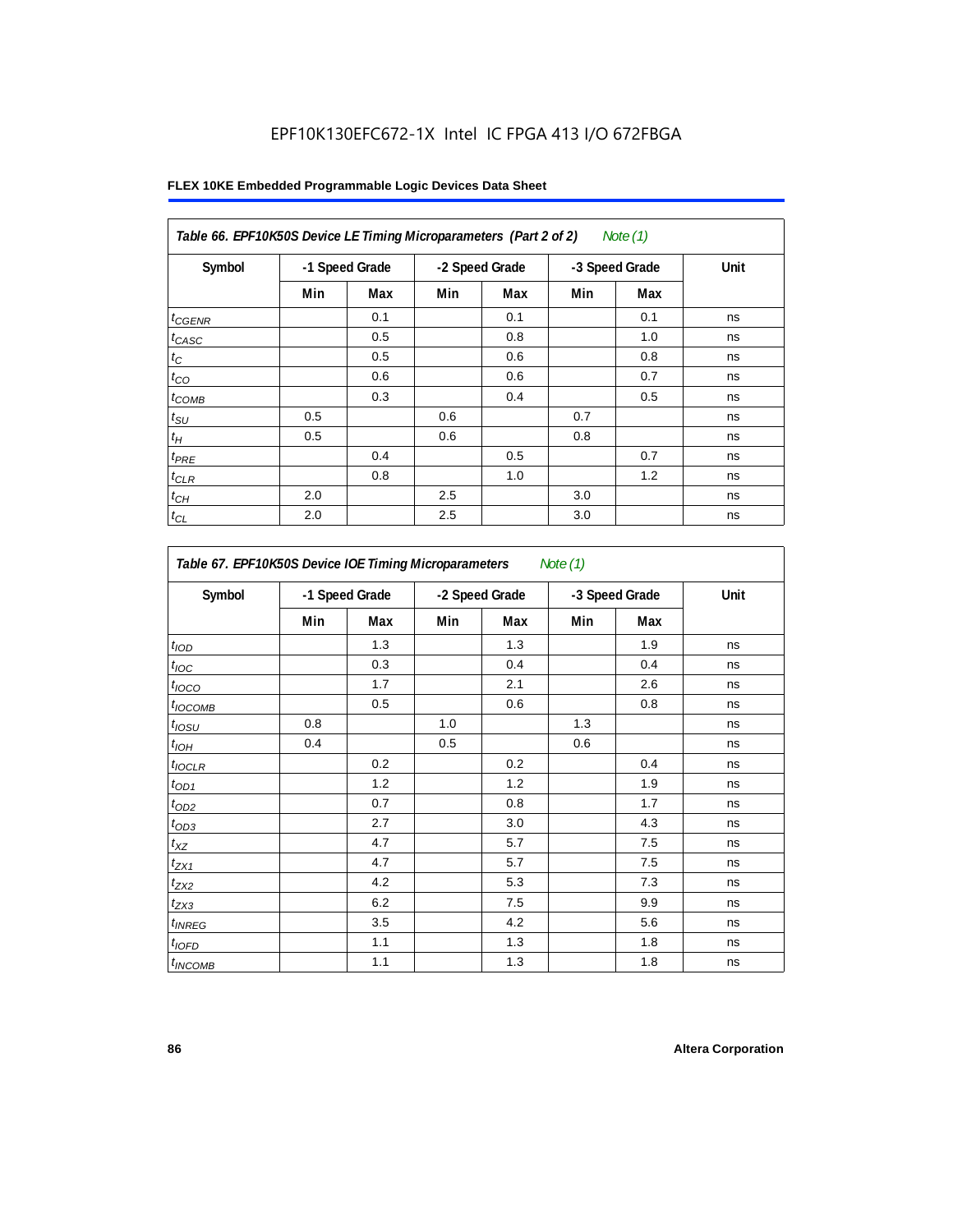| FLEX 10KE Embedded Programmable Logic Devices Data Sheet |  |  |
|----------------------------------------------------------|--|--|
|----------------------------------------------------------|--|--|

| Table 68. EPF10K50S Device EAB Internal Microparameters<br>Note $(1)$ |     |                |     |                |     |                |      |  |  |
|-----------------------------------------------------------------------|-----|----------------|-----|----------------|-----|----------------|------|--|--|
| Symbol                                                                |     | -1 Speed Grade |     | -2 Speed Grade |     | -3 Speed Grade | Unit |  |  |
|                                                                       | Min | <b>Max</b>     | Min | Max            | Min | Max            |      |  |  |
| t <sub>EABDATA1</sub>                                                 |     | 1.7            |     | 2.4            |     | 3.2            | ns   |  |  |
| t <sub>EABDATA2</sub>                                                 |     | 0.4            |     | 0.6            |     | 0.8            | ns   |  |  |
| t <sub>EABWE1</sub>                                                   |     | 1.0            |     | 1.4            |     | 1.9            | ns   |  |  |
| t <sub>EABWE2</sub>                                                   |     | 0.0            |     | 0.0            |     | 0.0            | ns   |  |  |
| $t_{EABRE1}$                                                          |     | 0.0            |     | 0.0            |     | 0.0            |      |  |  |
| t <sub>EABRE2</sub>                                                   |     | 0.4            |     | 0.6            |     | 0.8            |      |  |  |
| <sup>t</sup> EABCLK                                                   |     | 0.0            |     | 0.0            |     | 0.0            | ns   |  |  |
| $t_{EABCO}$                                                           |     | 0.8            |     | 1.1            |     | 1.5            | ns   |  |  |
| <b><i>EABBYPASS</i></b>                                               |     | 0.0            |     | 0.0            |     | 0.0            | ns   |  |  |
| $t_{EABSU}$                                                           | 0.7 |                | 1.0 |                | 1.3 |                | ns   |  |  |
| t <sub>EABH</sub>                                                     | 0.4 |                | 0.6 |                | 0.8 |                | ns   |  |  |
| $t_{EABCLR}$                                                          | 0.8 |                | 1.1 |                | 1.5 |                |      |  |  |
| $t_{AA}$                                                              |     | 2.0            |     | 2.8            |     | 3.8            | ns   |  |  |
| $t_{WP}$                                                              | 2.0 |                | 2.8 |                | 3.8 |                | ns   |  |  |
| $t_{RP}$                                                              | 1.0 |                | 1.4 |                | 1.9 |                |      |  |  |
| $t_{WDSU}$                                                            | 0.5 |                | 0.7 |                | 0.9 |                | ns   |  |  |
| $t_{WDH}$                                                             | 0.1 |                | 0.1 |                | 0.2 |                | ns   |  |  |
| $t_{WASU}$                                                            | 1.0 |                | 1.4 |                | 1.9 |                | ns   |  |  |
| $t_{W\!AH}$                                                           | 1.5 |                | 2.1 |                | 2.9 |                | ns   |  |  |
| $t_{RASU}$                                                            | 1.5 |                | 2.1 |                | 2.8 |                |      |  |  |
| $t_{RAH}$                                                             | 0.1 |                | 0.1 |                | 0.2 |                |      |  |  |
| $t_{WO}$                                                              |     | 2.1            |     | 2.9            |     | 4.0            | ns   |  |  |
| $t_{DD}$                                                              |     | 2.1            |     | 2.9            |     | 4.0            | ns   |  |  |
| <sup>t</sup> EABOUT                                                   |     | 0.0            |     | 0.0            |     | 0.0            | ns   |  |  |
| $t_{EABCH}$                                                           | 1.5 |                | 2.0 |                | 2.5 |                | ns   |  |  |
| $t_{EABCL}$                                                           | 1.5 |                | 2.0 |                | 2.5 |                | ns   |  |  |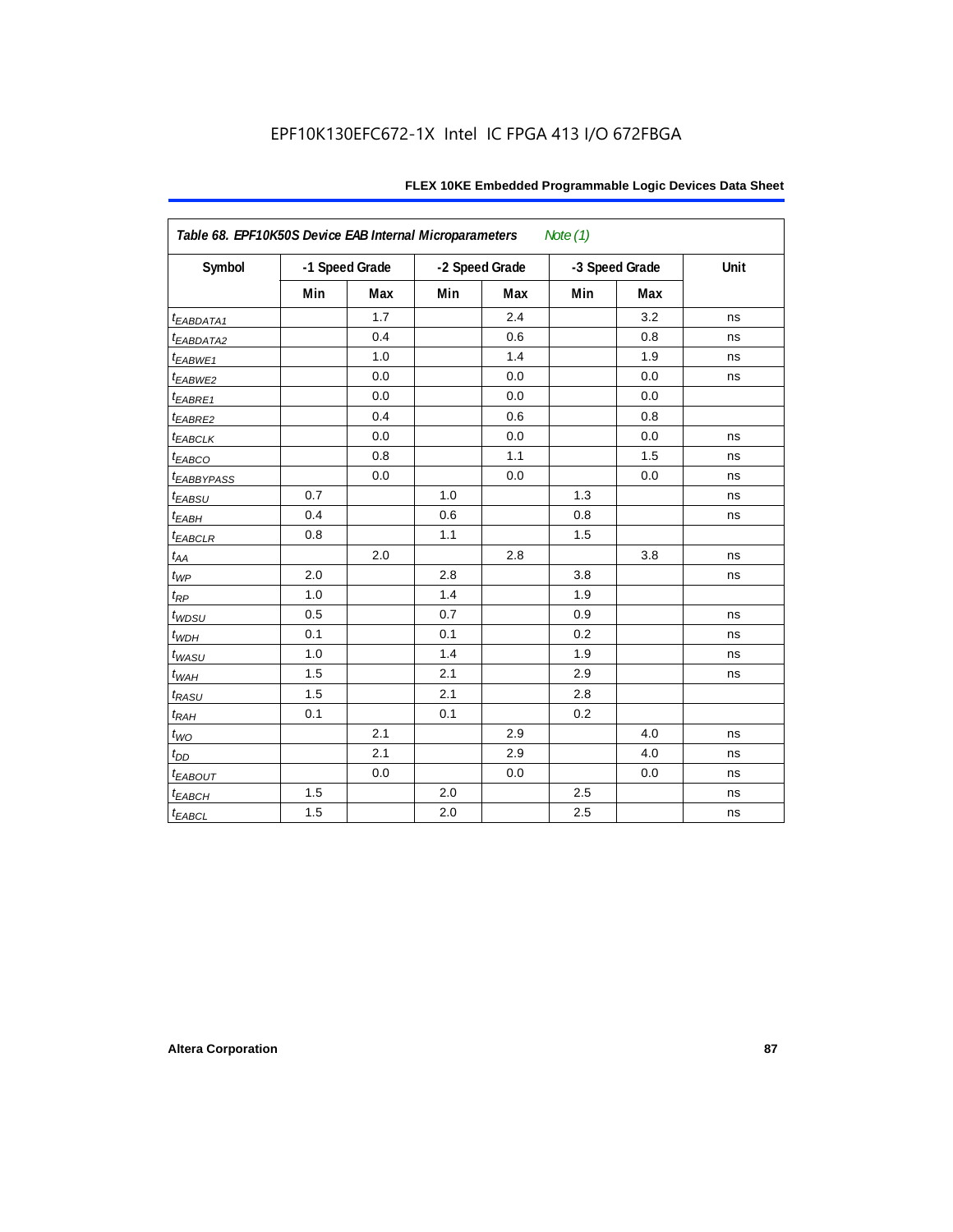| Table 69. EPF10K50S Device EAB Internal Timing Macroparameters |                |     |                |     | Note $(1)$     |     |      |
|----------------------------------------------------------------|----------------|-----|----------------|-----|----------------|-----|------|
| Symbol                                                         | -1 Speed Grade |     | -2 Speed Grade |     | -3 Speed Grade |     | Unit |
|                                                                | Min            | Max | Min            | Max | Min            | Max |      |
| $t_{EABA}$                                                     |                | 3.7 |                | 5.2 |                | 7.0 | ns   |
| t <sub>EABRCCOMB</sub>                                         | 3.7            |     | 5.2            |     | 7.0            |     | ns   |
| <i><b>EABRCREG</b></i>                                         | 3.5            |     | 4.9            |     | 6.6            |     | ns   |
| $t_{EABWP}$                                                    | 2.0            |     | 2.8            |     | 3.8            |     | ns   |
| t <sub>EABWCCOMB</sub>                                         | 4.5            |     | 6.3            |     | 8.6            |     | ns   |
| t <sub>EABWCREG</sub>                                          | 5.6            |     | 7.8            |     | 10.6           |     | ns   |
| $t_{EABDD}$                                                    |                | 3.8 |                | 5.3 |                | 7.2 | ns   |
| <sup>t</sup> EABDATACO                                         |                | 0.8 |                | 1.1 |                | 1.5 | ns   |
| <sup>t</sup> EABDATASU                                         | 1.1            |     | 1.6            |     | 2.1            |     | ns   |
| t <sub>EABDATAH</sub>                                          | 0.0            |     | 0.0            |     | 0.0            |     | ns   |
| <sup>t</sup> EABWESU                                           | 0.7            |     | 1.0            |     | 1.3            |     | ns   |
| t <sub>EABWEH</sub>                                            | 0.4            |     | 0.6            |     | 0.8            |     | ns   |
| t <sub>EABWDSU</sub>                                           | 1.2            |     | 1.7            |     | 2.2            |     | ns   |
| t <sub>EABWDH</sub>                                            | 0.0            |     | 0.0            |     | 0.0            |     | ns   |
| t <sub>EABWASU</sub>                                           | 1.6            |     | 2.3            |     | 3.0            |     | ns   |
| <sup>t</sup> EABWAH                                            | 0.9            |     | 1.2            |     | 1.8            |     | ns   |
| $t_{EABWO}$                                                    |                | 3.1 |                | 4.3 |                | 5.9 | ns   |

| Table 70. EPF10K50S Device Interconnect Timing Microparameters<br>Note $(1)$ |                |     |                |     |                |     |      |  |  |
|------------------------------------------------------------------------------|----------------|-----|----------------|-----|----------------|-----|------|--|--|
| Symbol                                                                       | -1 Speed Grade |     | -2 Speed Grade |     | -3 Speed Grade |     | Unit |  |  |
|                                                                              | Min            | Max | Min            | Max | Min            | Max |      |  |  |
| t <sub>DIN2IOE</sub>                                                         |                | 3.1 |                | 3.7 |                | 4.6 | ns   |  |  |
| <sup>t</sup> DIN2LE                                                          |                | 1.7 |                | 2.1 |                | 2.7 | ns   |  |  |
| <sup>t</sup> DIN2DATA                                                        |                | 2.7 |                | 3.1 |                | 5.1 | ns   |  |  |
| <sup>t</sup> DCLK2IOE                                                        |                | 1.6 |                | 1.9 |                | 2.6 | ns   |  |  |
| <sup>t</sup> DCLK2LE                                                         |                | 1.7 |                | 2.1 |                | 2.7 | ns   |  |  |
| <sup>t</sup> SAMELAB                                                         |                | 0.1 |                | 0.1 |                | 0.2 | ns   |  |  |
| <sup>t</sup> SAMEROW                                                         |                | 1.5 |                | 1.7 |                | 2.4 | ns   |  |  |
| <sup>t</sup> SAMECOLUMN                                                      |                | 1.0 |                | 1.3 |                | 2.1 | ns   |  |  |
| <sup>t</sup> DIFFROW                                                         |                | 2.5 |                | 3.0 |                | 4.5 | ns   |  |  |
| <sup>t</sup> TWOROWS                                                         |                | 4.0 |                | 4.7 |                | 6.9 | ns   |  |  |
| <sup>t</sup> LEPERIPH                                                        |                | 2.6 |                | 2.9 |                | 3.4 | ns   |  |  |
| <sup>t</sup> LABCARRY                                                        |                | 0.1 |                | 0.2 |                | 0.2 | ns   |  |  |
| <b>LABCASC</b>                                                               |                | 0.8 |                | 1.0 |                | 1.3 | ns   |  |  |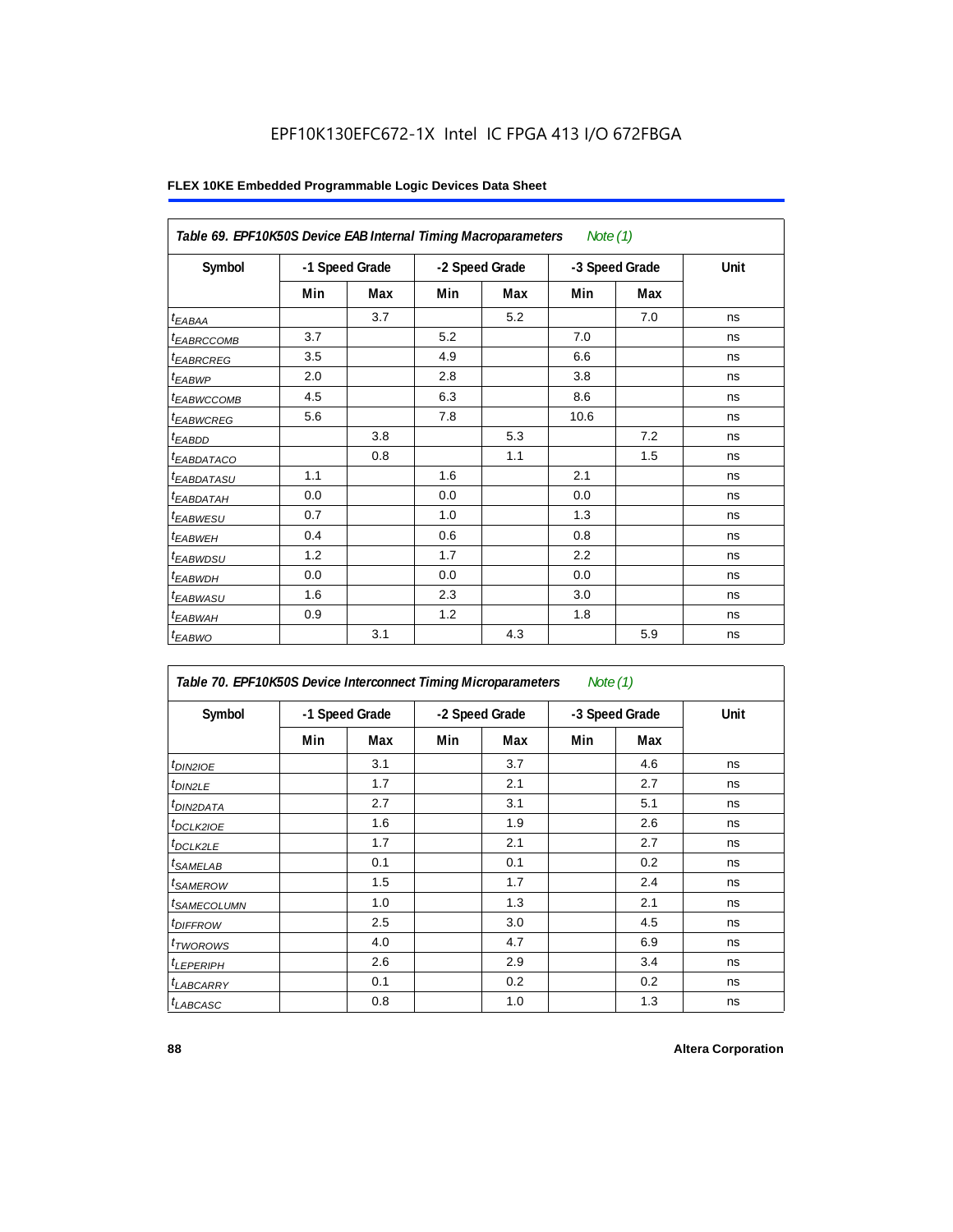| Table 71. EPF10K50S External Timing Parameters Note (1) |                |     |     |                |     |                |      |  |  |  |
|---------------------------------------------------------|----------------|-----|-----|----------------|-----|----------------|------|--|--|--|
| Symbol                                                  | -1 Speed Grade |     |     | -2 Speed Grade |     | -3 Speed Grade | Unit |  |  |  |
|                                                         | Min            | Max | Min | Max            | Min | Max            |      |  |  |  |
| t <sub>DRR</sub>                                        |                | 8.0 |     | 9.5            |     | 12.5           | ns   |  |  |  |
| $t_{INSU}$ (2)                                          | 2.4            |     | 2.9 |                | 3.9 |                | ns   |  |  |  |
| $t_{INH}$ (2)                                           | 0.0            |     | 0.0 |                | 0.0 |                | ns   |  |  |  |
| $t_{OUTCO}$ (2)                                         | 2.0            | 4.3 | 2.0 | 5.2            | 2.0 | 7.3            | ns   |  |  |  |
| $t_{INSU}$ (3)                                          | 2.4            |     | 2.9 |                |     |                | ns   |  |  |  |
| $t_{INH}$ (3)                                           | 0.0            |     | 0.0 |                |     |                | ns   |  |  |  |
| $t_{\text{OUTCO}}$ (3)                                  | 0.5            | 3.3 | 0.5 | 4.1            |     |                | ns   |  |  |  |
| t <sub>PCISU</sub>                                      | 2.4            |     | 2.9 |                |     |                | ns   |  |  |  |
| t <sub>PCIH</sub>                                       | 0.0            |     | 0.0 |                |     |                | ns   |  |  |  |
| <sup>t</sup> PCICO                                      | 2.0            | 6.0 | 2.0 | 7.7            |     |                | ns   |  |  |  |

*Table 72. EPF10K50S External Bidirectional Timing Parameters Note (1)*

| Symbol                     |     | -1 Speed Grade |     | -2 Speed Grade |     | -3 Speed Grade |    |
|----------------------------|-----|----------------|-----|----------------|-----|----------------|----|
|                            | Min | Max            | Min | Max            | Min | Max            |    |
| $t_{\text{INSUBIDIR}}(2)$  | 2.7 |                | 3.2 |                | 4.3 |                | ns |
| $t_{INHBIDIR}$ (2)         | 0.0 |                | 0.0 |                | 0.0 |                | ns |
| $t_{INHBIDIR}$ (3)         | 0.0 |                | 0.0 |                |     |                | ns |
| $t_{INSUBIDIR}$ (3)        | 3.7 |                | 4.2 |                |     |                | ns |
| $t_{\text{OUTCOBIDIR}}(2)$ | 2.0 | 4.5            | 2.0 | 5.2            | 2.0 | 7.3            | ns |
| $t_{XZBIDIR}$ (2)          |     | 6.8            |     | 7.8            |     | 10.1           | ns |
| $t_{ZXBIDIR}$ (2)          |     | 6.8            |     | 7.8            |     | 10.1           | ns |
| toutcobidir $(3)$          | 0.5 | 3.5            | 0.5 | 4.2            |     |                |    |
| $t_{XZBIDIR}$ (3)          |     | 6.8            |     | 8.4            |     |                | ns |
| $t_{ZXBIDIR}$ (3)          |     | 6.8            |     | 8.4            |     |                | ns |

*Notes to tables:* All timing parameters are described in Tables 24 through 30.

(2) This parameter is measured without use of the ClockLock or ClockBoost circuits.<br>(3) This parameter is measured with use of the ClockLock or ClockBoost circuits

This parameter is measured with use of the ClockLock or ClockBoost circuits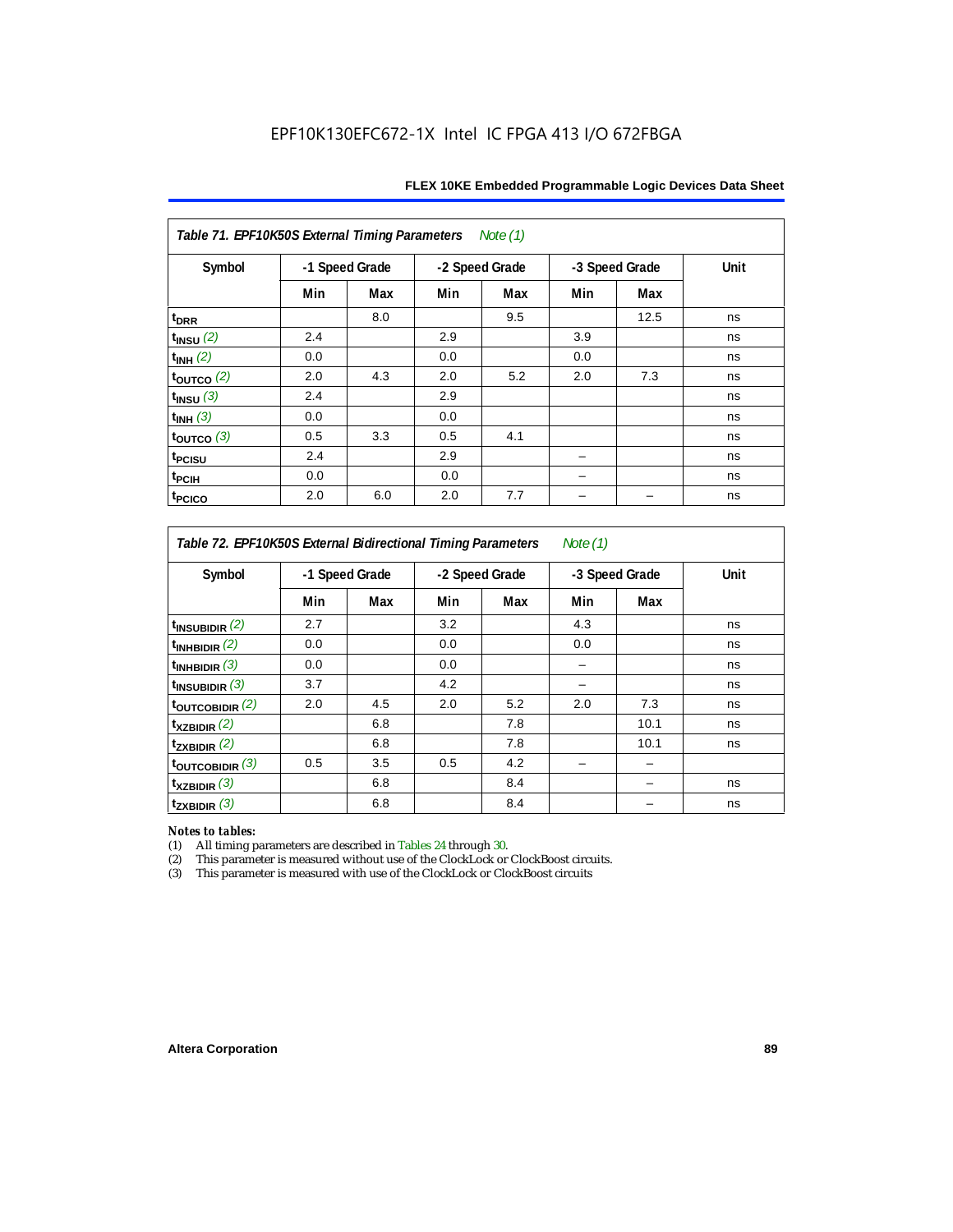|                     | Table 73. EPF10K200S Device Internal & External Timing Parameters<br>Note $(1)$ |     |     |                |     |                |      |  |  |  |  |
|---------------------|---------------------------------------------------------------------------------|-----|-----|----------------|-----|----------------|------|--|--|--|--|
| Symbol              | -1 Speed Grade                                                                  |     |     | -2 Speed Grade |     | -3 Speed Grade | Unit |  |  |  |  |
|                     | Min                                                                             | Max | Min | Max            | Min | Max            |      |  |  |  |  |
| $t_{LUT}$           |                                                                                 | 0.7 |     | 0.8            |     | 1.2            | ns   |  |  |  |  |
| $t_{CLUT}$          |                                                                                 | 0.4 |     | 0.5            |     | 0.6            | ns   |  |  |  |  |
| $t_{RLUT}$          |                                                                                 | 0.5 |     | 0.7            |     | 0.9            | ns   |  |  |  |  |
| t <sub>PACKED</sub> |                                                                                 | 0.4 |     | 0.5            |     | 0.7            | ns   |  |  |  |  |
| $t_{EN}$            |                                                                                 | 0.6 |     | 0.5            |     | 0.6            | ns   |  |  |  |  |
| $t_{CICO}$          |                                                                                 | 0.1 |     | 0.2            |     | 0.3            | ns   |  |  |  |  |
| $t_{CGEN}$          |                                                                                 | 0.3 |     | 0.4            |     | 0.6            | ns   |  |  |  |  |
| $t_{\text{GENR}}$   |                                                                                 | 0.1 |     | 0.2            |     | 0.3            | ns   |  |  |  |  |
| $t_{CASC}$          |                                                                                 | 0.7 |     | 0.8            |     | 1.2            | ns   |  |  |  |  |
| $t_{\rm C}$         |                                                                                 | 0.5 |     | 0.6            |     | 0.8            | ns   |  |  |  |  |
| $t_{CO}$            |                                                                                 | 0.5 |     | 0.6            |     | 0.8            | ns   |  |  |  |  |
| $t_{COMB}$          |                                                                                 | 0.3 |     | 0.6            |     | 0.8            | ns   |  |  |  |  |
| $t_{\rm SU}$        | 0.4                                                                             |     | 0.6 |                | 0.7 |                | ns   |  |  |  |  |
| $t_H\,$             | 1.0                                                                             |     | 1.1 |                | 1.5 |                | ns   |  |  |  |  |
| $t_{PRE}$           |                                                                                 | 0.4 |     | 0.6            |     | 0.8            | ns   |  |  |  |  |
| $t_{CLR}$           |                                                                                 | 0.5 |     | 0.6            |     | 0.8            | ns   |  |  |  |  |
| $t_{CH}$            | 2.0                                                                             |     | 2.5 |                | 3.0 |                | ns   |  |  |  |  |
| $t_{CL}$            | 2.0                                                                             |     | 2.5 |                | 3.0 |                | ns   |  |  |  |  |

| Symbol           |     | -1 Speed Grade |     | -2 Speed Grade | -3 Speed Grade |            | Unit |
|------------------|-----|----------------|-----|----------------|----------------|------------|------|
|                  | Min | Max            | Min | Max            | Min            | <b>Max</b> |      |
| t <sub>IOD</sub> |     | 1.8            |     | 1.9            |                | 2.6        | ns   |
| $t_{\text{IOC}}$ |     | 0.3            |     | 0.3            |                | 0.5        | ns   |
| $t_{IOCO}$       |     | 1.7            |     | 1.9            |                | 2.6        | ns   |
| $t_{IOCOMB}$     |     | 0.5            |     | 0.6            |                | 0.8        | ns   |
| $t_{IOSU}$       | 0.8 |                | 0.9 |                | 1.2            |            | ns   |
| $t_{IOH}$        | 0.4 |                | 0.8 |                | 1.1            |            | ns   |
| $t_{IOCLR}$      |     | 0.2            |     | 0.2            |                | 0.3        | ns   |
| $t_{OD1}$        |     | 1.3            |     | 0.7            |                | 0.9        | ns   |
| $t_{OD2}$        |     | 0.8            |     | 0.2            |                | 0.4        | ns   |
| $t_{OD3}$        |     | 2.9            |     | 3.0            |                | 3.9        | ns   |
| $t_{XZ}$         |     | 5.0            |     | 5.3            |                | 7.1        | ns   |
| $t_{ZX1}$        |     | 5.0            |     | 5.3            |                | 7.1        | ns   |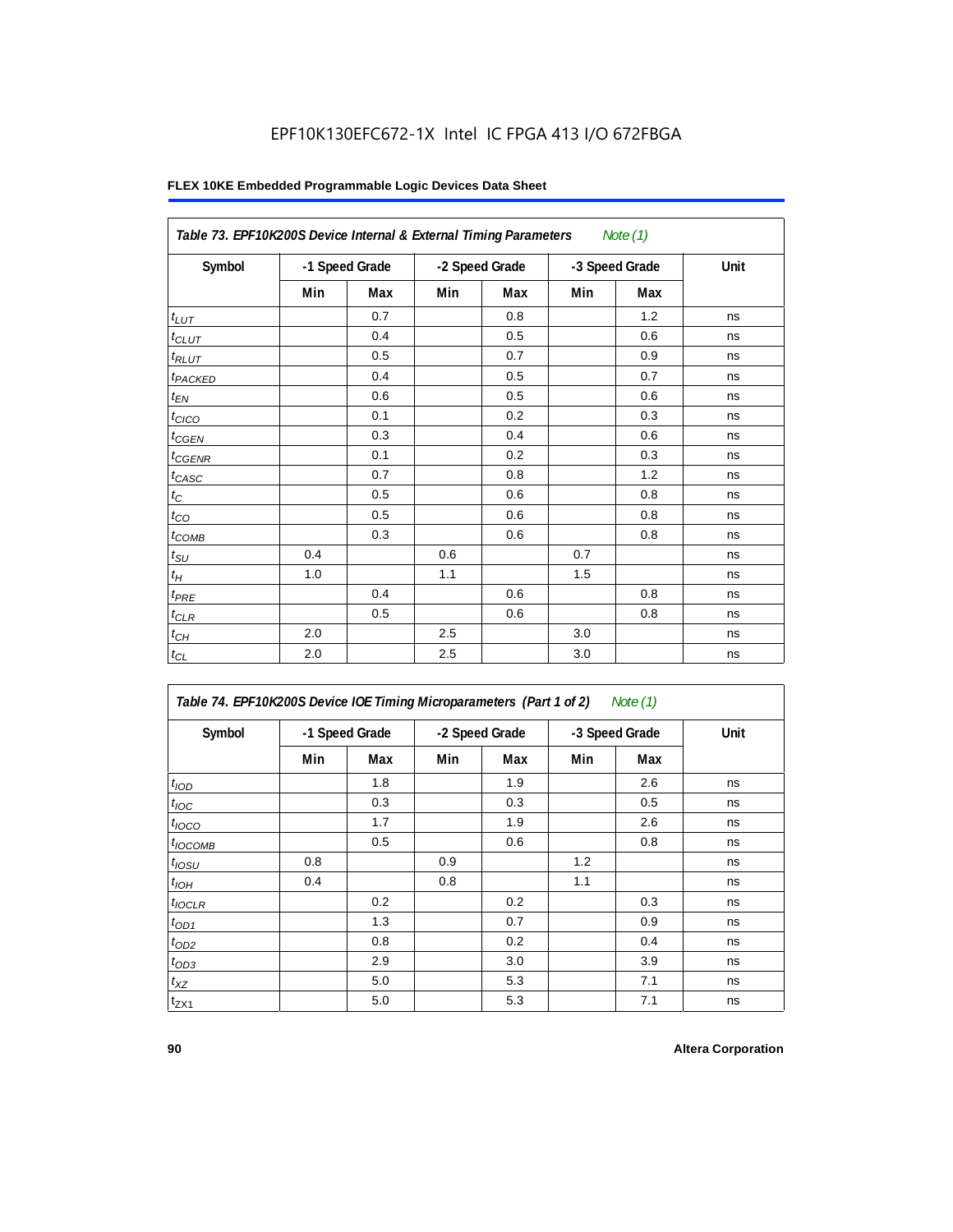| Table 74. EPF10K200S Device IOE Timing Microparameters (Part 2 of 2)<br>Note $(1)$ |                |     |     |                |     |                |      |  |  |  |
|------------------------------------------------------------------------------------|----------------|-----|-----|----------------|-----|----------------|------|--|--|--|
| Symbol                                                                             | -1 Speed Grade |     |     | -2 Speed Grade |     | -3 Speed Grade | Unit |  |  |  |
|                                                                                    | Min            | Max | Min | Max            | Min | Max            |      |  |  |  |
| $t_{ZX2}$                                                                          |                | 4.5 |     | 4.8            |     | 6.6            | ns   |  |  |  |
| $t_{ZX3}$                                                                          |                | 6.6 |     | 7.6            |     | 10.1           | ns   |  |  |  |
| $t_{INREG}$                                                                        |                | 3.7 |     | 5.7            |     | 7.7            | ns   |  |  |  |
| $t_{IOFD}$                                                                         |                | 1.8 |     | 3.4            |     | 4.0            | ns   |  |  |  |
| $t_{INCOMB}$                                                                       |                | 1.8 |     | 3.4            |     | 4.0            | ns   |  |  |  |

| Symbol                  |     | -1 Speed Grade |     | -2 Speed Grade |     | -3 Speed Grade | Unit |
|-------------------------|-----|----------------|-----|----------------|-----|----------------|------|
|                         | Min | Max            | Min | Max            | Min | Max            |      |
| <sup>t</sup> EABDATA1   |     | 1.8            |     | 2.4            |     | 3.2            | ns   |
| <sup>t</sup> EABDATA1   |     | 0.4            |     | 0.5            |     | 0.6            | ns   |
| t <sub>EABWE1</sub>     |     | 1.1            |     | 1.7            |     | 2.3            | ns   |
| t <sub>EABWE2</sub>     |     | 0.0            |     | 0.0            |     | 0.0            | ns   |
| <sup>t</sup> EABRE1     |     | $\mathbf 0$    |     | $\mathbf 0$    |     | $\mathbf 0$    | ns   |
| t <sub>EABRE2</sub>     |     | 0.4            |     | 0.5            |     | 0.6            | ns   |
| <sup>t</sup> EABCLK     |     | 0.0            |     | 0.0            |     | 0.0            | ns   |
| t <sub>EABCO</sub>      |     | 0.8            |     | 0.9            |     | 1.2            | ns   |
| <b><i>EABBYPASS</i></b> |     | 0.0            |     | 0.1            |     | 0.1            | ns   |
| t <sub>EABSU</sub>      | 0.7 |                | 1.1 |                | 1.5 |                | ns   |
| t <sub>EABH</sub>       | 0.4 |                | 0.5 |                | 0.6 |                | ns   |
| t <sub>EABCLR</sub>     | 0.8 |                | 0.9 |                | 1.2 |                | ns   |
| t <sub>AA</sub>         |     | 2.1            |     | 3.7            |     | 4.9            | ns   |
| $t_{WP}$                | 2.1 |                | 4.0 |                | 5.3 |                | ns   |
| t <sub>RP</sub>         | 1.1 |                | 1.1 |                | 1.5 |                | ns   |
| t <sub>WDSU</sub>       | 0.5 |                | 1.1 |                | 1.5 |                | ns   |
| t <sub>WDH</sub>        | 0.1 |                | 0.1 |                | 0.1 |                | ns   |
| t <sub>WASU</sub>       | 1.1 |                | 1.6 |                | 2.1 |                | ns   |
| t <sub>WAH</sub>        | 1.6 |                | 2.5 |                | 3.3 |                | ns   |
| t <sub>RASU</sub>       | 1.6 |                | 2.6 |                | 3.5 |                | ns   |
| t <sub>RAH</sub>        | 0.1 |                | 0.1 |                | 0.2 |                | ns   |
| $t_{\text{WO}}$         |     | 2.0            |     | 2.4            |     | 3.2            | ns   |
| $t_{DD}$                |     | 2.0            |     | 2.4            |     | 3.2            | ns   |
| <b>EABOUT</b>           |     | 0.0            |     | 0.1            |     | 0.1            | ns   |
| t <sub>EABCH</sub>      | 1.5 |                | 2.0 |                | 2.5 |                | ns   |
| <b>t</b> EABCL          | 2.1 |                | 2.8 |                | 3.8 |                | ns   |

**Altera Corporation 91**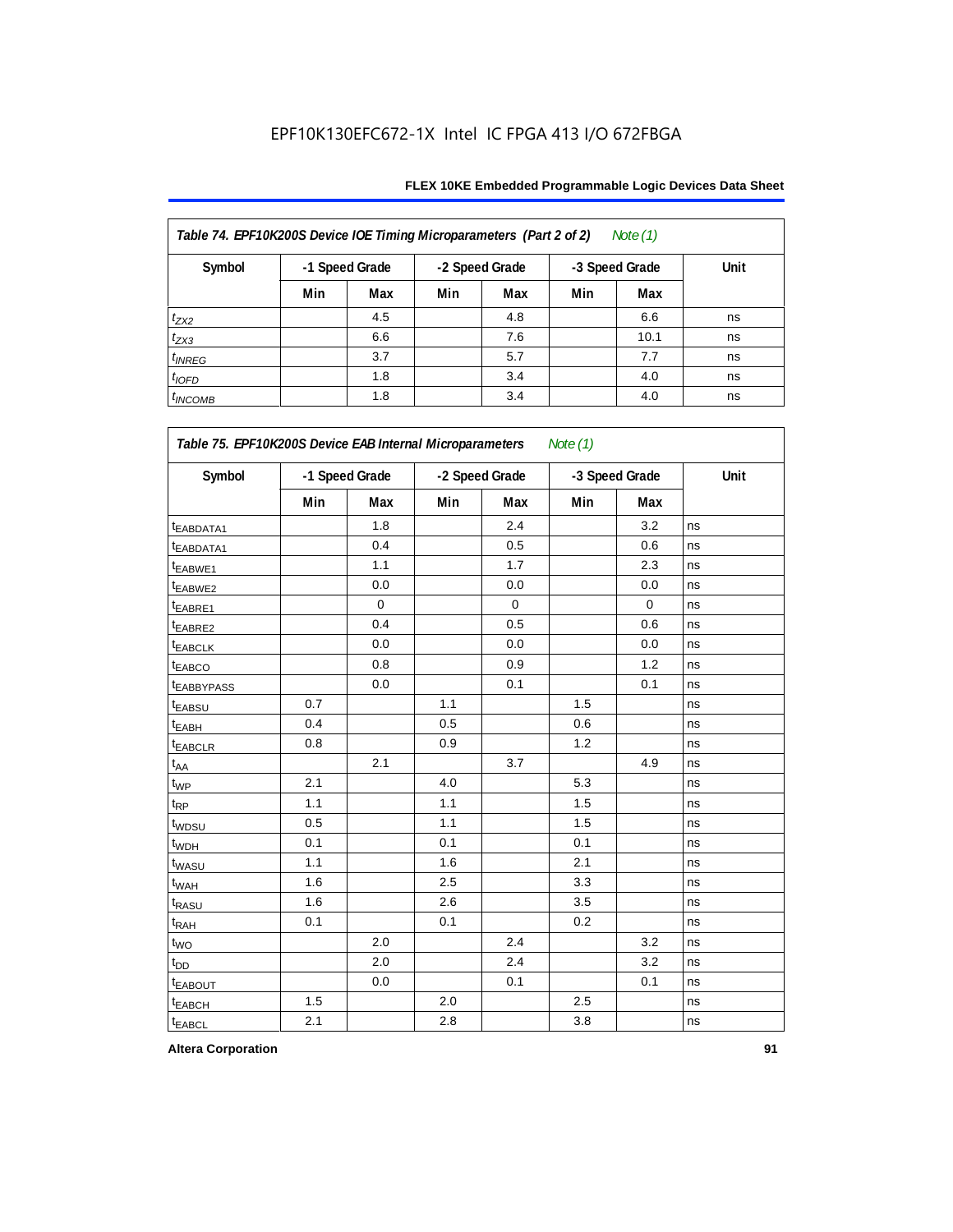| Table 76. EPF10K200S Device EAB Internal Timing Macroparameters Note (1) |                |     |                |     |                |     |      |  |  |
|--------------------------------------------------------------------------|----------------|-----|----------------|-----|----------------|-----|------|--|--|
| Symbol                                                                   | -1 Speed Grade |     | -2 Speed Grade |     | -3 Speed Grade |     | Unit |  |  |
|                                                                          | Min            | Max | Min            | Max | Min            | Max |      |  |  |
| $t_{EABA}$                                                               |                | 3.9 |                | 6.4 |                | 8.4 | ns   |  |  |
| <sup>t</sup> EABRCOMB                                                    | 3.9            |     | 6.4            |     | 8.4            |     | ns   |  |  |
| <sup>t</sup> EABRCREG                                                    | 3.6            |     | 5.7            |     | 7.6            |     | ns   |  |  |
| <sup>t</sup> EABWP                                                       | 2.1            |     | 4.0            |     | 5.3            |     | ns   |  |  |
| <sup>t</sup> EABWCOMB                                                    | 4.8            |     | 8.1            |     | 10.7           |     | ns   |  |  |
| <sup>t</sup> EABWCREG                                                    | 5.4            |     | 8.0            |     | 10.6           |     | ns   |  |  |
| $t_{EABDD}$                                                              |                | 3.8 |                | 5.1 |                | 6.7 | ns   |  |  |
| <sup>t</sup> EABDATACO                                                   |                | 0.8 |                | 1.0 |                | 1.3 | ns   |  |  |
| <sup>t</sup> EABDATASU                                                   | 1.1            |     | 1.6            |     | 2.1            |     | ns   |  |  |
| <sup>t</sup> EABDATAH                                                    | 0.0            |     | 0.0            |     | 0.0            |     | ns   |  |  |
| <sup>t</sup> EABWESU                                                     | 0.7            |     | 1.1            |     | 1.5            |     | ns   |  |  |
| <sup>t</sup> EABWEH                                                      | 0.4            |     | 0.5            |     | 0.6            |     | ns   |  |  |
| <sup>t</sup> EABWDSU                                                     | 1.2            |     | 1.8            |     | 2.4            |     | ns   |  |  |
| <sup>t</sup> EABWDH                                                      | 0.0            |     | 0.0            |     | 0.0            |     | ns   |  |  |
| <sup>t</sup> EABWASU                                                     | 1.9            |     | 3.6            |     | 4.7            |     | ns   |  |  |
| <sup>t</sup> EABWAH                                                      | 0.8            |     | 0.5            |     | 0.7            |     | ns   |  |  |
| $t_{EABWO}$                                                              |                | 3.1 |                | 4.4 |                | 5.8 | ns   |  |  |

| Table 77. EPF10K200S Device Interconnect Timing Microparameters (Part 1 of 2)<br>Note (1) |     |                |     |                |     |                |      |  |  |
|-------------------------------------------------------------------------------------------|-----|----------------|-----|----------------|-----|----------------|------|--|--|
| Symbol                                                                                    |     | -1 Speed Grade |     | -2 Speed Grade |     | -3 Speed Grade | Unit |  |  |
|                                                                                           | Min | Max            | Min | Max            | Min | Max            |      |  |  |
| $t_{DIN2IOE}$                                                                             |     | 4.4            |     | 4.8            |     | 5.5            | ns   |  |  |
| $t_{DIN2LE}$                                                                              |     | 0.6            |     | 0.6            |     | 0.9            | ns   |  |  |
| <sup>t</sup> DIN2DATA                                                                     |     | 1.8            |     | 2.1            |     | 2.8            | ns   |  |  |
| <sup>t</sup> DCLK2IOE                                                                     |     | 1.7            |     | 2.0            |     | 2.8            | ns   |  |  |
| $t$ DCLK2LE                                                                               |     | 0.6            |     | 0.6            |     | 0.9            | ns   |  |  |
| <sup>t</sup> SAMELAB                                                                      |     | 0.1            |     | 0.1            |     | 0.2            | ns   |  |  |
| <sup>t</sup> SAMEROW                                                                      |     | 3.0            |     | 4.6            |     | 5.7            | ns   |  |  |
| <sup>t</sup> SAMECOLUMN                                                                   |     | 3.5            |     | 4.9            |     | 6.4            | ns   |  |  |
| <i>t<sub>DIFFROW</sub></i>                                                                |     | 6.5            |     | 9.5            |     | 12.1           | ns   |  |  |
| <sup>t</sup> TWOROWS                                                                      |     | 9.5            |     | 14.1           |     | 17.8           | ns   |  |  |
| <sup>t</sup> LEPERIPH                                                                     |     | 5.5            |     | 6.2            |     | 7.2            | ns   |  |  |
| <b><i>LABCARRY</i></b>                                                                    |     | 0.3            |     | 0.1            |     | 0.2            | ns   |  |  |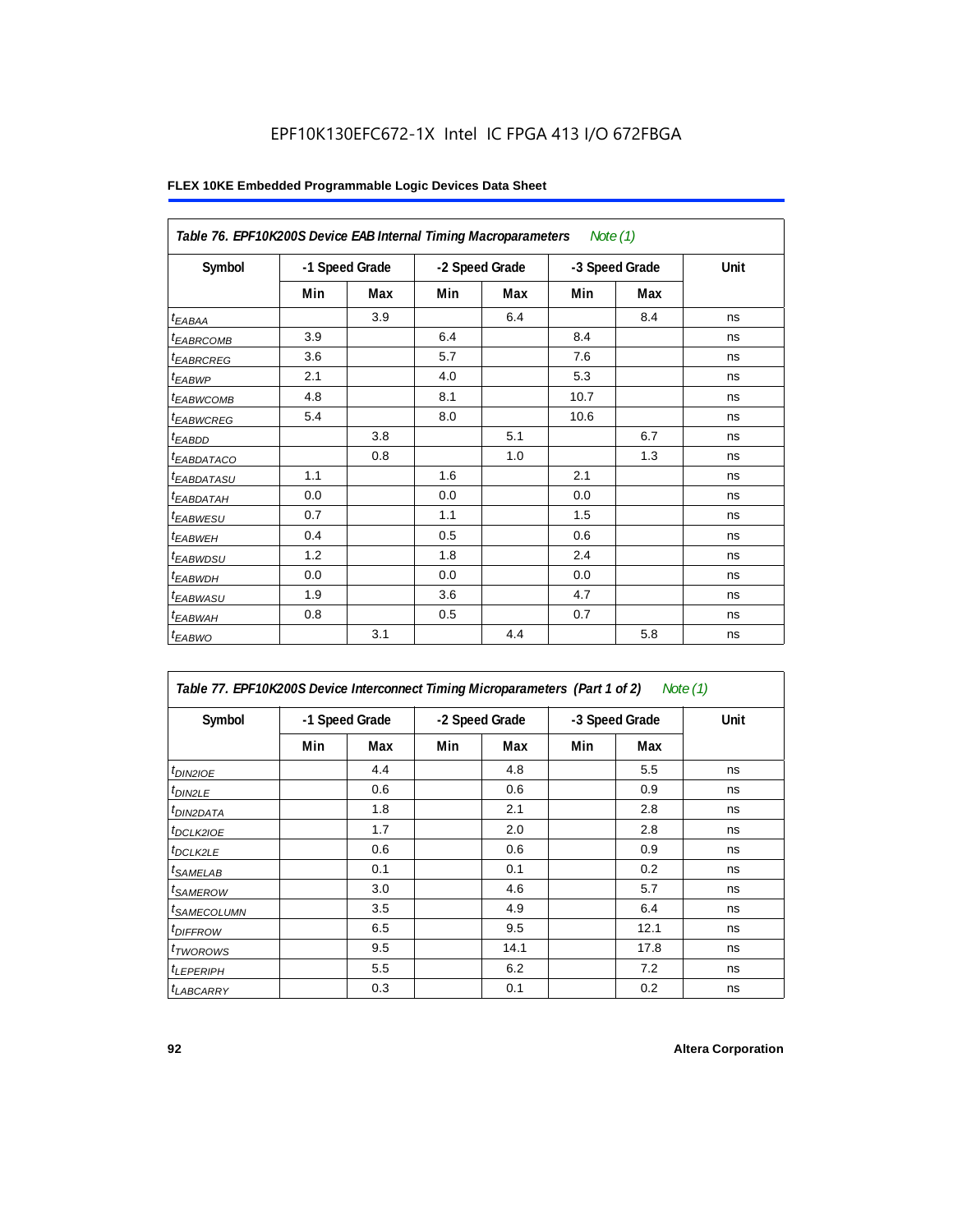### **FLEX 10KE Embedded Programmable Logic Devices Data Sheet**

| Table 77. EPF10K200S Device Interconnect Timing Microparameters (Part 2 of 2)<br>Note $(1)$ |                |     |                |     |                |     |      |
|---------------------------------------------------------------------------------------------|----------------|-----|----------------|-----|----------------|-----|------|
| Symbol                                                                                      | -1 Speed Grade |     | -2 Speed Grade |     | -3 Speed Grade |     | Unit |
|                                                                                             | Min            | Max | Min            | Max | Min            | Max |      |
| <sup>I</sup> LABCASC                                                                        |                | 0.5 |                | 1.0 |                | 1.4 | ns   |

### *Table 78. EPF10K200S External Timing Parameters Note (1)*

| Symbol                    |     | -1 Speed Grade |     | -2 Speed Grade |                          | -3 Speed Grade | Unit |
|---------------------------|-----|----------------|-----|----------------|--------------------------|----------------|------|
|                           | Min | Max            | Min | Max            | Min                      | Max            |      |
| t <sub>DRR</sub>          |     | 9.0            |     | 12.0           |                          | 16.0           | ns   |
| $t$ <sub>INSU</sub> $(2)$ | 3.1 |                | 3.7 |                | 4.7                      |                | ns   |
| $t_{INH}$ (2)             | 0.0 |                | 0.0 |                | 0.0                      |                | ns   |
| $t_{\text{OUTCO}}(2)$     | 2.0 | 3.7            | 2.0 | 4.4            | 2.0                      | 6.3            | ns   |
| $t_{INSU}(3)$             | 2.1 |                | 2.7 |                |                          |                | ns   |
| $t_{INH}$ (3)             | 0.0 |                | 0.0 |                | -                        |                | ns   |
| $t_{OUTCO}(3)$            | 0.5 | 2.7            | 0.5 | 3.4            | -                        | -              | ns   |
| <sup>t</sup> PCISU        | 3.0 |                | 4.2 |                | -                        |                | ns   |
| <sup>t</sup> PCIH         | 0.0 |                | 0.0 |                | $\overline{\phantom{0}}$ |                | ns   |
| t <sub>PCICO</sub>        | 2.0 | 6.0            | 2.0 | 8.9            |                          |                | ns   |

| Table 79. EPF10K200S External Bidirectional Timing Parameters<br>Note $(1)$ |                |     |                |     |                |     |      |
|-----------------------------------------------------------------------------|----------------|-----|----------------|-----|----------------|-----|------|
| Symbol                                                                      | -1 Speed Grade |     | -2 Speed Grade |     | -3 Speed Grade |     | Unit |
|                                                                             | Min            | Max | Min            | Max | Min            | Max |      |
| $t_{\text{INSUBIDIR}}(2)$                                                   | 2.3            |     | 3.4            |     | 4.4            |     | ns   |
| $t_{INHBIDIR}$ (2)                                                          | 0.0            |     | 0.0            |     | 0.0            |     | ns   |
| $t_{INSUBIDIR}$ (3)                                                         | 3.3            |     | 4.4            |     |                |     | ns   |
| $t_{INHBIDIR}$ (3)                                                          | 0.0            |     | 0.0            |     |                |     | ns   |
| toutcobidir $(2)$                                                           | 2.0            | 3.7 | 2.0            | 4.4 | 2.0            | 6.3 | ns   |
| $t_{XZBIDIR}$ (2)                                                           |                | 6.9 |                | 7.6 |                | 9.2 | ns   |
| $t_{ZXBIDIR}$ (2)                                                           |                | 5.9 |                | 6.6 |                |     | ns   |
| $t_{\text{OUTC}OBIDIR}$ (3)                                                 | 0.5            | 2.7 | 0.5            | 3.4 |                |     | ns   |
| $t_{XZBIDIR}$ (3)                                                           |                | 6.9 |                | 7.6 |                | 9.2 | ns   |
| $t_{ZXBIDIR}$ (3)                                                           |                | 5.9 |                | 6.6 |                |     | ns   |

# *Notes to tables:*<br>(1) All timing p

(1) All timing parameters are described in Tables  $24$  through  $30$  in this data sheet.<br>
(2) This parameter is measured without the use of the ClockLock or ClockBoost ci

(2) This parameter is measured without the use of the ClockLock or ClockBoost circuits.<br>(3) This parameter is measured with the use of the ClockLock or ClockBoost circuits.

This parameter is measured with the use of the ClockLock or ClockBoost circuits.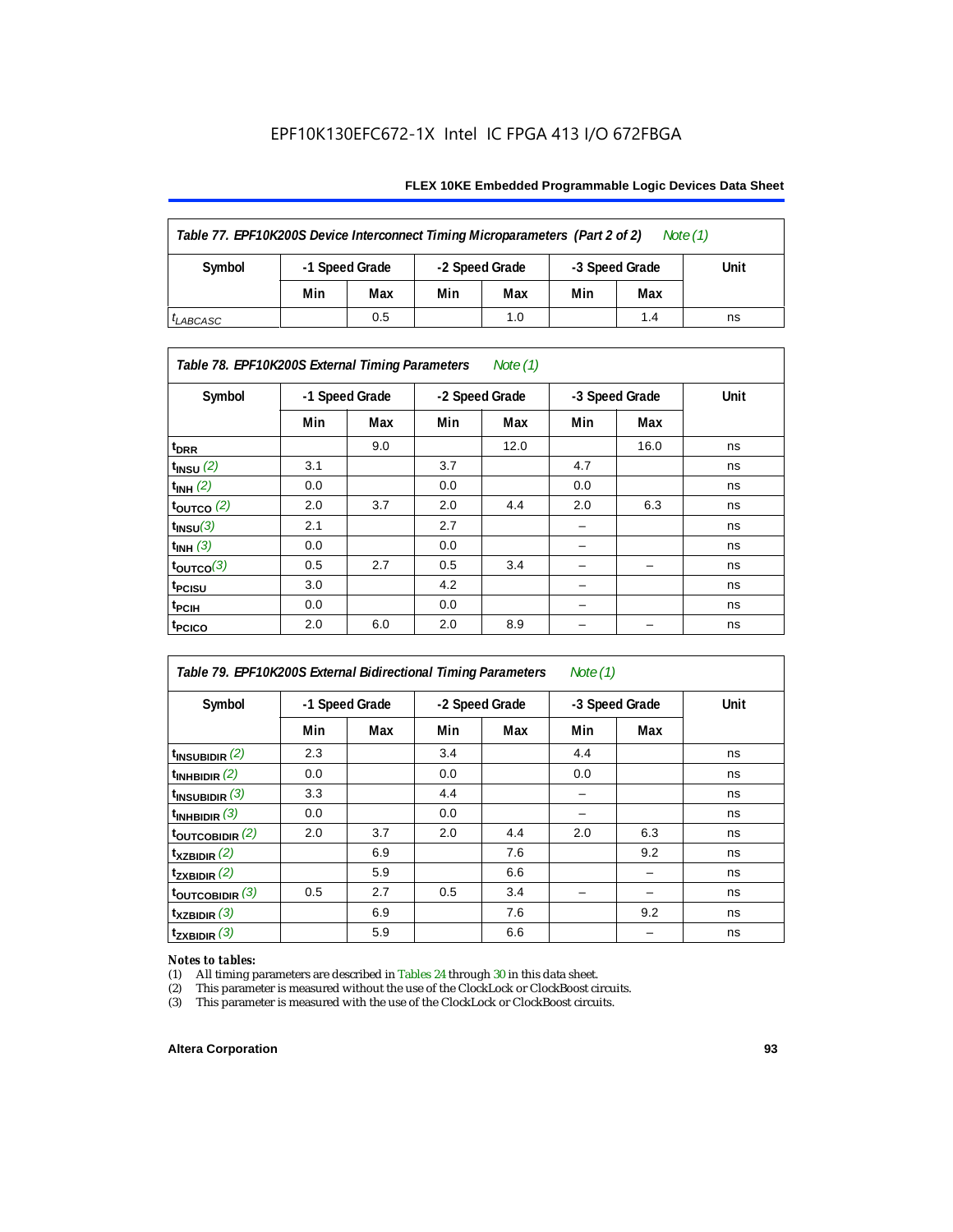| Power<br>Consumption | The supply power (P) for FLEX 10KE devices can be calculated with the<br>following equation:<br>$P = P_{INT} + P_{IO} = (I_{COSTANDBY} + I_{CCACTIVE}) \times V_{CC} + P_{IO}$<br>The $I_{\text{CCACTIVE}}$ value depends on the switching frequency and the<br>application logic. This value is calculated based on the amount of current<br>that each LE typically consumes. The $P_{IO}$ value, which depends on the<br>device output load characteristics and switching frequency, can be<br>calculated using the guidelines given in Application Note 74 (Evaluating<br><b>Power for Altera Devices).</b> |                                                                                |  |  |  |
|----------------------|----------------------------------------------------------------------------------------------------------------------------------------------------------------------------------------------------------------------------------------------------------------------------------------------------------------------------------------------------------------------------------------------------------------------------------------------------------------------------------------------------------------------------------------------------------------------------------------------------------------|--------------------------------------------------------------------------------|--|--|--|
|                      |                                                                                                                                                                                                                                                                                                                                                                                                                                                                                                                                                                                                                |                                                                                |  |  |  |
|                      |                                                                                                                                                                                                                                                                                                                                                                                                                                                                                                                                                                                                                | The $I_{\text{CCACTIVE}}$ value can be calculated with the following equation: |  |  |  |
|                      | $I_{\text{CCACTIVE}} = K \times f_{\text{MAX}} \times N \times \text{tog}_{\text{LC}} \times \frac{\mu A}{M H z \times LE}$                                                                                                                                                                                                                                                                                                                                                                                                                                                                                    |                                                                                |  |  |  |
|                      | Where:                                                                                                                                                                                                                                                                                                                                                                                                                                                                                                                                                                                                         |                                                                                |  |  |  |
|                      | = Maximum operating frequency in MHz<br>$f_{MAX}$<br>N<br>Total number of LEs used in the device<br>$=$<br>Average percent of LEs toggling at each clock<br>$\log_{LC}$<br>$=$<br>(typically 12.5%)                                                                                                                                                                                                                                                                                                                                                                                                            |                                                                                |  |  |  |
|                      | K<br>Constant<br>$=$<br>Table 80 provides the constant (K) values for FLEX 10KE devices.                                                                                                                                                                                                                                                                                                                                                                                                                                                                                                                       |                                                                                |  |  |  |
|                      |                                                                                                                                                                                                                                                                                                                                                                                                                                                                                                                                                                                                                |                                                                                |  |  |  |
|                      | Table 80. FLEX 10KE K Constant Values                                                                                                                                                                                                                                                                                                                                                                                                                                                                                                                                                                          |                                                                                |  |  |  |
|                      | Device                                                                                                                                                                                                                                                                                                                                                                                                                                                                                                                                                                                                         | <b>K</b> Value                                                                 |  |  |  |
|                      | EPF10K30E                                                                                                                                                                                                                                                                                                                                                                                                                                                                                                                                                                                                      | 4.5                                                                            |  |  |  |
|                      | EPF10K50E<br>4.8                                                                                                                                                                                                                                                                                                                                                                                                                                                                                                                                                                                               |                                                                                |  |  |  |
|                      | <b>EPF10K50S</b><br>4.5                                                                                                                                                                                                                                                                                                                                                                                                                                                                                                                                                                                        |                                                                                |  |  |  |
|                      | EPF10K100E<br>4.5                                                                                                                                                                                                                                                                                                                                                                                                                                                                                                                                                                                              |                                                                                |  |  |  |
|                      | EPF10K130E<br>4.6                                                                                                                                                                                                                                                                                                                                                                                                                                                                                                                                                                                              |                                                                                |  |  |  |
|                      | EPF10K200E<br>4.8                                                                                                                                                                                                                                                                                                                                                                                                                                                                                                                                                                                              |                                                                                |  |  |  |
|                      | EPF10K200S<br>4.6                                                                                                                                                                                                                                                                                                                                                                                                                                                                                                                                                                                              |                                                                                |  |  |  |

This calculation provides an  $\rm I_{CC}$  estimate based on typical conditions with no output load. The actual I $_{\rm CC}$  should be verified during operation because this measurement is sensitive to the actual pattern in the device and the environmental operating conditions.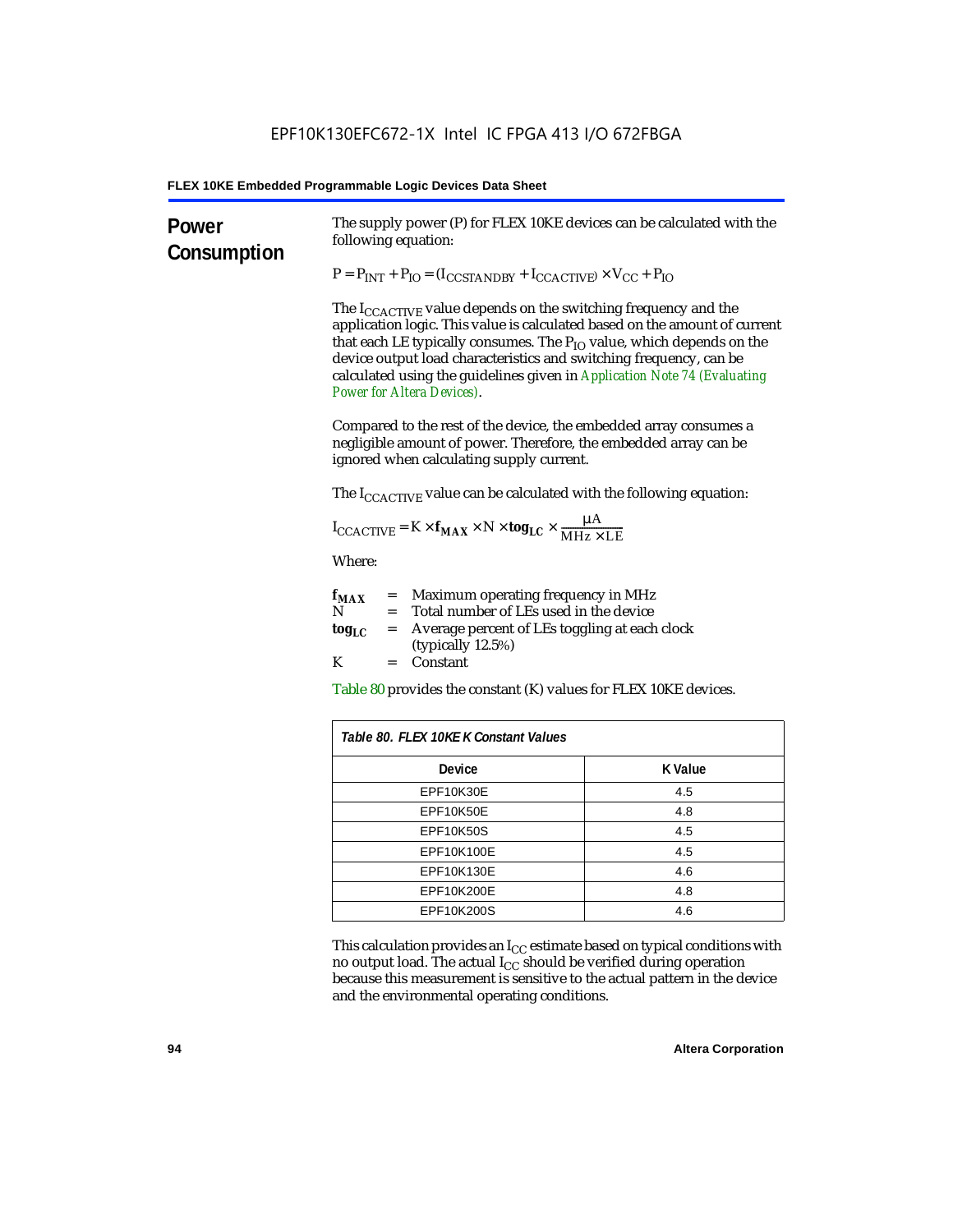To better reflect actual designs, the power model (and the constant K in the power calculation equations) for continuous interconnect FLEX devices assumes that LEs drive FastTrack Interconnect channels. In contrast, the power model of segmented FPGAs assumes that all LEs drive only one short interconnect segment. This assumption may lead to inaccurate results when compared to measured power consumption for actual designs in segmented FPGAs.

Figure 31 shows the relationship between the current and operating frequency of FLEX 10KE devices.



*Figure 31. FLEX 10KE I<sub>CCACTIVE</sub> vs. Operating Frequency (Part 1 of 2)*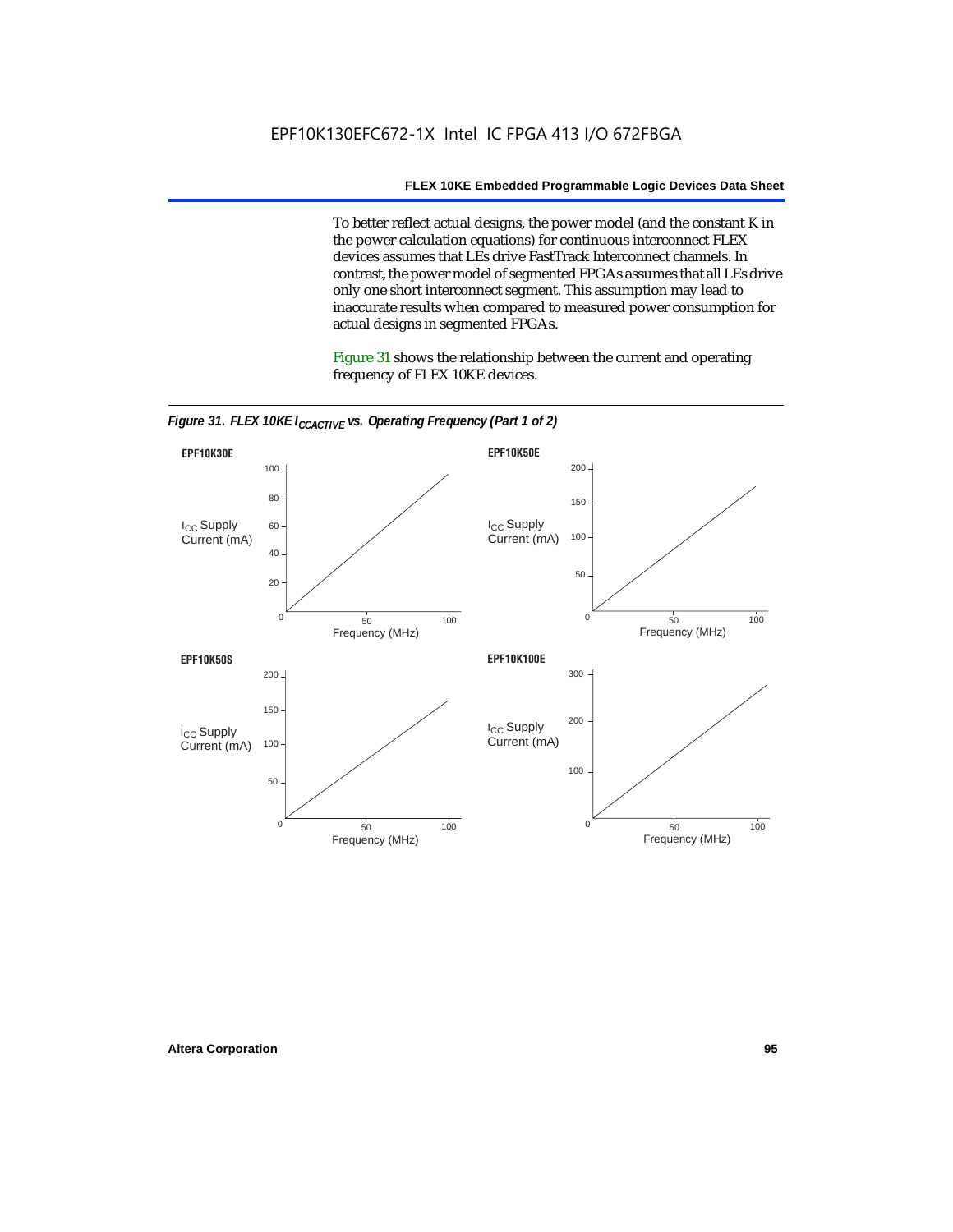

### *Figure 31. FLEX 10KE I<sub>CCACTIVE</sub> vs. Operating Frequency (Part 2 of 2)*

# **Configuration & Operation**

The FLEX 10KE architecture supports several configuration schemes. This section summarizes the device operating modes and available device configuration schemes.

# **Operating Modes**

The FLEX 10KE architecture uses SRAM configuration elements that require configuration data to be loaded every time the circuit powers up. The process of physically loading the SRAM data into the device is called *configuration.* Before configuration, as  $V_{CC}$  rises, the device initiates a Power-On Reset (POR). This POR event clears the device and prepares it for configuration. The FLEX 10KE POR time does not exceed 50 µs.

When configuring with a configuration device, refer to the respective configuration device data sheet for POR timing information.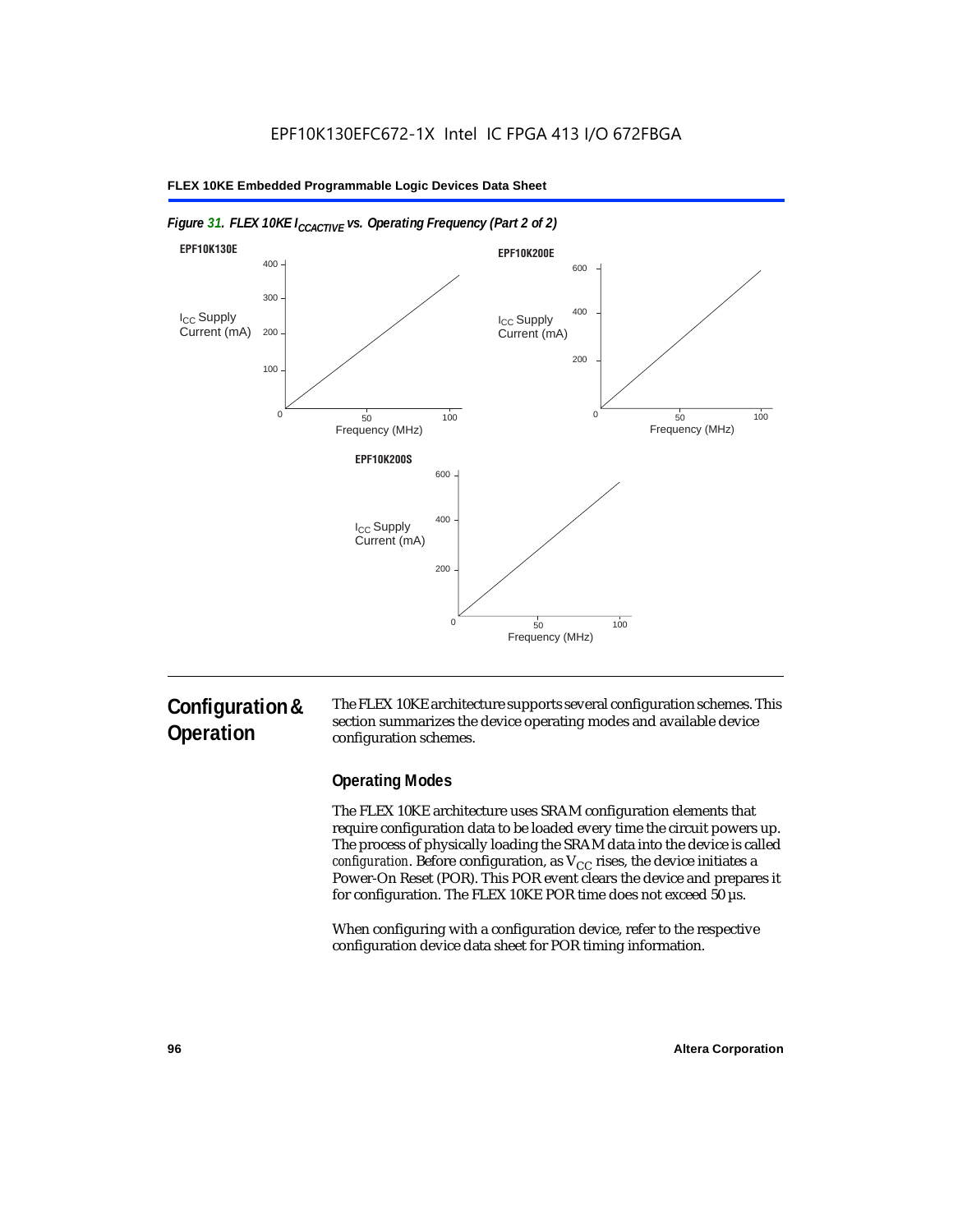During initialization, which occurs immediately after configuration, the device resets registers, enables I/O pins, and begins to operate as a logic device. The I/O pins are tri-stated during power-up, and before and during configuration. Together, the configuration and initialization processes are called *command mode*; normal device operation is called *user mode*.

SRAM configuration elements allow FLEX 10KE devices to be reconfigured in-circuit by loading new configuration data into the device. Real-time reconfiguration is performed by forcing the device into command mode with a device pin, loading different configuration data, reinitializing the device, and resuming user-mode operation. The entire reconfiguration process requires less than 85 ms and can be used to reconfigure an entire system dynamically. In-field upgrades can be performed by distributing new configuration files.

Before and during configuration, all I/O pins (except dedicated inputs, clock, or configuration pins) are pulled high by a weak pull-up resistor.

### **Programming Files**

Despite being function- and pin-compatible, FLEX 10KE devices are not programming- or configuration file-compatible with FLEX 10K or FLEX 10KA devices. A design therefore must be recompiled before it is transferred from a FLEX 10K or FLEX 10KA device to an equivalent FLEX 10KE device. This recompilation should be performed both to create a new programming or configuration file and to check design timing in FLEX 10KE devices, which has different timing characteristics than FLEX 10K or FLEX 10KA devices.

FLEX 10KE devices are generally pin-compatible with equivalent FLEX 10KA devices. In some cases, FLEX 10KE devices have fewer I/O pins than the equivalent FLEX 10KA devices. Table 81 shows which FLEX 10KE devices have fewer I/O pins than equivalent FLEX 10KA devices. However, power, ground, JTAG, and configuration pins are the same on FLEX 10KA and FLEX 10KE devices, enabling migration from a FLEX 10KA design to a FLEX 10KE design.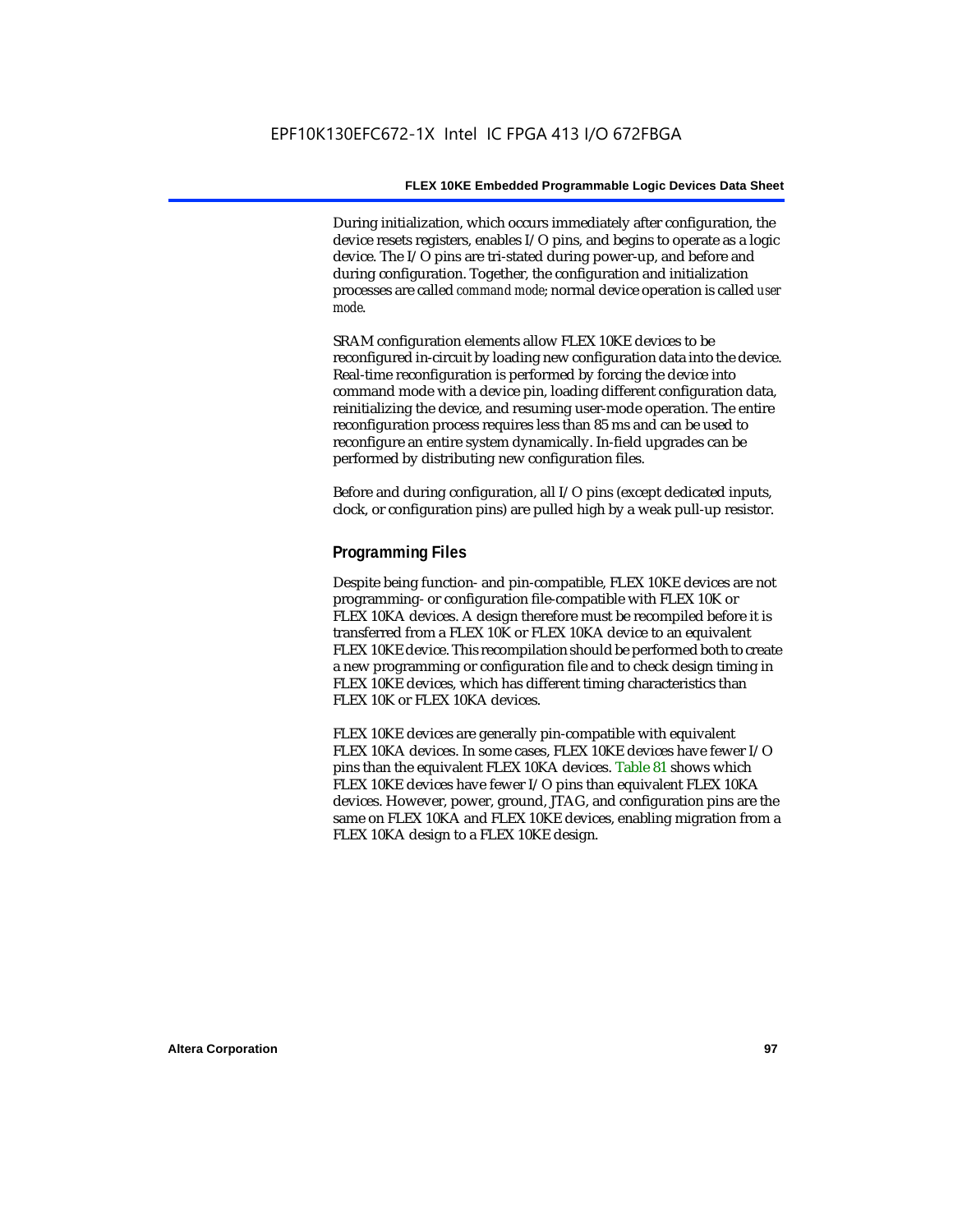Additionally, the Altera software offers several features that help plan for future device migration by preventing the use of conflicting I/O pins.

| Table 81. I/O Counts for FLEX 10KA & FLEX 10KE Devices |           |                |           |  |
|--------------------------------------------------------|-----------|----------------|-----------|--|
| <b>FLEX 10KA</b>                                       |           | FI FX 10KF     |           |  |
| <b>Device</b>                                          | I/O Count | Device         | I/O Count |  |
| EPF10K30AF256                                          | 191       | EPF10K30EF256  | 176       |  |
| EPF10K30AF484                                          | 246       | EPF10K30EF484  | 220       |  |
| EPF10K50VB356                                          | 274       | EPF10K50SB356  | 220       |  |
| EPF10K50VF484                                          | 291       | EPF10K50EF484  | 254       |  |
| EPF10K50VF484                                          | 291       | EPF10K50SF484  | 254       |  |
| EPF10K100AF484                                         | 369       | EPF10K100EF484 | 338       |  |

# **Configuration Schemes**

The configuration data for a FLEX 10KE device can be loaded with one of five configuration schemes (see Table 82), chosen on the basis of the target application. An EPC1, EPC2, or EPC16 configuration device, intelligent controller, or the JTAG port can be used to control the configuration of a FLEX 10KE device, allowing automatic configuration on system power-up.

Multiple FLEX 10KE devices can be configured in any of the five configuration schemes by connecting the configuration enable (nCE) and configuration enable output (nCEO) pins on each device. Additional FLEX 10K, FLEX 10KA, FLEX 10KE, and FLEX 6000 devices can be configured in the same serial chain.

| Table 82. Data Sources for FLEX 10KE Configuration |                                                                                                     |  |  |  |
|----------------------------------------------------|-----------------------------------------------------------------------------------------------------|--|--|--|
| <b>Configuration Scheme</b>                        | Data Source                                                                                         |  |  |  |
| Configuration device                               | EPC1, EPC2, or EPC16 configuration device                                                           |  |  |  |
| Passive serial (PS)                                | BitBlaster, ByteBlasterMV, or MasterBlaster download cables,<br>or serial data source               |  |  |  |
| Passive parallel asynchronous (PPA)                | Parallel data source                                                                                |  |  |  |
| Passive parallel synchronous (PPS)                 | Parallel data source                                                                                |  |  |  |
| <b>JTAG</b>                                        | BitBlaster or ByteBlasterMV download cables, or<br>microprocessor with a Jam STAPL file or JBC file |  |  |  |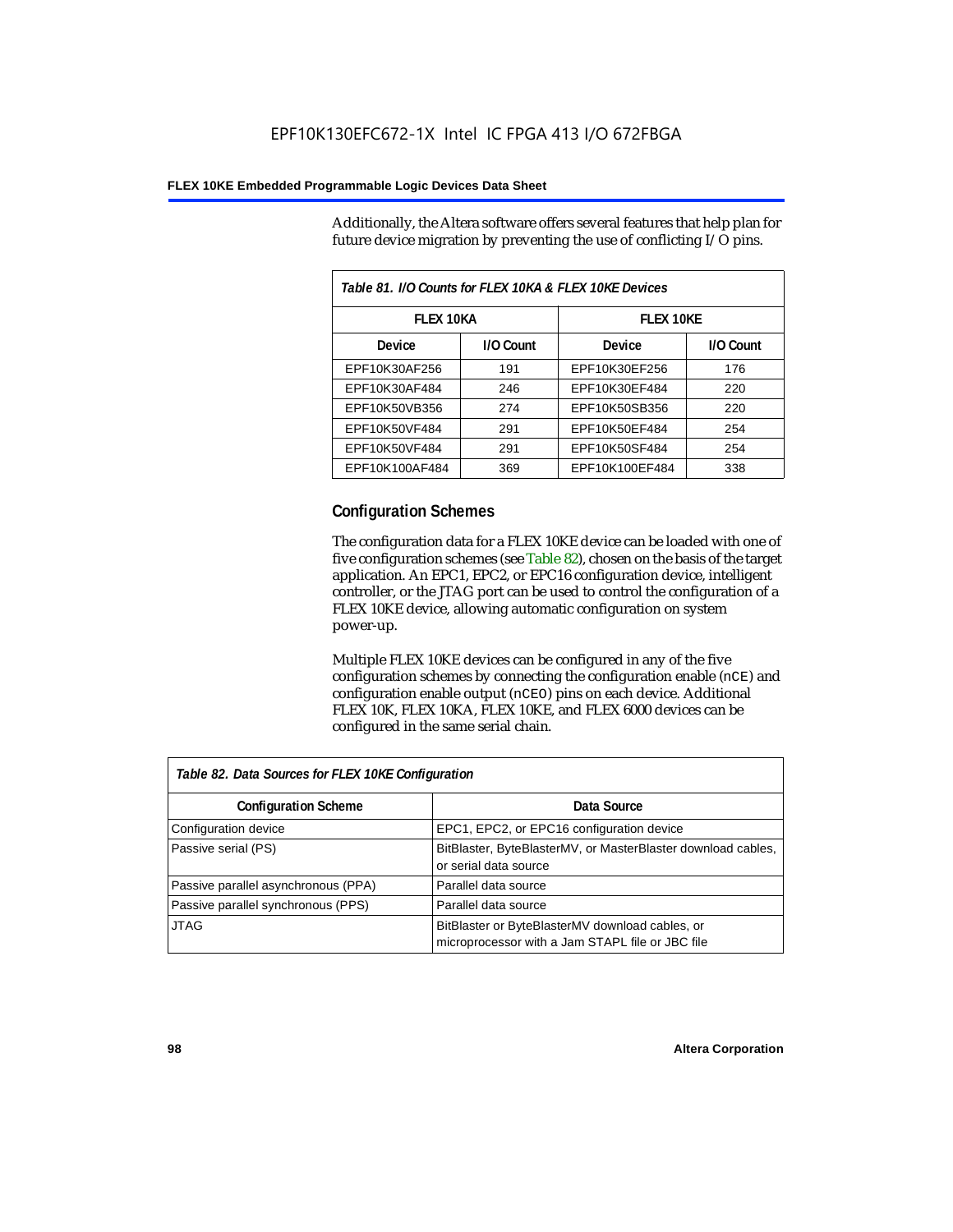| <b>Device</b><br><b>Pin-Outs</b>  | See the Altera web site (http://www.altera.com) or the Altera Digital<br>Library for pin-out information.                                                                                                                                                                                                                                     |  |  |  |  |
|-----------------------------------|-----------------------------------------------------------------------------------------------------------------------------------------------------------------------------------------------------------------------------------------------------------------------------------------------------------------------------------------------|--|--|--|--|
| <b>Revision</b><br><b>History</b> | The information contained in the FLEX 10KE Embedded Programmable Logic<br>Data Sheet version 2.5 supersedes information published in previous<br>versions.                                                                                                                                                                                    |  |  |  |  |
|                                   | Version 2.5                                                                                                                                                                                                                                                                                                                                   |  |  |  |  |
|                                   | The following changes were made to the FLEX 10KE Embedded<br>Programmable Logic Data Sheet version 2.5:                                                                                                                                                                                                                                       |  |  |  |  |
|                                   | <i>Note (1)</i> added to Figure 23.<br>Text added to "I/O Element" section on page 34.<br><b>Updated Table 22.</b>                                                                                                                                                                                                                            |  |  |  |  |
|                                   | Version 2.4                                                                                                                                                                                                                                                                                                                                   |  |  |  |  |
|                                   | mien. I<br>$\mathbf{1}$ $\mathbf{1}$ $\mathbf{1}$ $\mathbf{1}$ $\mathbf{1}$ $\mathbf{1}$ $\mathbf{1}$ $\mathbf{1}$ $\mathbf{1}$ $\mathbf{1}$ $\mathbf{1}$ $\mathbf{1}$ $\mathbf{1}$ $\mathbf{1}$ $\mathbf{1}$ $\mathbf{1}$ $\mathbf{1}$ $\mathbf{1}$ $\mathbf{1}$ $\mathbf{1}$ $\mathbf{1}$ $\mathbf{1}$ $\mathbf{1}$ $\mathbf{1}$ $\mathbf{$ |  |  |  |  |

The following changes were made to the *FLEX 10KE Embedded Programmable Logic Data Sheet* version 2.4: updated text on page 34 and page 63.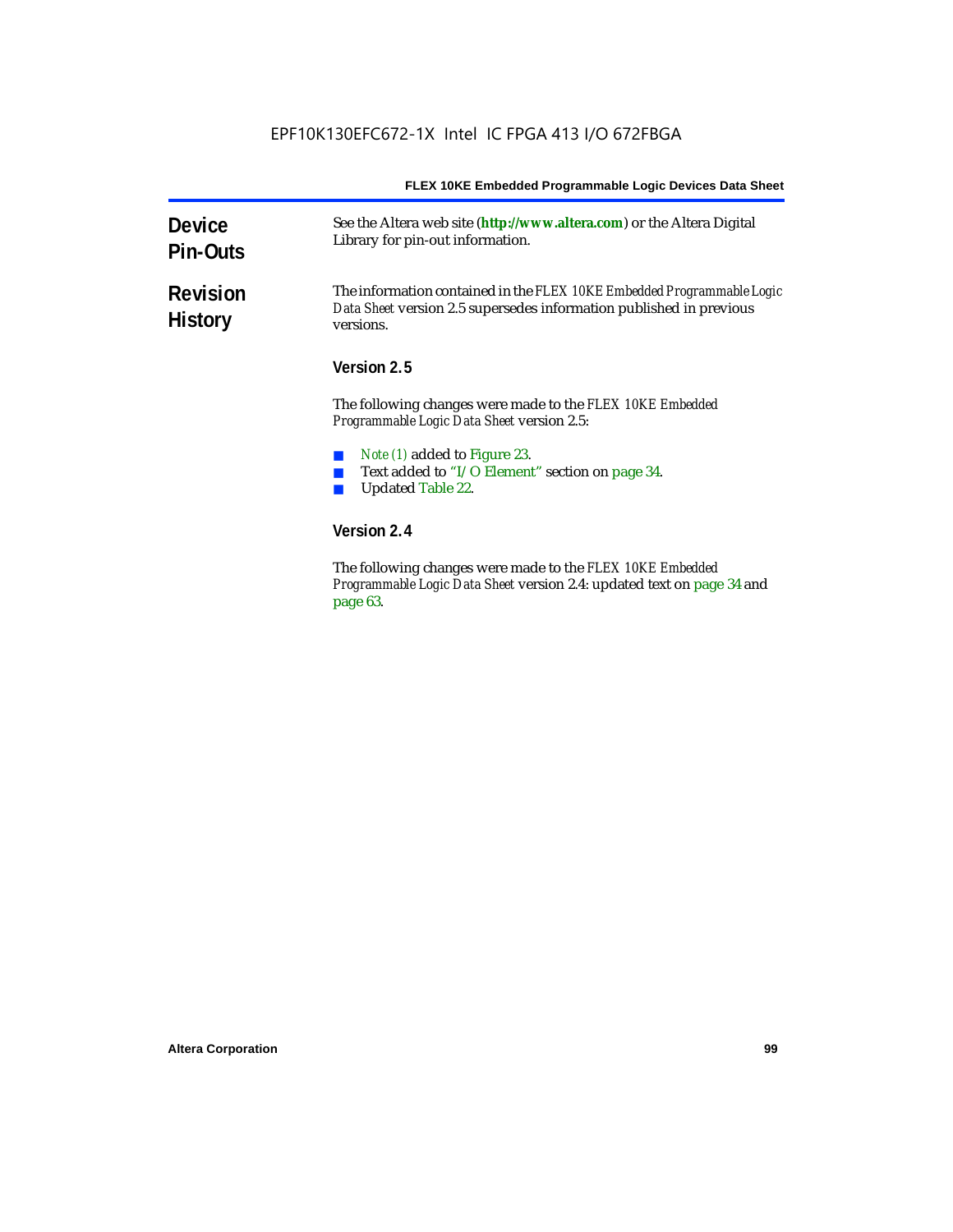

101 Innovation Drive San Jose, CA 95134 (408) 544-7000 http://www.altera.com Applications Hotline: (800) 800-EPLD Literature Services: lit\_req@altera.com

Copyright © 2003 Altera Corporation. All rights reserved. Altera, The Programmable Solutions Company, the stylized Altera logo, specific device designations, and all other words and logos that are identified as trademarks and/or service marks are, unless noted otherwise, the trademarks and service marks of Altera Corporation in the U.S. and other countries. All other product or service names are the property of their respective holders. Altera products are protected under numerous U.S. and foreign patents and pending

applications, maskwork rights, and copyrights. Altera warrants performance of its semiconductor products to current specifications in accordance with Altera's standard warranty, but reserves the right to make changes to any products and services at any time without notice. Altera assumes no responsibility or liability arising out of the application or use of any information, product, or service described herein except as expressly agreed to in writing by Altera Corporation. Altera customers are advised to obtain the latest version of device specifications before relying on any published information and before placing orders for products or services.



**100 Altera Corporation**